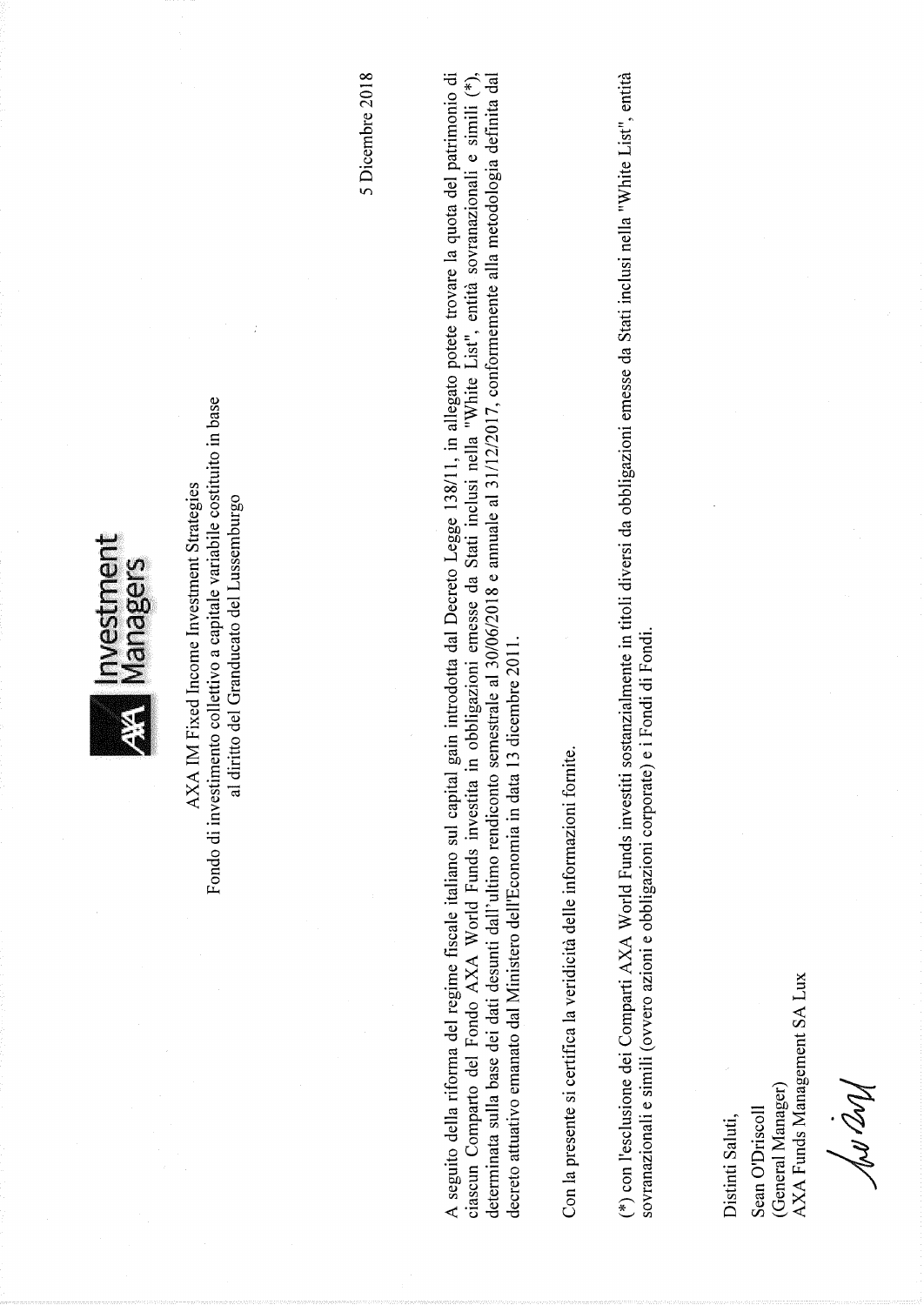| <b>ISIN</b>        | <b>DIVISA</b> | % WHITE LIST<br><b>E ASSIMILATI</b> | <b>DATA DI</b><br><b>RIFERIMENTO</b><br><b>DELLA</b><br><b>PERCENTUALE</b> | <b>DATA DI</b><br><b>VALENZA DELLA</b><br>PERCENTUALE | <b>DATA DI FINE</b><br><b>VALENZA DELLA</b><br><b>PERCENTUALE</b> | <b>MERCATO</b>          | <b>DESCRIZIONE FUND HOUSE/UCITS</b>                  | <b>DESCRIZIONE ISIN</b>                                        |
|--------------------|---------------|-------------------------------------|----------------------------------------------------------------------------|-------------------------------------------------------|-------------------------------------------------------------------|-------------------------|------------------------------------------------------|----------------------------------------------------------------|
|                    |               |                                     |                                                                            |                                                       |                                                                   |                         |                                                      |                                                                |
| LU1774150657   GBP |               | 2,81                                | 30/06/2018                                                                 | 01/01/2019                                            |                                                                   | 30/06/2019   Luxembourg | AXA World Funds - Framlington Global<br>Convertibles | AXA World Funds - Framlington Global<br>Convertibles I DIS GBP |
|                    |               |                                     |                                                                            |                                                       |                                                                   |                         |                                                      |                                                                |
| LU1670742862   USD |               | 2,81                                | 30/06/2018                                                                 | 01/01/2019                                            |                                                                   | 30/06/2019   Luxembourg | AXA World Funds - Framlington Global<br>Convertibles | AXA World Funds - Framlington Global<br>Convertibles I DIS USD |
|                    |               |                                     |                                                                            |                                                       |                                                                   |                         |                                                      |                                                                |
| LU1321383033   USD |               | 2,81                                | 30/06/2018                                                                 | 01/01/2019                                            |                                                                   | 30/06/2019   Luxembourg | AXA World Funds - Framlington Global<br>Convertibles | AXA World Funds - Framlington Global<br>Convertibles I CAP USD |
|                    |               |                                     |                                                                            |                                                       |                                                                   |                         |                                                      |                                                                |
| LU1321382902 USD   |               | 2,81                                | 30/06/2018                                                                 | 01/01/2019                                            |                                                                   | 30/06/2019 Luxembourg   | AXA World Funds - Framlington Global<br>Convertibles | AXA World Funds - Framlington Global<br>Convertibles I CAP USD |
|                    |               |                                     |                                                                            |                                                       |                                                                   |                         |                                                      |                                                                |
| LU1257004546   EUR |               | 2,81                                | 30/06/2018                                                                 | 01/01/2019                                            |                                                                   | 30/06/2019 Luxembourg   | AXA World Funds - Framlington Global<br>Convertibles | AXA World Funds - Framlington Global<br>Convertibles I Dis Eur |
|                    |               |                                     |                                                                            |                                                       |                                                                   |                         |                                                      |                                                                |
| LU1198178896 GBP   |               | 2,81                                | 30/06/2018                                                                 | 01/01/2019                                            |                                                                   | 30/06/2019   Luxembourg | AXA World Funds - Framlington Global<br>Convertibles | AXA World Funds - Framlington Global<br>Convertibles F Cap GBP |
|                    |               |                                     |                                                                            |                                                       |                                                                   |                         |                                                      |                                                                |
| LU1257004892 CHF   |               | 2,81                                | 30/06/2018                                                                 | 01/01/2019                                            |                                                                   | 30/06/2019   Luxembourg | AXA World Funds - Framlington Global<br>Convertibles | AXA World Funds - Framlington Global<br>Convertibles I Cap CHF |
|                    |               |                                     |                                                                            |                                                       |                                                                   |                         |                                                      |                                                                |
|                    |               |                                     |                                                                            |                                                       |                                                                   |                         | AXA World Funds - Framlington Global                 | AXA World Funds - Framlington Global                           |
| LU1105449521   EUR |               | 2,81                                | 30/06/2018                                                                 | 01/01/2019                                            |                                                                   | 30/06/2019 Luxembourg   | Convertibles                                         | Convertibles I CAP EUR                                         |
|                    |               |                                     |                                                                            |                                                       |                                                                   |                         |                                                      |                                                                |
| LU0964944671       | <b>CHF</b>    | 2,81                                | 30/06/2018                                                                 | 01/01/2019                                            |                                                                   | 30/06/2019   Luxembourg | AXA World Funds - Framlington Global<br>Convertibles | AXA World Funds - Framlington Global<br>Convertibles F Cap CHF |
|                    |               |                                     |                                                                            |                                                       |                                                                   |                         |                                                      |                                                                |
| LU0545090903   EUR |               | 2,81                                | 30/06/2018                                                                 | 01/01/2019                                            |                                                                   | 30/06/2019   Luxembourg | AXA World Funds - Framlington Global<br>Convertibles | AXA World Funds - Framlington Global<br>Convertibles F CAP EUR |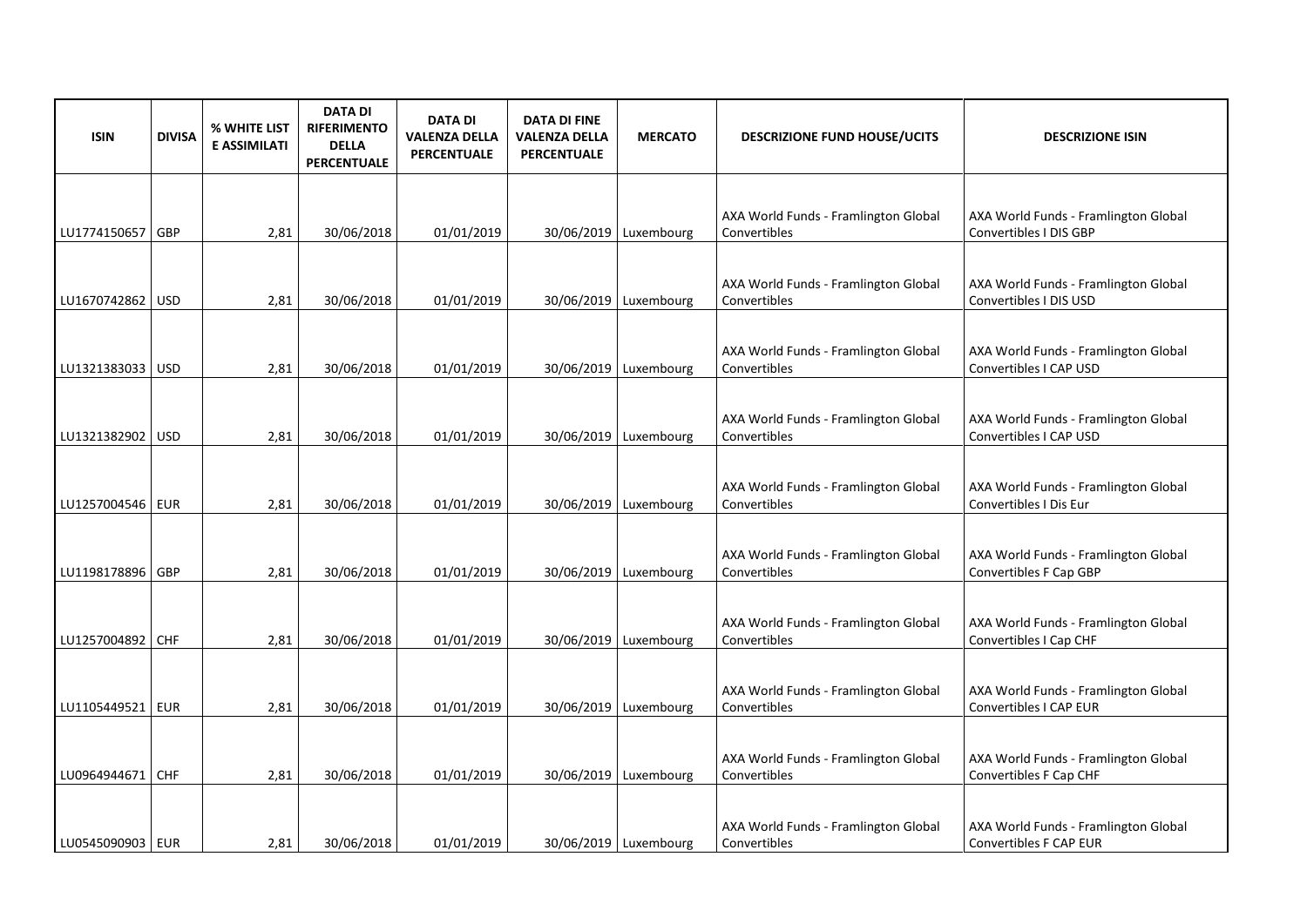| LU0545090812 USD   | 2,81 | 30/06/2018 | 01/01/2019 | 30/06/2019   Luxembourg | AXA World Funds - Framlington Global<br>Convertibles   | AXA World Funds - Framlington Global<br>Convertibles F CAP USD   |
|--------------------|------|------------|------------|-------------------------|--------------------------------------------------------|------------------------------------------------------------------|
|                    |      |            |            |                         |                                                        |                                                                  |
| LU0545090739   EUR |      |            | 01/01/2019 |                         | AXA World Funds - Framlington Global                   | AXA World Funds - Framlington Global<br>Convertibles E CAP EUR   |
|                    | 2,81 | 30/06/2018 |            | 30/06/2019 Luxembourg   | Convertibles                                           |                                                                  |
|                    |      |            |            |                         | AXA World Funds - Framlington Global                   | AXA World Funds - Framlington Global                             |
| LU0545110271   EUR | 2,81 | 30/06/2018 | 01/01/2019 | 30/06/2019   Luxembourg | Convertibles                                           | Convertibles A CAP EUR                                           |
|                    |      |            |            |                         |                                                        |                                                                  |
| LU0545090499   USD | 2,81 | 30/06/2018 | 01/01/2019 | 30/06/2019   Luxembourg | AXA World Funds - Framlington Global<br>Convertibles   | AXA World Funds - Framlington Global<br>Convertibles A CAP USD   |
|                    |      |            |            |                         |                                                        |                                                                  |
|                    |      |            |            |                         | AXA World Funds - Asian Short Duration                 | AXA World Funds - Asian Short Duration                           |
| LU1196531773 USD   | 0,20 | 30/06/2018 | 01/01/2019 | 30/06/2019   Luxembourg | <b>Bonds</b>                                           | Bonds I CAP USD                                                  |
|                    |      |            |            |                         | AXA World Funds - Asian Short Duration                 | AXA World Funds - Asian Short Duration                           |
| LU1196529876 USD   | 0,20 | 30/06/2018 | 01/01/2019 | 30/06/2019   Luxembourg | <b>Bonds</b>                                           | Bonds A CAP USD                                                  |
|                    |      |            |            |                         |                                                        |                                                                  |
|                    |      |            |            |                         | AXA World Funds - Asian Short Duration                 | AXA World Funds - Asian Short Duration                           |
| LU1196530296 EUR   | 0,20 | 30/06/2018 | 01/01/2019 | 30/06/2019   Luxembourg | <b>Bonds</b>                                           | Bonds A CAP EUR                                                  |
|                    |      |            |            |                         | AXA World Funds - Asian Short Duration                 | AXA World Funds - Asian Short Duration                           |
| LU1196530452 CHF   | 0,20 | 30/06/2018 | 01/01/2019 | 30/06/2019   Luxembourg | <b>Bonds</b>                                           | Bonds A CAP CHF                                                  |
|                    |      |            |            |                         |                                                        |                                                                  |
| LU1196530700   EUR | 0,20 | 30/06/2018 | 01/01/2019 | 30/06/2019   Luxembourg | AXA World Funds - Asian Short Duration<br><b>Bonds</b> | AXA World Funds - Asian Short Duration<br><b>Bonds E CAP EUR</b> |
|                    |      |            |            |                         |                                                        |                                                                  |
|                    |      |            |            |                         | AXA World Funds - Asian Short Duration                 | AXA World Funds - Asian Short Duration                           |
| LU1196530882   EUR | 0,20 | 30/06/2018 | 01/01/2019 | 30/06/2019   Luxembourg | <b>Bonds</b>                                           | Bonds E DIS EUR                                                  |
|                    |      |            |            |                         |                                                        |                                                                  |
| LU1196530965   USD | 0,20 | 30/06/2018 | 01/01/2019 | 30/06/2019   Luxembourg | AXA World Funds - Asian Short Duration<br><b>Bonds</b> | AXA World Funds - Asian Short Duration<br>Bonds F CAP USD        |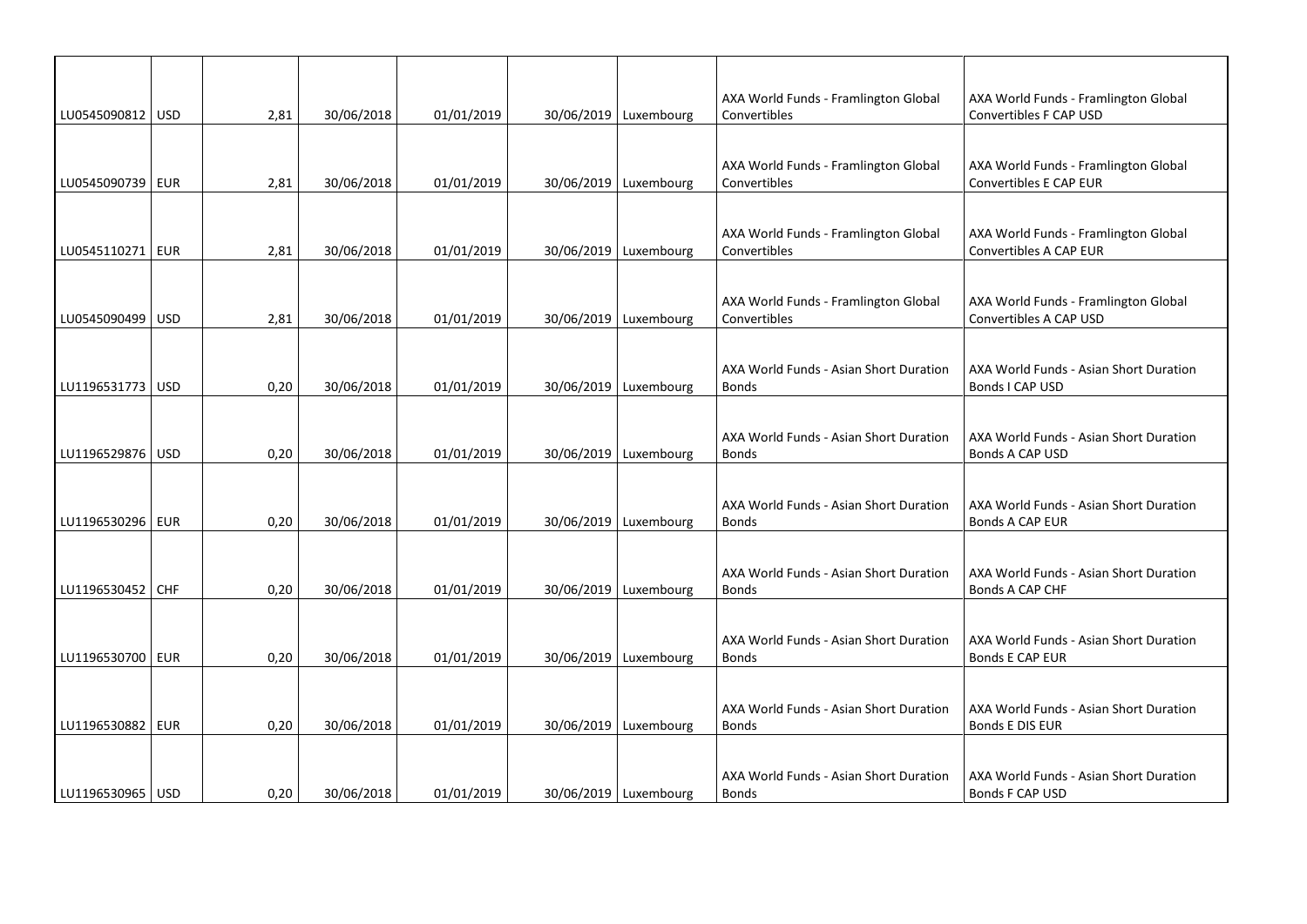| LU1774149725   HKD | 0,20 | 30/06/2018 | 01/01/2019 | 30/06/2019   Luxembourg | AXA World Funds - Asian Short Duration<br><b>Bonds</b> | AXA World Funds - Asian Short Duration<br>Bonds A DIS HKD |
|--------------------|------|------------|------------|-------------------------|--------------------------------------------------------|-----------------------------------------------------------|
|                    |      |            |            |                         |                                                        |                                                           |
|                    |      |            |            |                         | AXA World Funds - Asian Short Duration                 | AXA World Funds - Asian Short Duration                    |
| LU1196531187   EUR | 0,20 | 30/06/2018 | 01/01/2019 | 30/06/2019   Luxembourg | <b>Bonds</b>                                           | Bonds F CAP EUR                                           |
|                    |      |            |            |                         | AXA World Funds - Asian Short Duration                 | AXA World Funds - Asian Short Duration                    |
| LU1774149642   USD | 0,20 | 30/06/2018 | 01/01/2019 | 30/06/2019   Luxembourg | <b>Bonds</b>                                           | Bonds A DIS USD                                           |
|                    |      |            |            |                         |                                                        |                                                           |
| LU1196531930   EUR | 0,20 | 30/06/2018 | 01/01/2019 | 30/06/2019   Luxembourg | AXA World Funds - Asian Short Duration<br><b>Bonds</b> | AXA World Funds - Asian Short Duration<br>Bonds I CAP EUR |
|                    |      |            |            |                         |                                                        |                                                           |
|                    |      |            |            |                         | AXA World Funds - Asian Short Duration                 | AXA World Funds - Asian Short Duration                    |
| LU1196532151 GBP   | 0,20 | 30/06/2018 | 01/01/2019 | 30/06/2019   Luxembourg | <b>Bonds</b>                                           | <b>Bonds I CAP GBP</b>                                    |
|                    |      |            |            |                         | AXA World Funds - Asian Short Duration                 | AXA World Funds - Asian Short Duration                    |
| LU1196532409   SGD | 0,20 | 30/06/2018 | 01/01/2019 | 30/06/2019   Luxembourg | <b>Bonds</b>                                           | Bonds I CAP SGD                                           |
|                    |      |            |            |                         |                                                        |                                                           |
| LU1196532664   HKD | 0,20 | 30/06/2018 | 01/01/2019 | 30/06/2019   Luxembourg | AXA World Funds - Asian Short Duration<br><b>Bonds</b> | AXA World Funds - Asian Short Duration<br>Bonds I CAP HKD |
|                    |      |            |            |                         |                                                        |                                                           |
|                    |      |            |            |                         | AXA World Funds - Asian Short Duration                 | AXA World Funds - Asian Short Duration                    |
| LU1196536491   USD | 0,20 | 30/06/2018 | 01/01/2019 | 30/06/2019   Luxembourg | <b>Bonds</b>                                           | Bonds M CAP USD                                           |
|                    |      |            |            |                         |                                                        |                                                           |
| LU1527607797 USD   | 0,20 | 30/06/2018 | 01/01/2019 | 30/06/2019   Luxembourg | AXA World Funds - Asian Short Duration<br><b>Bonds</b> | AXA World Funds - Asian Short Duration<br>Bonds G CAP USD |
|                    |      |            |            |                         |                                                        |                                                           |
|                    |      |            |            |                         | AXA World Funds - Asian Short Duration                 | AXA World Funds - Asian Short Duration                    |
| LU1196531005   USD | 0,20 | 30/06/2018 | 01/01/2019 | 30/06/2019   Luxembourg | <b>Bonds</b>                                           | Bonds F DIS USD                                           |
|                    |      |            |            |                         |                                                        |                                                           |
| LU1789477962   USD | 1,47 | 30/06/2018 | 01/01/2019 | 30/06/2019 Luxembourg   | AXA World Funds - Euro Credit Short<br>Duration        | AXA World Funds - Euro Credit Short<br>Duration X CAP USD |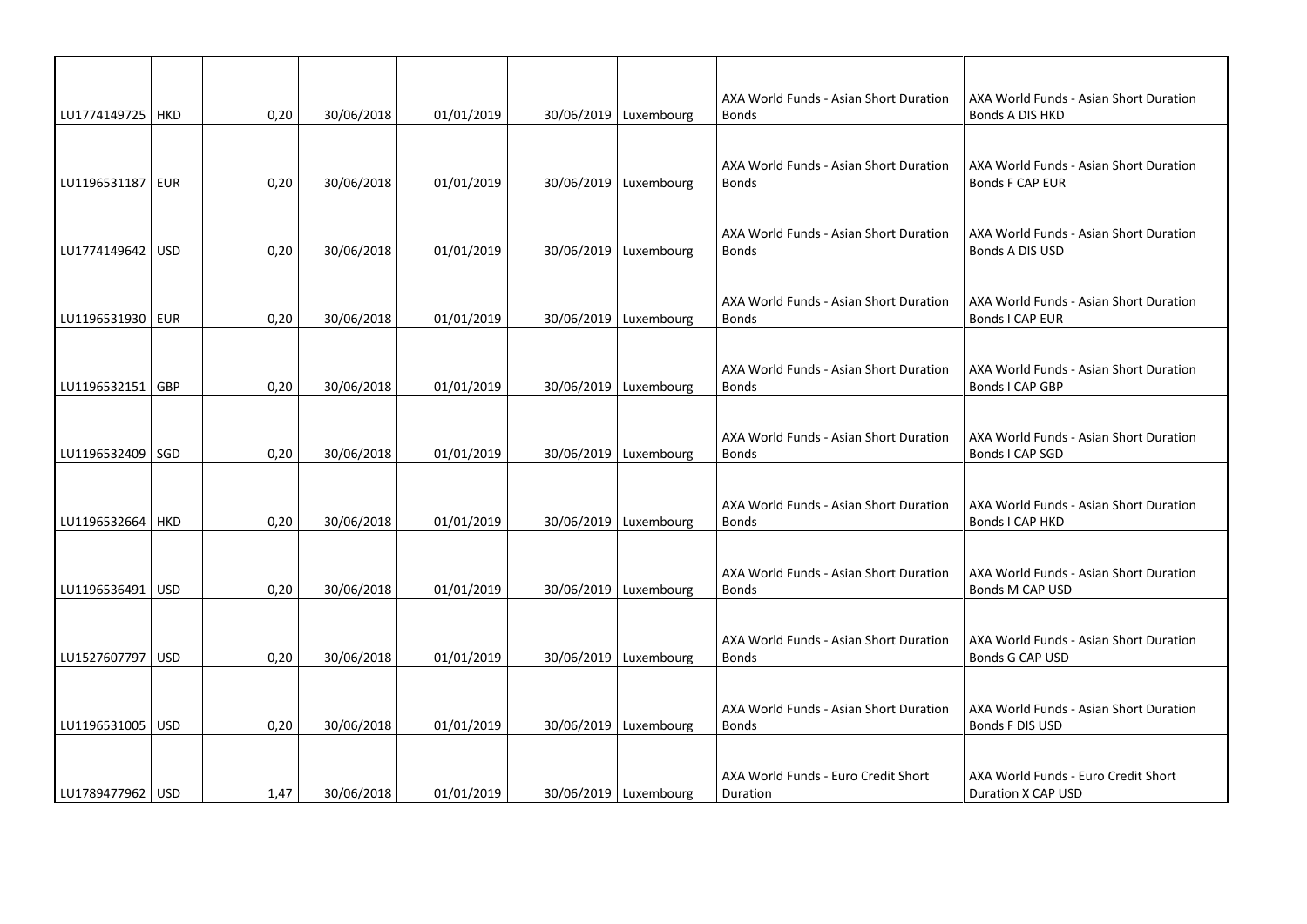|                    |      |            |            |                         | AXA World Funds - Euro Credit Short | AXA World Funds - Euro Credit Short |
|--------------------|------|------------|------------|-------------------------|-------------------------------------|-------------------------------------|
| LU1789477889 CHF   | 1,47 | 30/06/2018 | 01/01/2019 | 30/06/2019   Luxembourg | Duration                            | Duration X CAP CHF                  |
|                    |      |            |            |                         |                                     |                                     |
|                    |      |            |            |                         | AXA World Funds - Euro Credit Short | AXA World Funds - Euro Credit Short |
| LU1689218888   EUR | 1,47 | 30/06/2018 | 01/01/2019 | 30/06/2019   Luxembourg | Duration                            | Duration X DIS EUR                  |
|                    |      |            |            |                         |                                     |                                     |
|                    |      |            |            |                         | AXA World Funds - Euro Credit Short | AXA World Funds - Euro Credit Short |
| LU0964939911   USD | 1,47 | 30/06/2018 | 01/01/2019 | 30/06/2019   Luxembourg | Duration                            | Duration I Cap USD                  |
|                    |      |            |            |                         |                                     |                                     |
|                    |      |            |            |                         | AXA World Funds - Euro Credit Short | AXA World Funds - Euro Credit Short |
| LU0227127726 EUR   | 1,47 | 30/06/2018 | 01/01/2019 | 30/06/2019   Luxembourg | Duration                            | <b>Duration I Dist EUR</b>          |
|                    |      |            |            |                         |                                     |                                     |
|                    |      |            |            |                         | AXA World Funds - Euro Credit Short | AXA World Funds - Euro Credit Short |
| LU1601096537   EUR | 1,47 | 30/06/2018 | 01/01/2019 | 30/06/2019   Luxembourg | Duration                            | Duration X CAP EUR                  |
|                    |      |            |            |                         |                                     |                                     |
|                    |      |            |            |                         | AXA World Funds - Euro Credit Short | AXA World Funds - Euro Credit Short |
| LU0964939838 USD   | 1,47 | 30/06/2018 | 01/01/2019 | 30/06/2019   Luxembourg | Duration                            | Duration A CAP USD                  |
|                    |      |            |            |                         |                                     |                                     |
|                    |      |            |            |                         | AXA World Funds - Euro Credit Short | AXA World Funds - Euro Credit Short |
| LU0251661913   EUR | 1,47 | 30/06/2018 | 01/01/2019 | 30/06/2019   Luxembourg | Duration                            | <b>Duration A Dist EUR</b>          |
|                    |      |            |            |                         |                                     |                                     |
|                    |      |            |            |                         | AXA World Funds - Euro Credit Short | AXA World Funds - Euro Credit Short |
| LU0227146940   EUR | 1,47 | 30/06/2018 | 01/01/2019 | 30/06/2019   Luxembourg | Duration                            | Duration M CAP EUR                  |
|                    |      |            |            |                         |                                     |                                     |
|                    |      |            |            |                         | AXA World Funds - Euro Credit Short | AXA World Funds - Euro Credit Short |
| LU0227127643   EUR | 1,47 | 30/06/2018 | 01/01/2019 | 30/06/2019   Luxembourg | Duration                            | Duration I Cap EUR                  |
|                    |      |            |            |                         |                                     |                                     |
|                    |      |            |            |                         | AXA World Funds - Euro Credit Short | AXA World Funds - Euro Credit Short |
| LU0451400914   EUR | 1,47 | 30/06/2018 | 01/01/2019 | 30/06/2019 Luxembourg   | Duration                            | Duration F CAP EUR                  |
|                    |      |            |            |                         |                                     |                                     |
|                    |      |            |            |                         | AXA World Funds - Euro Credit Short | AXA World Funds - Euro Credit Short |
| LU0251662135   EUR | 1.47 | 30/06/2018 | 01/01/2019 | 30/06/2019   Luxembourg | Duration                            | Duration E Cap EUR                  |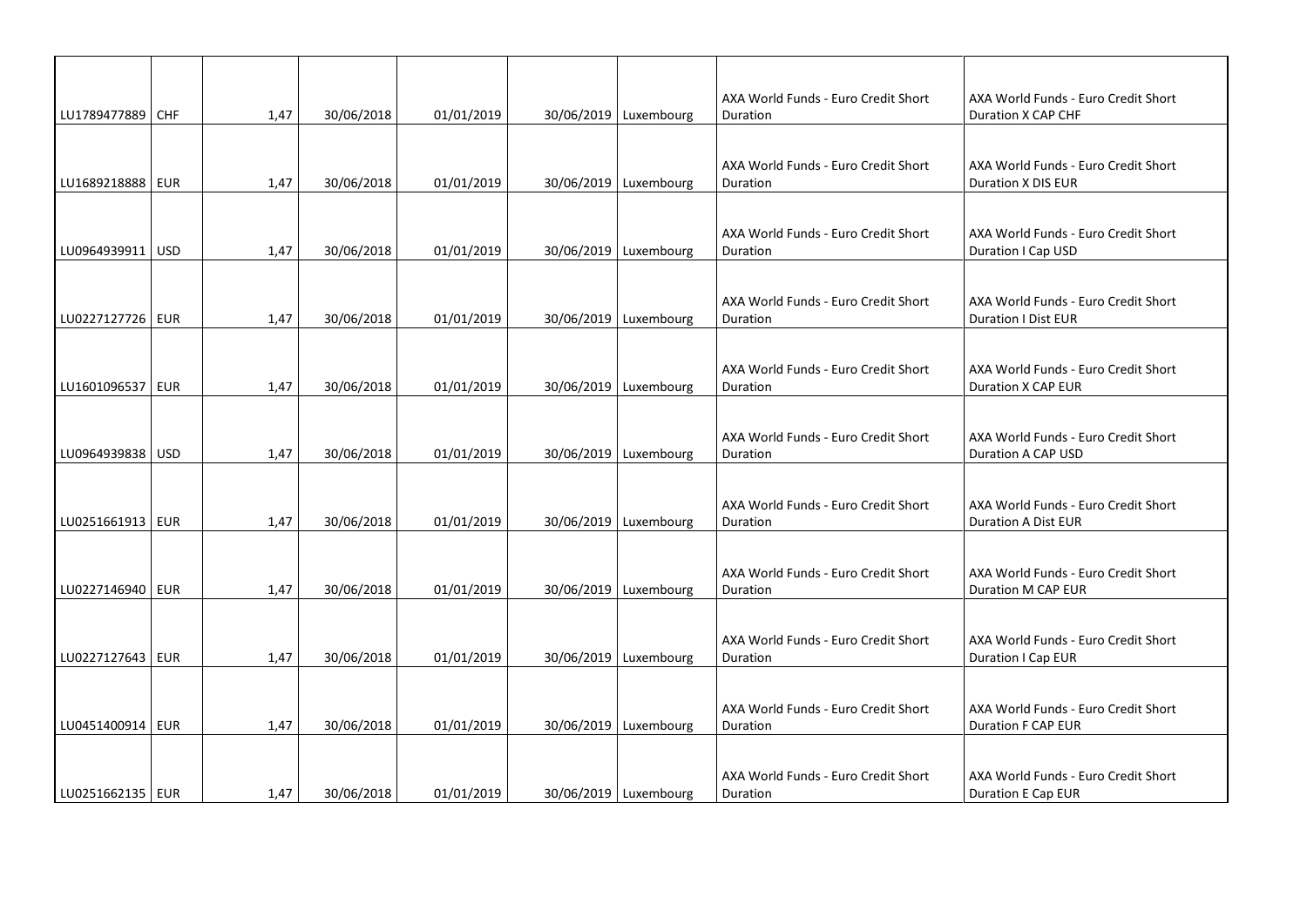| LU0753924199 CHF   | 1,47 | 30/06/2018 | 01/01/2019 | 30/06/2019   Luxembourg | AXA World Funds - Euro Credit Short<br>Duration | AXA World Funds - Euro Credit Short<br>Duration I CAP CHF |
|--------------------|------|------------|------------|-------------------------|-------------------------------------------------|-----------------------------------------------------------|
|                    |      |            |            |                         |                                                 |                                                           |
| LU0251661756   EUR | 1,47 | 30/06/2018 | 01/01/2019 | 30/06/2019   Luxembourg | AXA World Funds - Euro Credit Short<br>Duration | AXA World Funds - Euro Credit Short<br>Duration A Cap EUR |
|                    |      |            |            |                         |                                                 |                                                           |
| LU0753923977   CHF | 1,47 | 30/06/2018 | 01/01/2019 | 30/06/2019   Luxembourg | AXA World Funds - Euro Credit Short<br>Duration | AXA World Funds - Euro Credit Short<br>Duration A CAP CHF |
| LU0503838731   EUR | 1,33 | 30/06/2018 | 01/01/2019 | 30/06/2019   Luxembourg | AXA World Funds - Euro Credit Plus              | AXA World Funds - Euro Credit Plus I CAP<br><b>EUR</b>    |
|                    |      | 30/06/2018 | 01/01/2019 | 30/06/2019   Luxembourg |                                                 | AXA World Funds - Euro Credit Plus ZF DIS                 |
| LU1670744132   EUR | 1,33 |            |            |                         | AXA World Funds - Euro Credit Plus              | <b>EUR</b>                                                |
| LU0266008126 JPY   | 1,33 | 30/06/2018 | 01/01/2019 | 30/06/2019   Luxembourg | AXA World Funds - Euro Credit Plus              | AXA World Funds - Euro Credit Plus J JPY                  |
| LU0266007318   EUR | 1,33 | 30/06/2018 | 01/01/2019 | 30/06/2019   Luxembourg | AXA World Funds - Euro Credit Plus              | AXA World Funds - Euro Credit Plus J EUR                  |
|                    |      |            |            |                         |                                                 | AXA World Funds - Euro Credit Plus ZF CAP                 |
| LU1670743910   EUR | 1,33 | 30/06/2018 | 01/01/2019 | 30/06/2019   Luxembourg | AXA World Funds - Euro Credit Plus              | EUR                                                       |
| LU1220060260   EUR | 1,33 | 30/06/2018 | 01/01/2019 | 30/06/2019   Luxembourg | AXA World Funds - Euro Credit Plus              | AXA World Funds - Euro Credit Plus I Dis<br><b>EUR</b>    |
|                    |      |            |            |                         |                                                 |                                                           |
| LU1015154435   JPY | 1,33 | 30/06/2018 | 01/01/2019 | 30/06/2019   Luxembourg | AXA World Funds - Euro Credit Plus              | AXA World Funds - Euro Credit Plus I Dis JPY              |
| LU0164101015   EUR | 1,33 | 30/06/2018 | 01/01/2019 | 30/06/2019   Luxembourg | AXA World Funds - Euro Credit Plus              | AXA World Funds - Euro Credit Plus F Dist                 |
| LU0164100801   EUR | 1,33 | 30/06/2018 | 01/01/2019 | 30/06/2019   Luxembourg | AXA World Funds - Euro Credit Plus              | AXA World Funds - Euro Credit Plus A Dist                 |
|                    |      |            |            |                         |                                                 | AXA World Funds - Euro Credit Plus M CAP                  |
| LU0184637097   EUR | 1,33 | 30/06/2018 | 01/01/2019 | 30/06/2019   Luxembourg | AXA World Funds - Euro Credit Plus              | <b>EUR</b>                                                |
| LU0964942543   EUR | 1,33 | 30/06/2018 | 01/01/2019 | 30/06/2019   Luxembourg | AXA World Funds - Euro Credit Plus              | AXA World Funds - Euro Credit Plus E Dis<br><b>EUR</b>    |
| LU0184637923   EUR | 1,33 | 30/06/2018 | 01/01/2019 | 30/06/2019   Luxembourg | AXA World Funds - Euro Credit Plus              | AXA World Funds - Euro Credit Plus I Cap                  |
|                    |      |            |            |                         |                                                 |                                                           |
| LU0164100983   EUR | 1,33 | 30/06/2018 | 01/01/2019 | 30/06/2019   Luxembourg | AXA World Funds - Euro Credit Plus              | AXA World Funds - Euro Credit Plus F Cap                  |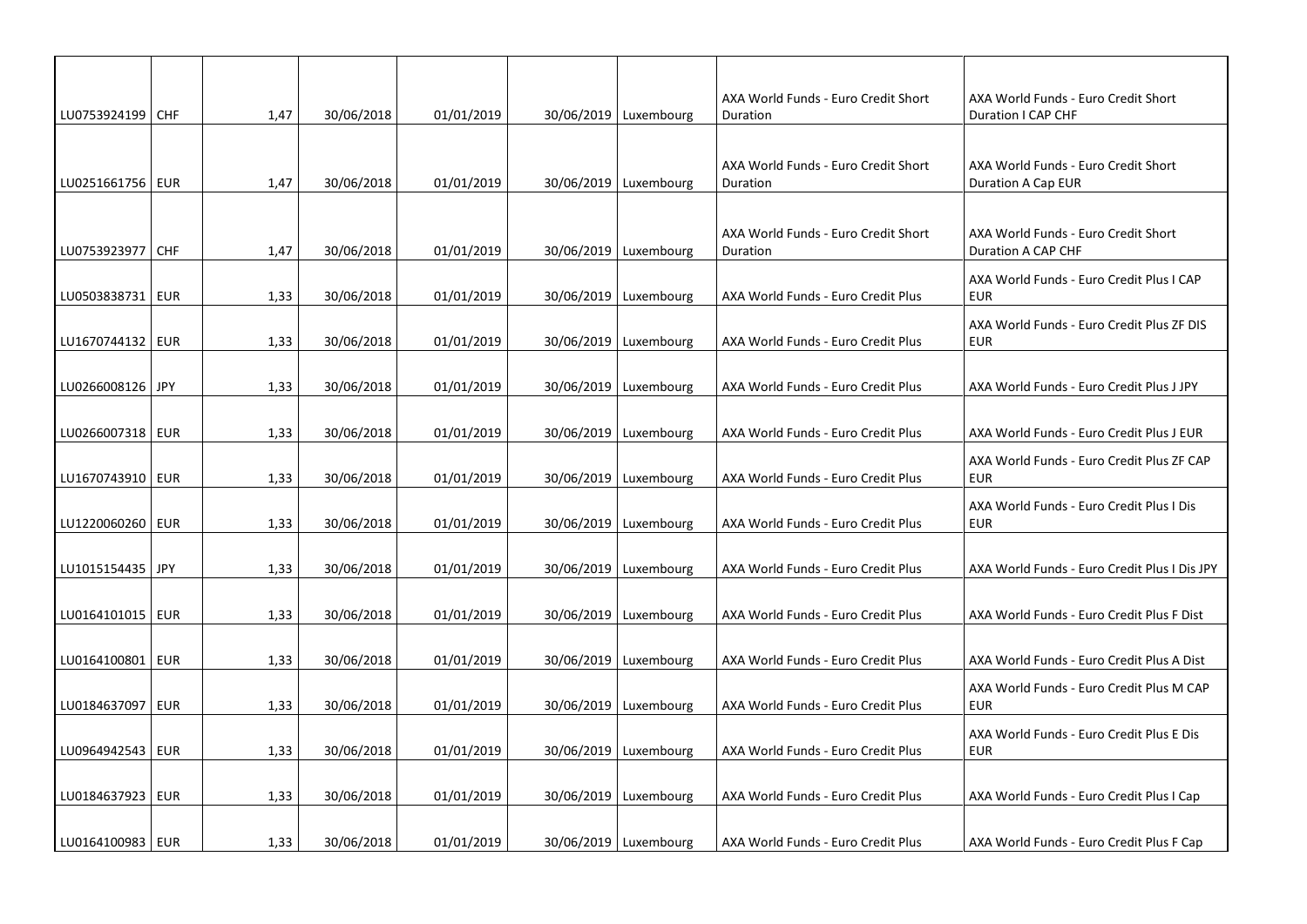| LU0189846529   EUR | 1,33  | 30/06/2018 | 01/01/2019 | 30/06/2019   Luxembourg | AXA World Funds - Euro Credit Plus            | AXA World Funds - Euro Credit Plus E Cap                       |
|--------------------|-------|------------|------------|-------------------------|-----------------------------------------------|----------------------------------------------------------------|
| LU0164100710 EUR   | 1,33  | 30/06/2018 | 01/01/2019 | 30/06/2019   Luxembourg | AXA World Funds - Euro Credit Plus            | AXA World Funds - Euro Credit Plus A Cap                       |
|                    |       |            |            |                         |                                               |                                                                |
| LU1674679110 CHF   | 11,68 | 30/06/2018 | 01/01/2019 | 30/06/2019 Luxembourg   | AXA World Funds - Euro Credit Total<br>Return | AXA World Funds - Euro Credit Total Return<br>F CAP CHF        |
|                    |       |            |            |                         |                                               |                                                                |
| LU1527607953   EUR | 11,68 | 30/06/2018 | 01/01/2019 | 30/06/2019   Luxembourg | AXA World Funds - Euro Credit Total<br>Return | AXA World Funds - Euro Credit Total Return<br><b>G CAP EUR</b> |
|                    |       |            |            |                         |                                               |                                                                |
| LU1164224336   EUR | 11,68 | 30/06/2018 | 01/01/2019 | 30/06/2019   Luxembourg | AXA World Funds - Euro Credit Total<br>Return | AXA World Funds - Euro Credit Total Return<br>M CAP EUR        |
|                    |       |            |            |                         |                                               |                                                                |
| LU1164223528 GBP   | 11,68 | 30/06/2018 | 01/01/2019 | 30/06/2019   Luxembourg | AXA World Funds - Euro Credit Total<br>Return | AXA World Funds - Euro Credit Total Return<br>I CAP GBP        |
|                    |       |            |            |                         |                                               |                                                                |
| LU1164223015   EUR | 11,68 | 30/06/2018 | 01/01/2019 | 30/06/2019   Luxembourg | AXA World Funds - Euro Credit Total<br>Return | AXA World Funds - Euro Credit Total Return<br>I CAP EUR        |
|                    |       |            |            |                         |                                               |                                                                |
| LU1164221589   EUR | 11,68 | 30/06/2018 | 01/01/2019 | 30/06/2019   Luxembourg | AXA World Funds - Euro Credit Total<br>Return | AXA World Funds - Euro Credit Total Return<br><b>F CAP EUR</b> |
|                    |       |            |            |                         |                                               |                                                                |
| LU1164221316   USD | 11,68 | 30/06/2018 | 01/01/2019 | 30/06/2019   Luxembourg | AXA World Funds - Euro Credit Total<br>Return | AXA World Funds - Euro Credit Total Return<br>F CAP USD        |
|                    |       |            |            |                         |                                               |                                                                |
| LU1164220854   EUR | 11,68 | 30/06/2018 | 01/01/2019 | 30/06/2019   Luxembourg | AXA World Funds - Euro Credit Total<br>Return | AXA World Funds - Euro Credit Total Return<br>E CAP EUR        |
|                    |       |            |            |                         |                                               |                                                                |
| LU1164219922   EUR | 11,68 | 30/06/2018 | 01/01/2019 | 30/06/2019   Luxembourg | AXA World Funds - Euro Credit Total<br>Return | AXA World Funds - Euro Credit Total Return<br>A DIS EUR        |
|                    |       |            |            |                         |                                               |                                                                |
| LU1164219682 EUR   | 11,68 | 30/06/2018 | 01/01/2019 | 30/06/2019   Luxembourg | AXA World Funds - Euro Credit Total<br>Return | AXA World Funds - Euro Credit Total Return<br>A CAP EUR        |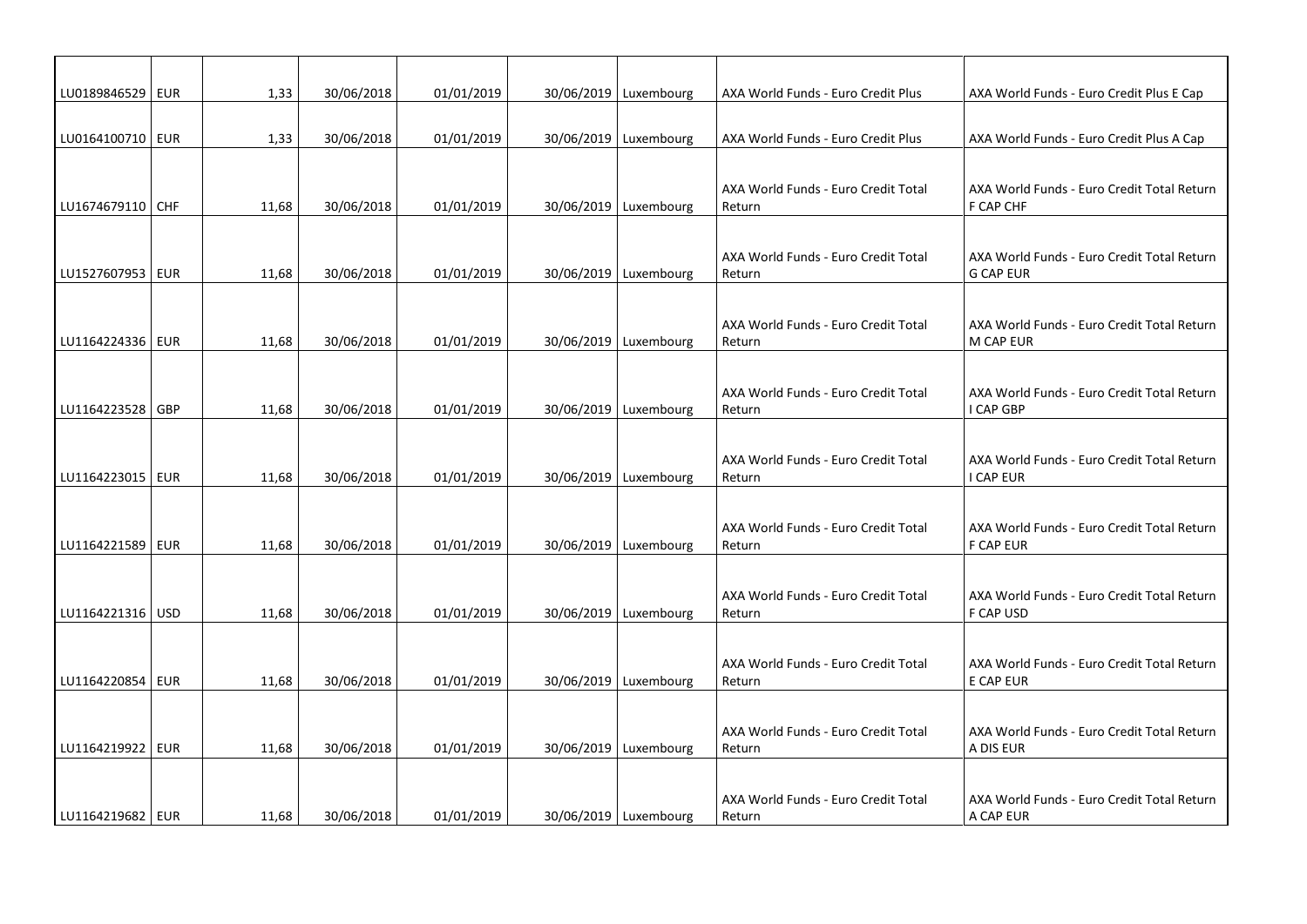| LU1740840928   EUR | 0,26 | 30/06/2018 | 01/01/2019 | 30/06/2019   Luxembourg | AXA World Funds - Global Flexible<br>Property | AXA World Funds - Global Flexible Property I<br><b>CAP EUR</b> |
|--------------------|------|------------|------------|-------------------------|-----------------------------------------------|----------------------------------------------------------------|
| LU1388909027   EUR | 0,26 | 30/06/2018 | 01/01/2019 | 30/06/2019   Luxembourg | AXA World Funds - Global Flexible<br>Property | AXA World Funds - Global Flexible Property I<br><b>DIS EUR</b> |
| LU1365047627   EUR | 0,26 | 30/06/2018 | 01/01/2019 | 30/06/2019   Luxembourg | AXA World Funds - Global Flexible<br>Property | AXA World Funds - Global Flexible Property<br>M CAP EUR        |
| LU1398148947   EUR | 0,26 | 30/06/2018 | 01/01/2019 | 30/06/2019   Luxembourg | AXA World Funds - Global Flexible<br>Property | AXA World Funds - Global Flexible Property<br>E DIS EUR        |
| LU1157403186   GBP | 0,26 | 30/06/2018 | 01/01/2019 | 30/06/2019   Luxembourg | AXA World Funds - Global Flexible<br>Property | AXA World Funds - Global Flexible Property I<br><b>CAP GBP</b> |
| LU1157403004   EUR | 0,26 | 30/06/2018 | 01/01/2019 | 30/06/2019   Luxembourg | AXA World Funds - Global Flexible<br>Property | AXA World Funds - Global Flexible Property I<br><b>DIS EUR</b> |
| LU1157402964   EUR | 0,26 | 30/06/2018 | 01/01/2019 | 30/06/2019   Luxembourg | AXA World Funds - Global Flexible<br>Property | AXA World Funds - Global Flexible Property I<br><b>CAP EUR</b> |
| LU1157402881   USD | 0,26 | 30/06/2018 | 01/01/2019 | 30/06/2019   Luxembourg | AXA World Funds - Global Flexible<br>Property | AXA World Funds - Global Flexible Property I<br><b>CAP USD</b> |
| LU1157402295   EUR | 0,26 | 30/06/2018 | 01/01/2019 | 30/06/2019   Luxembourg | AXA World Funds - Global Flexible<br>Property | AXA World Funds - Global Flexible Property<br><b>F DIS EUR</b> |
| LU1157402022   EUR | 0,26 | 30/06/2018 | 01/01/2019 | 30/06/2019   Luxembourg | AXA World Funds - Global Flexible<br>Property | AXA World Funds - Global Flexible Property<br><b>F CAP EUR</b> |
| LU1157401990   USD | 0,26 | 30/06/2018 | 01/01/2019 | 30/06/2019   Luxembourg | AXA World Funds - Global Flexible<br>Property | AXA World Funds - Global Flexible Property<br>F CAP USD        |
| LU1157401644   EUR | 0,26 | 30/06/2018 | 01/01/2019 | 30/06/2019   Luxembourg | AXA World Funds - Global Flexible<br>Property | AXA World Funds - Global Flexible Property<br>E CAP EUR        |
| LU1157401487   EUR | 0,26 | 30/06/2018 | 01/01/2019 | 30/06/2019   Luxembourg | AXA World Funds - Global Flexible<br>Property | AXA World Funds - Global Flexible Property<br>A DIS EUR        |
| LU1157401305   EUR | 0,26 | 30/06/2018 | 01/01/2019 | 30/06/2019   Luxembourg | AXA World Funds - Global Flexible<br>Property | AXA World Funds - Global Flexible Property<br>A CAP EUR        |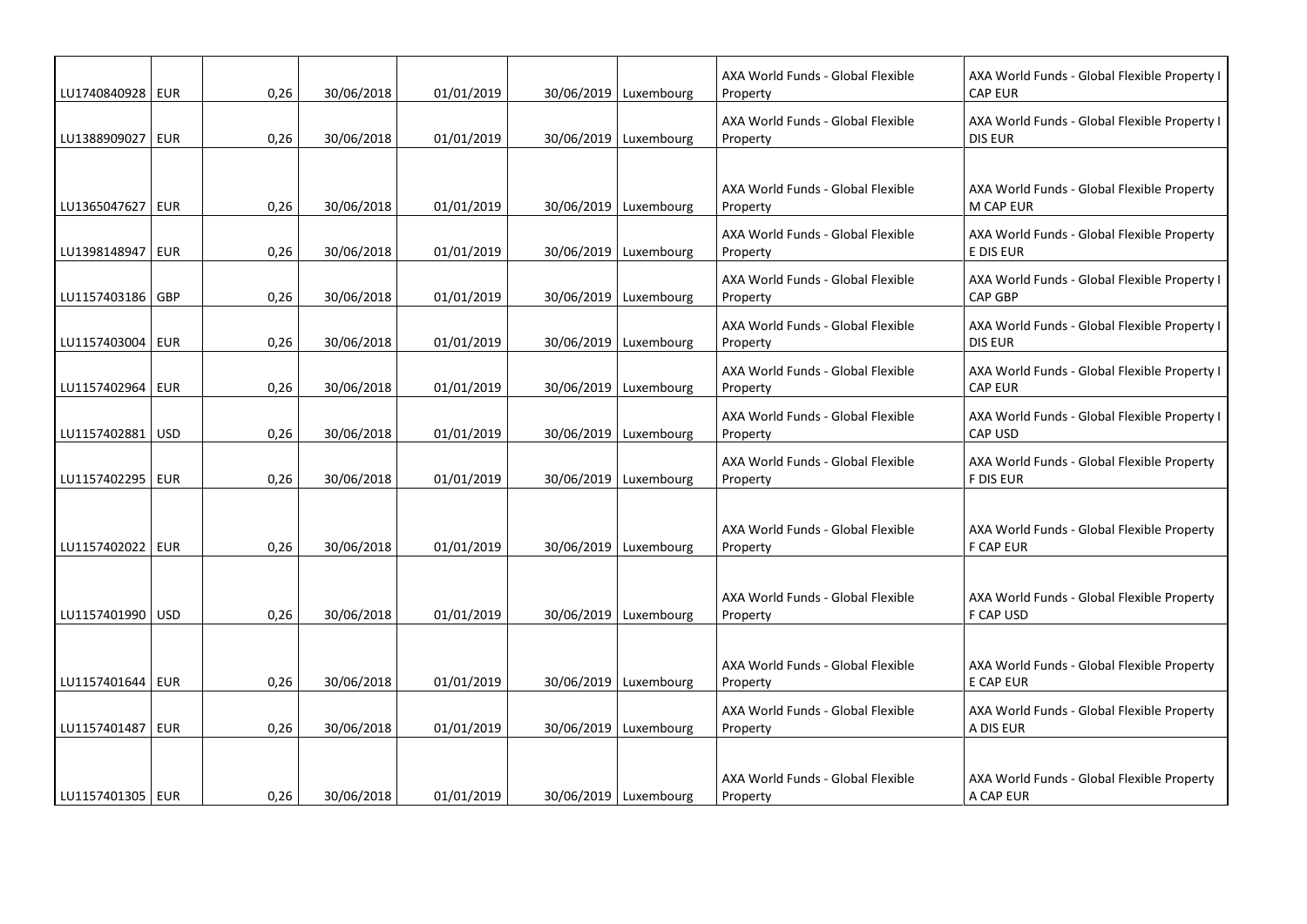| LU1157401214 USD   |     | 0,26  | 30/06/2018 | 01/01/2019 | 30/06/2019   Luxembourg | AXA World Funds - Global Flexible<br>Property     | AXA World Funds - Global Flexible Property<br>A CAP USD     |
|--------------------|-----|-------|------------|------------|-------------------------|---------------------------------------------------|-------------------------------------------------------------|
|                    |     |       |            |            |                         |                                                   |                                                             |
| LU0965101792   EUR |     | 0,73  | 30/06/2018 | 01/01/2019 | 30/06/2019   Luxembourg | AXA World Funds - Euro Credit IG                  | AXA World Funds - Euro Credit IG M Dis EUR                  |
|                    |     |       |            |            |                         |                                                   |                                                             |
| LU0397279513   EUR |     | 0,73  | 30/06/2018 | 01/01/2019 | 30/06/2019   Luxembourg | AXA World Funds - Euro Credit IG                  | AXA World Funds - Euro Credit IG I Dis EUR                  |
|                    |     |       |            |            |                         |                                                   |                                                             |
| LU0645131763   EUR |     | 0,73  | 30/06/2018 | 01/01/2019 | 30/06/2019   Luxembourg | AXA World Funds - Euro Credit IG                  | AXA World Funds - Euro Credit IG A DIS EUR                  |
| LU0361850406   EUR |     | 0,73  | 30/06/2018 | 01/01/2019 | 30/06/2019 Luxembourg   | AXA World Funds - Euro Credit IG                  | AXA World Funds - Euro Credit IG M Cap<br><b>EUR</b>        |
|                    |     |       |            |            |                         |                                                   |                                                             |
| LU0361845232   EUR |     | 0,73  | 30/06/2018 | 01/01/2019 | 30/06/2019   Luxembourg | AXA World Funds - Euro Credit IG                  | AXA World Funds - Euro Credit IG I Cap EUR                  |
|                    |     |       |            |            |                         |                                                   |                                                             |
| LU0361838963   EUR |     | 0,73  | 30/06/2018 | 01/01/2019 | 30/06/2019   Luxembourg | AXA World Funds - Euro Credit IG                  | AXA World Funds - Euro Credit IG F Cap EUR                  |
|                    |     |       |            |            |                         |                                                   |                                                             |
| LU0361831018   EUR |     | 0,73  | 30/06/2018 | 01/01/2019 | 30/06/2019   Luxembourg | AXA World Funds - Euro Credit IG                  | AXA World Funds - Euro Credit IG E Cap EUR                  |
| LU0361820912   EUR |     | 0,73  | 30/06/2018 | 01/01/2019 | 30/06/2019   Luxembourg | AXA World Funds - Euro Credit IG                  | AXA World Funds - Euro Credit IG A Cap EUR                  |
|                    |     |       |            |            |                         |                                                   |                                                             |
|                    |     |       |            |            |                         | AXA World Funds - Euro Buy And                    | AXA World Funds - Euro Buy And Maintain                     |
| LU1670744215   EUR |     | 0,36  | 30/06/2018 | 01/01/2019 | 30/06/2019   Luxembourg | <b>Maintain Credit</b>                            | Credit A CAP EUR                                            |
|                    |     |       |            |            |                         |                                                   |                                                             |
| LU1156427665   EUR |     | 0,36  | 30/06/2018 | 01/01/2019 | 30/06/2019 Luxembourg   | AXA World Funds - Euro Buy And<br>Maintain Credit | AXA World Funds - Euro Buy And Maintain<br>Credit M CAP EUR |
|                    |     |       |            |            |                         |                                                   |                                                             |
|                    |     |       |            |            |                         | AXA World Funds - Euro Buy And                    | AXA World Funds - Euro Buy And Maintain                     |
| LU1156427582   EUR |     | 0,36  | 30/06/2018 | 01/01/2019 | 30/06/2019   Luxembourg | <b>Maintain Credit</b>                            | Credit I CAP EUR                                            |
|                    |     |       |            |            |                         |                                                   | AXA World Funds - Optimal Income F Dist                     |
| LU0179866602       | EUR | 17,20 | 30/06/2018 | 01/01/2019 | 30/06/2019   Luxembourg | AXA World Funds - Optimal Income                  | <b>EUR</b>                                                  |
|                    |     |       |            |            |                         |                                                   | AXA World Funds - Optimal Income A Dist                     |
| LU0179866354   EUR |     | 17,20 | 30/06/2018 | 01/01/2019 | 30/06/2019   Luxembourg | AXA World Funds - Optimal Income                  | <b>EUR</b>                                                  |
| LU0295685886   EUR |     | 17,20 | 30/06/2018 | 01/01/2019 | 30/06/2019   Luxembourg |                                                   | AXA World Funds - Optimal Income M CAP<br><b>EUR</b>        |
|                    |     |       |            |            |                         | AXA World Funds - Optimal Income                  |                                                             |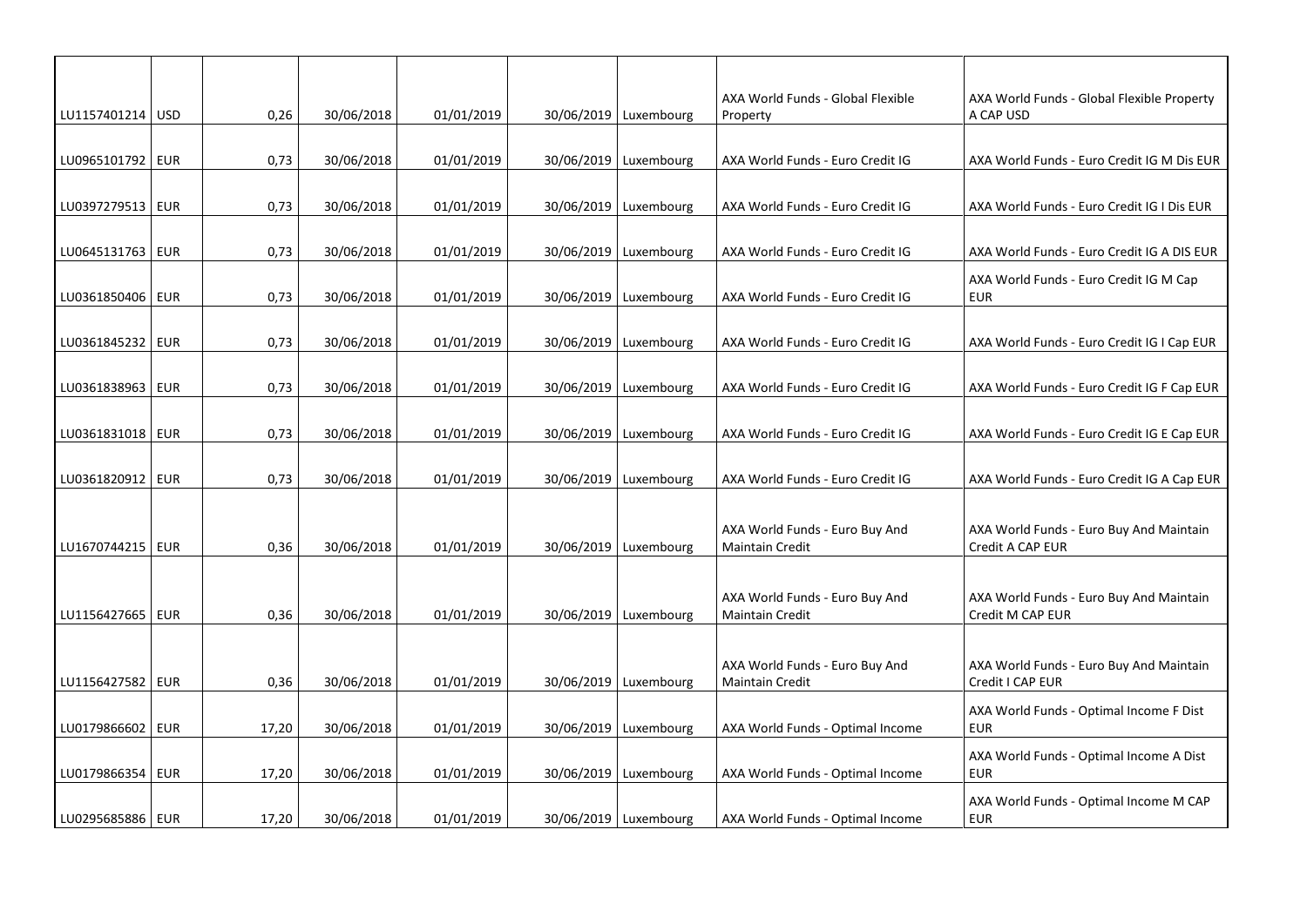| LU0184635471   EUR | 17,20 | 30/06/2018 | 01/01/2019 | 30/06/2019   Luxembourg | AXA World Funds - Optimal Income | AXA World Funds - Optimal Income I Cap<br><b>EUR</b> |
|--------------------|-------|------------|------------|-------------------------|----------------------------------|------------------------------------------------------|
| LU0179866867   EUR | 17,20 | 30/06/2018 | 01/01/2019 | 30/06/2019   Luxembourg | AXA World Funds - Optimal Income | AXA World Funds - Optimal Income F Cap<br>EUR        |
| LU0184634821   EUR | 17,20 | 30/06/2018 | 01/01/2019 | 30/06/2019   Luxembourg | AXA World Funds - Optimal Income | AXA World Funds - Optimal Income E Cap<br><b>EUR</b> |
| LU0179866438   EUR | 17,20 | 30/06/2018 | 01/01/2019 | 30/06/2019   Luxembourg | AXA World Funds - Optimal Income | AXA World Funds - Optimal Income A Cap<br><b>EUR</b> |
| LU0227128294 EUR   | 55,59 | 30/06/2018 | 01/01/2019 | 30/06/2019 Luxembourg   | AXA World Funds - Euro 3-5       | AXA World Funds - Euro 3-5 I Dist                    |
| LU1002647227   EUR | 55,59 | 30/06/2018 | 01/01/2019 | 30/06/2019   Luxembourg | AXA World Funds - Euro 3-5       | AXA World Funds - Euro 3-5 F Cap EUR                 |
| LU0251660519   EUR | 55,59 | 30/06/2018 | 01/01/2019 | 30/06/2019   Luxembourg | AXA World Funds - Euro 3-5       | AXA World Funds - Euro 3-5 A Dist                    |
| LU0227147161   EUR | 55,59 | 30/06/2018 | 01/01/2019 | 30/06/2019   Luxembourg | AXA World Funds - Euro 3-5       | AXA World Funds - Euro 3-5 M CAP EUR                 |
| LU0227127999   EUR | 55,59 | 30/06/2018 | 01/01/2019 | 30/06/2019   Luxembourg | AXA World Funds - Euro 3-5       | AXA World Funds - Euro 3-5 I Cap                     |
| LU0251660782   EUR | 55,59 | 30/06/2018 | 01/01/2019 | 30/06/2019   Luxembourg | AXA World Funds - Euro 3-5       | AXA World Funds - Euro 3-5 E Cap                     |
| LU0964944325   EUR | 55,59 | 30/06/2018 | 01/01/2019 | 30/06/2019   Luxembourg | AXA World Funds - Euro 3-5       | AXA World Funds - Euro 3-5 M Dis EUR                 |
| LU0251660352   EUR | 55,59 | 30/06/2018 | 01/01/2019 | 30/06/2019   Luxembourg | AXA World Funds - Euro 3-5       | AXA World Funds - Euro 3-5 A Cap                     |
| LU0227129854   EUR | 52,40 | 30/06/2018 | 01/01/2019 | 30/06/2019 Luxembourg   | AXA World Funds - Euro 5-7       | AXA World Funds - Euro 5-7 I Dist                    |
| LU1670743837   EUR | 52,40 | 30/06/2018 | 01/01/2019 | 30/06/2019   Luxembourg | AXA World Funds - Euro 5-7       | AXA World Funds - Euro 5-7 ZF DIS EUR                |
| LU1670743753   EUR | 52,40 | 30/06/2018 | 01/01/2019 | 30/06/2019 Luxembourg   | AXA World Funds - Euro 5-7       | AXA World Funds - Euro 5-7 ZF CAP EUR                |
| LU1002647573   EUR | 52,40 | 30/06/2018 | 01/01/2019 | 30/06/2019   Luxembourg | AXA World Funds - Euro 5-7       | AXA World Funds - Euro 5-7 F Cap EUR                 |
| LU0251659933   EUR | 52,40 | 30/06/2018 | 01/01/2019 | 30/06/2019   Luxembourg | AXA World Funds - Euro 5-7       | AXA World Funds - Euro 5-7 A Dist                    |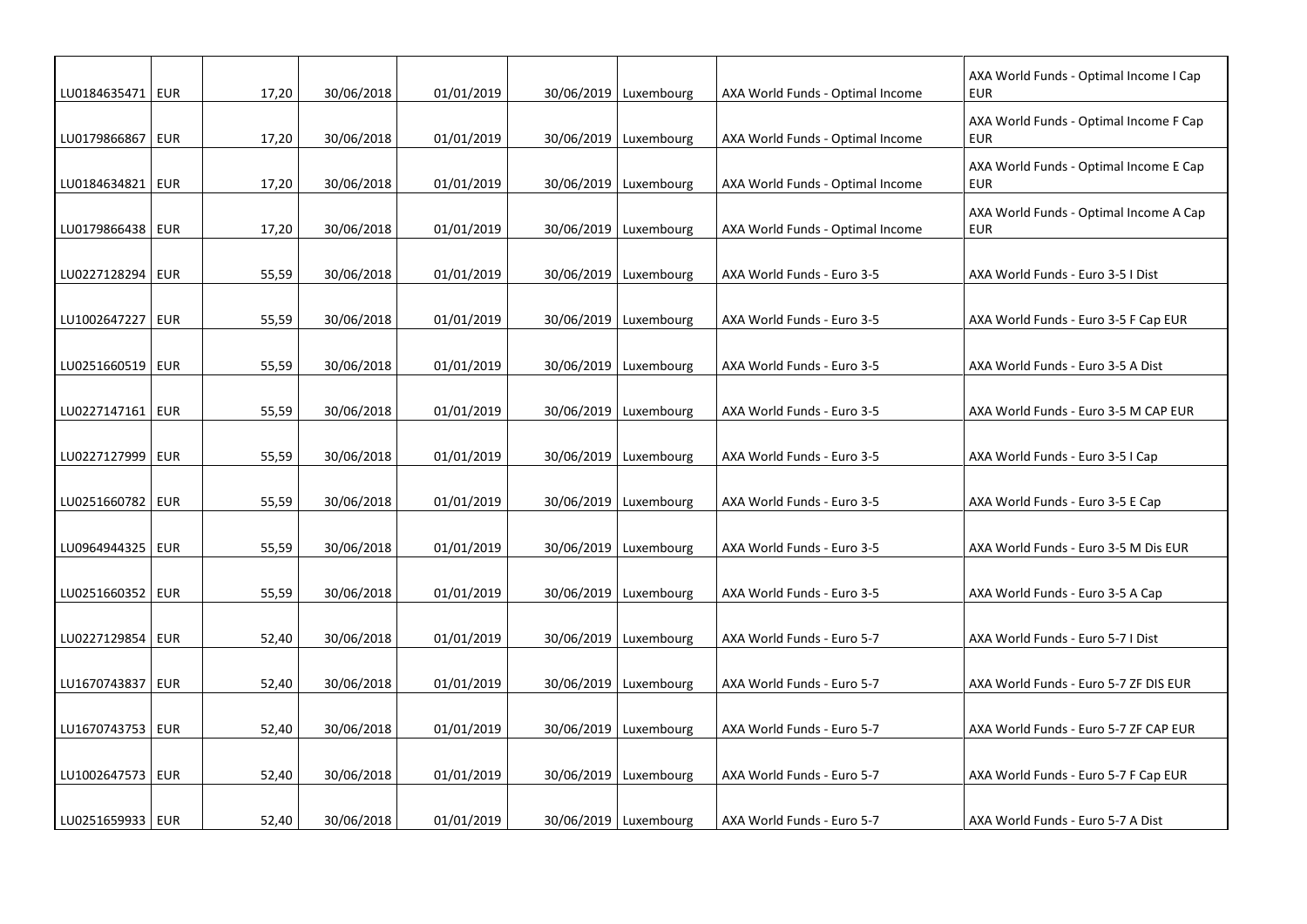| LU0227147245   EUR |            | 52,40 | 30/06/2018 | 01/01/2019 | 30/06/2019   Luxembourg | AXA World Funds - Euro 5-7   | AXA World Funds - Euro 5-7 M CAP EUR   |
|--------------------|------------|-------|------------|------------|-------------------------|------------------------------|----------------------------------------|
| LU0227128450 EUR   |            | 52,40 | 30/06/2018 | 01/01/2019 | 30/06/2019   Luxembourg | AXA World Funds - Euro 5-7   | AXA World Funds - Euro 5-7 I Cap       |
| LU0251660279 EUR   |            | 52,40 | 30/06/2018 | 01/01/2019 | 30/06/2019   Luxembourg | AXA World Funds - Euro 5-7   | AXA World Funds - Euro 5-7 E Cap       |
| LU0251659776   EUR |            | 52,40 | 30/06/2018 | 01/01/2019 | 30/06/2019   Luxembourg | AXA World Funds - Euro 5-7   | AXA World Funds - Euro 5-7 A Cap       |
| LU0227144739   EUR |            | 57,08 | 30/06/2018 | 01/01/2019 | 30/06/2019   Luxembourg | AXA World Funds - Euro 7-10  | AXA World Funds - Euro 7-10 I Dist     |
| LU1002647730   EUR |            | 57,08 | 30/06/2018 | 01/01/2019 | 30/06/2019   Luxembourg | AXA World Funds - Euro 7-10  | AXA World Funds - Euro 7-10 F Cap EUR  |
| LU0251659347   EUR |            | 57,08 | 30/06/2018 | 01/01/2019 | 30/06/2019   Luxembourg | AXA World Funds - Euro 7-10  | AXA World Funds - Euro 7-10 A Dist     |
| LU0227144655   EUR |            | 57,08 | 30/06/2018 | 01/01/2019 | 30/06/2019   Luxembourg | AXA World Funds - Euro 7-10  | AXA World Funds - Euro 7-10 I Cap      |
| LU0251659420   EUR |            | 57,08 | 30/06/2018 | 01/01/2019 | 30/06/2019   Luxembourg | AXA World Funds - Euro 7-10  | AXA World Funds - Euro 7-10 E Cap      |
| LU0964944598       | <b>EUR</b> | 57,08 | 30/06/2018 | 01/01/2019 | 30/06/2019   Luxembourg | AXA World Funds - Euro 7-10  | AXA World Funds - Euro 7-10 M Dis EUR  |
| LU0251659180   EUR |            | 57,08 | 30/06/2018 | 01/01/2019 | 30/06/2019   Luxembourg | AXA World Funds - Euro 7-10  | AXA World Funds - Euro 7-10 A Cap      |
| LU0227145116   EUR |            | 76,45 | 30/06/2018 | 01/01/2019 | 30/06/2019   Luxembourg | AXA World Funds - Euro 10+LT | AXA World Funds - Euro 10+LT I Dist    |
| LU0251661244   EUR |            | 76,45 | 30/06/2018 | 01/01/2019 | 30/06/2019   Luxembourg | AXA World Funds - Euro 10+LT | AXA World Funds - Euro 10+LT A Dist    |
| LU0227147831   EUR |            | 76,45 | 30/06/2018 | 01/01/2019 | 30/06/2019   Luxembourg | AXA World Funds - Euro 10+LT | AXA World Funds - Euro 10+LT M CAP EUR |
| LU0227144903   EUR |            | 76,45 | 30/06/2018 | 01/01/2019 | 30/06/2019   Luxembourg | AXA World Funds - Euro 10+LT | AXA World Funds - Euro 10+LT I Cap     |
| LU0251661590   EUR |            | 76,45 | 30/06/2018 | 01/01/2019 | 30/06/2019   Luxembourg | AXA World Funds - Euro 10+LT | AXA World Funds - Euro 10+LT E Cap     |
| LU0251661087   EUR |            | 76,45 | 30/06/2018 | 01/01/2019 | 30/06/2019   Luxembourg | AXA World Funds - Euro 10+LT | AXA World Funds - Euro 10+LT A Cap     |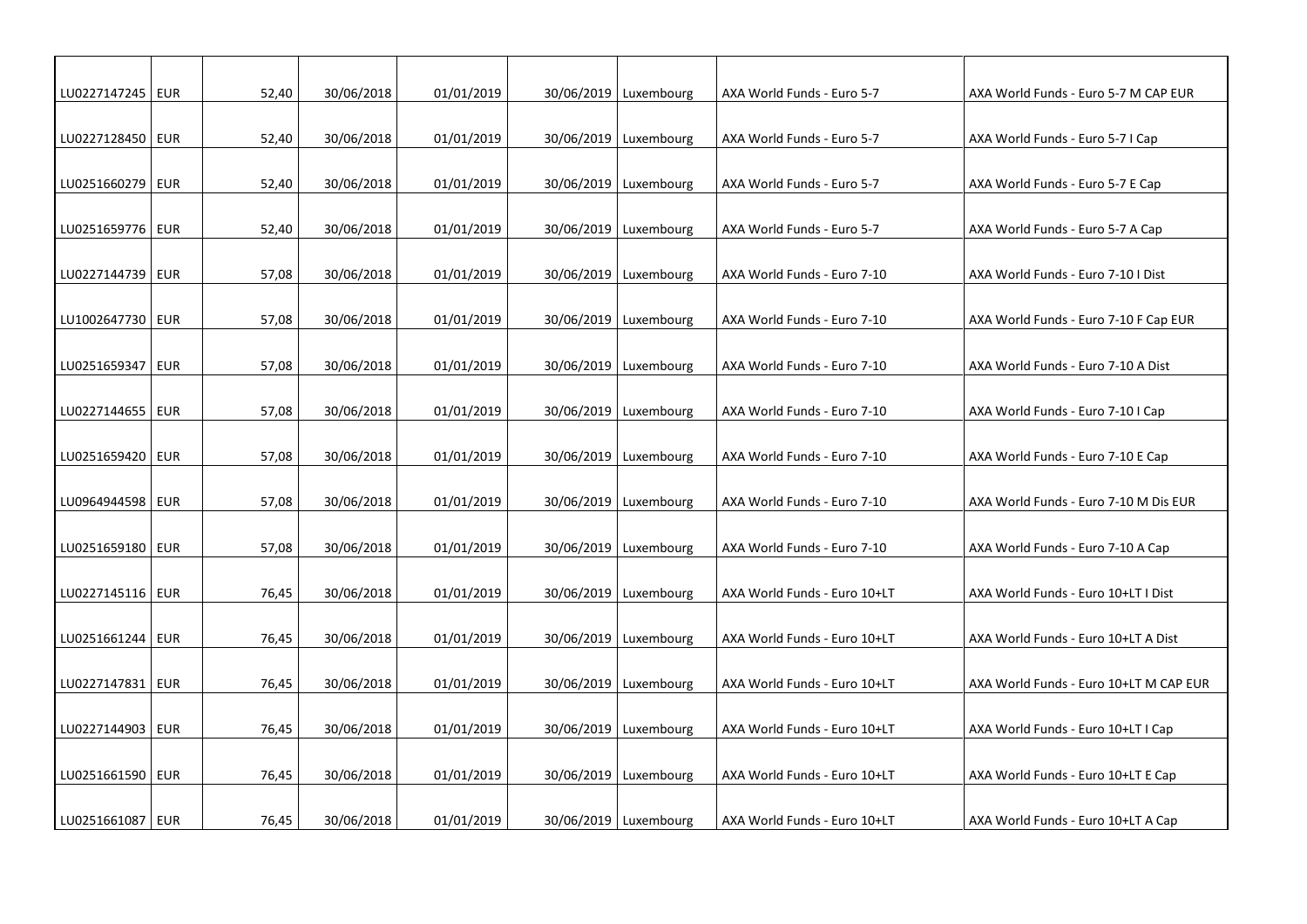| LU0072816092   EUR |            | 58,20 | 30/06/2018 | 01/01/2019 | 30/06/2019   Luxembourg | AXA World Funds - Euro Bonds           | AXA World Funds - Euro Bonds F DIS EUR                                         |
|--------------------|------------|-------|------------|------------|-------------------------|----------------------------------------|--------------------------------------------------------------------------------|
| LU0072815284   EUR |            | 58,20 | 30/06/2018 | 01/01/2019 | 30/06/2019   Luxembourg | AXA World Funds - Euro Bonds           | AXA World Funds - Euro Bonds A Dist                                            |
| LU0184632536   EUR |            | 58,20 | 30/06/2018 | 01/01/2019 | 30/06/2019   Luxembourg | AXA World Funds - Euro Bonds           | AXA World Funds - Euro Bonds M CAP EUR                                         |
| LU0184629151       | <b>EUR</b> | 58,20 | 30/06/2018 | 01/01/2019 | 30/06/2019   Luxembourg | AXA World Funds - Euro Bonds           | AXA World Funds - Euro Bonds I Cap                                             |
| LU0965101875   EUR |            | 58,20 | 30/06/2018 | 01/01/2019 | 30/06/2019   Luxembourg | AXA World Funds - Euro Bonds           | AXA World Funds - Euro Bonds M Dis EUR                                         |
| LU0072816332   EUR |            | 58,20 | 30/06/2018 | 01/01/2019 | 30/06/2019   Luxembourg | AXA World Funds - Euro Bonds           | AXA World Funds - Euro Bonds F Cap                                             |
|                    |            |       |            | 01/01/2019 | 30/06/2019 Luxembourg   |                                        |                                                                                |
| LU1002646252   EUR |            | 58,20 | 30/06/2018 |            |                         | AXA World Funds - Euro Bonds           | AXA World Funds - Euro Bonds BX Cap EUR                                        |
| LU0158186543   EUR |            | 58,20 | 30/06/2018 | 01/01/2019 | 30/06/2019   Luxembourg | AXA World Funds - Euro Bonds           | AXA World Funds - Euro Bonds E Cap                                             |
| LU1002646419   EUR |            | 58,20 | 30/06/2018 | 01/01/2019 | 30/06/2019   Luxembourg | AXA World Funds - Euro Bonds           | AXA World Funds - Euro Bonds BX Dis EUR                                        |
| LU0072814717       | <b>EUR</b> | 58,20 | 30/06/2018 | 01/01/2019 | 30/06/2019   Luxembourg | AXA World Funds - Euro Bonds           | AXA World Funds - Euro Bonds A Cap<br>AXA World Funds - Euro Inflation Bonds I |
| LU0503838491       | EUR        | 95,93 | 30/06/2018 | 01/01/2019 | 30/06/2019   Luxembourg | AXA World Funds - Euro Inflation Bonds | <b>CAP EUR</b><br>AXA World Funds - Euro Inflation Bonds I                     |
| LU0227145546   EUR |            | 95,93 | 30/06/2018 | 01/01/2019 | 30/06/2019   Luxembourg | AXA World Funds - Euro Inflation Bonds | Dist<br>AXA World Funds - Euro Inflation Bonds F                               |
| LU1002647904   EUR |            | 95,93 | 30/06/2018 | 01/01/2019 | 30/06/2019   Luxembourg | AXA World Funds - Euro Inflation Bonds | Cap EUR<br>AXA World Funds - Euro Inflation Bonds F                            |
| LU1002648118   EUR |            | 95,93 | 30/06/2018 | 01/01/2019 | 30/06/2019   Luxembourg | AXA World Funds - Euro Inflation Bonds | Dis EUR<br>AXA World Funds - Euro Inflation Bonds A                            |
| LU0251658703   EUR |            | 95,93 | 30/06/2018 | 01/01/2019 | 30/06/2019   Luxembourg | AXA World Funds - Euro Inflation Bonds | Dist<br>AXA World Funds - Euro Inflation Bonds M                               |
| LU0227148136   EUR |            | 95,93 | 30/06/2018 | 01/01/2019 | 30/06/2019   Luxembourg | AXA World Funds - Euro Inflation Bonds | <b>CAP EUR</b><br>AXA World Funds - Euro Inflation Bonds I                     |
| LU0227145389   EUR |            | 95,93 | 30/06/2018 | 01/01/2019 | 30/06/2019   Luxembourg | AXA World Funds - Euro Inflation Bonds | Cap                                                                            |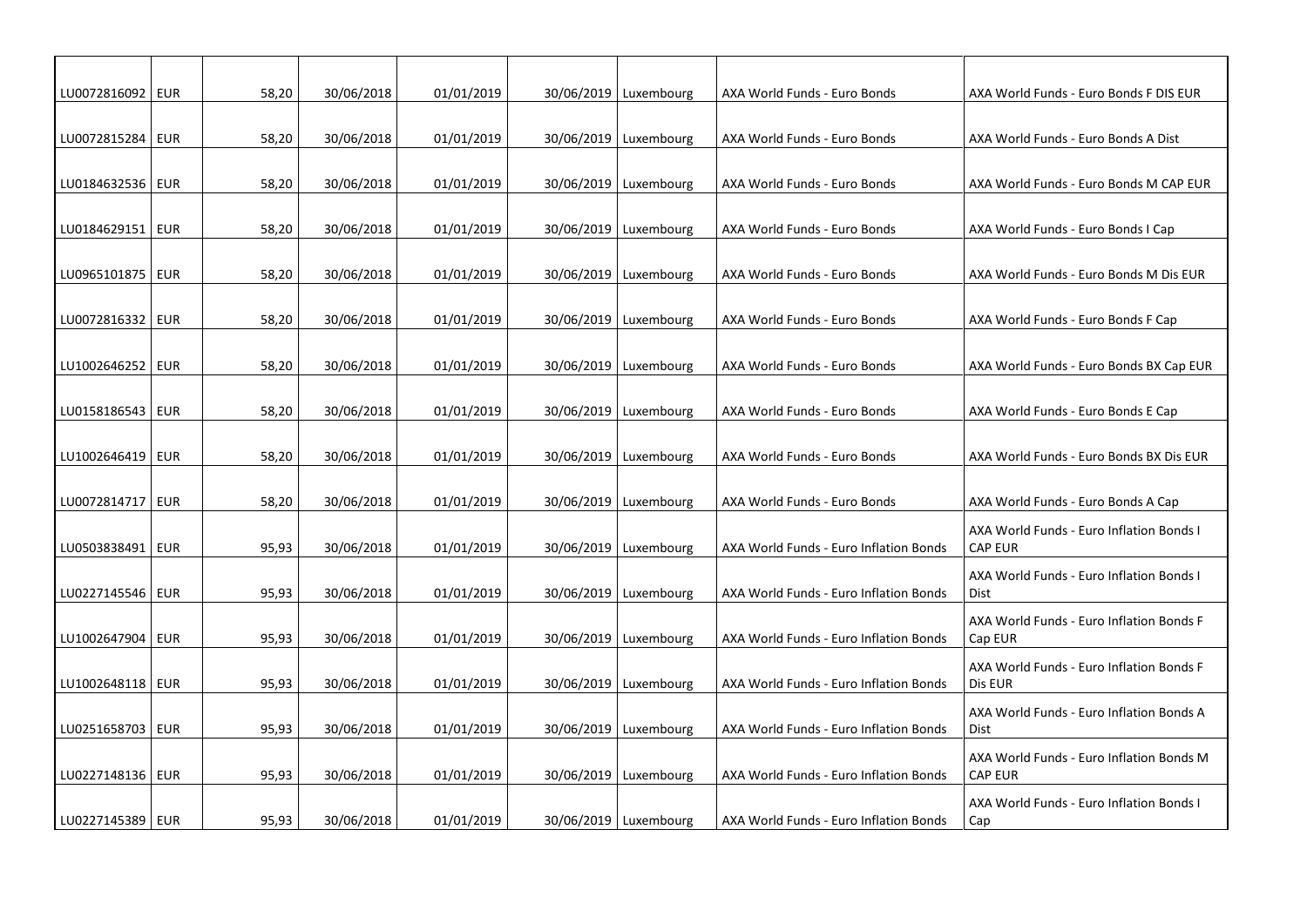| LU0251658968   EUR |            | 95,93 | 30/06/2018 | 01/01/2019 | 30/06/2019   Luxembourg | AXA World Funds - Euro Inflation Bonds             | AXA World Funds - Euro Inflation Bonds E<br>Cap       |
|--------------------|------------|-------|------------|------------|-------------------------|----------------------------------------------------|-------------------------------------------------------|
| LU0251658612   EUR |            | 95,93 | 30/06/2018 | 01/01/2019 | 30/06/2019   Luxembourg | AXA World Funds - Euro Inflation Bonds             | AXA World Funds - Euro Inflation Bonds A<br>Cap       |
|                    |            |       |            |            |                         |                                                    |                                                       |
| LU1016633296   EUR |            | 40,03 | 30/06/2018 | 01/01/2019 | 30/06/2019   Luxembourg | AXA World Funds - Global Aggregate<br><b>Bonds</b> | AXA World Funds - Global Aggregate Bonds<br>M Cap EUR |
| LU0266009363       | JPY        | 40,03 | 30/06/2018 | 01/01/2019 | 30/06/2019   Luxembourg | AXA World Funds - Global Aggregate<br><b>Bonds</b> | AXA World Funds - Global Aggregate Bonds J<br>Cap JPY |
| LU0266009280 EUR   |            | 40,03 | 30/06/2018 | 01/01/2019 | 30/06/2019   Luxembourg | AXA World Funds - Global Aggregate<br><b>Bonds</b> | AXA World Funds - Global Aggregate Bonds J<br>Cap EUR |
| LU0255028333   EUR |            | 40,03 | 30/06/2018 | 01/01/2019 | 30/06/2019   Luxembourg | AXA World Funds - Global Aggregate<br><b>Bonds</b> | AXA World Funds - Global Aggregate Bonds I<br>Cap EUR |
| LU0266009017   USD |            | 40,03 | 30/06/2018 | 01/01/2019 | 30/06/2019   Luxembourg | AXA World Funds - Global Aggregate<br><b>Bonds</b> | AXA World Funds - Global Aggregate Bonds I<br>Dis USD |
| LU0073690264   USD |            | 40,03 | 30/06/2018 | 01/01/2019 | 30/06/2019   Luxembourg | AXA World Funds - Global Aggregate<br><b>Bonds</b> | AXA World Funds - Global Aggregate Bonds<br>F Dis USD |
| LU0149002841       | <b>USD</b> | 40,03 | 30/06/2018 | 01/01/2019 | 30/06/2019   Luxembourg | AXA World Funds - Global Aggregate<br><b>Bonds</b> | AXA World Funds - Global Aggregate Bonds<br>A Dis USD |
| LU0184633930   EUR |            | 40,03 | 30/06/2018 | 01/01/2019 | 30/06/2019   Luxembourg | AXA World Funds - Global Aggregate<br><b>Bonds</b> | AXA World Funds - Global Aggregate Bonds<br>A Dis EUR |
| LU0184634235 USD   |            | 40,03 | 30/06/2018 | 01/01/2019 | 30/06/2019   Luxembourg | AXA World Funds - Global Aggregate<br><b>Bonds</b> | AXA World Funds - Global Aggregate Bonds I<br>Cap USD |
|                    |            |       |            |            |                         |                                                    |                                                       |
| LU0073690777       | <b>USD</b> | 40,03 | 30/06/2018 | 01/01/2019 | 30/06/2019   Luxembourg | AXA World Funds - Global Aggregate<br><b>Bonds</b> | AXA World Funds - Global Aggregate Bonds<br>F Cap USD |
|                    |            |       |            |            |                         | AXA World Funds - Global Aggregate                 | AXA World Funds - Global Aggregate Bonds              |
| LU0266008639   EUR |            | 40,03 | 30/06/2018 | 01/01/2019 | 30/06/2019   Luxembourg | <b>Bonds</b>                                       | F Cap EUR                                             |
|                    |            |       |            |            |                         |                                                    |                                                       |
| LU0158187194   USD |            | 40,03 | 30/06/2018 | 01/01/2019 | 30/06/2019   Luxembourg | AXA World Funds - Global Aggregate<br><b>Bonds</b> | AXA World Funds - Global Aggregate Bonds<br>E Cap USD |
|                    |            |       |            |            |                         |                                                    |                                                       |
| LU0266008472   EUR |            | 40,03 | 30/06/2018 | 01/01/2019 | 30/06/2019   Luxembourg | AXA World Funds - Global Aggregate<br><b>Bonds</b> | AXA World Funds - Global Aggregate Bonds<br>E Cap EUR |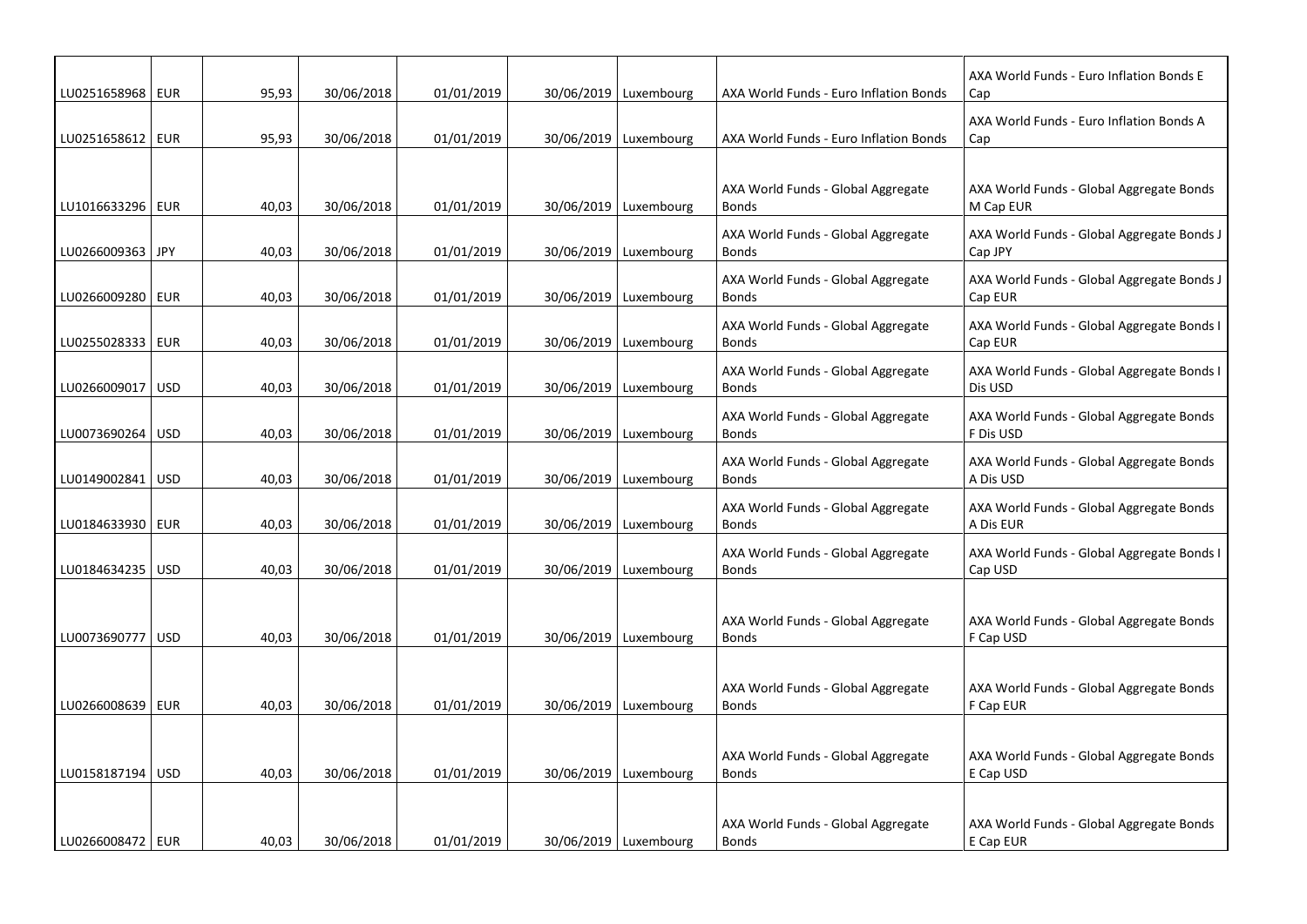|                    |            |       |            |            |                         | AXA World Funds - Global Aggregate                  | AXA World Funds - Global Aggregate Bonds                |
|--------------------|------------|-------|------------|------------|-------------------------|-----------------------------------------------------|---------------------------------------------------------|
| LU0073690421   USD |            | 40,03 | 30/06/2018 | 01/01/2019 | 30/06/2019   Luxembourg | <b>Bonds</b>                                        | A Cap USD                                               |
|                    |            |       |            |            |                         |                                                     |                                                         |
| LU0184633773 EUR   |            | 40,03 | 30/06/2018 | 01/01/2019 | 30/06/2019   Luxembourg | AXA World Funds - Global Aggregate<br><b>Bonds</b>  | AXA World Funds - Global Aggregate Bonds<br>A Cap EUR   |
| LU0645149542   EUR |            | 75,38 | 30/06/2018 | 01/01/2019 | 30/06/2019   Luxembourg | AXA World Funds - Optimal Absolute                  | AXA World Funds - Optimal Absolute F DIS<br><b>EUR</b>  |
| LU0645149112   EUR |            | 75,38 | 30/06/2018 | 01/01/2019 | 30/06/2019   Luxembourg | AXA World Funds - Optimal Absolute                  | AXA World Funds - Optimal Absolute A DIS<br>EUR         |
|                    |            |       |            |            |                         |                                                     |                                                         |
| LU0645149468 USD   |            | 75,38 | 30/06/2018 | 01/01/2019 | 30/06/2019   Luxembourg | AXA World Funds - Optimal Absolute                  | AXA World Funds - Optimal Absolute F CAP<br><b>USD</b>  |
| LU0645149385       | EUR        | 75,38 | 30/06/2018 | 01/01/2019 | 30/06/2019   Luxembourg | AXA World Funds - Optimal Absolute                  | AXA World Funds - Optimal Absolute F CAP<br><b>EUR</b>  |
| LU0632934401   EUR |            | 75,38 | 30/06/2018 | 01/01/2019 | 30/06/2019   Luxembourg | AXA World Funds - Optimal Absolute                  | AXA World Funds - Optimal Absolute AX CAP<br><b>EUR</b> |
| LU0645149203   EUR |            | 75,38 | 30/06/2018 | 01/01/2019 | 30/06/2019   Luxembourg | AXA World Funds - Optimal Absolute                  | AXA World Funds - Optimal Absolute E CAP<br><b>EUR</b>  |
| LU0645149039   USD |            | 75,38 | 30/06/2018 | 01/01/2019 | 30/06/2019 Luxembourg   | AXA World Funds - Optimal Absolute                  | AXA World Funds - Optimal Absolute A CAP<br><b>USD</b>  |
| LU0645148908   EUR |            | 75,38 | 30/06/2018 | 01/01/2019 | 30/06/2019   Luxembourg | AXA World Funds - Optimal Absolute                  | AXA World Funds - Optimal Absolute A CAP<br><b>EUR</b>  |
| LU0184630837       | <b>USD</b> | 0,44  | 30/06/2018 | 01/01/2019 | 30/06/2019   Luxembourg | AXA World Funds - Global High Yield<br><b>Bonds</b> | AXA World Funds - Global High Yield Bonds<br>A Dist     |
|                    |            |       |            |            |                         |                                                     |                                                         |
| LU0125750504   EUR |            | 0,44  | 30/06/2018 | 01/01/2019 | 30/06/2019 Luxembourg   | AXA World Funds - Global High Yield<br><b>Bonds</b> | AXA World Funds - Global High Yield Bonds<br>A CAP EUR  |
| LU0184630167       | <b>USD</b> | 0,44  | 30/06/2018 | 01/01/2019 | 30/06/2019   Luxembourg | AXA World Funds - Global High Yield<br><b>Bonds</b> | AXA World Funds - Global High Yield Bonds<br>A Cap      |
|                    |            |       |            |            |                         |                                                     |                                                         |
| LU0189847253   EUR |            | 0,44  | 30/06/2018 | 01/01/2019 | 30/06/2019   Luxembourg | AXA World Funds - Global High Yield<br><b>Bonds</b> | AXA World Funds - Global High Yield Bonds<br>E CAP EUR  |
| LU0753924785   CHF |            | 0,44  | 30/06/2018 | 01/01/2019 | 30/06/2019   Luxembourg | AXA World Funds - Global High Yield<br><b>Bonds</b> | AXA World Funds - Global High Yield Bonds I<br>CAP CHF  |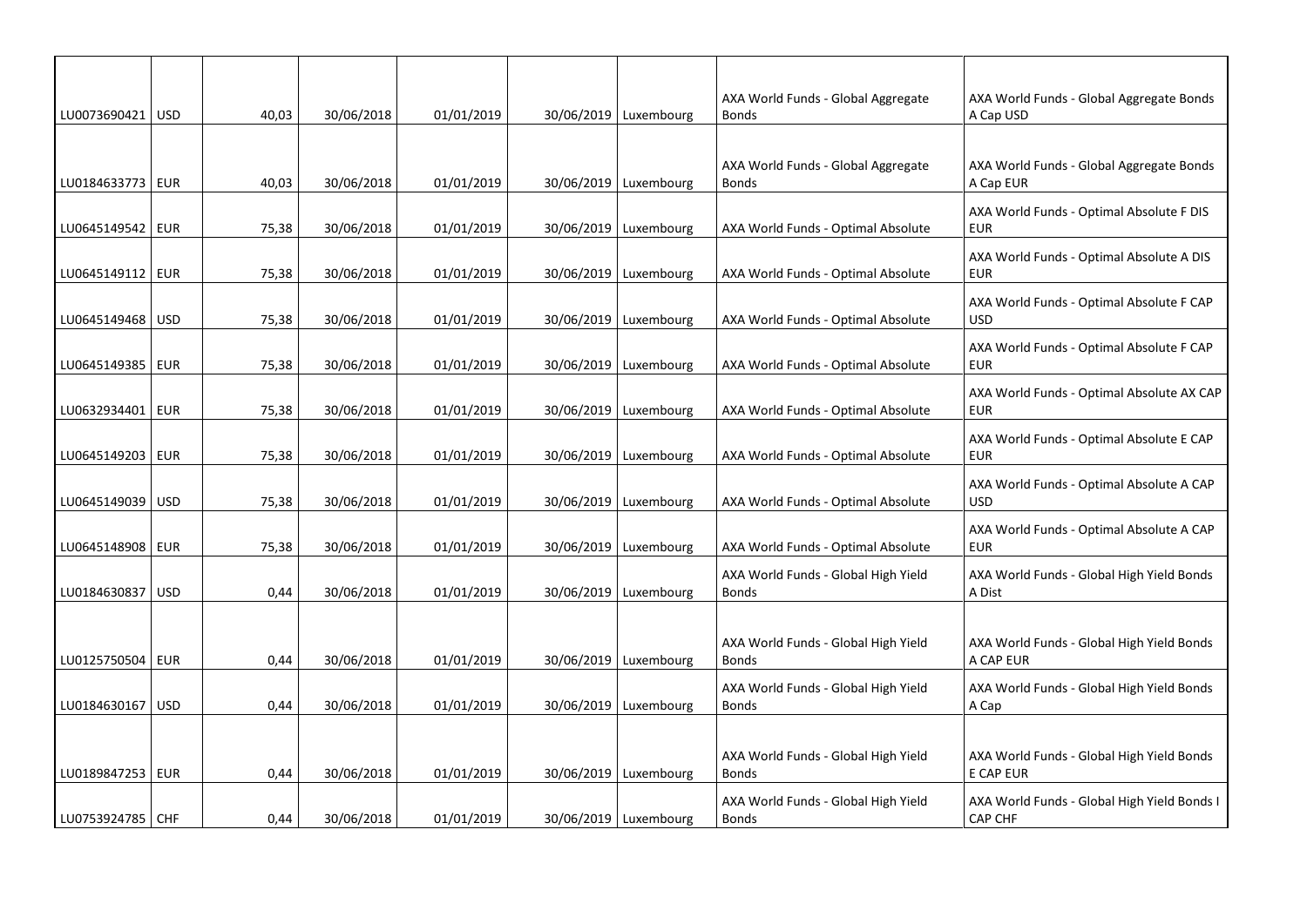| LU0125752203   EUR |            | 0,44 | 30/06/2018 | 01/01/2019 | 30/06/2019   Luxembourg | AXA World Funds - Global High Yield<br><b>Bonds</b> | AXA World Funds - Global High Yield Bonds<br><b>F CAP EUR</b> |
|--------------------|------------|------|------------|------------|-------------------------|-----------------------------------------------------|---------------------------------------------------------------|
| LU0184631215   USD |            | 0,44 | 30/06/2018 | 01/01/2019 | 30/06/2019   Luxembourg | AXA World Funds - Global High Yield<br><b>Bonds</b> | AXA World Funds - Global High Yield Bonds<br>F Cap            |
| LU0184631991       | <b>EUR</b> | 0,44 | 30/06/2018 | 01/01/2019 | 30/06/2019   Luxembourg | AXA World Funds - Global High Yield<br><b>Bonds</b> | AXA World Funds - Global High Yield Bonds I<br><b>CAP EUR</b> |
| LU0252440952       | <b>USD</b> | 0,44 | 30/06/2018 | 01/01/2019 | 30/06/2019   Luxembourg | AXA World Funds - Global High Yield<br><b>Bonds</b> | AXA World Funds - Global High Yield Bonds I<br>Cap            |
| LU0753924603       | <b>CHF</b> | 0,44 | 30/06/2018 | 01/01/2019 | 30/06/2019   Luxembourg | AXA World Funds - Global High Yield<br><b>Bonds</b> | AXA World Funds - Global High Yield Bonds<br>A CAP CHF        |
| LU0125750256   EUR |            | 0,44 | 30/06/2018 | 01/01/2019 | 30/06/2019   Luxembourg | AXA World Funds - Global High Yield<br><b>Bonds</b> | AXA World Funds - Global High Yield Bonds<br>A DIS EUR        |
| LU1105445966   EUR |            | 0,44 | 30/06/2018 | 01/01/2019 | 30/06/2019   Luxembourg | AXA World Funds - Global High Yield<br><b>Bonds</b> | AXA World Funds - Global High Yield Bonds I<br>Dis EUR        |
| LU0125750769   EUR |            | 0,44 | 30/06/2018 | 01/01/2019 | 30/06/2019 Luxembourg   | AXA World Funds - Global High Yield<br><b>Bonds</b> | AXA World Funds - Global High Yield Bonds<br><b>F DIS EUR</b> |
| LU0184631645   USD |            | 0,44 | 30/06/2018 | 01/01/2019 | 30/06/2019   Luxembourg | AXA World Funds - Global High Yield<br><b>Bonds</b> | AXA World Funds - Global High Yield Bonds<br>F Dist           |
| LU0266009447       | <b>EUR</b> | 0,44 | 30/06/2018 | 01/01/2019 | 30/06/2019   Luxembourg | AXA World Funds - Global High Yield<br><b>Bonds</b> | AXA World Funds - Global High Yield Bonds I<br>Dis EUR        |
| LU0814371901       | <b>GBP</b> | 0,44 | 30/06/2018 | 01/01/2019 | 30/06/2019   Luxembourg | AXA World Funds - Global High Yield<br><b>Bonds</b> | AXA World Funds - Global High Yield Bonds I<br>Cap GBP        |
| LU0964942899       | <b>EUR</b> | 0,44 | 30/06/2018 | 01/01/2019 | 30/06/2019   Luxembourg | AXA World Funds - Global High Yield<br><b>Bonds</b> | AXA World Funds - Global High Yield Bonds<br>E Dis EUR        |
| LU0982017856   SGD |            | 0,44 | 30/06/2018 | 01/01/2019 | 30/06/2019   Luxembourg | AXA World Funds - Global High Yield<br><b>Bonds</b> | AXA World Funds - Global High Yield Bonds<br>A Cap SGD        |
| LU1105448044   HKD |            | 0,44 | 30/06/2018 | 01/01/2019 | 30/06/2019   Luxembourg | AXA World Funds - Global High Yield<br><b>Bonds</b> | AXA World Funds - Global High Yield Bonds<br>A Dis HKD        |
| LU1105448127       | SGD        | 0,44 | 30/06/2018 | 01/01/2019 | 30/06/2019   Luxembourg | AXA World Funds - Global High Yield<br><b>Bonds</b> | AXA World Funds - Global High Yield Bonds<br>A Dis SGD        |
| LU1105448390   USD |            | 0,44 | 30/06/2018 | 01/01/2019 | 30/06/2019   Luxembourg | AXA World Funds - Global High Yield<br><b>Bonds</b> | AXA World Funds - Global High Yield Bonds<br>A Dis USD        |
|                    |            |      |            |            |                         |                                                     |                                                               |
| LU0184632700   EUR |            | 0,44 | 30/06/2018 | 01/01/2019 | 30/06/2019   Luxembourg | AXA World Funds - Global High Yield<br><b>Bonds</b> | AXA World Funds - Global High Yield Bonds<br>M CAP EUR        |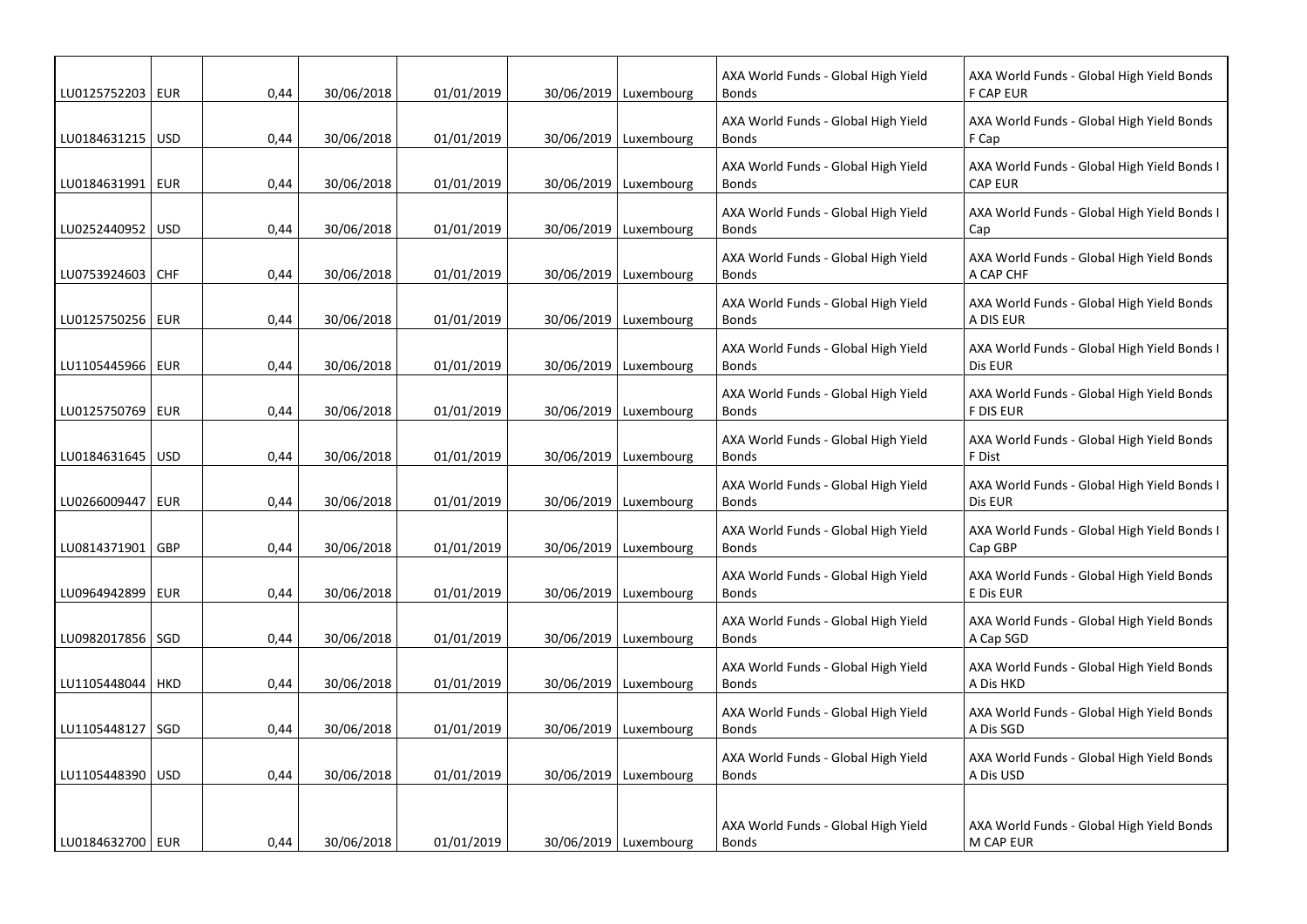| LU0276014130   EUR |            | 0,59 | 30/06/2018 | 01/01/2019 | 30/06/2019   Luxembourg | AXA World Funds - US High Yield Bonds | AXA World Funds - US High Yield Bonds I<br><b>CAP HEDG</b> |
|--------------------|------------|------|------------|------------|-------------------------|---------------------------------------|------------------------------------------------------------|
| LU0276014999 USD   |            | 0,59 | 30/06/2018 | 01/01/2019 | 30/06/2019   Luxembourg | AXA World Funds - US High Yield Bonds | AXA World Funds - US High Yield Bonds A<br>Cap USD         |
| LU0619167173   GBP |            | 0,59 | 30/06/2018 | 01/01/2019 | 30/06/2019   Luxembourg | AXA World Funds - US High Yield Bonds | AXA World Funds - US High Yield Bonds I<br><b>CAP GBP</b>  |
| LU0619172413   GBP |            | 0,59 | 30/06/2018 | 01/01/2019 | 30/06/2019   Luxembourg | AXA World Funds - US High Yield Bonds | AXA World Funds - US High Yield Bonds I DIS<br>GBP         |
| LU0645147330 CHF   |            | 0,59 | 30/06/2018 | 01/01/2019 | 30/06/2019   Luxembourg | AXA World Funds - US High Yield Bonds | AXA World Funds - US High Yield Bonds A<br><b>CAP CHF</b>  |
| LU0276015533 USD   |            | 0,59 | 30/06/2018 | 01/01/2019 | 30/06/2019 Luxembourg   | AXA World Funds - US High Yield Bonds | AXA World Funds - US High Yield Bonds F<br>Cap USD         |
| LU0645147413   EUR |            | 0,59 | 30/06/2018 | 01/01/2019 | 30/06/2019   Luxembourg | AXA World Funds - US High Yield Bonds | AXA World Funds - US High Yield Bonds A<br>DIS EUR         |
| LU0276015889       | USD        | 0,59 | 30/06/2018 | 01/01/2019 | 30/06/2019   Luxembourg | AXA World Funds - US High Yield Bonds | AXA World Funds - US High Yield Bonds I<br>Cap USD         |
| LU0645147504   CHF |            | 0,59 | 30/06/2018 | 01/01/2019 | 30/06/2019   Luxembourg | AXA World Funds - US High Yield Bonds | AXA World Funds - US High Yield Bonds F<br><b>CAP CHF</b>  |
| LU0295689367       | <b>USD</b> | 0,59 | 30/06/2018 | 01/01/2019 | 30/06/2019   Luxembourg | AXA World Funds - US High Yield Bonds | AXA World Funds - US High Yield Bonds M<br>Cap USD         |
| LU1016633700   EUR |            | 0,59 | 30/06/2018 | 01/01/2019 | 30/06/2019   Luxembourg | AXA World Funds - US High Yield Bonds | AXA World Funds - US High Yield Bonds M<br>Cap EUR         |
| LU1481594320 USD   |            | 0,59 | 30/06/2018 | 01/01/2019 | 30/06/2019   Luxembourg | AXA World Funds - US High Yield Bonds | AXA World Funds - US High Yield Bonds I Dis<br><b>USD</b>  |
| LU0877918663       | <b>USD</b> | 0,59 | 30/06/2018 | 01/01/2019 | 30/06/2019   Luxembourg | AXA World Funds - US High Yield Bonds | AXA World Funds - US High Yield Bonds T Dis<br><b>USD</b>  |
| LU0276013835   EUR |            | 0,59 | 30/06/2018 | 01/01/2019 | 30/06/2019   Luxembourg | AXA World Funds - US High Yield Bonds | AXA World Funds - US High Yield Bonds I DIS<br><b>HEDG</b> |
| LU0964944242       | EUR        | 0,59 | 30/06/2018 | 01/01/2019 | 30/06/2019   Luxembourg | AXA World Funds - US High Yield Bonds | AXA World Funds - US High Yield Bonds I Dis<br><b>EUR</b>  |
| LU0997828206 CHF   |            | 0,59 | 30/06/2018 | 01/01/2019 | 30/06/2019   Luxembourg | AXA World Funds - US High Yield Bonds | AXA World Funds - US High Yield Bonds I<br>Cap CHF         |
| LU0964941495   USD |            | 0,59 | 30/06/2018 | 01/01/2019 | 30/06/2019   Luxembourg | AXA World Funds - US High Yield Bonds | AXA World Funds - US High Yield Bonds A<br>Dis USD         |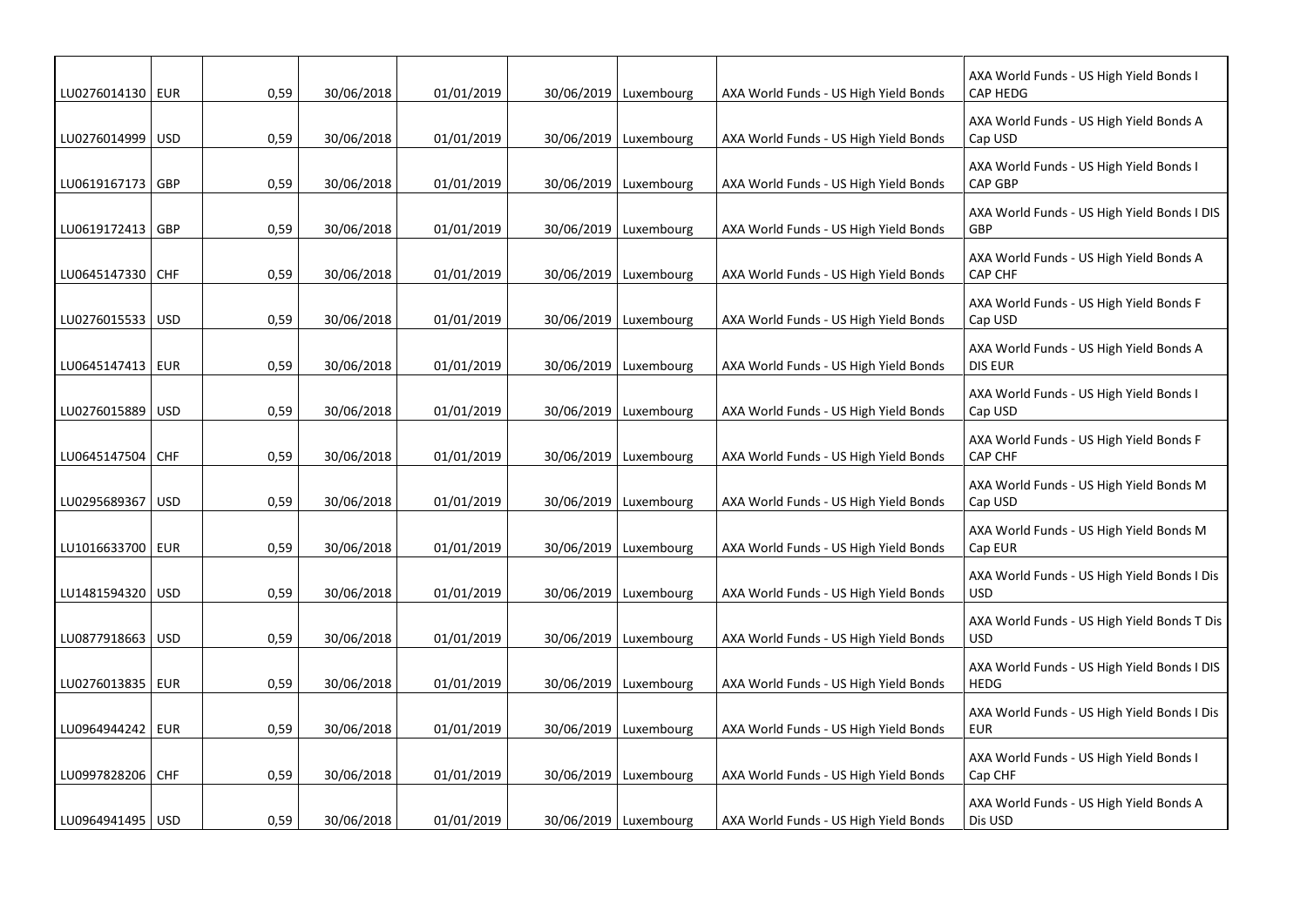| LU1105446774   USD | 0,59  | 30/06/2018 | 01/01/2019 | 30/06/2019   Luxembourg | AXA World Funds - US High Yield Bonds             | AXA World Funds - US High Yield Bonds A<br>Dis USD          |
|--------------------|-------|------------|------------|-------------------------|---------------------------------------------------|-------------------------------------------------------------|
| LU0276013249   EUR | 0,59  | 30/06/2018 | 01/01/2019 | 30/06/2019   Luxembourg | AXA World Funds - US High Yield Bonds             | AXA World Funds - US High Yield Bonds E<br>CAP HEDG         |
| LU0964941578 CHF   | 0,59  | 30/06/2018 | 01/01/2019 | 30/06/2019   Luxembourg | AXA World Funds - US High Yield Bonds             | AXA World Funds - US High Yield Bonds A<br>Dis CHF          |
| LU1124158582   GBP | 0,59  | 30/06/2018 | 01/01/2019 | 30/06/2019   Luxembourg | AXA World Funds - US High Yield Bonds             | AXA World Funds - US High Yield Bonds F Dis<br>GBP          |
| LU0276013082   EUR | 0,59  | 30/06/2018 | 01/01/2019 | 30/06/2019   Luxembourg | AXA World Funds - US High Yield Bonds             | AXA World Funds - US High Yield Bonds A<br><b>CAP HEDG</b>  |
| LU0276013322   EUR | 0,59  | 30/06/2018 | 01/01/2019 | 30/06/2019   Luxembourg | AXA World Funds - US High Yield Bonds             | AXA World Funds - US High Yield Bonds F<br><b>CAP HEDG</b>  |
| LU1585242446 AUD   | 0,59  | 30/06/2018 | 01/01/2019 | 30/06/2019   Luxembourg | AXA World Funds - US High Yield Bonds             | AXA World Funds - US High Yield Bonds A<br>Dis AUD          |
| LU0276015616   USD | 0,59  | 30/06/2018 | 01/01/2019 | 30/06/2019   Luxembourg | AXA World Funds - US High Yield Bonds             | AXA World Funds - US High Yield Bonds I Dis<br><b>USD</b>   |
|                    |       |            |            |                         | AXA World Funds - Euro Government                 | AXA World Funds - Euro Government Bonds                     |
| LU0482269734   EUR | 91,79 | 30/06/2018 | 01/01/2019 | 30/06/2019   Luxembourg | <b>Bonds</b>                                      | M Cap EUR                                                   |
| LU0482269650   EUR | 91,79 | 30/06/2018 | 01/01/2019 | 30/06/2019   Luxembourg | AXA World Funds - Euro Government<br><b>Bonds</b> | AXA World Funds - Euro Government Bonds<br>I CAP EUR        |
| LU0482269148   EUR | 91,79 | 30/06/2018 | 01/01/2019 | 30/06/2019   Luxembourg | AXA World Funds - Euro Government<br><b>Bonds</b> | AXA World Funds - Euro Government Bonds<br><b>F CAP EUR</b> |
|                    |       |            |            |                         |                                                   |                                                             |
| LU0482269064 EUR   | 91,79 | 30/06/2018 | 01/01/2019 | 30/06/2019   Luxembourg | AXA World Funds - Euro Government<br><b>Bonds</b> | AXA World Funds - Euro Government Bonds<br>E CAP EUR        |
| LU0482268843   EUR | 91,79 | 30/06/2018 | 01/01/2019 | 30/06/2019   Luxembourg | AXA World Funds - Euro Government<br><b>Bonds</b> | AXA World Funds - Euro Government Bonds<br>A CAP EUR        |
| LU1724657579   USD | 30,12 | 30/06/2018 | 01/01/2019 | 30/06/2019   Luxembourg | AXA World Funds - Global Optimal<br>Income        | AXA World Funds - Global Optimal Income I<br>CAP USD        |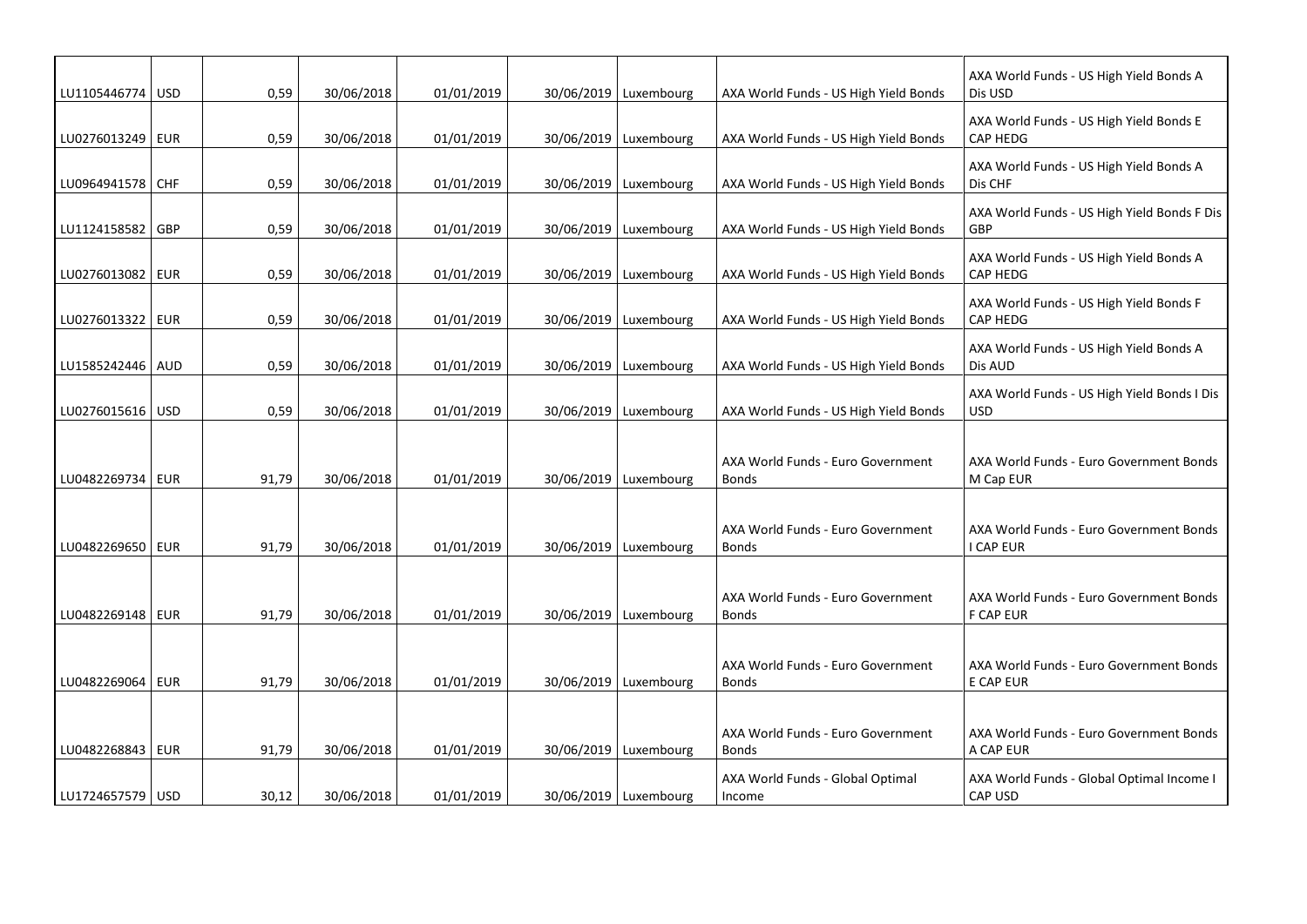| LU1321383116   EUR |            | 30,12 | 30/06/2018 | 01/01/2019 | 30/06/2019   Luxembourg | AXA World Funds - Global Optimal<br>Income         | AXA World Funds - Global Optimal Income<br>AX CAP EUR        |
|--------------------|------------|-------|------------|------------|-------------------------|----------------------------------------------------|--------------------------------------------------------------|
| LU0465917556   EUR |            | 30,12 | 30/06/2018 | 01/01/2019 | 30/06/2019   Luxembourg | AXA World Funds - Global Optimal<br>Income         | AXA World Funds - Global Optimal Income F<br>Dis EUR         |
| LU0465917127   EUR |            | 30,12 | 30/06/2018 | 01/01/2019 | 30/06/2019   Luxembourg | AXA World Funds - Global Optimal<br>Income         | AXA World Funds - Global Optimal Income A<br>Dis EUR         |
|                    |            |       |            |            |                         |                                                    |                                                              |
| LU0465917713   EUR |            | 30,12 | 30/06/2018 | 01/01/2019 | 30/06/2019   Luxembourg | AXA World Funds - Global Optimal<br>Income         | AXA World Funds - Global Optimal Income<br>M Cap EUR         |
| LU0465917630 EUR   |            | 30,12 | 30/06/2018 | 01/01/2019 | 30/06/2019   Luxembourg | AXA World Funds - Global Optimal<br>Income         | AXA World Funds - Global Optimal Income I<br>Cap EUR         |
| LU0465917473   EUR |            | 30,12 | 30/06/2018 | 01/01/2019 | 30/06/2019   Luxembourg | AXA World Funds - Global Optimal<br>Income         | AXA World Funds - Global Optimal Income F<br>Cap EUR         |
|                    |            |       |            |            |                         |                                                    |                                                              |
| LU1002646682   EUR |            | 30,12 | 30/06/2018 | 01/01/2019 | 30/06/2019   Luxembourg | AXA World Funds - Global Optimal<br>Income         | AXA World Funds - Global Optimal Income<br><b>BX Cap EUR</b> |
| LU0465917390   EUR |            | 30,12 | 30/06/2018 | 01/01/2019 | 30/06/2019   Luxembourg | AXA World Funds - Global Optimal<br>Income         | AXA World Funds - Global Optimal Income E<br>Cap EUR         |
|                    |            |       |            |            |                         |                                                    |                                                              |
| LU1002646849   EUR |            | 30,12 | 30/06/2018 | 01/01/2019 | 30/06/2019   Luxembourg | AXA World Funds - Global Optimal<br>Income         | AXA World Funds - Global Optimal Income<br><b>BX Dis EUR</b> |
| LU0465917044   EUR |            | 30,12 | 30/06/2018 | 01/01/2019 | 30/06/2019   Luxembourg | AXA World Funds - Global Optimal<br>Income         | AXA World Funds - Global Optimal Income A<br>Cap EUR         |
| LU0746605251   EUR |            | 36,24 | 30/06/2018 | 01/01/2019 | 30/06/2019   Luxembourg | AXA World Funds - Global Strategic<br><b>Bonds</b> | AXA World Funds - Global Strategic Bonds E<br>Dis Qua        |
| LU0746604288   EUR |            | 36,24 | 30/06/2018 | 01/01/2019 | 30/06/2019   Luxembourg | AXA World Funds - Global Strategic<br><b>Bonds</b> | AXA World Funds - Global Strategic Bonds A<br>Cap EUR        |
| LU0746604528   USD |            | 36,24 | 30/06/2018 | 01/01/2019 | 30/06/2019   Luxembourg | AXA World Funds - Global Strategic<br><b>Bonds</b> | AXA World Funds - Global Strategic Bonds A<br>Cap USD        |
| LU0746604791       | <b>CHF</b> | 36,24 | 30/06/2018 | 01/01/2019 | 30/06/2019   Luxembourg | AXA World Funds - Global Strategic<br><b>Bonds</b> | AXA World Funds - Global Strategic Bonds A<br>CAP CHF        |
| LU0746604957   GBP |            | 36,24 | 30/06/2018 | 01/01/2019 | 30/06/2019   Luxembourg | AXA World Funds - Global Strategic<br><b>Bonds</b> | AXA World Funds - Global Strategic Bonds A<br>Cap GBP        |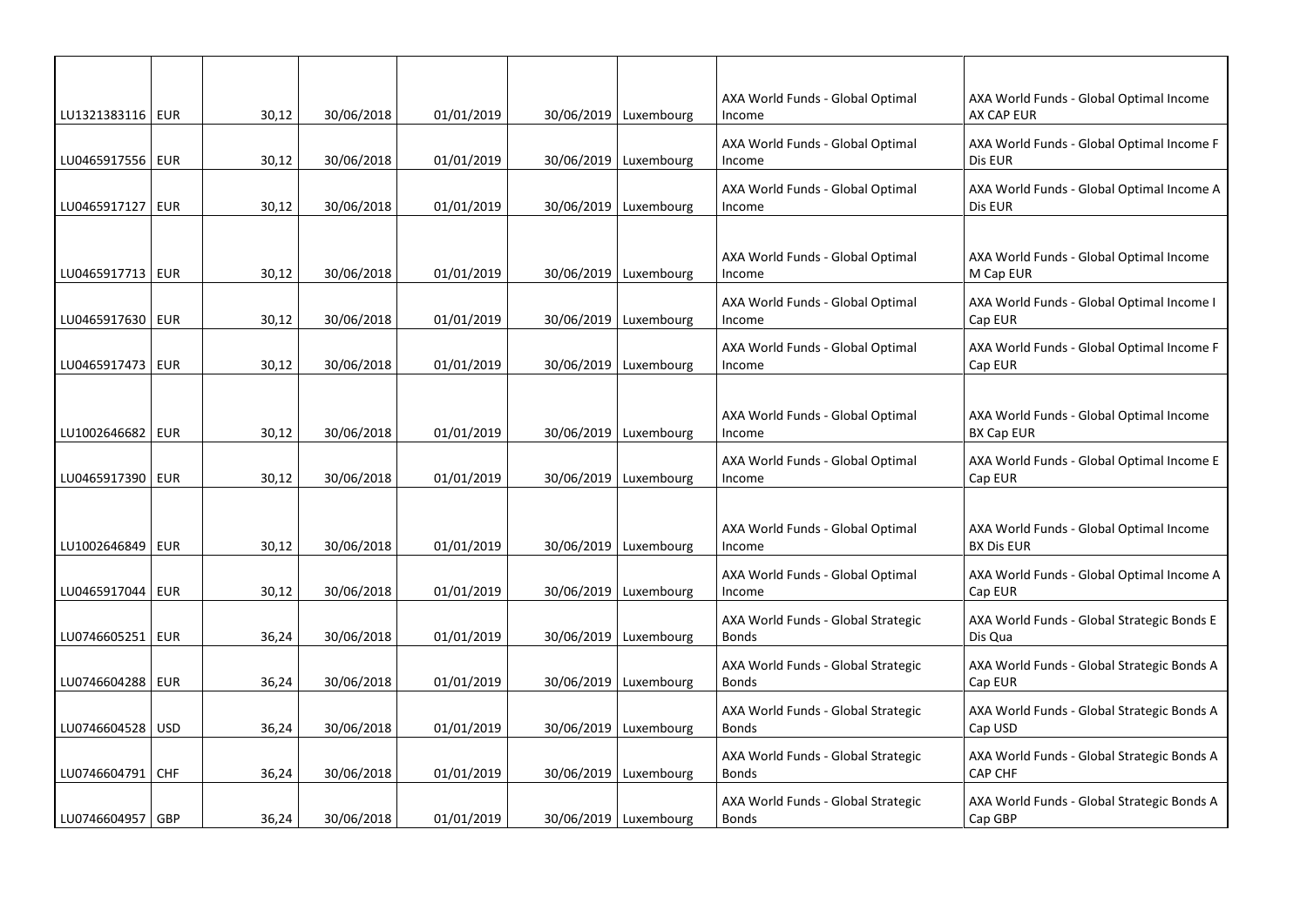| LU0746605178   EUR |            | 36,24 | 30/06/2018 | 01/01/2019 | 30/06/2019   Luxembourg | AXA World Funds - Global Strategic<br><b>Bonds</b> | AXA World Funds - Global Strategic Bonds E<br>Cap EUR        |
|--------------------|------------|-------|------------|------------|-------------------------|----------------------------------------------------|--------------------------------------------------------------|
| LU0746605335   EUR |            | 36,24 | 30/06/2018 | 01/01/2019 | 30/06/2019   Luxembourg | AXA World Funds - Global Strategic<br><b>Bonds</b> | AXA World Funds - Global Strategic Bonds F<br>Cap EUR        |
| LU0746605418 CHF   |            | 36,24 | 30/06/2018 | 01/01/2019 | 30/06/2019   Luxembourg | AXA World Funds - Global Strategic<br><b>Bonds</b> | AXA World Funds - Global Strategic Bonds F<br><b>CAP CHF</b> |
| LU0746605681       | USD        | 36,24 | 30/06/2018 | 01/01/2019 | 30/06/2019   Luxembourg | AXA World Funds - Global Strategic<br><b>Bonds</b> | AXA World Funds - Global Strategic Bonds F<br>Cap USD        |
| LU0746605848   EUR |            | 36,24 | 30/06/2018 | 01/01/2019 | 30/06/2019   Luxembourg | AXA World Funds - Global Strategic<br><b>Bonds</b> | AXA World Funds - Global Strategic Bonds I<br>Cap EUR        |
| LU0746606069   USD |            | 36,24 | 30/06/2018 | 01/01/2019 | 30/06/2019 Luxembourg   | AXA World Funds - Global Strategic<br><b>Bonds</b> | AXA World Funds - Global Strategic Bonds I<br>Cap USD        |
| LU0746605095       | GBP        | 36,24 | 30/06/2018 | 01/01/2019 | 30/06/2019   Luxembourg | AXA World Funds - Global Strategic<br><b>Bonds</b> | AXA World Funds - Global Strategic Bonds A<br>Dis Qua        |
| LU1276848717       | GBP        | 36,24 | 30/06/2018 | 01/01/2019 | 30/06/2019   Luxembourg | AXA World Funds - Global Strategic<br><b>Bonds</b> | AXA World Funds - Global Strategic Bonds I<br>Cap GBP        |
| LU0746606143   CHF |            | 36,24 | 30/06/2018 | 01/01/2019 | 30/06/2019   Luxembourg | AXA World Funds - Global Strategic<br><b>Bonds</b> | AXA World Funds - Global Strategic Bonds I<br><b>CAP CHF</b> |
| LU0746606499       | GBP        | 36,24 | 30/06/2018 | 01/01/2019 | 30/06/2019   Luxembourg | AXA World Funds - Global Strategic<br><b>Bonds</b> | AXA World Funds - Global Strategic Bonds I<br>Dis Qua        |
| LU0746600021       | <b>EUR</b> | 36,24 | 30/06/2018 | 01/01/2019 | 30/06/2019   Luxembourg | AXA World Funds - Global Strategic<br><b>Bonds</b> | AXA World Funds - Global Strategic Bonds M<br>Cap EUR        |
| LU0746605764       | <b>GBP</b> | 36,24 | 30/06/2018 | 01/01/2019 | 30/06/2019   Luxembourg | AXA World Funds - Global Strategic<br><b>Bonds</b> | AXA World Funds - Global Strategic Bonds F<br>Cap GBP        |
| LU1296921031       | <b>USD</b> | 36,24 | 30/06/2018 | 01/01/2019 | 30/06/2019   Luxembourg | AXA World Funds - Global Strategic<br><b>Bonds</b> | AXA World Funds - Global Strategic Bonds I<br><b>DIS USD</b> |
| LU0964940505   USD |            | 36,24 | 30/06/2018 | 01/01/2019 | 30/06/2019   Luxembourg | AXA World Funds - Global Strategic<br><b>Bonds</b> | AXA World Funds - Global Strategic Bonds A<br>Dis USD        |
| LU1048929571       | GBP        | 36,24 | 30/06/2018 | 01/01/2019 | 30/06/2019   Luxembourg | AXA World Funds - Global Strategic<br><b>Bonds</b> | AXA World Funds - Global Strategic Bonds F<br>Dis GBP        |
| LU1105445883   EUR |            | 36,24 | 30/06/2018 | 01/01/2019 | 30/06/2019   Luxembourg | AXA World Funds - Global Strategic<br><b>Bonds</b> | AXA World Funds - Global Strategic Bonds I<br>Dis EUR        |
| LU1235302418   EUR |            | 36,24 | 30/06/2018 | 01/01/2019 | 30/06/2019   Luxembourg | AXA World Funds - Global Strategic<br><b>Bonds</b> | AXA World Funds - Global Strategic Bonds M<br>Dis EUR        |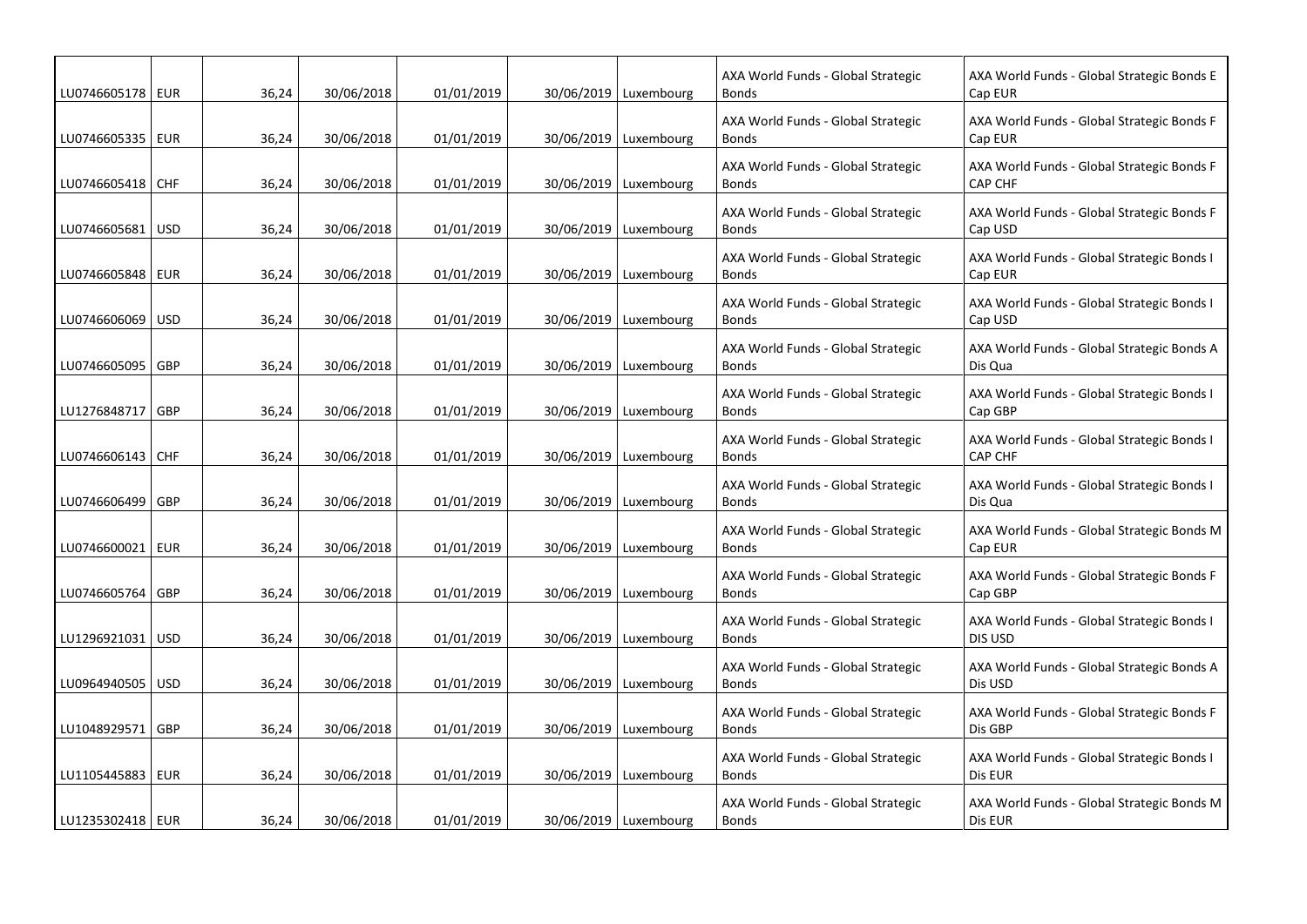| LU0746604445   EUR |            | 36,24 | 30/06/2018 | 01/01/2019 | 30/06/2019   Luxembourg | AXA World Funds - Global Strategic<br><b>Bonds</b>                | AXA World Funds - Global Strategic Bonds A<br>Dis Qua                       |
|--------------------|------------|-------|------------|------------|-------------------------|-------------------------------------------------------------------|-----------------------------------------------------------------------------|
|                    |            |       |            |            |                         | AXA World Funds - Emerging Markets                                | AXA World Funds - Emerging Markets Short                                    |
| LU0964941909 GBP   |            | 16,54 | 30/06/2018 | 01/01/2019 | 30/06/2019   Luxembourg | <b>Short Duration Bonds</b>                                       | Duration Bonds F Dis GBP                                                    |
| LU0800572702 EUR   |            | 16,54 | 30/06/2018 | 01/01/2019 | 30/06/2019 Luxembourg   | AXA World Funds - Emerging Markets<br><b>Short Duration Bonds</b> | AXA World Funds - Emerging Markets Short<br>Duration Bonds A Cap EUR        |
| LU0800572884       | GBP        | 16,54 | 30/06/2018 | 01/01/2019 | 30/06/2019   Luxembourg | AXA World Funds - Emerging Markets<br><b>Short Duration Bonds</b> | AXA World Funds - Emerging Markets Short<br>Duration Bonds A Dis Qua        |
| LU0800572967       | <b>CHF</b> | 16,54 | 30/06/2018 | 01/01/2019 | 30/06/2019 Luxembourg   | AXA World Funds - Emerging Markets<br><b>Short Duration Bonds</b> | AXA World Funds - Emerging Markets Short<br>Duration Bonds A Cap CHF        |
| LU0800573007   EUR |            | 16,54 | 30/06/2018 | 01/01/2019 | 30/06/2019   Luxembourg | AXA World Funds - Emerging Markets<br><b>Short Duration Bonds</b> | AXA World Funds - Emerging Markets Short<br>Duration Bonds E Cap EUR        |
| LU0800573189   USD |            | 16,54 | 30/06/2018 | 01/01/2019 | 30/06/2019   Luxembourg | AXA World Funds - Emerging Markets<br><b>Short Duration Bonds</b> | AXA World Funds - Emerging Markets Short<br>Duration Bonds F Cap USD        |
| LU0800573262 EUR   |            | 16,54 | 30/06/2018 | 01/01/2019 | 30/06/2019   Luxembourg | AXA World Funds - Emerging Markets<br><b>Short Duration Bonds</b> | AXA World Funds - Emerging Markets Short<br>Duration Bonds F Cap EUR        |
| LU0800573346   USD |            | 16,54 | 30/06/2018 | 01/01/2019 | 30/06/2019   Luxembourg | AXA World Funds - Emerging Markets<br><b>Short Duration Bonds</b> | AXA World Funds - Emerging Markets Short<br>Duration Bonds I Cap USD        |
| LU0800573429 EUR   |            | 16,54 | 30/06/2018 | 01/01/2019 | 30/06/2019   Luxembourg | AXA World Funds - Emerging Markets<br><b>Short Duration Bonds</b> | AXA World Funds - Emerging Markets Short<br>Duration Bonds I Cap EUR        |
| LU0800573692   EUR |            | 16,54 | 30/06/2018 | 01/01/2019 | 30/06/2019   Luxembourg | AXA World Funds - Emerging Markets<br><b>Short Duration Bonds</b> | AXA World Funds - Emerging Markets Short<br><b>Duration Bonds I Dis EUR</b> |
| LU0800573775 CHF   |            | 16,54 | 30/06/2018 | 01/01/2019 | 30/06/2019   Luxembourg | AXA World Funds - Emerging Markets<br><b>Short Duration Bonds</b> | AXA World Funds - Emerging Markets Short<br>Duration Bonds I Cap CHF        |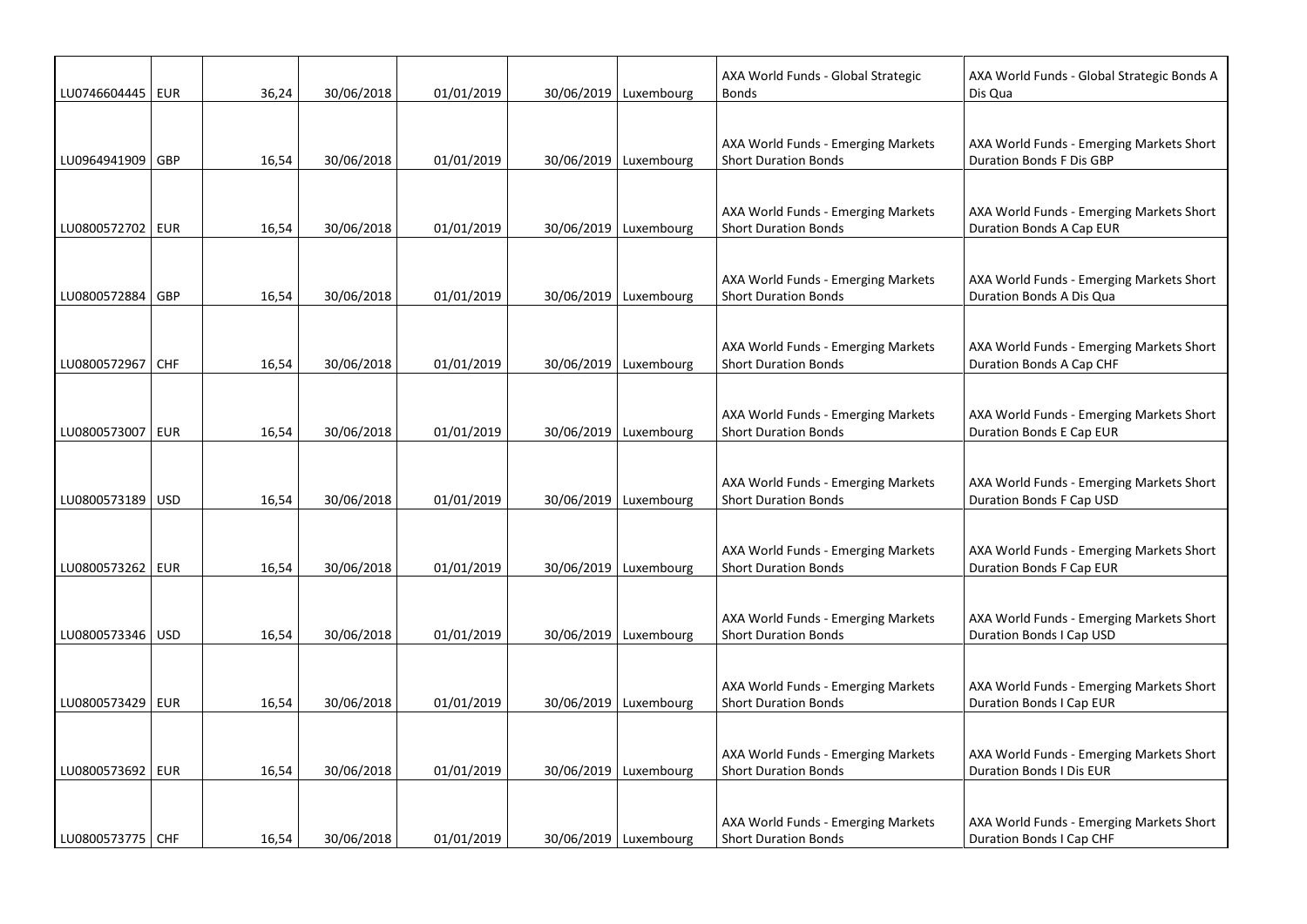|                    |     |       |            |            |                         | AXA World Funds - Emerging Markets                                | AXA World Funds - Emerging Markets Short                             |
|--------------------|-----|-------|------------|------------|-------------------------|-------------------------------------------------------------------|----------------------------------------------------------------------|
| LU0879470093 GBP   |     | 16,54 | 30/06/2018 | 01/01/2019 | 30/06/2019   Luxembourg | <b>Short Duration Bonds</b>                                       | Duration Bonds I Dis Quar                                            |
| LU1596800703 AUD   |     | 16,54 | 30/06/2018 | 01/01/2019 | 30/06/2019   Luxembourg | AXA World Funds - Emerging Markets<br><b>Short Duration Bonds</b> | AXA World Funds - Emerging Markets Short<br>Duration Bonds A DIS AUD |
|                    |     |       |            |            |                         |                                                                   |                                                                      |
| LU0800597873 USD   |     | 16,54 | 30/06/2018 | 01/01/2019 | 30/06/2019   Luxembourg | AXA World Funds - Emerging Markets<br><b>Short Duration Bonds</b> | AXA World Funds - Emerging Markets Short<br>Duration Bonds A Cap USD |
| LU0964942030 USD   |     | 16,54 | 30/06/2018 | 01/01/2019 | 30/06/2019   Luxembourg | AXA World Funds - Emerging Markets<br><b>Short Duration Bonds</b> | AXA World Funds - Emerging Markets Short<br>Duration Bonds I Dis USD |
| LU1105448713   USD |     | 16,54 | 30/06/2018 | 01/01/2019 | 30/06/2019   Luxembourg | AXA World Funds - Emerging Markets<br><b>Short Duration Bonds</b> | AXA World Funds - Emerging Markets Short<br>Duration Bonds A Dis USD |
| LU0964941818   GBP |     | 16,54 | 30/06/2018 | 01/01/2019 | 30/06/2019   Luxembourg | AXA World Funds - Emerging Markets<br><b>Short Duration Bonds</b> | AXA World Funds - Emerging Markets Short<br>Duration Bonds F CAP GBP |
| LU0964941735   EUR |     | 16,54 | 30/06/2018 | 01/01/2019 | 30/06/2019   Luxembourg | AXA World Funds - Emerging Markets<br><b>Short Duration Bonds</b> | AXA World Funds - Emerging Markets Short<br>Duration Bonds F Dis EUR |
| LU0964941651   USD |     | 16,54 | 30/06/2018 | 01/01/2019 | 30/06/2019   Luxembourg | AXA World Funds - Emerging Markets<br><b>Short Duration Bonds</b> | AXA World Funds - Emerging Markets Short<br>Duration Bonds F Dis USD |
| LU0964940091       | USD | 16,54 | 30/06/2018 | 01/01/2019 | 30/06/2019   Luxembourg | AXA World Funds - Emerging Markets<br><b>Short Duration Bonds</b> | AXA World Funds - Emerging Markets Short<br>Duration Bonds A Dis USD |
| LU0964942204   EUR |     | 16,54 | 30/06/2018 | 01/01/2019 | 30/06/2019 Luxembourg   | AXA World Funds - Emerging Markets<br><b>Short Duration Bonds</b> | AXA World Funds - Emerging Markets Short<br>Duration Bonds E Dis EUR |
| LU0964942386   EUR |     | 16,54 | 30/06/2018 | 01/01/2019 | 30/06/2019   Luxembourg | AXA World Funds - Emerging Markets<br><b>Short Duration Bonds</b> | AXA World Funds - Emerging Markets Short<br>Duration Bonds M Cap EUR |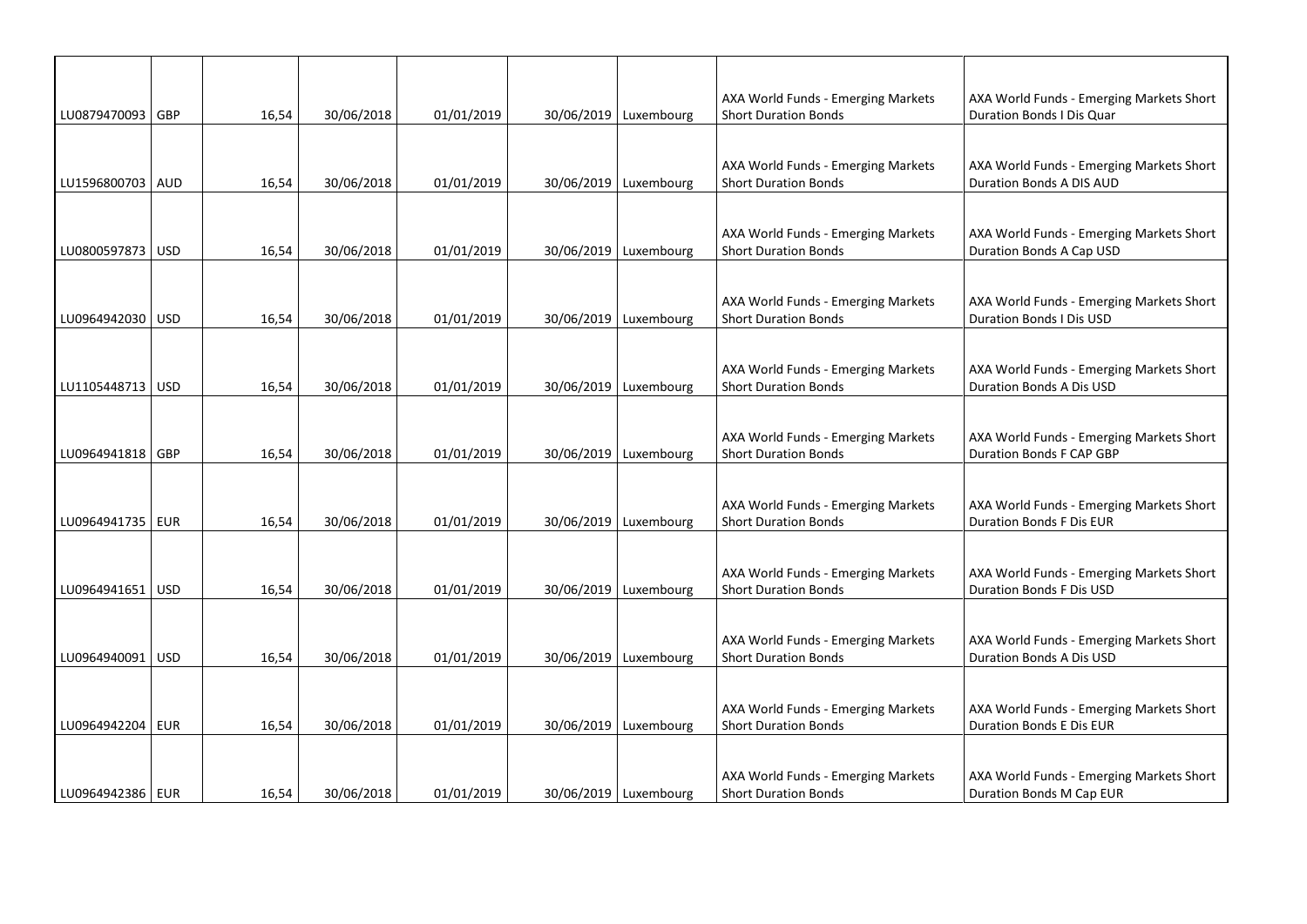| LU0982017427 CHF                         | 16,54          | 30/06/2018               | 01/01/2019               | 30/06/2019   Luxembourg                            | AXA World Funds - Emerging Markets<br><b>Short Duration Bonds</b>                 | AXA World Funds - Emerging Markets Short<br>Duration Bonds F Cap CHF                              |
|------------------------------------------|----------------|--------------------------|--------------------------|----------------------------------------------------|-----------------------------------------------------------------------------------|---------------------------------------------------------------------------------------------------|
| LU0964942113   GBP                       | 16,54          | 30/06/2018               | 01/01/2019               | 30/06/2019   Luxembourg                            | AXA World Funds - Emerging Markets<br><b>Short Duration Bonds</b>                 | AXA World Funds - Emerging Markets Short<br>Duration Bonds I CAP GBP                              |
| LU0982017344   EUR                       | 16,54          | 30/06/2018               | 01/01/2019               | 30/06/2019   Luxembourg                            | AXA World Funds - Emerging Markets<br><b>Short Duration Bonds</b>                 | AXA World Funds - Emerging Markets Short<br>Duration Bonds A Dis EUR                              |
| LU0982017773   SGD                       | 16,54          | 30/06/2018               | 01/01/2019               | 30/06/2019 Luxembourg                              | AXA World Funds - Emerging Markets<br><b>Short Duration Bonds</b>                 | AXA World Funds - Emerging Markets Short<br>Duration Bonds A Cap SGD                              |
| LU1105448473   HKD                       | 16,54          | 30/06/2018               | 01/01/2019               | 30/06/2019   Luxembourg                            | AXA World Funds - Emerging Markets<br><b>Short Duration Bonds</b>                 | AXA World Funds - Emerging Markets Short<br>Duration Bonds A DIS HKD                              |
| LU1105448556 SGD                         | 16,54          | 30/06/2018               | 01/01/2019               | 30/06/2019   Luxembourg                            | AXA World Funds - Emerging Markets<br><b>Short Duration Bonds</b>                 | AXA World Funds - Emerging Markets Short<br>Duration Bonds A Dis SGD                              |
| LU1819502342   USD                       | 16,54          | 30/06/2018               | 01/01/2019               | 30/06/2019   Luxembourg                            | AXA World Funds - Emerging Markets<br><b>Short Duration Bonds</b>                 | AXA World Funds - Emerging Markets Short<br>Duration Bonds U CAP USD                              |
|                                          |                |                          |                          |                                                    | AXA World Funds - Emerging Markets                                                | AXA World Funds - Emerging Markets Short                                                          |
| LU1819502425   USD<br>LU0964942626   EUR | 16,54<br>47,87 | 30/06/2018<br>30/06/2018 | 01/01/2019<br>01/01/2019 | 30/06/2019   Luxembourg<br>30/06/2019   Luxembourg | <b>Short Duration Bonds</b><br>AXA World Funds - Global Emerging<br>Markets Bonds | Duration Bonds U DIS USD Q<br>AXA World Funds - Global Emerging Markets<br><b>Bonds E Dis EUR</b> |
| LU0227126918   USD                       | 47,87          | 30/06/2018               | 01/01/2019               | 30/06/2019   Luxembourg                            | AXA World Funds - Global Emerging<br><b>Markets Bonds</b>                         | AXA World Funds - Global Emerging Markets<br>Bonds F Dis USD                                      |
| LU0227126249   EUR                       | 47,87          | 30/06/2018               | 01/01/2019               | 30/06/2019   Luxembourg                            | AXA World Funds - Global Emerging<br><b>Markets Bonds</b>                         | AXA World Funds - Global Emerging Markets<br>Bonds F Dis EUR                                      |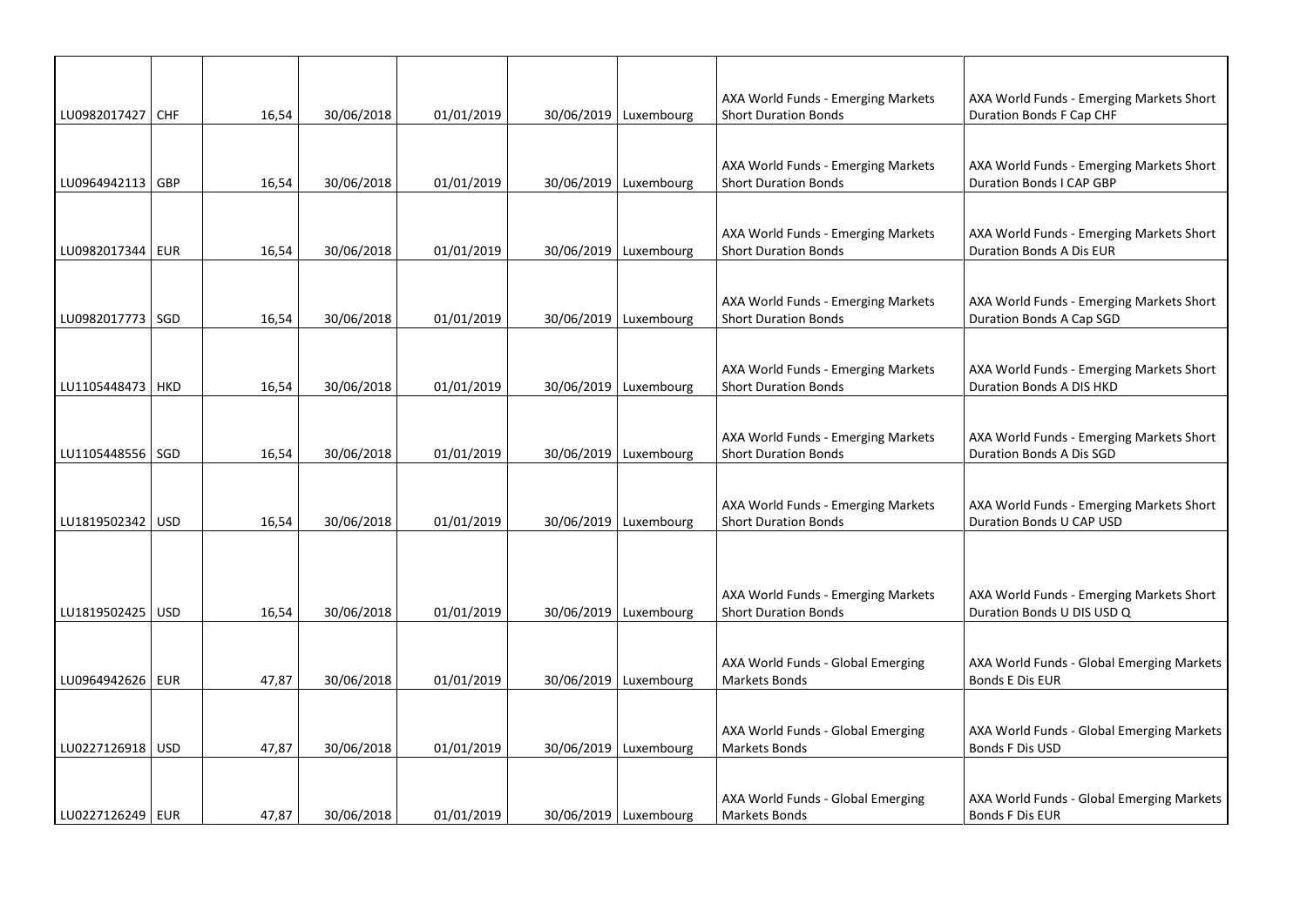| LU0251658299   EUR |            | 47,87 | 30/06/2018 | 01/01/2019 | 30/06/2019 Luxembourg   | AXA World Funds - Global Emerging<br>Markets Bonds        | AXA World Funds - Global Emerging Markets<br>Bonds A Dis EUR        |
|--------------------|------------|-------|------------|------------|-------------------------|-----------------------------------------------------------|---------------------------------------------------------------------|
|                    |            |       |            |            |                         |                                                           |                                                                     |
| LU0295688476   EUR |            | 47,87 | 30/06/2018 | 01/01/2019 | 30/06/2019   Luxembourg | AXA World Funds - Global Emerging<br>Markets Bonds        | AXA World Funds - Global Emerging Markets<br>Bonds M Cap EUR        |
|                    |            |       |            |            |                         |                                                           |                                                                     |
| LU0375277778   USD |            | 47,87 | 30/06/2018 | 01/01/2019 | 30/06/2019   Luxembourg | AXA World Funds - Global Emerging<br><b>Markets Bonds</b> | AXA World Funds - Global Emerging Markets<br>Bonds I Cap USD        |
|                    |            |       |            |            |                         |                                                           |                                                                     |
| LU0266010619   EUR |            | 47,87 | 30/06/2018 | 01/01/2019 | 30/06/2019   Luxembourg | AXA World Funds - Global Emerging<br><b>Markets Bonds</b> | AXA World Funds - Global Emerging Markets<br>Bonds I CAP EUR        |
|                    |            |       |            |            |                         |                                                           |                                                                     |
| LU0227127486   USD |            | 47,87 | 30/06/2018 | 01/01/2019 | 30/06/2019   Luxembourg | AXA World Funds - Global Emerging<br>Markets Bonds        | AXA World Funds - Global Emerging Markets<br>Bonds F Cap            |
|                    |            |       |            |            |                         |                                                           |                                                                     |
| LU0227125944   EUR |            | 47,87 | 30/06/2018 | 01/01/2019 | 30/06/2019   Luxembourg | AXA World Funds - Global Emerging<br>Markets Bonds        | AXA World Funds - Global Emerging Markets<br>Bonds F CAP EUR        |
|                    |            |       |            |            |                         |                                                           |                                                                     |
| LU0251658372       | EUR        | 47,87 | 30/06/2018 | 01/01/2019 | 30/06/2019   Luxembourg | AXA World Funds - Global Emerging<br>Markets Bonds        | AXA World Funds - Global Emerging Markets<br>Bonds E CAP EUR        |
|                    |            |       |            |            |                         |                                                           |                                                                     |
| LU0251658455       | <b>USD</b> | 47,87 | 30/06/2018 | 01/01/2019 | 30/06/2019   Luxembourg | AXA World Funds - Global Emerging<br>Markets Bonds        | AXA World Funds - Global Emerging Markets<br>Bonds A Cap USD        |
|                    |            |       |            |            |                         |                                                           |                                                                     |
| LU0251658026   EUR |            | 47,87 | 30/06/2018 | 01/01/2019 | 30/06/2019   Luxembourg | AXA World Funds - Global Emerging<br>Markets Bonds        | AXA World Funds - Global Emerging Markets<br><b>Bonds A CAP EUR</b> |
|                    |            |       |            |            |                         |                                                           | AXA World Funds - Global Inflation Bonds F                          |
| LU1002649942   USD |            | 95,96 | 30/06/2018 | 01/01/2019 | 30/06/2019   Luxembourg | AXA World Funds - Global Inflation Bonds                  | CAP USD                                                             |
| LU0266009793   EUR |            | 95,96 | 30/06/2018 | 01/01/2019 | 30/06/2019   Luxembourg | AXA World Funds - Global Inflation Bonds                  | AXA World Funds - Global Inflation Bonds A<br>Cap EUR               |
| LU0266009959   USD |            | 95,96 | 30/06/2018 | 01/01/2019 | 30/06/2019   Luxembourg | AXA World Funds - Global Inflation Bonds                  | AXA World Funds - Global Inflation Bonds A<br><b>CAP USD</b>        |
|                    |            |       |            |            |                         |                                                           | AXA World Funds - Global Inflation Bonds E                          |
| LU0266010296   EUR |            | 95,96 | 30/06/2018 | 01/01/2019 | 30/06/2019   Luxembourg | AXA World Funds - Global Inflation Bonds   Cap EUR        |                                                                     |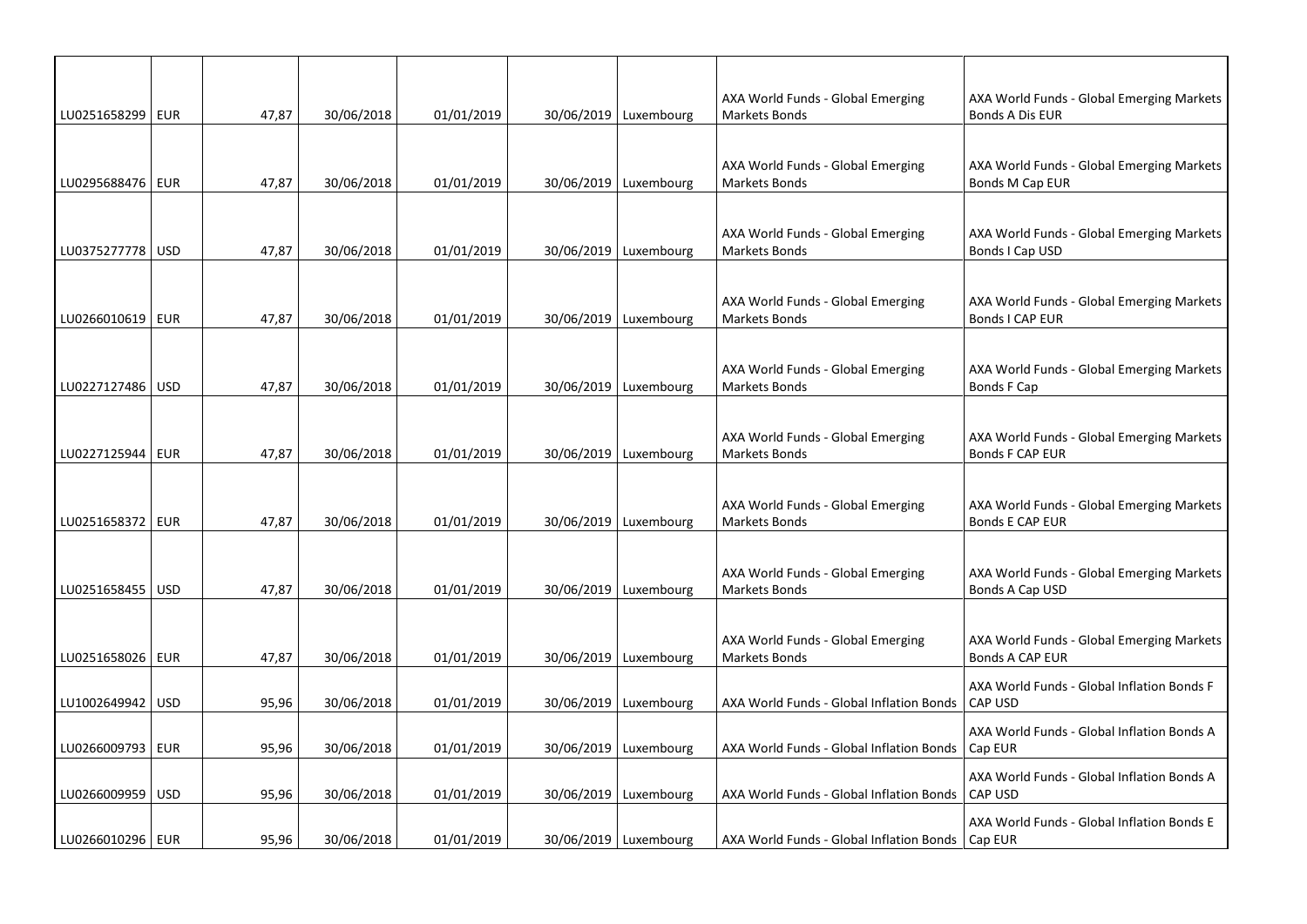| LU1002649512   GBP |            | 95,96 | 30/06/2018 | 01/01/2019 | 30/06/2019   Luxembourg | AXA World Funds - Global Inflation Bonds | AXA World Funds - Global Inflation Bonds F<br>Cap GBP         |
|--------------------|------------|-------|------------|------------|-------------------------|------------------------------------------|---------------------------------------------------------------|
| LU1002648381       | <b>EUR</b> | 95,96 | 30/06/2018 | 01/01/2019 | 30/06/2019   Luxembourg | AXA World Funds - Global Inflation Bonds | AXA World Funds - Global Inflation Bonds F<br><b>CAP EUR</b>  |
| LU1002648894       | EUR        | 95,96 | 30/06/2018 | 01/01/2019 | 30/06/2019   Luxembourg | AXA World Funds - Global Inflation Bonds | AXA World Funds - Global Inflation Bonds F<br>Dis EUR         |
| LU0227145629       | EUR        | 95,96 | 30/06/2018 | 01/01/2019 | 30/06/2019   Luxembourg | AXA World Funds - Global Inflation Bonds | AXA World Funds - Global Inflation Bonds I<br>Cap             |
| LU0266010452       | <b>USD</b> | 95,96 | 30/06/2018 | 01/01/2019 | 30/06/2019   Luxembourg | AXA World Funds - Global Inflation Bonds | AXA World Funds - Global Inflation Bonds I<br>Cap USD         |
| LU0227148219       | EUR        | 95,96 | 30/06/2018 | 01/01/2019 | 30/06/2019   Luxembourg | AXA World Funds - Global Inflation Bonds | AXA World Funds - Global Inflation Bonds M<br><b>CAP EUR</b>  |
| LU0451400831       | EUR        | 95,96 | 30/06/2018 | 01/01/2019 | 30/06/2019   Luxembourg | AXA World Funds - Global Inflation Bonds | AXA World Funds - Global Inflation Bonds A<br><b>DIS EUR</b>  |
| LU0964938608       | <b>USD</b> | 95,96 | 30/06/2018 | 01/01/2019 | 30/06/2019   Luxembourg | AXA World Funds - Global Inflation Bonds | AXA World Funds - Global Inflation Bonds I<br>Cap USD         |
| LU1002648548       | <b>EUR</b> | 95,96 | 30/06/2018 | 01/01/2019 | 30/06/2019   Luxembourg | AXA World Funds - Global Inflation Bonds | AXA World Funds - Global Inflation Bonds F<br>Cap EUR         |
| LU0227145975       | <b>EUR</b> | 95,96 | 30/06/2018 | 01/01/2019 | 30/06/2019   Luxembourg | AXA World Funds - Global Inflation Bonds | AXA World Funds - Global Inflation Bonds I<br>Dist            |
| LU1360213893       | EUR        | 95,96 | 30/06/2018 | 01/01/2019 | 30/06/2019   Luxembourg | AXA World Funds - Global Inflation Bonds | AXA World Funds - Global Inflation Bonds A<br><b>DIS EUR</b>  |
| LU0482270401       | EUR        | 95,96 | 30/06/2018 | 01/01/2019 | 30/06/2019   Luxembourg | AXA World Funds - Global Inflation Bonds | AXA World Funds - Global Inflation Bonds E<br><b>CAP EUR</b>  |
| LU1005224032       | EUR        | 95,96 | 30/06/2018 | 01/01/2019 | 30/06/2019   Luxembourg | AXA World Funds - Global Inflation Bonds | AXA World Funds - Global Inflation Bonds F<br><b>DIS EUR</b>  |
|                    |            |       |            |            |                         |                                          |                                                               |
| LU0397279430   CHF |            | 95,96 | 30/06/2018 | 01/01/2019 | 30/06/2019   Luxembourg | AXA World Funds - Global Inflation Bonds | AXA World Funds - Global Inflation Bonds A<br><b>CAP HEDG</b> |
| LU0397279356   CHF |            | 95,96 | 30/06/2018 | 01/01/2019 | 30/06/2019   Luxembourg | AXA World Funds - Global Inflation Bonds | AXA World Funds - Global Inflation Bonds I<br><b>CAP HEDG</b> |
| LU1002649199 CHF   |            | 95,96 | 30/06/2018 | 01/01/2019 | 30/06/2019   Luxembourg | AXA World Funds - Global Inflation Bonds | AXA World Funds - Global Inflation Bonds F<br><b>CAP CHF</b>  |
| LU0482271045   GBP |            | 95,96 | 30/06/2018 | 01/01/2019 | 30/06/2019   Luxembourg | AXA World Funds - Global Inflation Bonds | AXA World Funds - Global Inflation Bonds I<br><b>CAP HEDG</b> |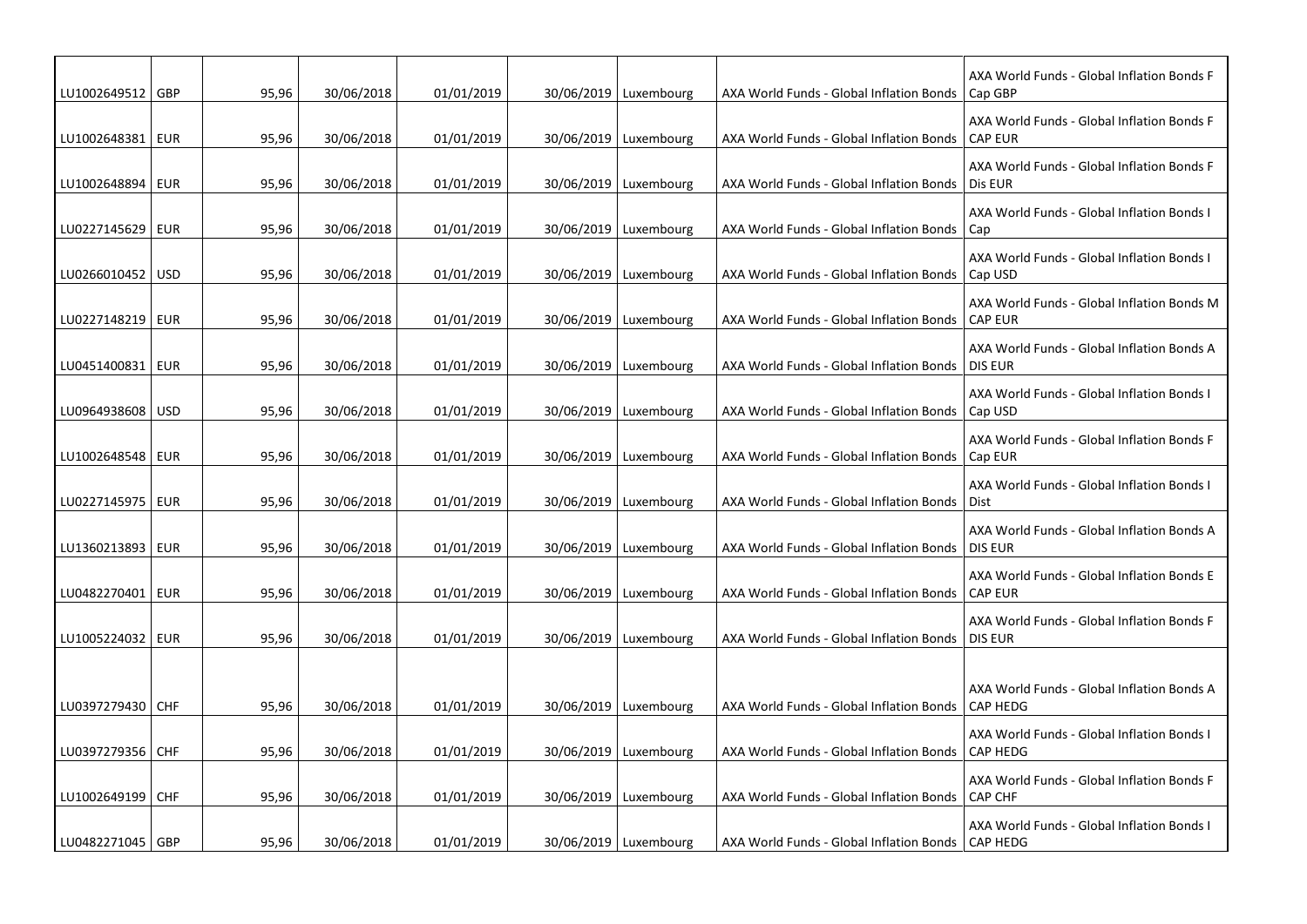| LU0266010379   USD |     | 95,96 | 30/06/2018 | 01/01/2019 | 30/06/2019   Luxembourg | AXA World Funds - Global Inflation Bonds                          | AXA World Funds - Global Inflation Bonds I<br>DIS USD                |
|--------------------|-----|-------|------------|------------|-------------------------|-------------------------------------------------------------------|----------------------------------------------------------------------|
| LU0482270666   EUR |     | 95,96 | 30/06/2018 | 01/01/2019 | 30/06/2019 Luxembourg   | AXA World Funds - Global Inflation Bonds                          | AXA World Funds - Global Inflation Bonds I<br><b>CAP EUR</b>         |
| LU0420068404       | GBP | 95,96 | 30/06/2018 | 01/01/2019 | 30/06/2019   Luxembourg | AXA World Funds - Global Inflation Bonds                          | AXA World Funds - Global Inflation Bonds I<br><b>CAP HEDG</b>        |
| LU0420068156 GBP   |     | 95,96 | 30/06/2018 | 01/01/2019 | 30/06/2019   Luxembourg | AXA World Funds - Global Inflation Bonds                          | AXA World Funds - Global Inflation Bonds A<br><b>CAP HEDG</b>        |
| LU0482270237 CHF   |     | 95,96 | 30/06/2018 | 01/01/2019 | 30/06/2019 Luxembourg   | AXA World Funds - Global Inflation Bonds                          | AXA World Funds - Global Inflation Bonds A<br>CAP HEDG               |
| LU0482270153   EUR |     | 95,96 | 30/06/2018 | 01/01/2019 | 30/06/2019   Luxembourg | AXA World Funds - Global Inflation Bonds                          | AXA World Funds - Global Inflation Bonds A<br><b>CAP EUR</b>         |
| LU0482269908   USD |     | 95,96 | 30/06/2018 | 01/01/2019 | 30/06/2019   Luxembourg | AXA World Funds - Global Inflation Bonds                          | AXA World Funds - Global Inflation Bonds A<br>CAP HEDG               |
| LU0964942972       | SGD | 95,96 | 30/06/2018 | 01/01/2019 | 30/06/2019   Luxembourg | AXA World Funds - Global Inflation Bonds                          | AXA World Funds - Global Inflation Bonds A<br>Cap SGD                |
| LU0814370507       | GBP | 95,96 | 30/06/2018 | 01/01/2019 | 30/06/2019   Luxembourg | AXA World Funds - Global Inflation Bonds                          | AXA World Funds - Global Inflation Bonds I<br>DIS Qua                |
| LU0482270740 CHF   |     | 95,96 | 30/06/2018 | 01/01/2019 | 30/06/2019   Luxembourg | AXA World Funds - Global Inflation Bonds                          | AXA World Funds - Global Inflation Bonds I<br><b>CAP HEDG</b>        |
| LU1670745451   EUR |     | 95,96 | 30/06/2018 | 01/01/2019 | 30/06/2019   Luxembourg | AXA World Funds - Global Inflation Bonds                          | AXA World Funds - Global Inflation Bonds ZF<br><b>CAP EUR</b>        |
| LU1670745535   EUR |     | 95,96 | 30/06/2018 | 01/01/2019 | 30/06/2019   Luxembourg | AXA World Funds - Global Inflation Bonds                          | AXA World Funds - Global Inflation Bonds ZF<br><b>DIS EUR</b>        |
| LU1774150491       | AUD | 95,96 | 30/06/2018 | 01/01/2019 | 30/06/2019   Luxembourg | AXA World Funds - Global Inflation Bonds                          | AXA World Funds - Global Inflation Bonds I<br>DIS AUD H              |
| LU1353952184   USD |     | 95,78 | 30/06/2018 | 01/01/2019 | 30/06/2019   Luxembourg | AXA World Funds - Global Inflation Short<br><b>Duration Bonds</b> | AXA World Funds - Global Inflation Short<br>Duration Bonds I DIS USD |
| LU1353950642   USD |     | 95,78 | 30/06/2018 | 01/01/2019 | 30/06/2019   Luxembourg | AXA World Funds - Global Inflation Short<br><b>Duration Bonds</b> | AXA World Funds - Global Inflation Short<br>Duration Bonds A DIS USD |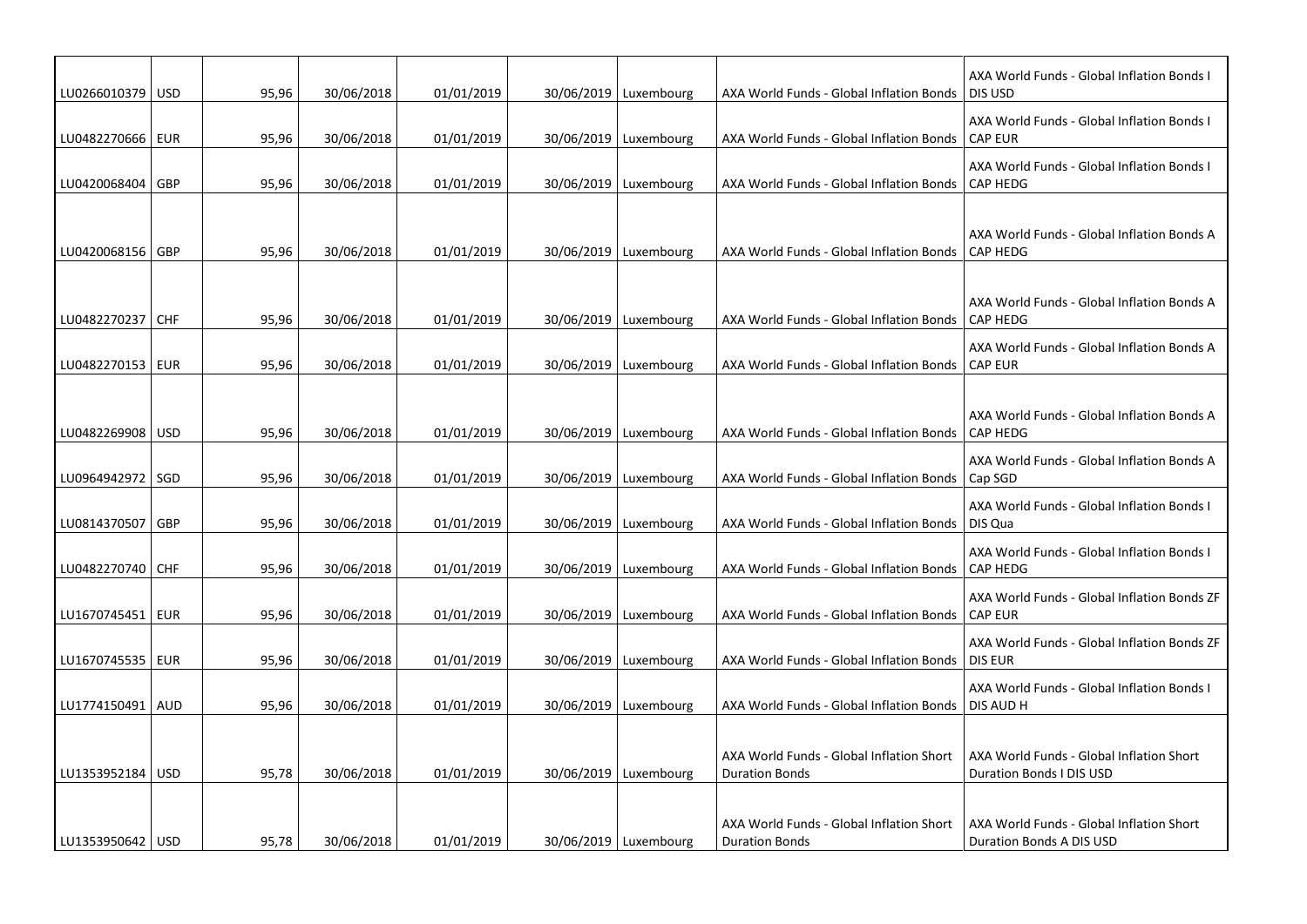|                    |       |            |            |                         | AXA World Funds - Global Inflation Short | AXA World Funds - Global Inflation Short                             |
|--------------------|-------|------------|------------|-------------------------|------------------------------------------|----------------------------------------------------------------------|
| LU1353950725   EUR | 95,78 | 30/06/2018 | 01/01/2019 | 30/06/2019   Luxembourg | <b>Duration Bonds</b>                    | Duration Bonds A CAP EUR                                             |
|                    |       |            |            |                         |                                          |                                                                      |
|                    |       |            |            |                         | AXA World Funds - Global Inflation Short | AXA World Funds - Global Inflation Short                             |
| LU1353950998   EUR | 95,78 | 30/06/2018 | 01/01/2019 | 30/06/2019   Luxembourg | <b>Duration Bonds</b>                    | Duration Bonds A DIS EUR                                             |
|                    |       |            |            |                         |                                          |                                                                      |
|                    |       |            |            |                         | AXA World Funds - Global Inflation Short | AXA World Funds - Global Inflation Short                             |
| LU1353951020   CHF | 95,78 | 30/06/2018 | 01/01/2019 | 30/06/2019   Luxembourg | <b>Duration Bonds</b>                    | Duration Bonds A CAP CHF                                             |
|                    |       |            |            |                         |                                          |                                                                      |
|                    |       |            |            |                         |                                          |                                                                      |
|                    | 95,78 |            |            |                         | AXA World Funds - Global Inflation Short | AXA World Funds - Global Inflation Short<br>Duration Bonds E CAP EUR |
| LU1353951376   EUR |       | 30/06/2018 | 01/01/2019 | 30/06/2019   Luxembourg | <b>Duration Bonds</b>                    |                                                                      |
|                    |       |            |            |                         |                                          |                                                                      |
|                    |       |            |            |                         | AXA World Funds - Global Inflation Short | AXA World Funds - Global Inflation Short                             |
| LU1353951459   EUR | 95,78 | 30/06/2018 | 01/01/2019 | 30/06/2019   Luxembourg | <b>Duration Bonds</b>                    | Duration Bonds E DIS EUR                                             |
|                    |       |            |            |                         |                                          |                                                                      |
|                    |       |            |            |                         | AXA World Funds - Global Inflation Short | AXA World Funds - Global Inflation Short                             |
| LU1353951533 USD   | 95,78 | 30/06/2018 | 01/01/2019 | 30/06/2019   Luxembourg | <b>Duration Bonds</b>                    | Duration Bonds F CAP USD                                             |
|                    |       |            |            |                         |                                          |                                                                      |
|                    |       |            |            |                         |                                          |                                                                      |
|                    |       |            |            |                         | AXA World Funds - Global Inflation Short | AXA World Funds - Global Inflation Short                             |
| LU1353951616   USD | 95,78 | 30/06/2018 | 01/01/2019 | 30/06/2019   Luxembourg | <b>Duration Bonds</b>                    | Duration Bonds F DIS USD                                             |
|                    |       |            |            |                         |                                          |                                                                      |
|                    |       |            |            |                         | AXA World Funds - Global Inflation Short | AXA World Funds - Global Inflation Short                             |
| LU1353951707   EUR | 95,78 | 30/06/2018 | 01/01/2019 | 30/06/2019   Luxembourg | <b>Duration Bonds</b>                    | Duration Bonds F CAP EUR                                             |
|                    |       |            |            |                         |                                          |                                                                      |
|                    |       |            |            |                         | AXA World Funds - Global Inflation Short | AXA World Funds - Global Inflation Short                             |
| LU1353951889 CHF   | 95,78 | 30/06/2018 | 01/01/2019 | 30/06/2019   Luxembourg | <b>Duration Bonds</b>                    | Duration Bonds F CAP CHF                                             |
|                    |       |            |            |                         |                                          |                                                                      |
|                    |       |            |            |                         |                                          |                                                                      |
|                    |       |            |            |                         | AXA World Funds - Global Inflation Short | AXA World Funds - Global Inflation Short                             |
| LU1353950568   USD | 95,78 | 30/06/2018 | 01/01/2019 | 30/06/2019 Luxembourg   | <b>Duration Bonds</b>                    | Duration Bonds A CAP USD                                             |
|                    |       |            |            |                         |                                          |                                                                      |
|                    |       |            |            |                         | AXA World Funds - Global Inflation Short | AXA World Funds - Global Inflation Short                             |
| LU1353952002   USD | 95,78 | 30/06/2018 | 01/01/2019 | 30/06/2019   Luxembourg | <b>Duration Bonds</b>                    | Duration Bonds I CAP USD                                             |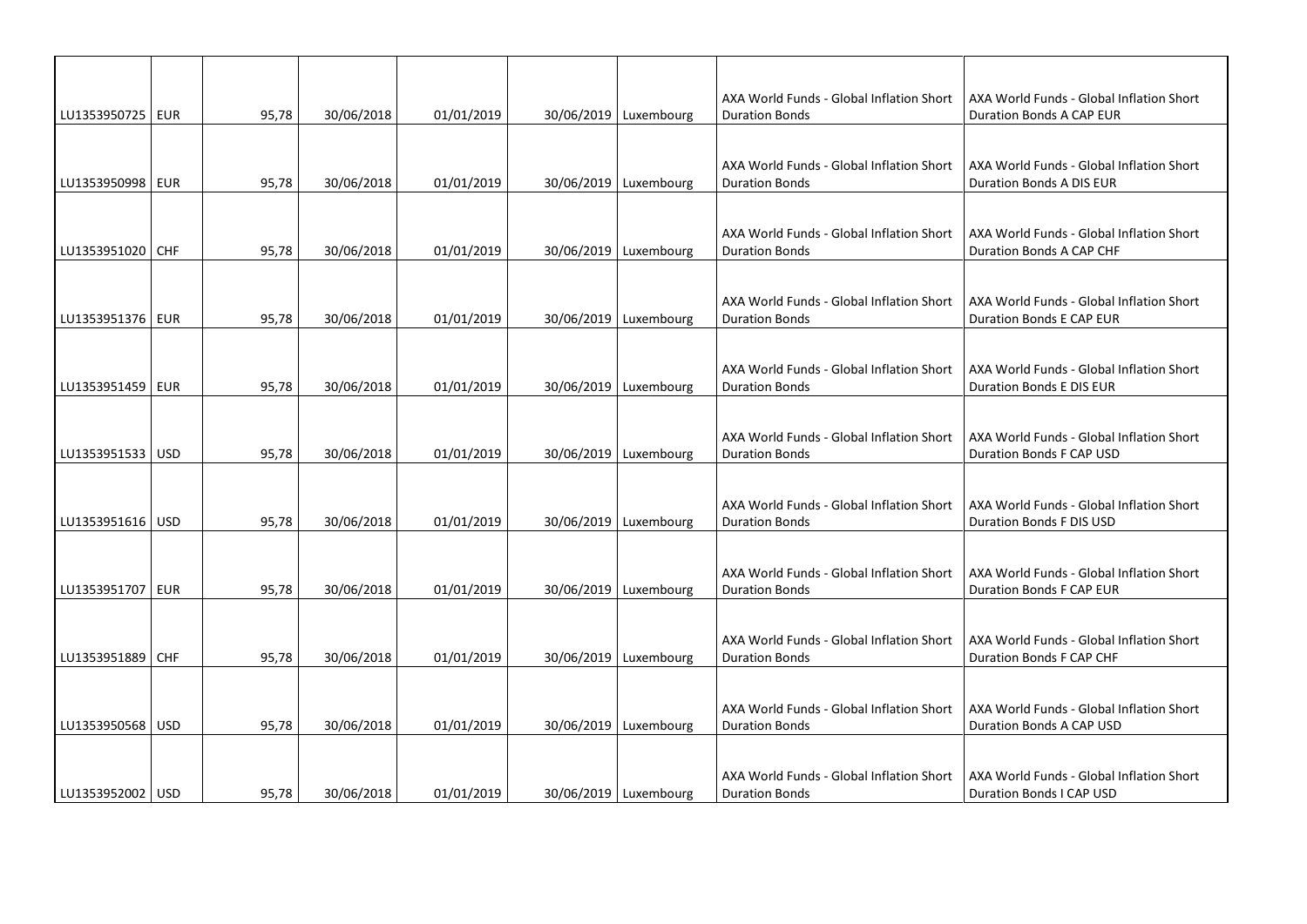|                    |            |       |            |            |                         | AXA World Funds - Global Inflation Short                          | AXA World Funds - Global Inflation Short                             |
|--------------------|------------|-------|------------|------------|-------------------------|-------------------------------------------------------------------|----------------------------------------------------------------------|
| LU1670745709 EUR   |            | 95,78 | 30/06/2018 | 01/01/2019 | 30/06/2019   Luxembourg | <b>Duration Bonds</b>                                             | Duration Bonds ZF DIS EUR                                            |
|                    |            |       |            |            |                         |                                                                   |                                                                      |
|                    |            |       |            |            |                         | AXA World Funds - Global Inflation Short                          | AXA World Funds - Global Inflation Short                             |
| LU1353952267 EUR   |            | 95,78 | 30/06/2018 | 01/01/2019 | 30/06/2019 Luxembourg   | <b>Duration Bonds</b>                                             | <b>Duration Bonds I CAP EUR</b>                                      |
|                    |            |       |            |            |                         |                                                                   |                                                                      |
|                    |            |       |            |            |                         | AXA World Funds - Global Inflation Short                          | AXA World Funds - Global Inflation Short                             |
| LU1353952341   CHF |            | 95,78 | 30/06/2018 | 01/01/2019 | 30/06/2019   Luxembourg | <b>Duration Bonds</b>                                             | Duration Bonds I CAP CHF                                             |
|                    |            |       |            |            |                         |                                                                   |                                                                      |
|                    |            |       |            |            |                         | AXA World Funds - Global Inflation Short                          | AXA World Funds - Global Inflation Short                             |
| LU1353952424 CHF   |            | 95,78 | 30/06/2018 | 01/01/2019 | 30/06/2019   Luxembourg | <b>Duration Bonds</b>                                             | Duration Bonds I DIS CHF                                             |
|                    |            |       |            |            |                         |                                                                   |                                                                      |
|                    |            |       |            |            |                         | AXA World Funds - Global Inflation Short                          | AXA World Funds - Global Inflation Short                             |
| LU1353952697       | <b>GBP</b> | 95,78 | 30/06/2018 | 01/01/2019 | 30/06/2019 Luxembourg   | <b>Duration Bonds</b>                                             | Duration Bonds I CAP GBP                                             |
|                    |            |       |            |            |                         |                                                                   |                                                                      |
|                    |            |       |            |            |                         |                                                                   |                                                                      |
| LU1353952853 EUR   |            | 95,78 | 30/06/2018 | 01/01/2019 | 30/06/2019   Luxembourg | AXA World Funds - Global Inflation Short<br><b>Duration Bonds</b> | AXA World Funds - Global Inflation Short<br>Duration Bonds M CAP EUR |
|                    |            |       |            |            |                         |                                                                   |                                                                      |
|                    |            |       |            |            |                         |                                                                   |                                                                      |
| LU1365047114   GBP |            | 95,78 | 30/06/2018 | 01/01/2019 | 30/06/2019   Luxembourg | AXA World Funds - Global Inflation Short<br><b>Duration Bonds</b> | AXA World Funds - Global Inflation Short<br>Duration Bonds F CAP GBP |
|                    |            |       |            |            |                         |                                                                   |                                                                      |
|                    |            |       |            |            |                         |                                                                   |                                                                      |
|                    |            |       |            |            |                         | AXA World Funds - Global Inflation Short                          | AXA World Funds - Global Inflation Short                             |
| LU1365047460 GBP   |            | 95,78 | 30/06/2018 | 01/01/2019 | 30/06/2019   Luxembourg | <b>Duration Bonds</b>                                             | Duration Bonds I DIS GBP                                             |
|                    |            |       |            |            |                         |                                                                   |                                                                      |
|                    |            |       |            |            |                         | AXA World Funds - Global Inflation Short                          | AXA World Funds - Global Inflation Short                             |
| LU1536922112   EUR |            | 95,78 | 30/06/2018 | 01/01/2019 | 30/06/2019   Luxembourg | <b>Duration Bonds</b>                                             | Duration Bonds I DIS EUR                                             |
|                    |            |       |            |            |                         |                                                                   |                                                                      |
|                    |            |       |            |            |                         | AXA World Funds - Global Inflation Short                          | AXA World Funds - Global Inflation Short                             |
| LU1567432593   EUR |            | 95,78 | 30/06/2018 | 01/01/2019 | 30/06/2019 Luxembourg   | <b>Duration Bonds</b>                                             | Duration Bonds F DIS EUR                                             |
|                    |            |       |            |            |                         |                                                                   |                                                                      |
|                    |            |       |            |            |                         | AXA World Funds - Global Inflation Short                          | AXA World Funds - Global Inflation Short                             |
| LU1670745618   EUR |            | 95,78 | 30/06/2018 | 01/01/2019 | 30/06/2019   Luxembourg | <b>Duration Bonds</b>                                             | Duration Bonds ZF CAP EUR                                            |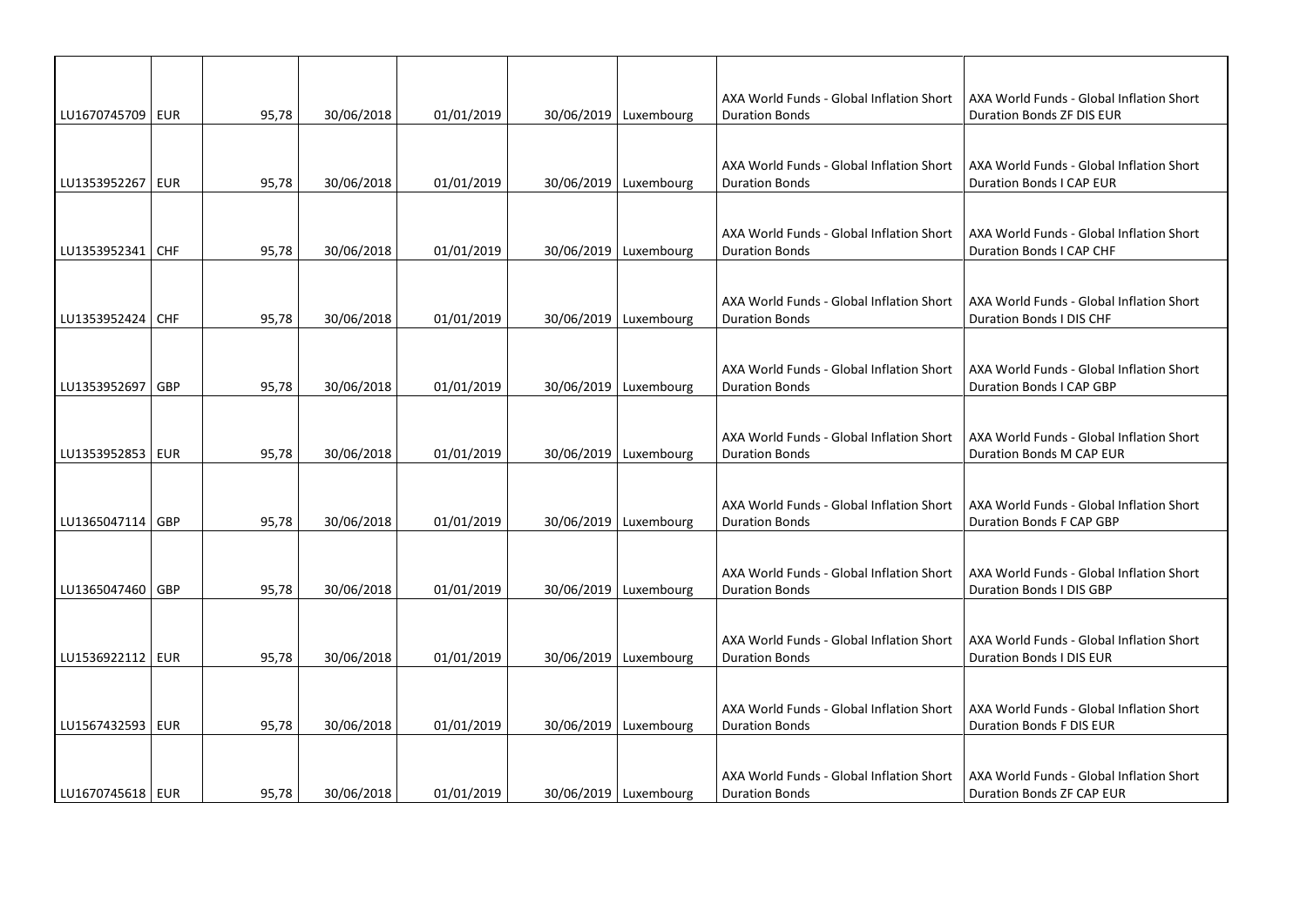| LU1353951962   CHF |            | 95,78 | 30/06/2018 | 01/01/2019 | 30/06/2019   Luxembourg | AXA World Funds - Global Inflation Short<br><b>Duration Bonds</b> | AXA World Funds - Global Inflation Short<br>Duration Bonds F DIS CHF |
|--------------------|------------|-------|------------|------------|-------------------------|-------------------------------------------------------------------|----------------------------------------------------------------------|
|                    |            |       |            |            |                         |                                                                   |                                                                      |
| LU0964942469 EUR   |            | 95,74 | 30/06/2018 | 01/01/2019 | 30/06/2019   Luxembourg | AXA World Funds - Universal Inflation<br><b>Bonds</b>             | AXA World Funds - Universal Inflation Bonds<br>E Dis EUR             |
|                    |            |       |            |            |                         |                                                                   |                                                                      |
|                    |            |       |            |            |                         | AXA World Funds - Universal Inflation                             | AXA World Funds - Universal Inflation Bonds                          |
| LU0800576448 GBP   |            | 95,74 | 30/06/2018 | 01/01/2019 | 30/06/2019   Luxembourg | <b>Bonds</b>                                                      | I Cap GBP                                                            |
| LU0800576364 CHF   |            | 95,74 | 30/06/2018 | 01/01/2019 | 30/06/2019   Luxembourg | AXA World Funds - Universal Inflation<br><b>Bonds</b>             | AXA World Funds - Universal Inflation Bonds<br>I Cap CHF             |
|                    |            |       |            |            |                         |                                                                   |                                                                      |
| LU0800576281       | <b>EUR</b> | 95,74 | 30/06/2018 | 01/01/2019 | 30/06/2019   Luxembourg | AXA World Funds - Universal Inflation<br><b>Bonds</b>             | AXA World Funds - Universal Inflation Bonds<br>I Cap EUR             |
|                    |            |       |            |            |                         |                                                                   |                                                                      |
| LU0800576109 USD   |            | 95,74 | 30/06/2018 | 01/01/2019 | 30/06/2019   Luxembourg | AXA World Funds - Universal Inflation<br><b>Bonds</b>             | AXA World Funds - Universal Inflation Bonds<br>I Cap USD             |
|                    |            |       |            |            |                         |                                                                   |                                                                      |
| LU0800576018 CHF   |            | 95,74 | 30/06/2018 | 01/01/2019 | 30/06/2019   Luxembourg | AXA World Funds - Universal Inflation<br><b>Bonds</b>             | AXA World Funds - Universal Inflation Bonds<br>F Cap CHF             |
|                    |            |       |            |            |                         |                                                                   |                                                                      |
| LU0800575804   USD |            | 95,74 | 30/06/2018 | 01/01/2019 | 30/06/2019   Luxembourg | AXA World Funds - Universal Inflation<br><b>Bonds</b>             | AXA World Funds - Universal Inflation Bonds<br>F Cap USD             |
|                    |            |       |            |            |                         |                                                                   |                                                                      |
| LU0800575713   EUR |            | 95,74 | 30/06/2018 | 01/01/2019 | 30/06/2019   Luxembourg | AXA World Funds - Universal Inflation<br><b>Bonds</b>             | AXA World Funds - Universal Inflation Bonds<br>E Cap EUR             |
|                    |            |       |            |            |                         |                                                                   |                                                                      |
| LU0800575630 CHF   |            | 95,74 | 30/06/2018 | 01/01/2019 | 30/06/2019   Luxembourg | AXA World Funds - Universal Inflation<br><b>Bonds</b>             | AXA World Funds - Universal Inflation Bonds<br>A Cap CHF             |
|                    |            |       |            |            |                         |                                                                   |                                                                      |
| LU0800575473   EUR |            | 95,74 | 30/06/2018 | 01/01/2019 | 30/06/2019 Luxembourg   | AXA World Funds - Universal Inflation<br><b>Bonds</b>             | AXA World Funds - Universal Inflation Bonds<br>A Cap EUR             |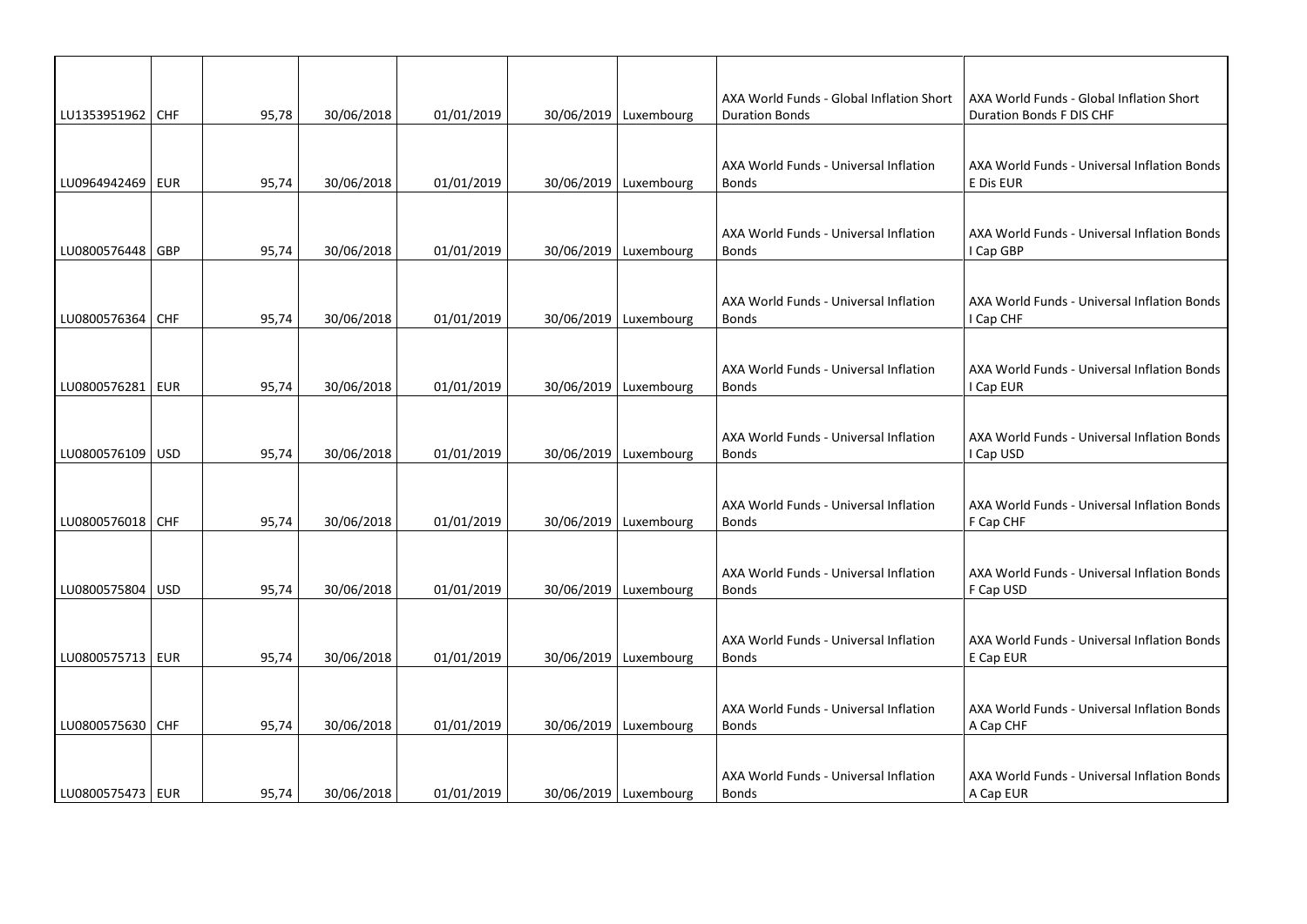| LU0800575390 USD   |            | 95,74 | 30/06/2018 | 01/01/2019 | 30/06/2019   Luxembourg | AXA World Funds - Universal Inflation<br><b>Bonds</b>      | AXA World Funds - Universal Inflation Bonds<br>A Cap USD       |
|--------------------|------------|-------|------------|------------|-------------------------|------------------------------------------------------------|----------------------------------------------------------------|
| LU1221080234 JPY   |            | 0,67  | 30/06/2018 | 01/01/2019 | 30/06/2019   Luxembourg | AXA World Funds - Global Buy and<br><b>Maintain Credit</b> | AXA World Funds - Global Buy and Maintain<br>Credit I Dis JPY  |
| LU0871793039 GBP   |            | 0,67  | 30/06/2018 | 01/01/2019 | 30/06/2019   Luxembourg | AXA World Funds - Global Buy and<br><b>Maintain Credit</b> | AXA World Funds - Global Buy and Maintain<br>Credit I Dis Quar |
| LU1670744561 USD   |            | 0,67  | 30/06/2018 | 01/01/2019 | 30/06/2019   Luxembourg | AXA World Funds - Global Buy and<br><b>Maintain Credit</b> | AXA World Funds - Global Buy and Maintain<br>Credit A CAP USD  |
| LU1670744488       | <b>EUR</b> | 0,67  | 30/06/2018 | 01/01/2019 | 30/06/2019   Luxembourg | AXA World Funds - Global Buy and<br><b>Maintain Credit</b> | AXA World Funds - Global Buy and Maintain<br>Credit A CAP EUR  |
| LU0871792734   AUD |            | 0,67  | 30/06/2018 | 01/01/2019 | 30/06/2019   Luxembourg | AXA World Funds - Global Buy and<br>Maintain Credit        | AXA World Funds - Global Buy and Maintain<br>Credit I Cap AUD  |
| LU0871792650 CHF   |            | 0,67  | 30/06/2018 | 01/01/2019 | 30/06/2019   Luxembourg | AXA World Funds - Global Buy and<br><b>Maintain Credit</b> | AXA World Funds - Global Buy and Maintain<br>Credit I Cap CHF  |
| LU0871792577   GBP |            | 0,67  | 30/06/2018 | 01/01/2019 | 30/06/2019   Luxembourg | AXA World Funds - Global Buy and<br><b>Maintain Credit</b> | AXA World Funds - Global Buy and Maintain<br>Credit I Cap GBP  |
| LU0871792494   EUR |            | 0,67  | 30/06/2018 | 01/01/2019 | 30/06/2019   Luxembourg | AXA World Funds - Global Buy and<br><b>Maintain Credit</b> | AXA World Funds - Global Buy and Maintain<br>Credit I Cap EUR  |
| LU0871792221   USD |            | 0,67  | 30/06/2018 | 01/01/2019 | 30/06/2019 Luxembourg   | AXA World Funds - Global Buy and<br><b>Maintain Credit</b> | AXA World Funds - Global Buy and Maintain<br>Credit I Cap USD  |
| LU1512669083   EUR |            | 0,00  | 30/06/2018 | 01/01/2019 | 30/06/2019   Luxembourg | AXA World Funds - US Credit Short<br>Duration IG           | AXA World Funds - US Credit Short Duration<br>IG M Cap EUR     |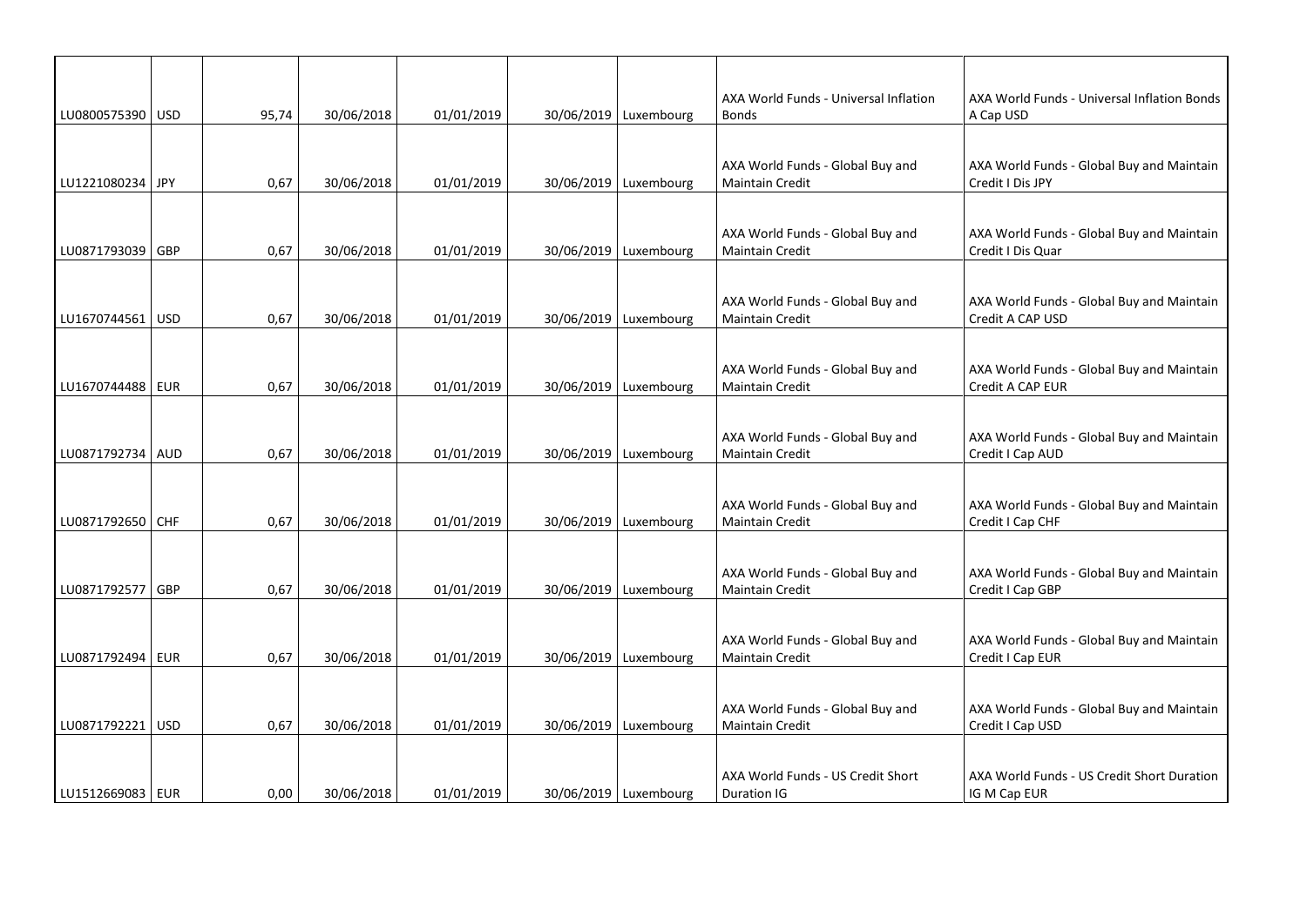| LU0960404662 USD   |            | 0,00 | 30/06/2018 | 01/01/2019 | 30/06/2019   Luxembourg | AXA World Funds - US Credit Short<br>Duration IG        | AXA World Funds - US Credit Short Duration<br>IG M Cap USD |
|--------------------|------------|------|------------|------------|-------------------------|---------------------------------------------------------|------------------------------------------------------------|
|                    |            |      |            |            |                         |                                                         |                                                            |
| LU0960404407       | <b>CHF</b> | 0,00 | 30/06/2018 | 01/01/2019 | 30/06/2019   Luxembourg | AXA World Funds - US Credit Short<br>Duration IG        | AXA World Funds - US Credit Short Duration<br>IG I Cap CHF |
|                    |            |      |            |            |                         |                                                         |                                                            |
| LU0960404316   EUR |            | 0,00 | 30/06/2018 | 01/01/2019 | 30/06/2019   Luxembourg | AXA World Funds - US Credit Short<br>Duration IG        | AXA World Funds - US Credit Short Duration<br>IG I Dis EUR |
| LU0960404233   EUR |            | 0,00 | 30/06/2018 | 01/01/2019 | 30/06/2019   Luxembourg | AXA World Funds - US Credit Short<br>Duration IG        | AXA World Funds - US Credit Short Duration<br>IG I Cap EUR |
|                    |            |      |            |            |                         |                                                         |                                                            |
| LU0960404159 USD   |            | 0,00 | 30/06/2018 | 01/01/2019 | 30/06/2019   Luxembourg | AXA World Funds - US Credit Short<br><b>Duration IG</b> | AXA World Funds - US Credit Short Duration<br>IG I Cap USD |
|                    |            |      |            |            |                         |                                                         |                                                            |
| LU0960404076 EUR   |            | 0,00 | 30/06/2018 | 01/01/2019 | 30/06/2019   Luxembourg | AXA World Funds - US Credit Short<br>Duration IG        | AXA World Funds - US Credit Short Duration<br>IG F Cap EUR |
| LU0960403938 USD   |            | 0,00 | 30/06/2018 | 01/01/2019 | 30/06/2019   Luxembourg | AXA World Funds - US Credit Short<br>Duration IG        | AXA World Funds - US Credit Short Duration<br>IG F Cap USD |
|                    |            |      |            |            |                         |                                                         |                                                            |
| LU0960403854   EUR |            | 0,00 | 30/06/2018 | 01/01/2019 | 30/06/2019   Luxembourg | AXA World Funds - US Credit Short<br>Duration IG        | AXA World Funds - US Credit Short Duration<br>IG E Cap EUR |
|                    |            |      |            |            |                         |                                                         |                                                            |
| LU0960403342   EUR |            | 0,00 | 30/06/2018 | 01/01/2019 | 30/06/2019   Luxembourg | AXA World Funds - US Credit Short<br>Duration IG        | AXA World Funds - US Credit Short Duration<br>IG A Cap EUR |
|                    |            |      |            |            |                         |                                                         |                                                            |
| LU0960403268   USD |            | 0,00 | 30/06/2018 | 01/01/2019 | 30/06/2019   Luxembourg | AXA World Funds - US Credit Short<br><b>Duration IG</b> | AXA World Funds - US Credit Short Duration<br>IG A Cap USD |
|                    |            |      |            |            |                         |                                                         |                                                            |
| LU1819503316   USD |            | 1.01 | 30/06/2018 | 01/01/2019 | 30/06/2019   Luxembourg | AXA World Funds - US Dynamic High<br>Yield Bonds        | AXA World Funds - US Dynamic High Yield<br>Bonds U DIS USD |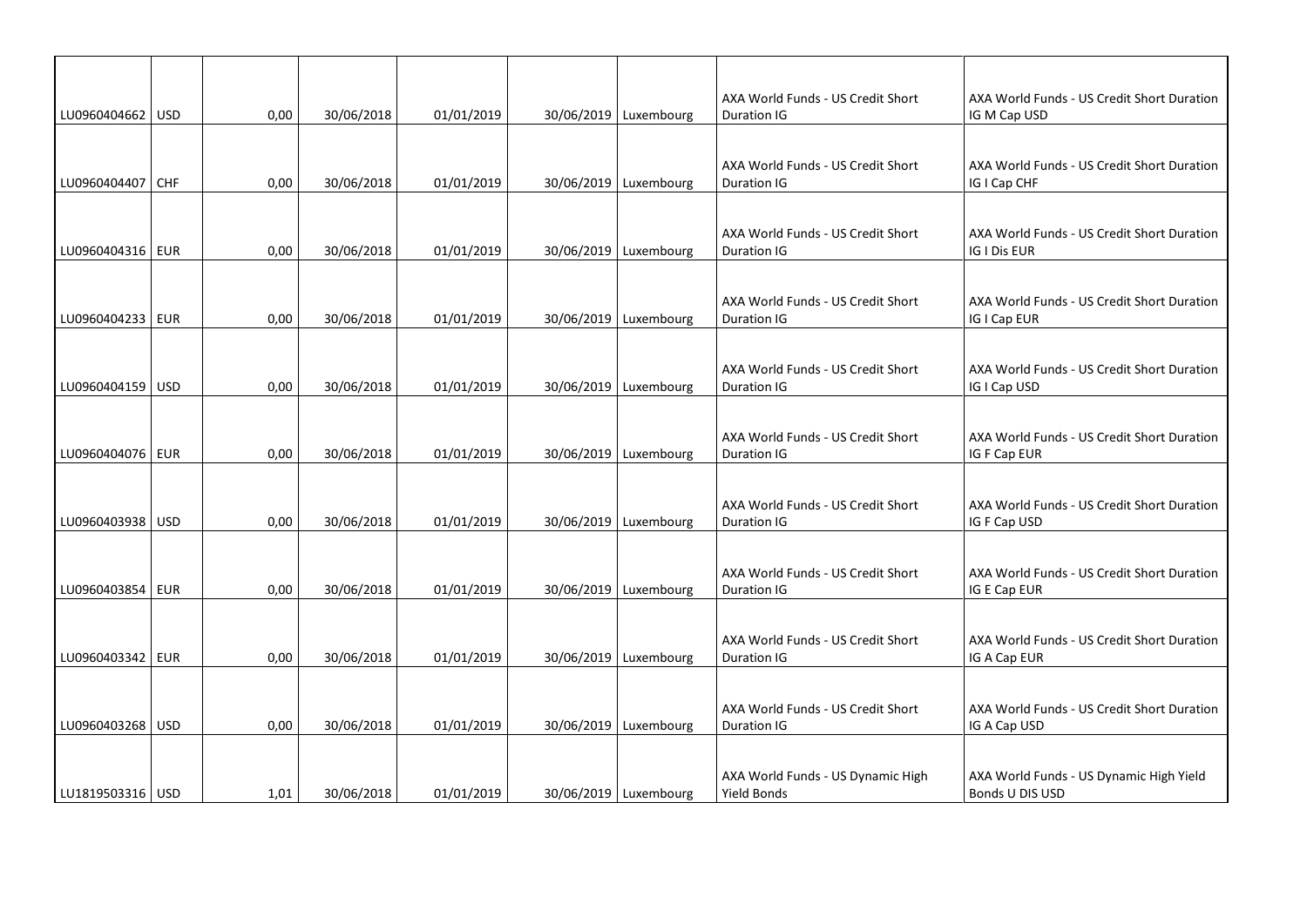|                    |       |            |            |                         | AXA World Funds - US Dynamic High                       | AXA World Funds - US Dynamic High Yield                    |
|--------------------|-------|------------|------------|-------------------------|---------------------------------------------------------|------------------------------------------------------------|
| LU1105451345   EUR | 1,01  | 30/06/2018 | 01/01/2019 | 30/06/2019   Luxembourg | Yield Bonds                                             | Bonds I Cap EUR                                            |
| LU1105450966   EUR | 1,01  | 30/06/2018 | 01/01/2019 | 30/06/2019   Luxembourg | AXA World Funds - US Dynamic High<br>Yield Bonds        | AXA World Funds - US Dynamic High Yield<br>Bonds F Cap EUR |
| LU1105450883   USD | 1,01  | 30/06/2018 | 01/01/2019 | 30/06/2019   Luxembourg | AXA World Funds - US Dynamic High<br>Yield Bonds        | AXA World Funds - US Dynamic High Yield<br>Bonds F Cap USD |
| LU1105450701   EUR | 1,01  | 30/06/2018 | 01/01/2019 | 30/06/2019   Luxembourg | AXA World Funds - US Dynamic High<br>Yield Bonds        | AXA World Funds - US Dynamic High Yield<br>Bonds E Cap EUR |
| LU1105450024   EUR | 1,01  | 30/06/2018 | 01/01/2019 | 30/06/2019   Luxembourg | AXA World Funds - US Dynamic High<br><b>Yield Bonds</b> | AXA World Funds - US Dynamic High Yield<br>Bonds A Cap EUR |
| LU1105449950   USD | 1,01  | 30/06/2018 | 01/01/2019 | 30/06/2019   Luxembourg | AXA World Funds - US Dynamic High<br><b>Yield Bonds</b> | AXA World Funds - US Dynamic High Yield<br>Bonds A Cap USD |
| LU0998992639   USD | 1,01  | 30/06/2018 | 01/01/2019 | 30/06/2019   Luxembourg | AXA World Funds - US Dynamic High<br>Yield Bonds        | AXA World Funds - US Dynamic High Yield<br>Bonds I CAP USD |
| LU1819503233 USD   | 1,01  | 30/06/2018 | 01/01/2019 | 30/06/2019   Luxembourg | AXA World Funds - US Dynamic High<br>Yield Bonds        | AXA World Funds - US Dynamic High Yield<br>Bonds U CAP USD |
| LU1388908722 CHF   | 30,36 | 30/06/2018 | 01/01/2019 | 30/06/2019   Luxembourg | AXA World Funds - Global Green Bonds                    | AXA World Funds - Global Green Bonds F Dis<br><b>CHF</b>   |
| LU1388908649   CHF | 30,36 | 30/06/2018 | 01/01/2019 | 30/06/2019   Luxembourg | AXA World Funds - Global Green Bonds                    | AXA World Funds - Global Green Bonds F<br>Cap CHF          |
| LU1300811699   EUR | 30,36 | 30/06/2018 | 01/01/2019 | 30/06/2019   Luxembourg | AXA World Funds - Global Green Bonds                    | AXA World Funds - Global Green Bonds I Dis<br><b>EUR</b>   |
| LU1280196772   EUR | 30,36 | 30/06/2018 | 01/01/2019 | 30/06/2019   Luxembourg | AXA World Funds - Global Green Bonds                    | AXA World Funds - Global Green Bonds M<br>Cap EUR          |
| LU1280196699 USD   | 30,36 | 30/06/2018 | 01/01/2019 | 30/06/2019   Luxembourg | AXA World Funds - Global Green Bonds                    | AXA World Funds - Global Green Bonds I<br>Cap USD          |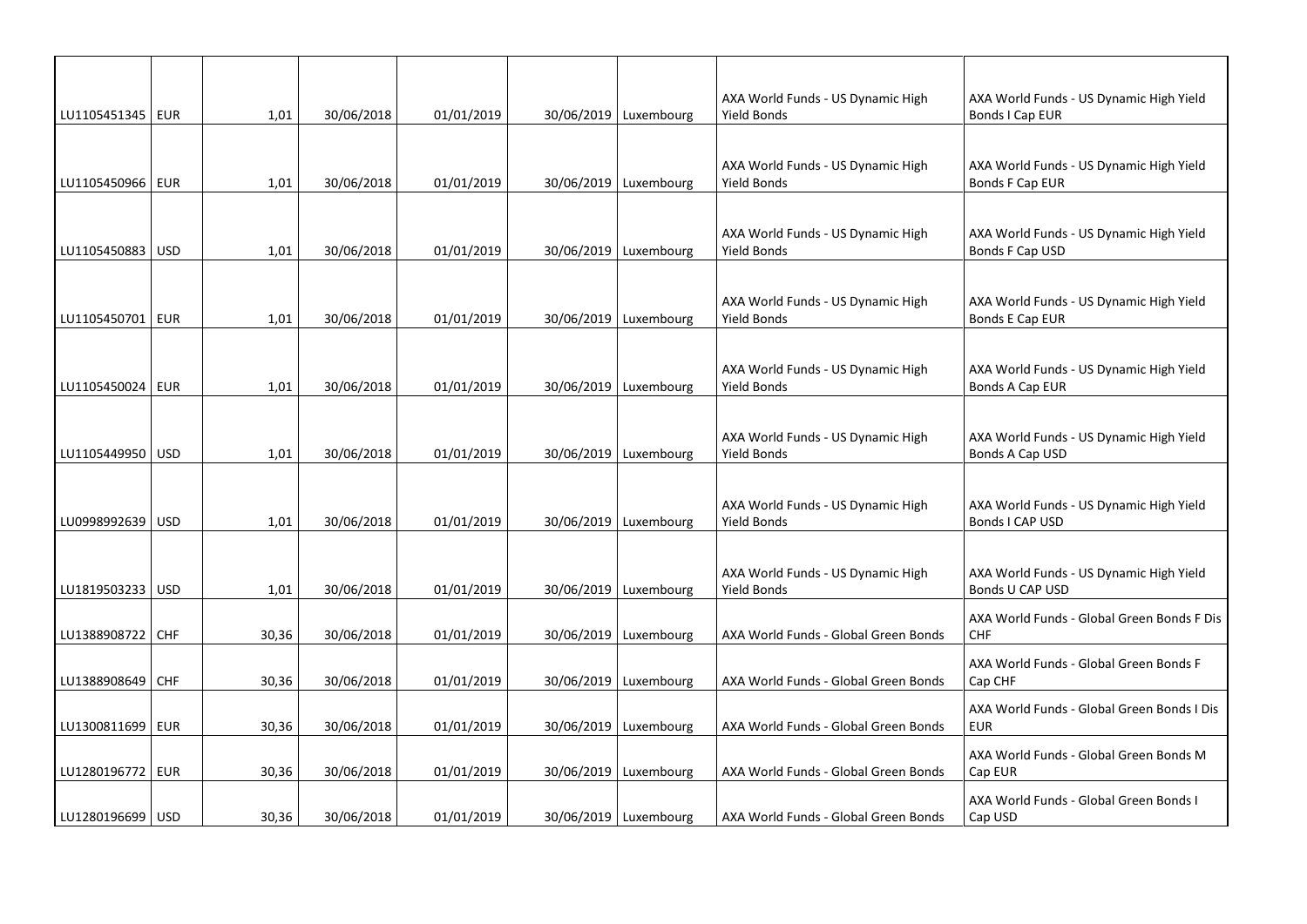| LU1280196426   EUR | 30,36 | 30/06/2018 | 01/01/2019 | 30/06/2019   Luxembourg | AXA World Funds - Global Green Bonds                           | AXA World Funds - Global Green Bonds I<br>Cap EUR                 |
|--------------------|-------|------------|------------|-------------------------|----------------------------------------------------------------|-------------------------------------------------------------------|
| LU1280196269   USD | 30,36 | 30/06/2018 | 01/01/2019 | 30/06/2019   Luxembourg | AXA World Funds - Global Green Bonds                           | AXA World Funds - Global Green Bonds F<br>Cap USD                 |
| LU1280196186   EUR | 30,36 | 30/06/2018 | 01/01/2019 | 30/06/2019   Luxembourg | AXA World Funds - Global Green Bonds                           | AXA World Funds - Global Green Bonds F<br>Cap EUR                 |
| LU1280196004 EUR   | 30,36 | 30/06/2018 | 01/01/2019 | 30/06/2019   Luxembourg | AXA World Funds - Global Green Bonds                           | AXA World Funds - Global Green Bonds E<br>Cap EUR                 |
| LU1280195881   EUR | 30,36 | 30/06/2018 | 01/01/2019 | 30/06/2019   Luxembourg | AXA World Funds - Global Green Bonds                           | AXA World Funds - Global Green Bonds A<br>Cap EUR                 |
| LU1319658420   GBP | 2,40  | 30/06/2018 | 01/01/2019 | 30/06/2019   Luxembourg | AXA World Funds - US Short Duration<br>High Yield Bonds        | AXA World Funds - US Short Duration High<br>Yield Bonds I Dis GBP |
| LU1319655087   EUR | 2,40  | 30/06/2018 | 01/01/2019 | 30/06/2019   Luxembourg | AXA World Funds - US Short Duration<br>High Yield Bonds        | AXA World Funds - US Short Duration High<br>Yield Bonds A Cap EUR |
| LU1319655673   USD | 2,40  | 30/06/2018 | 01/01/2019 | 30/06/2019   Luxembourg | AXA World Funds - US Short Duration<br>High Yield Bonds        | AXA World Funds - US Short Duration High<br>Yield Bonds A Dis USD |
| LU1319655830   USD | 2,40  | 30/06/2018 | 01/01/2019 | 30/06/2019   Luxembourg | AXA World Funds - US Short Duration<br><b>High Yield Bonds</b> | AXA World Funds - US Short Duration High<br>Yield Bonds A Dis USD |
| LU1319656051   EUR | 2,40  | 30/06/2018 | 01/01/2019 | 30/06/2019   Luxembourg | AXA World Funds - US Short Duration<br>High Yield Bonds        | AXA World Funds - US Short Duration High<br>Yield Bonds E Cap EUR |
| LU1319656218   USD | 2,40  | 30/06/2018 | 01/01/2019 | 30/06/2019   Luxembourg | AXA World Funds - US Short Duration<br>High Yield Bonds        | AXA World Funds - US Short Duration High<br>Yield Bonds E Cap USD |
| LU1319656481   EUR | 2,40  | 30/06/2018 | 01/01/2019 | 30/06/2019   Luxembourg | AXA World Funds - US Short Duration<br>High Yield Bonds        | AXA World Funds - US Short Duration High<br>Yield Bonds E DIS EUR |
| LU1319657299   EUR | 2,40  | 30/06/2018 | 01/01/2019 | 30/06/2019   Luxembourg | AXA World Funds - US Short Duration<br>High Yield Bonds        | AXA World Funds - US Short Duration High<br>Yield Bonds F Cap EUR |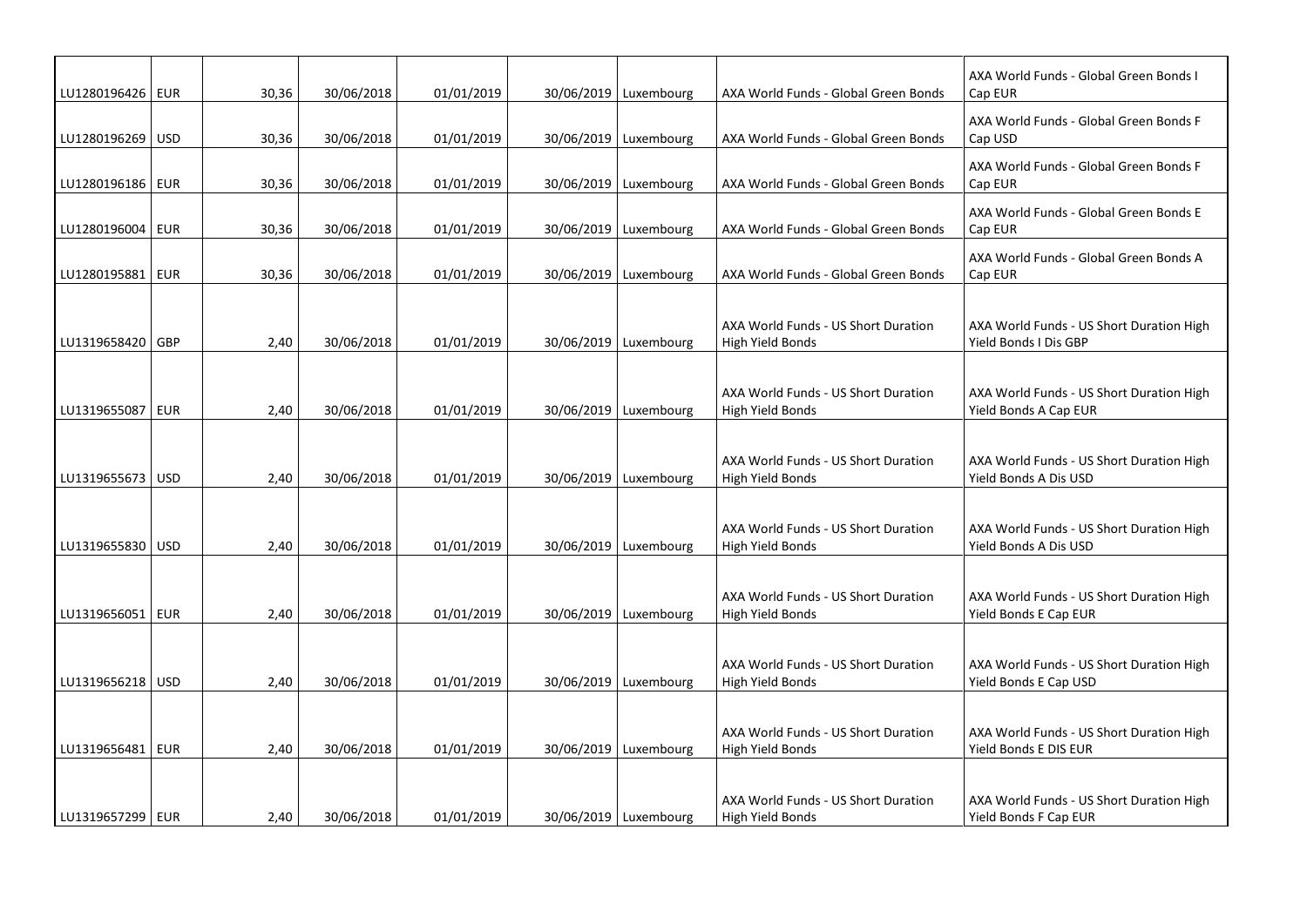|                    |      |            |            |                         | AXA World Funds - US Short Duration                     | AXA World Funds - US Short Duration High                           |
|--------------------|------|------------|------------|-------------------------|---------------------------------------------------------|--------------------------------------------------------------------|
| LU1319657703 GBP   | 2,40 | 30/06/2018 | 01/01/2019 | 30/06/2019   Luxembourg | High Yield Bonds                                        | Yield Bonds F Cap GBP                                              |
| LU1319654866   USD | 2,40 | 30/06/2018 | 01/01/2019 | 30/06/2019   Luxembourg | AXA World Funds - US Short Duration<br>High Yield Bonds | AXA World Funds - US Short Duration High<br>Yield Bonds A Cap USD  |
| LU1319658263   EUR | 2,40 | 30/06/2018 | 01/01/2019 | 30/06/2019   Luxembourg | AXA World Funds - US Short Duration<br>High Yield Bonds | AXA World Funds - US Short Duration High<br>Yield Bonds I Dis EUR  |
| LU1479558477 GBP   | 2,40 | 30/06/2018 | 01/01/2019 | 30/06/2019   Luxembourg | AXA World Funds - US Short Duration<br>High Yield Bonds | AXA World Funds - US Short Duration High<br>Yield Bonds ZI Dis GBP |
| LU1319658776 USD   | 2,40 | 30/06/2018 | 01/01/2019 | 30/06/2019   Luxembourg | AXA World Funds - US Short Duration<br>High Yield Bonds | AXA World Funds - US Short Duration High<br>Yield Bonds I Dis USD  |
| LU1319658859 EUR   | 2,40 | 30/06/2018 | 01/01/2019 | 30/06/2019   Luxembourg | AXA World Funds - US Short Duration<br>High Yield Bonds | AXA World Funds - US Short Duration High<br>Yield Bonds ZI Cap EUR |
| LU1319658933 EUR   | 2,40 | 30/06/2018 | 01/01/2019 | 30/06/2019   Luxembourg | AXA World Funds - US Short Duration<br>High Yield Bonds | AXA World Funds - US Short Duration High<br>Yield Bonds ZI Dis EUR |
| LU1319659071   EUR | 2,40 | 30/06/2018 | 01/01/2019 | 30/06/2019   Luxembourg | AXA World Funds - US Short Duration<br>High Yield Bonds | AXA World Funds - US Short Duration High<br>Yield Bonds ZI Dis EUR |
| LU1319659154   USD | 2,40 | 30/06/2018 | 01/01/2019 | 30/06/2019 Luxembourg   | AXA World Funds - US Short Duration<br>High Yield Bonds | AXA World Funds - US Short Duration High<br>Yield Bonds ZI Cap USD |
| LU1319659311   USD | 2,40 | 30/06/2018 | 01/01/2019 | 30/06/2019   Luxembourg | AXA World Funds - US Short Duration<br>High Yield Bonds | AXA World Funds - US Short Duration High<br>Yield Bonds ZI Dis USD |
| LU1319659402   USD | 2.40 | 30/06/2018 | 01/01/2019 | 30/06/2019   Luxembourg | AXA World Funds - US Short Duration<br>High Yield Bonds | AXA World Funds - US Short Duration High<br>Yield Bonds M Cap USD  |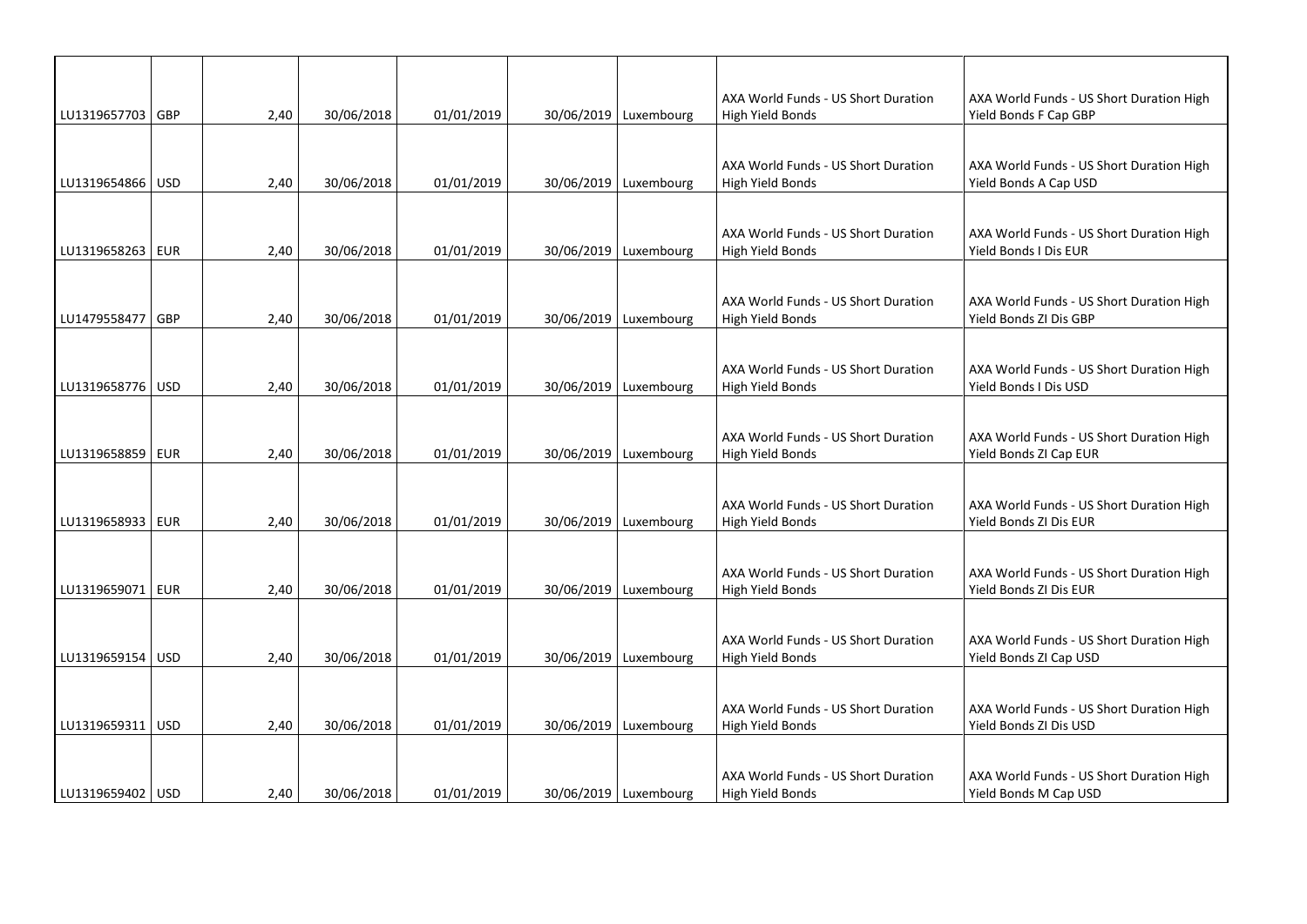|                    |       |            |            |                         | AXA World Funds - US Short Duration                     | AXA World Funds - US Short Duration High                               |
|--------------------|-------|------------|------------|-------------------------|---------------------------------------------------------|------------------------------------------------------------------------|
| LU1428860651   EUR | 2,40  | 30/06/2018 | 01/01/2019 | 30/06/2019   Luxembourg | High Yield Bonds                                        | Yield Bonds M Cap EUR                                                  |
| LU1479558048   GBP | 2,40  | 30/06/2018 | 01/01/2019 | 30/06/2019   Luxembourg | AXA World Funds - US Short Duration<br>High Yield Bonds | AXA World Funds - US Short Duration High<br>Yield Bonds ZI Cap GBP     |
|                    |       |            |            |                         |                                                         |                                                                        |
| LU1319657885   USD | 2,40  | 30/06/2018 | 01/01/2019 | 30/06/2019   Luxembourg | AXA World Funds - US Short Duration<br>High Yield Bonds | AXA World Funds - US Short Duration High<br>Yield Bonds F Cap USD      |
|                    |       |            |            |                         |                                                         |                                                                        |
| LU1670747150 GBP   | 2,40  | 30/06/2018 | 01/01/2019 | 30/06/2019   Luxembourg | AXA World Funds - US Short Duration<br>High Yield Bonds | AXA World Funds - US Short Duration High<br>Yield Bonds UF DIS GBP H Q |
|                    |       |            |            |                         |                                                         |                                                                        |
| LU1719066281   EUR | 2,40  | 30/06/2018 | 01/01/2019 | 30/06/2019   Luxembourg | AXA World Funds - US Short Duration<br>High Yield Bonds | AXA World Funds - US Short Duration High<br>Yield Bonds UF CAP EUR H   |
|                    |       |            |            |                         |                                                         |                                                                        |
| LU1719066364   USD | 2,40  | 30/06/2018 | 01/01/2019 | 30/06/2019   Luxembourg | AXA World Funds - US Short Duration<br>High Yield Bonds | AXA World Funds - US Short Duration High<br>Yield Bonds UF CAP USD     |
|                    |       |            |            |                         |                                                         |                                                                        |
| LU0094159125   EUR | 42,08 | 30/06/2018 | 01/01/2019 | 30/06/2019   Luxembourg | AXA World Funds - Defensive Optimal<br>Income           | AXA World Funds - Defensive Optimal<br>Income A Dist                   |
|                    |       |            |            |                         |                                                         |                                                                        |
| LU0266011005   EUR | 42,08 | 30/06/2018 | 01/01/2019 | 30/06/2019   Luxembourg | AXA World Funds - Defensive Optimal<br>Income           | AXA World Funds - Defensive Optimal<br>Income I Cap EUR                |
|                    |       |            |            |                         |                                                         |                                                                        |
| LU0814373352 USD   | 42,08 | 30/06/2018 | 01/01/2019 | 30/06/2019   Luxembourg | AXA World Funds - Defensive Optimal<br>Income           | AXA World Funds - Defensive Optimal<br>Income A CAP USD                |
|                    |       |            |            |                         |                                                         |                                                                        |
| LU0094159554   EUR | 42,08 | 30/06/2018 | 01/01/2019 | 30/06/2019   Luxembourg | AXA World Funds - Defensive Optimal<br>Income           | AXA World Funds - Defensive Optimal<br>Income F Cap                    |
|                    |       |            |            |                         |                                                         |                                                                        |
| LU0158187608   EUR | 42,08 | 30/06/2018 | 01/01/2019 | 30/06/2019   Luxembourg | AXA World Funds - Defensive Optimal<br>Income           | AXA World Funds - Defensive Optimal<br>Income E Cap                    |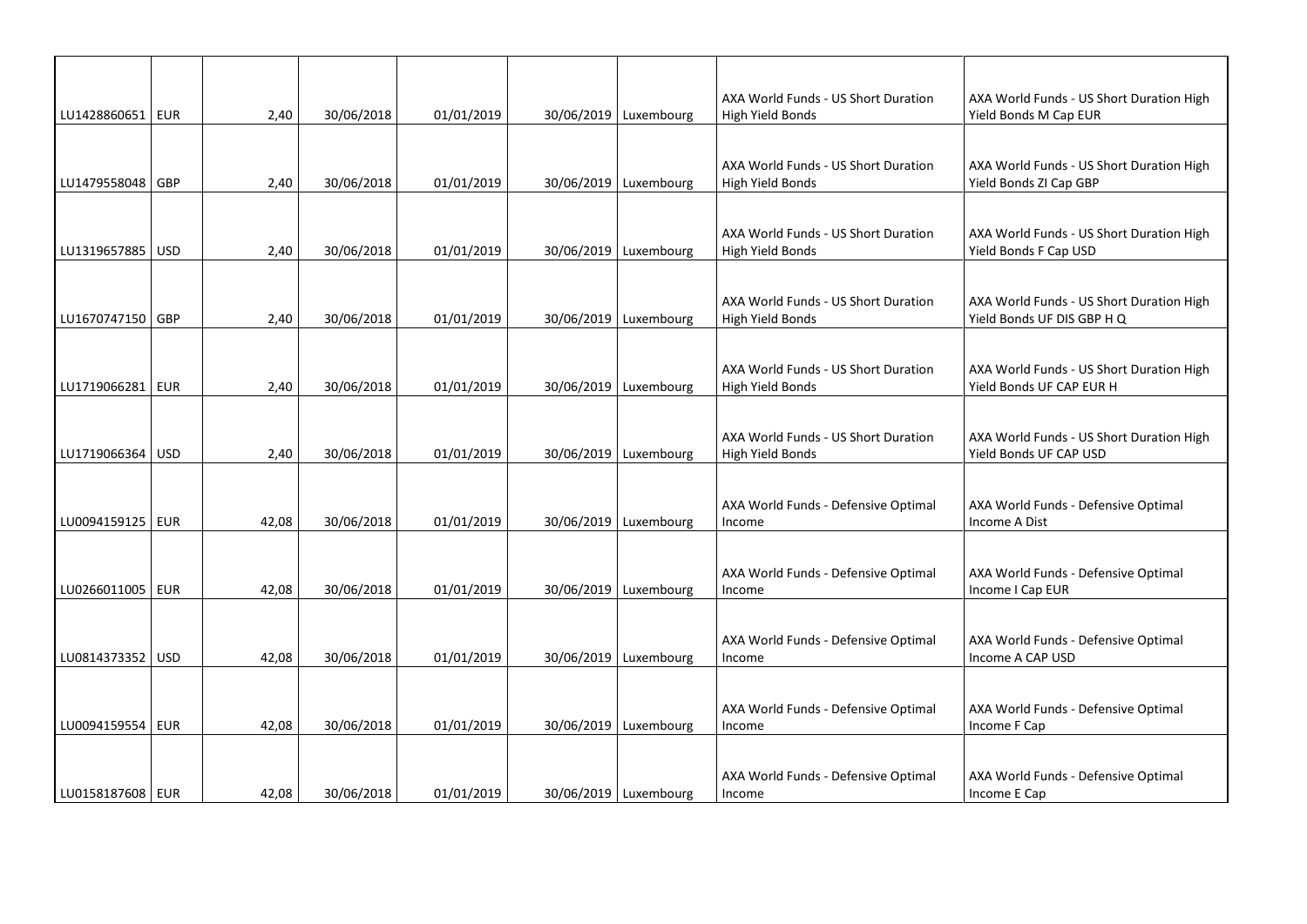| AXA World Funds - Defensive Optimal<br>AXA World Funds - Defensive Optimal<br>LU0094159042   EUR<br>42,08<br>30/06/2018<br>01/01/2019<br>30/06/2019   Luxembourg<br>Income A Cap<br>Income<br>AXA World Funds - Global Income<br>AXA World Funds - Global Income<br>LU0960402963 USD<br>30/06/2018<br>01/01/2019<br>30/06/2019   Luxembourg<br>17,05<br>Generation<br><b>Generation I Dis USD</b><br>AXA World Funds - Global Income<br>AXA World Funds - Global Income<br>LU0960402534   EUR<br>17,05<br>30/06/2018<br>01/01/2019<br>30/06/2019   Luxembourg<br>Generation<br><b>Generation I Dis EUR</b><br>AXA World Funds - Global Income<br>AXA World Funds - Global Income<br>LU0960402450   EUR<br>17,05<br>30/06/2018<br>01/01/2019<br>30/06/2019   Luxembourg<br>Generation<br><b>Generation I Cap EUR</b><br>AXA World Funds - Global Income<br>AXA World Funds - Global Income<br>LU0960401999 USD<br>30/06/2019   Luxembourg<br>17,05<br>30/06/2018<br>01/01/2019<br>Generation<br><b>Generation F Cap USD</b><br>AXA World Funds - Global Income<br>AXA World Funds - Global Income<br>LU0960401486   EUR<br>17,05<br>30/06/2018<br>01/01/2019<br>30/06/2019   Luxembourg<br>Generation<br><b>Generation F Cap EUR</b><br>AXA World Funds - Global Income<br>AXA World Funds - Global Income<br>LU0960401304 EUR<br>30/06/2018<br>01/01/2019<br>30/06/2019   Luxembourg<br><b>Generation E Dis EUR</b><br>17,05<br>Generation<br>AXA World Funds - Global Income<br>AXA World Funds - Global Income<br>LU0960401213   EUR<br>30/06/2019   Luxembourg<br>17,05<br>30/06/2018<br>01/01/2019<br>Generation<br><b>Generation E Cap EUR</b><br>AXA World Funds - Global Income<br>AXA World Funds - Global Income<br>LU0960400835   USD<br>30/06/2019   Luxembourg<br>17,05<br>30/06/2018<br>01/01/2019<br><b>Generation A Dis USD</b><br>Generation<br>AXA World Funds - Global Income<br>AXA World Funds - Global Income<br>30/06/2019   Luxembourg<br>LU0960400751   USD<br>17,05<br>30/06/2018<br>01/01/2019<br>Generation<br><b>Generation A Cap USD</b><br>AXA World Funds - Global Income<br>AXA World Funds - Global Income<br>LU0960400322   EUR<br>30/06/2019   Luxembourg |  |       |            |            |  |            |                             |
|----------------------------------------------------------------------------------------------------------------------------------------------------------------------------------------------------------------------------------------------------------------------------------------------------------------------------------------------------------------------------------------------------------------------------------------------------------------------------------------------------------------------------------------------------------------------------------------------------------------------------------------------------------------------------------------------------------------------------------------------------------------------------------------------------------------------------------------------------------------------------------------------------------------------------------------------------------------------------------------------------------------------------------------------------------------------------------------------------------------------------------------------------------------------------------------------------------------------------------------------------------------------------------------------------------------------------------------------------------------------------------------------------------------------------------------------------------------------------------------------------------------------------------------------------------------------------------------------------------------------------------------------------------------------------------------------------------------------------------------------------------------------------------------------------------------------------------------------------------------------------------------------------------------------------------------------------------------------------------------------------------------------------------------------------------------------------------------------------------------------------------------------------------------------------------------------|--|-------|------------|------------|--|------------|-----------------------------|
|                                                                                                                                                                                                                                                                                                                                                                                                                                                                                                                                                                                                                                                                                                                                                                                                                                                                                                                                                                                                                                                                                                                                                                                                                                                                                                                                                                                                                                                                                                                                                                                                                                                                                                                                                                                                                                                                                                                                                                                                                                                                                                                                                                                              |  |       |            |            |  |            |                             |
|                                                                                                                                                                                                                                                                                                                                                                                                                                                                                                                                                                                                                                                                                                                                                                                                                                                                                                                                                                                                                                                                                                                                                                                                                                                                                                                                                                                                                                                                                                                                                                                                                                                                                                                                                                                                                                                                                                                                                                                                                                                                                                                                                                                              |  |       |            |            |  |            |                             |
|                                                                                                                                                                                                                                                                                                                                                                                                                                                                                                                                                                                                                                                                                                                                                                                                                                                                                                                                                                                                                                                                                                                                                                                                                                                                                                                                                                                                                                                                                                                                                                                                                                                                                                                                                                                                                                                                                                                                                                                                                                                                                                                                                                                              |  |       |            |            |  |            |                             |
|                                                                                                                                                                                                                                                                                                                                                                                                                                                                                                                                                                                                                                                                                                                                                                                                                                                                                                                                                                                                                                                                                                                                                                                                                                                                                                                                                                                                                                                                                                                                                                                                                                                                                                                                                                                                                                                                                                                                                                                                                                                                                                                                                                                              |  |       |            |            |  |            |                             |
|                                                                                                                                                                                                                                                                                                                                                                                                                                                                                                                                                                                                                                                                                                                                                                                                                                                                                                                                                                                                                                                                                                                                                                                                                                                                                                                                                                                                                                                                                                                                                                                                                                                                                                                                                                                                                                                                                                                                                                                                                                                                                                                                                                                              |  |       |            |            |  |            |                             |
|                                                                                                                                                                                                                                                                                                                                                                                                                                                                                                                                                                                                                                                                                                                                                                                                                                                                                                                                                                                                                                                                                                                                                                                                                                                                                                                                                                                                                                                                                                                                                                                                                                                                                                                                                                                                                                                                                                                                                                                                                                                                                                                                                                                              |  |       |            |            |  |            |                             |
|                                                                                                                                                                                                                                                                                                                                                                                                                                                                                                                                                                                                                                                                                                                                                                                                                                                                                                                                                                                                                                                                                                                                                                                                                                                                                                                                                                                                                                                                                                                                                                                                                                                                                                                                                                                                                                                                                                                                                                                                                                                                                                                                                                                              |  |       |            |            |  |            |                             |
|                                                                                                                                                                                                                                                                                                                                                                                                                                                                                                                                                                                                                                                                                                                                                                                                                                                                                                                                                                                                                                                                                                                                                                                                                                                                                                                                                                                                                                                                                                                                                                                                                                                                                                                                                                                                                                                                                                                                                                                                                                                                                                                                                                                              |  |       |            |            |  |            |                             |
|                                                                                                                                                                                                                                                                                                                                                                                                                                                                                                                                                                                                                                                                                                                                                                                                                                                                                                                                                                                                                                                                                                                                                                                                                                                                                                                                                                                                                                                                                                                                                                                                                                                                                                                                                                                                                                                                                                                                                                                                                                                                                                                                                                                              |  |       |            |            |  |            |                             |
|                                                                                                                                                                                                                                                                                                                                                                                                                                                                                                                                                                                                                                                                                                                                                                                                                                                                                                                                                                                                                                                                                                                                                                                                                                                                                                                                                                                                                                                                                                                                                                                                                                                                                                                                                                                                                                                                                                                                                                                                                                                                                                                                                                                              |  |       |            |            |  |            |                             |
|                                                                                                                                                                                                                                                                                                                                                                                                                                                                                                                                                                                                                                                                                                                                                                                                                                                                                                                                                                                                                                                                                                                                                                                                                                                                                                                                                                                                                                                                                                                                                                                                                                                                                                                                                                                                                                                                                                                                                                                                                                                                                                                                                                                              |  |       |            |            |  |            |                             |
|                                                                                                                                                                                                                                                                                                                                                                                                                                                                                                                                                                                                                                                                                                                                                                                                                                                                                                                                                                                                                                                                                                                                                                                                                                                                                                                                                                                                                                                                                                                                                                                                                                                                                                                                                                                                                                                                                                                                                                                                                                                                                                                                                                                              |  |       |            |            |  |            |                             |
|                                                                                                                                                                                                                                                                                                                                                                                                                                                                                                                                                                                                                                                                                                                                                                                                                                                                                                                                                                                                                                                                                                                                                                                                                                                                                                                                                                                                                                                                                                                                                                                                                                                                                                                                                                                                                                                                                                                                                                                                                                                                                                                                                                                              |  |       |            |            |  |            |                             |
|                                                                                                                                                                                                                                                                                                                                                                                                                                                                                                                                                                                                                                                                                                                                                                                                                                                                                                                                                                                                                                                                                                                                                                                                                                                                                                                                                                                                                                                                                                                                                                                                                                                                                                                                                                                                                                                                                                                                                                                                                                                                                                                                                                                              |  |       |            |            |  |            |                             |
|                                                                                                                                                                                                                                                                                                                                                                                                                                                                                                                                                                                                                                                                                                                                                                                                                                                                                                                                                                                                                                                                                                                                                                                                                                                                                                                                                                                                                                                                                                                                                                                                                                                                                                                                                                                                                                                                                                                                                                                                                                                                                                                                                                                              |  |       |            |            |  |            |                             |
|                                                                                                                                                                                                                                                                                                                                                                                                                                                                                                                                                                                                                                                                                                                                                                                                                                                                                                                                                                                                                                                                                                                                                                                                                                                                                                                                                                                                                                                                                                                                                                                                                                                                                                                                                                                                                                                                                                                                                                                                                                                                                                                                                                                              |  |       |            |            |  |            |                             |
|                                                                                                                                                                                                                                                                                                                                                                                                                                                                                                                                                                                                                                                                                                                                                                                                                                                                                                                                                                                                                                                                                                                                                                                                                                                                                                                                                                                                                                                                                                                                                                                                                                                                                                                                                                                                                                                                                                                                                                                                                                                                                                                                                                                              |  |       |            |            |  |            |                             |
|                                                                                                                                                                                                                                                                                                                                                                                                                                                                                                                                                                                                                                                                                                                                                                                                                                                                                                                                                                                                                                                                                                                                                                                                                                                                                                                                                                                                                                                                                                                                                                                                                                                                                                                                                                                                                                                                                                                                                                                                                                                                                                                                                                                              |  |       |            |            |  |            |                             |
|                                                                                                                                                                                                                                                                                                                                                                                                                                                                                                                                                                                                                                                                                                                                                                                                                                                                                                                                                                                                                                                                                                                                                                                                                                                                                                                                                                                                                                                                                                                                                                                                                                                                                                                                                                                                                                                                                                                                                                                                                                                                                                                                                                                              |  |       |            |            |  |            |                             |
|                                                                                                                                                                                                                                                                                                                                                                                                                                                                                                                                                                                                                                                                                                                                                                                                                                                                                                                                                                                                                                                                                                                                                                                                                                                                                                                                                                                                                                                                                                                                                                                                                                                                                                                                                                                                                                                                                                                                                                                                                                                                                                                                                                                              |  |       |            |            |  |            |                             |
|                                                                                                                                                                                                                                                                                                                                                                                                                                                                                                                                                                                                                                                                                                                                                                                                                                                                                                                                                                                                                                                                                                                                                                                                                                                                                                                                                                                                                                                                                                                                                                                                                                                                                                                                                                                                                                                                                                                                                                                                                                                                                                                                                                                              |  |       |            |            |  |            |                             |
|                                                                                                                                                                                                                                                                                                                                                                                                                                                                                                                                                                                                                                                                                                                                                                                                                                                                                                                                                                                                                                                                                                                                                                                                                                                                                                                                                                                                                                                                                                                                                                                                                                                                                                                                                                                                                                                                                                                                                                                                                                                                                                                                                                                              |  |       |            |            |  |            |                             |
|                                                                                                                                                                                                                                                                                                                                                                                                                                                                                                                                                                                                                                                                                                                                                                                                                                                                                                                                                                                                                                                                                                                                                                                                                                                                                                                                                                                                                                                                                                                                                                                                                                                                                                                                                                                                                                                                                                                                                                                                                                                                                                                                                                                              |  |       |            |            |  |            |                             |
|                                                                                                                                                                                                                                                                                                                                                                                                                                                                                                                                                                                                                                                                                                                                                                                                                                                                                                                                                                                                                                                                                                                                                                                                                                                                                                                                                                                                                                                                                                                                                                                                                                                                                                                                                                                                                                                                                                                                                                                                                                                                                                                                                                                              |  |       |            |            |  |            |                             |
|                                                                                                                                                                                                                                                                                                                                                                                                                                                                                                                                                                                                                                                                                                                                                                                                                                                                                                                                                                                                                                                                                                                                                                                                                                                                                                                                                                                                                                                                                                                                                                                                                                                                                                                                                                                                                                                                                                                                                                                                                                                                                                                                                                                              |  |       |            |            |  |            |                             |
|                                                                                                                                                                                                                                                                                                                                                                                                                                                                                                                                                                                                                                                                                                                                                                                                                                                                                                                                                                                                                                                                                                                                                                                                                                                                                                                                                                                                                                                                                                                                                                                                                                                                                                                                                                                                                                                                                                                                                                                                                                                                                                                                                                                              |  |       |            |            |  |            |                             |
|                                                                                                                                                                                                                                                                                                                                                                                                                                                                                                                                                                                                                                                                                                                                                                                                                                                                                                                                                                                                                                                                                                                                                                                                                                                                                                                                                                                                                                                                                                                                                                                                                                                                                                                                                                                                                                                                                                                                                                                                                                                                                                                                                                                              |  |       |            |            |  |            |                             |
|                                                                                                                                                                                                                                                                                                                                                                                                                                                                                                                                                                                                                                                                                                                                                                                                                                                                                                                                                                                                                                                                                                                                                                                                                                                                                                                                                                                                                                                                                                                                                                                                                                                                                                                                                                                                                                                                                                                                                                                                                                                                                                                                                                                              |  |       |            |            |  |            |                             |
|                                                                                                                                                                                                                                                                                                                                                                                                                                                                                                                                                                                                                                                                                                                                                                                                                                                                                                                                                                                                                                                                                                                                                                                                                                                                                                                                                                                                                                                                                                                                                                                                                                                                                                                                                                                                                                                                                                                                                                                                                                                                                                                                                                                              |  |       |            |            |  |            |                             |
|                                                                                                                                                                                                                                                                                                                                                                                                                                                                                                                                                                                                                                                                                                                                                                                                                                                                                                                                                                                                                                                                                                                                                                                                                                                                                                                                                                                                                                                                                                                                                                                                                                                                                                                                                                                                                                                                                                                                                                                                                                                                                                                                                                                              |  |       |            |            |  |            |                             |
|                                                                                                                                                                                                                                                                                                                                                                                                                                                                                                                                                                                                                                                                                                                                                                                                                                                                                                                                                                                                                                                                                                                                                                                                                                                                                                                                                                                                                                                                                                                                                                                                                                                                                                                                                                                                                                                                                                                                                                                                                                                                                                                                                                                              |  |       |            |            |  |            |                             |
|                                                                                                                                                                                                                                                                                                                                                                                                                                                                                                                                                                                                                                                                                                                                                                                                                                                                                                                                                                                                                                                                                                                                                                                                                                                                                                                                                                                                                                                                                                                                                                                                                                                                                                                                                                                                                                                                                                                                                                                                                                                                                                                                                                                              |  |       |            |            |  |            |                             |
|                                                                                                                                                                                                                                                                                                                                                                                                                                                                                                                                                                                                                                                                                                                                                                                                                                                                                                                                                                                                                                                                                                                                                                                                                                                                                                                                                                                                                                                                                                                                                                                                                                                                                                                                                                                                                                                                                                                                                                                                                                                                                                                                                                                              |  |       |            |            |  |            |                             |
|                                                                                                                                                                                                                                                                                                                                                                                                                                                                                                                                                                                                                                                                                                                                                                                                                                                                                                                                                                                                                                                                                                                                                                                                                                                                                                                                                                                                                                                                                                                                                                                                                                                                                                                                                                                                                                                                                                                                                                                                                                                                                                                                                                                              |  | 17.05 | 30/06/2018 | 01/01/2019 |  | Generation | <b>Generation A Dis EUR</b> |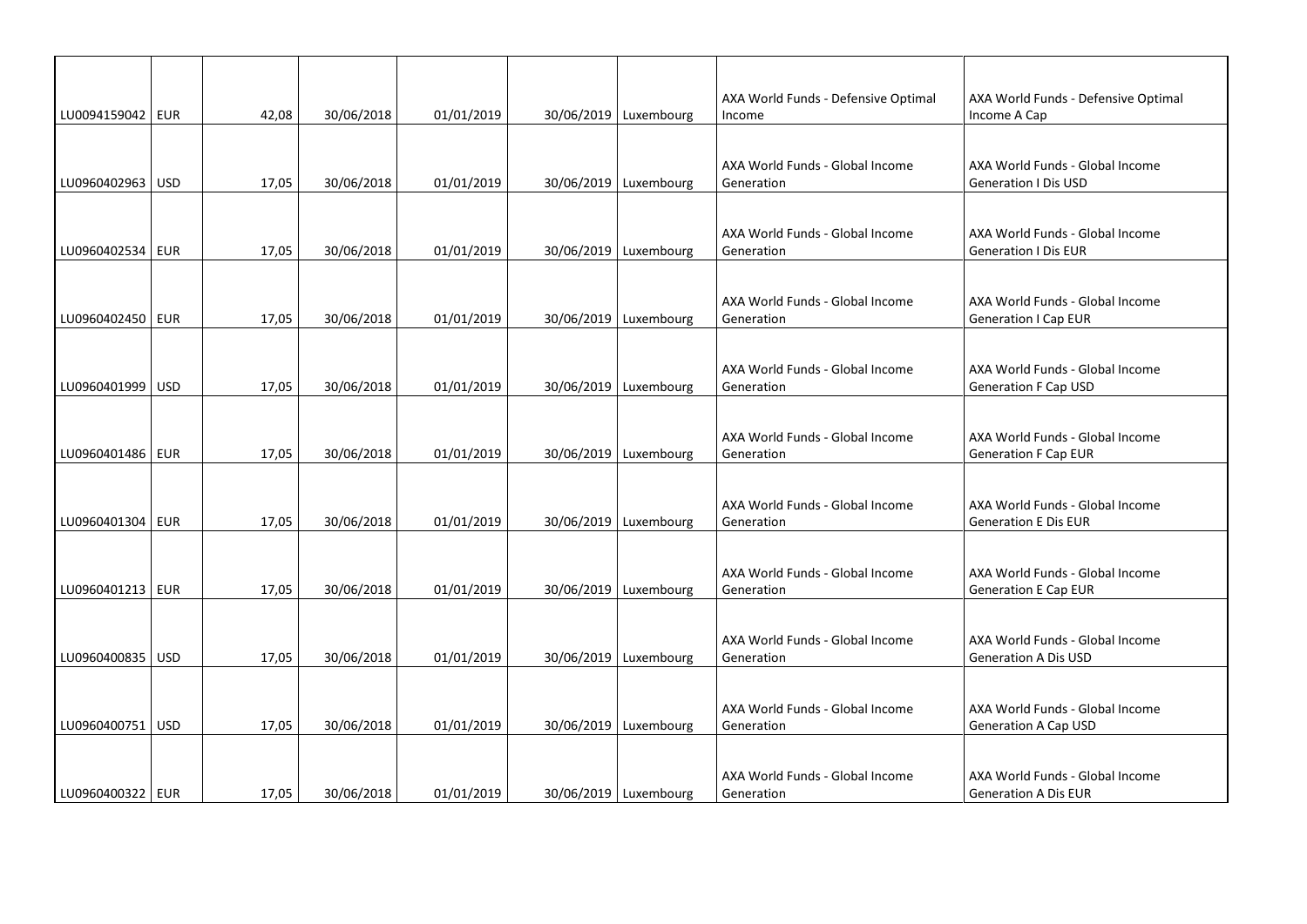| LU0960400249   EUR |            | 17,05 | 30/06/2018 | 01/01/2019 | 30/06/2019   Luxembourg | AXA World Funds - Global Income<br>Generation         | AXA World Funds - Global Income<br><b>Generation A Cap EUR</b> |
|--------------------|------------|-------|------------|------------|-------------------------|-------------------------------------------------------|----------------------------------------------------------------|
| LU1527608688 USD   |            | 0,60  | 30/06/2018 | 01/01/2019 | 30/06/2019 Luxembourg   | AXA World Funds - Global Credit Bonds                 | AXA World Funds - Global Credit Bonds G<br><b>CAP USD</b>      |
|                    |            |       |            |            |                         |                                                       | AXA World Funds - Global Credit Bonds M                        |
| LU0607694782   EUR |            | 0,60  | 30/06/2018 | 01/01/2019 | 30/06/2019   Luxembourg | AXA World Funds - Global Credit Bonds                 | Cap EUR                                                        |
| LU0606374311   CHF |            | 0,60  | 30/06/2018 | 01/01/2019 | 30/06/2019   Luxembourg | AXA World Funds - Global Credit Bonds                 | AXA World Funds - Global Credit Bonds I<br>Cap CHF             |
| LU0607694519   EUR |            | 0,60  | 30/06/2018 | 01/01/2019 | 30/06/2019   Luxembourg | AXA World Funds - Global Credit Bonds                 | AXA World Funds - Global Credit Bonds I<br>CAP EUR             |
| LU0447313635   USD |            | 0,60  | 30/06/2018 | 01/01/2019 | 30/06/2019   Luxembourg | AXA World Funds - Global Credit Bonds                 | AXA World Funds - Global Credit Bonds I<br>Cap USD             |
| LU0607694196   EUR |            | 0,60  | 30/06/2018 | 01/01/2019 | 30/06/2019   Luxembourg | AXA World Funds - Global Credit Bonds                 | AXA World Funds - Global Credit Bonds F<br>Cap EUR             |
| LU0607693891   EUR |            | 0,60  | 30/06/2018 | 01/01/2019 | 30/06/2019   Luxembourg | AXA World Funds - Global Credit Bonds                 | AXA World Funds - Global Credit Bonds E<br>Cap EUR             |
| LU0607693461       | EUR        | 0,60  | 30/06/2018 | 01/01/2019 | 30/06/2019   Luxembourg | AXA World Funds - Global Credit Bonds                 | AXA World Funds - Global Credit Bonds A<br>Cap EUR             |
| LU0447312744       | <b>USD</b> | 0,60  | 30/06/2018 | 01/01/2019 | 30/06/2019   Luxembourg | AXA World Funds - Global Credit Bonds                 | AXA World Funds - Global Credit Bonds A<br>Cap USD             |
|                    |            |       |            |            |                         | AXA World Funds - European High Yield                 | AXA World Funds - European High Yield                          |
| LU0964940927   EUR |            | 0,00  | 30/06/2018 | 01/01/2019 | 30/06/2019   Luxembourg | <b>Bonds</b>                                          | <b>Bonds A Dis EUR</b>                                         |
|                    |            |       |            |            |                         |                                                       |                                                                |
| LU0800575127 GBP   |            | 0,00  | 30/06/2018 | 01/01/2019 | 30/06/2019   Luxembourg | AXA World Funds - European High Yield<br><b>Bonds</b> | AXA World Funds - European High Yield<br>Bonds M Cap GBP       |
|                    |            |       |            |            |                         |                                                       |                                                                |
| LU0800575044   EUR |            | 0,00  | 30/06/2018 | 01/01/2019 | 30/06/2019   Luxembourg | AXA World Funds - European High Yield<br><b>Bonds</b> | AXA World Funds - European High Yield<br>Bonds M Cap EUR       |
|                    |            |       |            |            |                         |                                                       |                                                                |
| LU0800574583   EUR |            | 0,00  | 30/06/2018 | 01/01/2019 | 30/06/2019   Luxembourg | AXA World Funds - European High Yield<br><b>Bonds</b> | AXA World Funds - European High Yield<br>Bonds I Cap EUR       |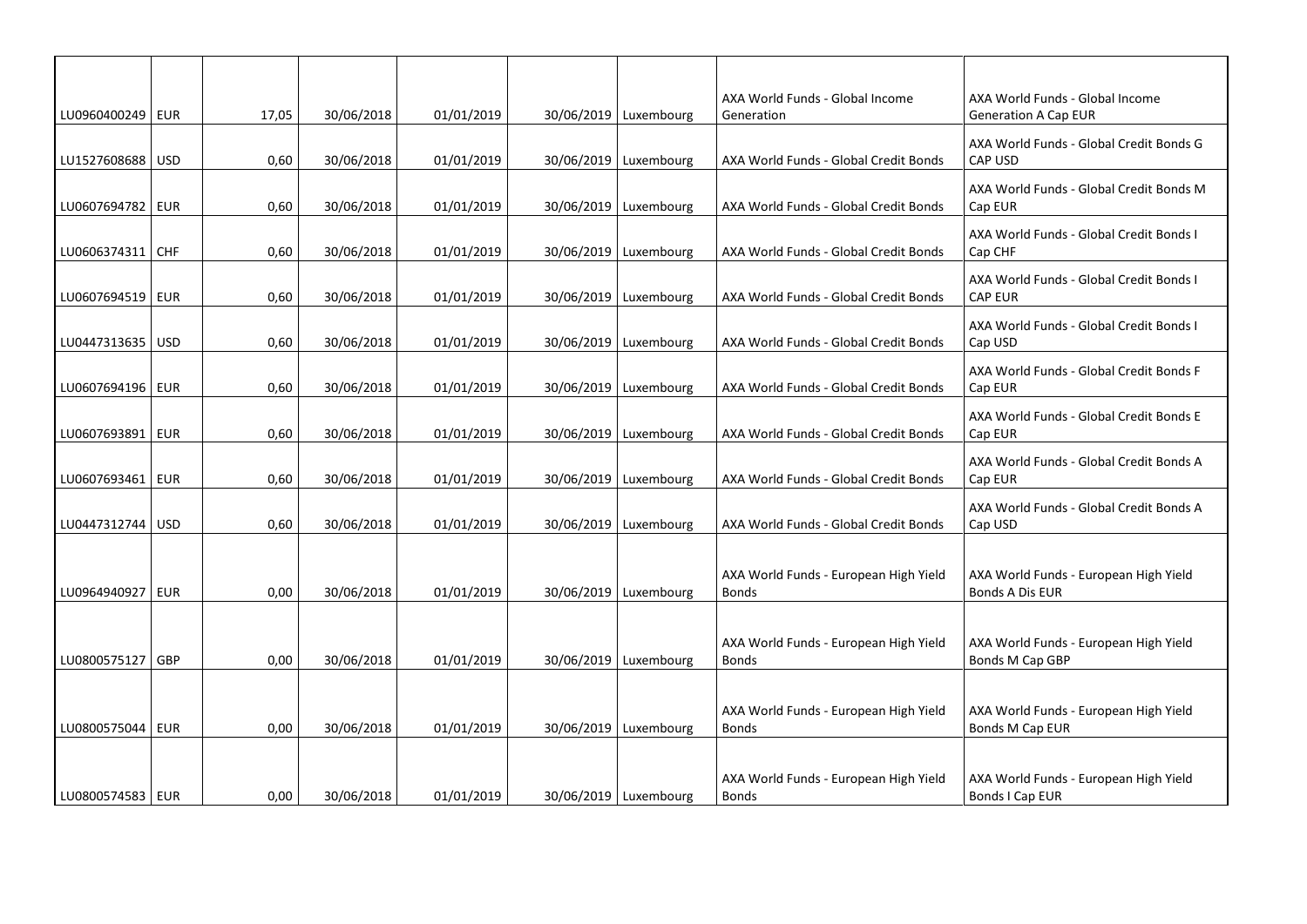| LU0800574237   EUR | 0,00 | 30/06/2018 | 01/01/2019 | 30/06/2019   Luxembourg | AXA World Funds - European High Yield<br><b>Bonds</b> | AXA World Funds - European High Yield<br>Bonds F Cap EUR     |
|--------------------|------|------------|------------|-------------------------|-------------------------------------------------------|--------------------------------------------------------------|
|                    |      |            |            |                         |                                                       |                                                              |
| LU0800574153   EUR | 0,00 | 30/06/2018 | 01/01/2019 | 30/06/2019   Luxembourg | AXA World Funds - European High Yield<br><b>Bonds</b> | AXA World Funds - European High Yield<br>Bonds E Cap EUR     |
|                    |      |            |            |                         |                                                       |                                                              |
| LU0800573858   EUR | 0,00 | 30/06/2018 | 01/01/2019 | 30/06/2019   Luxembourg | AXA World Funds - European High Yield<br><b>Bonds</b> | AXA World Funds - European High Yield<br>Bonds A Cap EUR     |
|                    |      |            |            |                         |                                                       |                                                              |
| LU1398149671   USD | 5,95 | 30/06/2018 | 01/01/2019 | 30/06/2019   Luxembourg | AXA World Funds - Asian High Yield<br><b>Bonds</b>    | AXA World Funds - Asian High Yield Bonds<br>M CAP USD        |
| LU1398138476   HKD | 5,95 | 30/06/2018 | 01/01/2019 | 30/06/2019   Luxembourg | AXA World Funds - Asian High Yield<br><b>Bonds</b>    | AXA World Funds - Asian High Yield Bonds I<br><b>CAP HKD</b> |
|                    |      |            |            |                         | AXA World Funds - Asian High Yield                    | AXA World Funds - Asian High Yield Bonds I                   |
| LU1398138120 SGD   | 5,95 | 30/06/2018 | 01/01/2019 | 30/06/2019   Luxembourg | <b>Bonds</b>                                          | CAP SGD                                                      |
| LU1398137742   GBP | 5,95 | 30/06/2018 | 01/01/2019 | 30/06/2019   Luxembourg | AXA World Funds - Asian High Yield<br><b>Bonds</b>    | AXA World Funds - Asian High Yield Bonds I<br><b>CAP GBP</b> |
| LU1398137585   EUR | 5,95 | 30/06/2018 | 01/01/2019 | 30/06/2019   Luxembourg | AXA World Funds - Asian High Yield<br><b>Bonds</b>    | AXA World Funds - Asian High Yield Bonds I<br><b>CAP EUR</b> |
|                    |      |            |            |                         | AXA World Funds - Asian High Yield                    | AXA World Funds - Asian High Yield Bonds I                   |
| LU1398137312 USD   | 5,95 | 30/06/2018 | 01/01/2019 | 30/06/2019   Luxembourg | <b>Bonds</b>                                          | <b>CAP USD</b>                                               |
| LU1398137072   GBP | 5,95 | 30/06/2018 | 01/01/2019 | 30/06/2019   Luxembourg | AXA World Funds - Asian High Yield<br><b>Bonds</b>    | AXA World Funds - Asian High Yield Bonds F<br><b>CAP GBP</b> |
| LU1398136777   EUR | 5,95 | 30/06/2018 | 01/01/2019 | 30/06/2019   Luxembourg | AXA World Funds - Asian High Yield<br><b>Bonds</b>    | AXA World Funds - Asian High Yield Bonds F<br><b>CAP EUR</b> |
|                    |      |            |            |                         | AXA World Funds - Asian High Yield                    | AXA World Funds - Asian High Yield Bonds F                   |
| LU1398136694   USD | 5,95 | 30/06/2018 | 01/01/2019 | 30/06/2019   Luxembourg | <b>Bonds</b>                                          | <b>CAP USD</b>                                               |
| LU1398136264   AUD | 5,95 | 30/06/2018 | 01/01/2019 | 30/06/2019   Luxembourg | AXA World Funds - Asian High Yield<br><b>Bonds</b>    | AXA World Funds - Asian High Yield Bonds A<br><b>DIS AUD</b> |
| LU1398136181 CNH   | 5,95 | 30/06/2018 | 01/01/2019 | 30/06/2019   Luxembourg | AXA World Funds - Asian High Yield<br><b>Bonds</b>    | AXA World Funds - Asian High Yield Bonds A<br><b>DIS CNH</b> |
| LU1398136009   HKD | 5,95 | 30/06/2018 | 01/01/2019 | 30/06/2019   Luxembourg | AXA World Funds - Asian High Yield<br><b>Bonds</b>    | AXA World Funds - Asian High Yield Bonds A<br><b>DIS HKD</b> |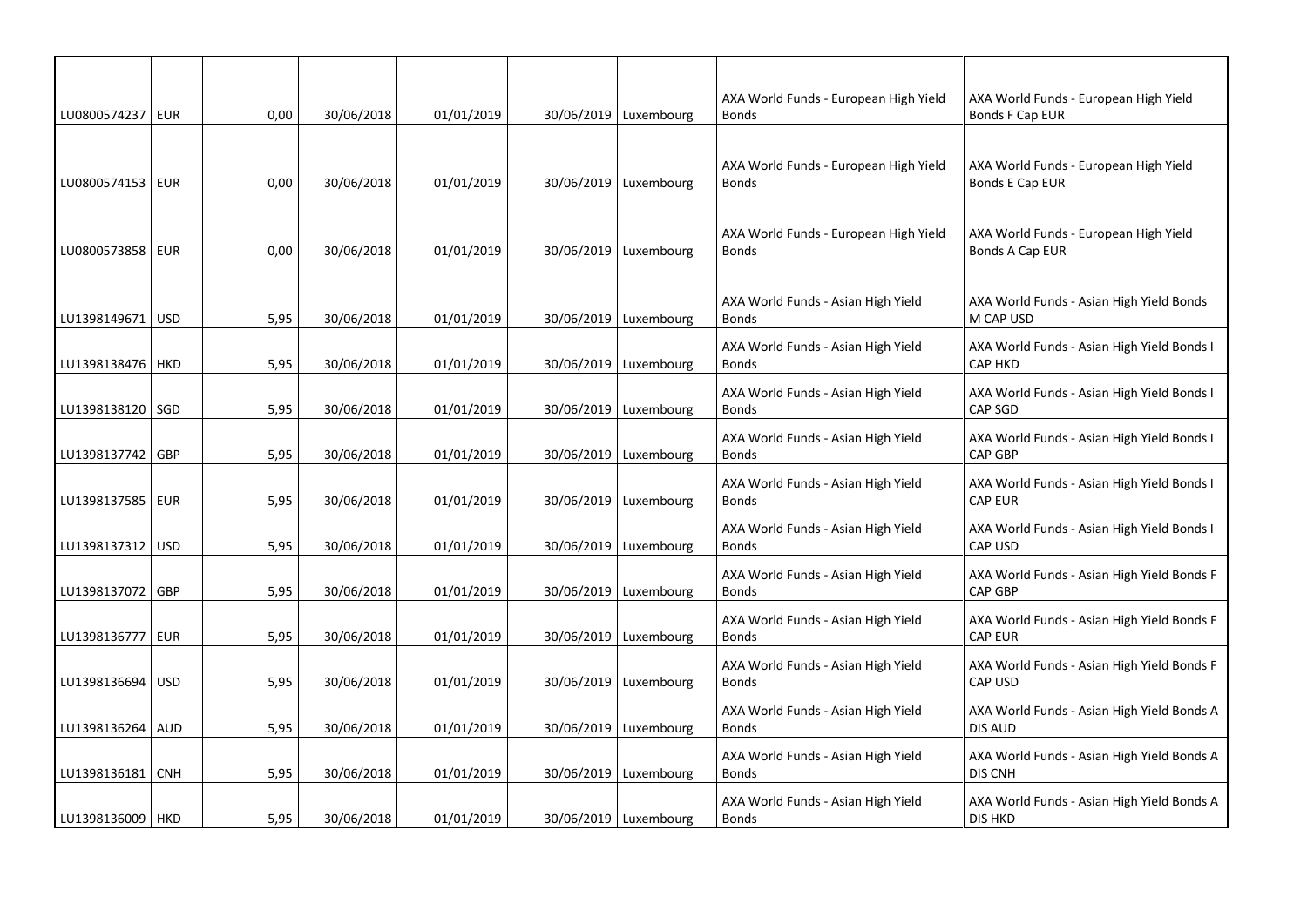| LU1398135613   EUR | 5,95 | 30/06/2018 | 01/01/2019 | 30/06/2019   Luxembourg | AXA World Funds - Asian High Yield<br><b>Bonds</b>     | AXA World Funds - Asian High Yield Bonds A<br><b>CAP EUR</b> |
|--------------------|------|------------|------------|-------------------------|--------------------------------------------------------|--------------------------------------------------------------|
| LU1398135530   USD | 5,95 | 30/06/2018 | 01/01/2019 | 30/06/2019   Luxembourg | AXA World Funds - Asian High Yield<br><b>Bonds</b>     | AXA World Funds - Asian High Yield Bonds A<br>DIS USD        |
|                    |      |            |            |                         |                                                        |                                                              |
| LU1399283420   USD | 5,95 | 30/06/2018 | 01/01/2019 | 30/06/2019   Luxembourg | AXA World Funds - Asian High Yield<br><b>Bonds</b>     | AXA World Funds - Asian High Yield Bonds A<br><b>CAP USD</b> |
|                    |      |            |            |                         |                                                        |                                                              |
| LU1479557826   EUR | 0,00 | 30/06/2018 | 01/01/2019 | 30/06/2019   Luxembourg | AXA World Funds - US Corporate Bonds                   | AXA World Funds - US Corporate Bonds M<br>Cap EUR            |
| LU1319665391   USD | 0,00 | 30/06/2018 | 01/01/2019 | 30/06/2019   Luxembourg | AXA World Funds - US Corporate Bonds                   | AXA World Funds - US Corporate Bonds I Dis<br>USD            |
| LU1319665128   USD | 0,00 | 30/06/2018 | 01/01/2019 | 30/06/2019   Luxembourg | AXA World Funds - US Corporate Bonds                   | AXA World Funds - US Corporate Bonds I<br>Cap USD            |
|                    |      |            |            |                         |                                                        | AXA World Funds - US Corporate Bonds I                       |
| LU1319664741   EUR | 0,00 | 30/06/2018 | 01/01/2019 | 30/06/2019 Luxembourg   | AXA World Funds - US Corporate Bonds                   | Cap EUR                                                      |
| LU1319664238 USD   | 0,00 | 30/06/2018 | 01/01/2019 | 30/06/2019 Luxembourg   | AXA World Funds - US Corporate Bonds                   | AXA World Funds - US Corporate Bonds F<br>Cap USD            |
|                    |      |            |            |                         |                                                        |                                                              |
| LU1319664154   EUR | 0,00 | 30/06/2018 | 01/01/2019 | 30/06/2019   Luxembourg | AXA World Funds - US Corporate Bonds                   | AXA World Funds - US Corporate Bonds F<br>Cap EUR            |
|                    |      |            |            |                         |                                                        |                                                              |
| LU1319663693   EUR | 0,00 | 30/06/2018 | 01/01/2019 | 30/06/2019   Luxembourg | AXA World Funds - US Corporate Bonds                   | AXA World Funds - US Corporate Bonds E<br>Cap EUR            |
|                    |      |            |            |                         |                                                        |                                                              |
| LU1319663180   USD | 0,00 | 30/06/2018 | 01/01/2019 | 30/06/2019 Luxembourg   | AXA World Funds - US Corporate Bonds                   | AXA World Funds - US Corporate Bonds A<br>Cap USD            |
|                    |      |            |            |                         |                                                        |                                                              |
| LU1319663008   EUR | 0,00 | 30/06/2018 | 01/01/2019 | 30/06/2019   Luxembourg | AXA World Funds - US Corporate Bonds                   | AXA World Funds - US Corporate Bonds A<br>Cap EUR            |
|                    |      |            |            |                         |                                                        |                                                              |
| LU1559353088   CNH | 1,80 | 30/06/2018 | 01/01/2019 | 30/06/2019   Luxembourg | AXA World Funds - China Short Duration<br><b>Bonds</b> | AXA World Funds - China Short Duration<br>Bonds I CAP CNH    |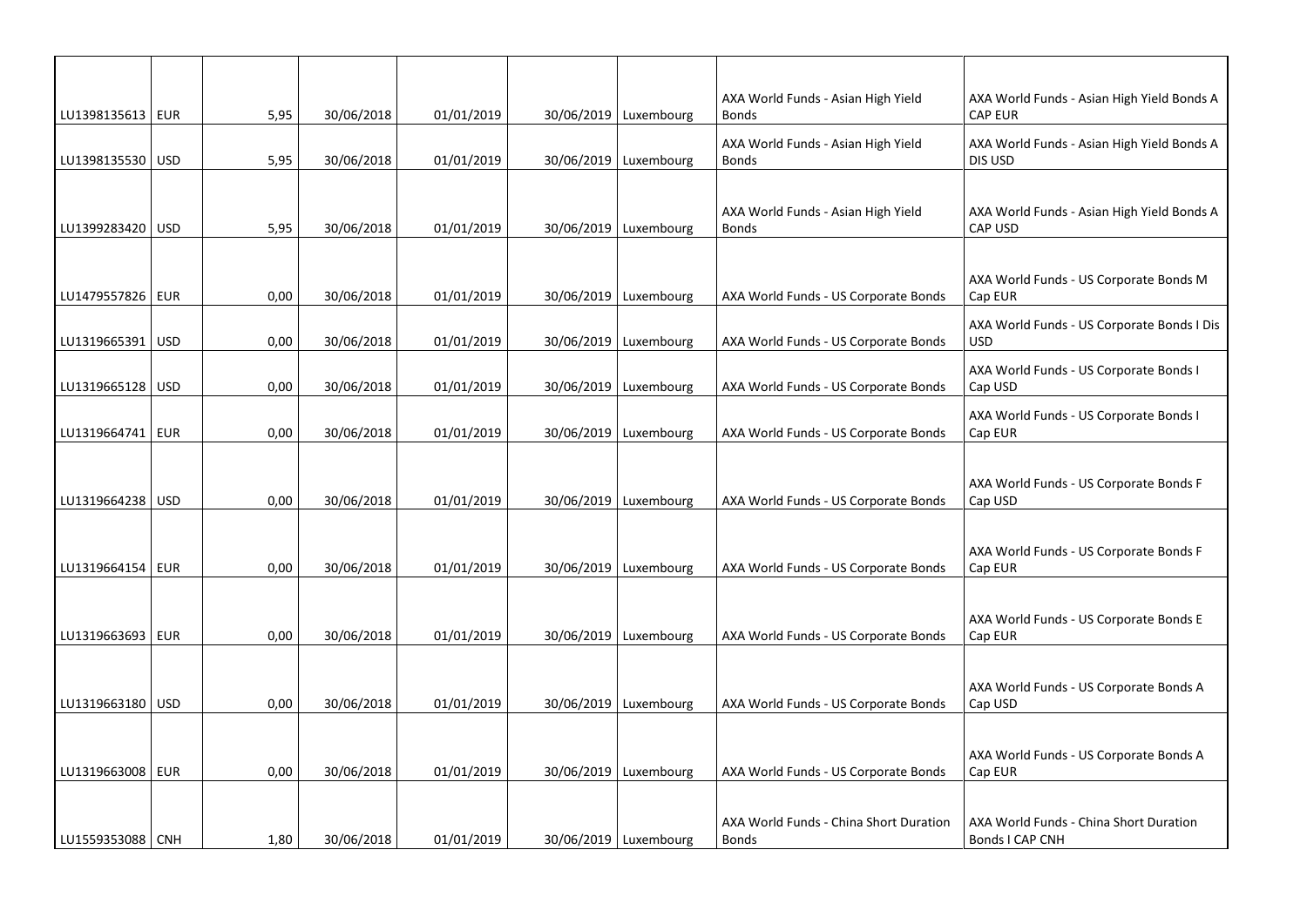| LU1398145760   HKD |     | 1,80 | 30/06/2018 | 01/01/2019 | 30/06/2019   Luxembourg | AXA World Funds - China Short Duration<br><b>Bonds</b> | AXA World Funds - China Short Duration<br>Bonds I CAP HKD        |
|--------------------|-----|------|------------|------------|-------------------------|--------------------------------------------------------|------------------------------------------------------------------|
|                    |     |      |            |            |                         |                                                        |                                                                  |
| LU1398145505   SGD |     | 1,80 | 30/06/2018 | 01/01/2019 | 30/06/2019   Luxembourg | AXA World Funds - China Short Duration<br><b>Bonds</b> | AXA World Funds - China Short Duration<br>Bonds I CAP SGD        |
|                    |     |      |            |            |                         |                                                        |                                                                  |
| LU1398145331   GBP |     | 1,80 | 30/06/2018 | 01/01/2019 | 30/06/2019   Luxembourg | AXA World Funds - China Short Duration<br><b>Bonds</b> | AXA World Funds - China Short Duration<br>Bonds I CAP GBP        |
|                    |     |      |            |            |                         |                                                        |                                                                  |
| LU1398145174   EUR |     | 1,80 | 30/06/2018 | 01/01/2019 | 30/06/2019   Luxembourg | AXA World Funds - China Short Duration<br><b>Bonds</b> | AXA World Funds - China Short Duration<br>Bonds I CAP EUR        |
|                    |     |      |            |            |                         |                                                        |                                                                  |
| LU1398145091       | USD | 1,80 | 30/06/2018 | 01/01/2019 | 30/06/2019   Luxembourg | AXA World Funds - China Short Duration<br><b>Bonds</b> | AXA World Funds - China Short Duration<br>Bonds I CAP USD        |
|                    |     |      |            |            |                         |                                                        |                                                                  |
| LU1398144870   GBP |     | 1,80 | 30/06/2018 | 01/01/2019 | 30/06/2019   Luxembourg | AXA World Funds - China Short Duration<br><b>Bonds</b> | AXA World Funds - China Short Duration<br>Bonds F CAP GBP        |
|                    |     |      |            |            |                         |                                                        |                                                                  |
| LU1398144011   USD |     | 1,80 | 30/06/2018 | 01/01/2019 | 30/06/2019   Luxembourg | AXA World Funds - China Short Duration<br><b>Bonds</b> | AXA World Funds - China Short Duration<br>Bonds F CAP USD        |
|                    |     |      |            |            |                         |                                                        |                                                                  |
| LU1398143633   CNH |     | 1,80 | 30/06/2018 | 01/01/2019 | 30/06/2019   Luxembourg | AXA World Funds - China Short Duration<br><b>Bonds</b> | AXA World Funds - China Short Duration<br>Bonds A DIS CNH        |
|                    |     |      |            |            |                         |                                                        |                                                                  |
| LU1398143559 HKD   |     | 1,80 | 30/06/2018 | 01/01/2019 | 30/06/2019 Luxembourg   | AXA World Funds - China Short Duration<br><b>Bonds</b> | AXA World Funds - China Short Duration<br>Bonds A DIS HKD        |
|                    |     |      |            |            |                         |                                                        |                                                                  |
| LU1398143120   EUR |     | 1,80 | 30/06/2018 | 01/01/2019 | 30/06/2019   Luxembourg | AXA World Funds - China Short Duration<br><b>Bonds</b> | AXA World Funds - China Short Duration<br><b>Bonds A CAP EUR</b> |
|                    |     |      |            |            |                         |                                                        |                                                                  |
| LU1398142742   USD |     | 1,80 | 30/06/2018 | 01/01/2019 | 30/06/2019 Luxembourg   | AXA World Funds - China Short Duration<br><b>Bonds</b> | AXA World Funds - China Short Duration<br>Bonds A CAP USD        |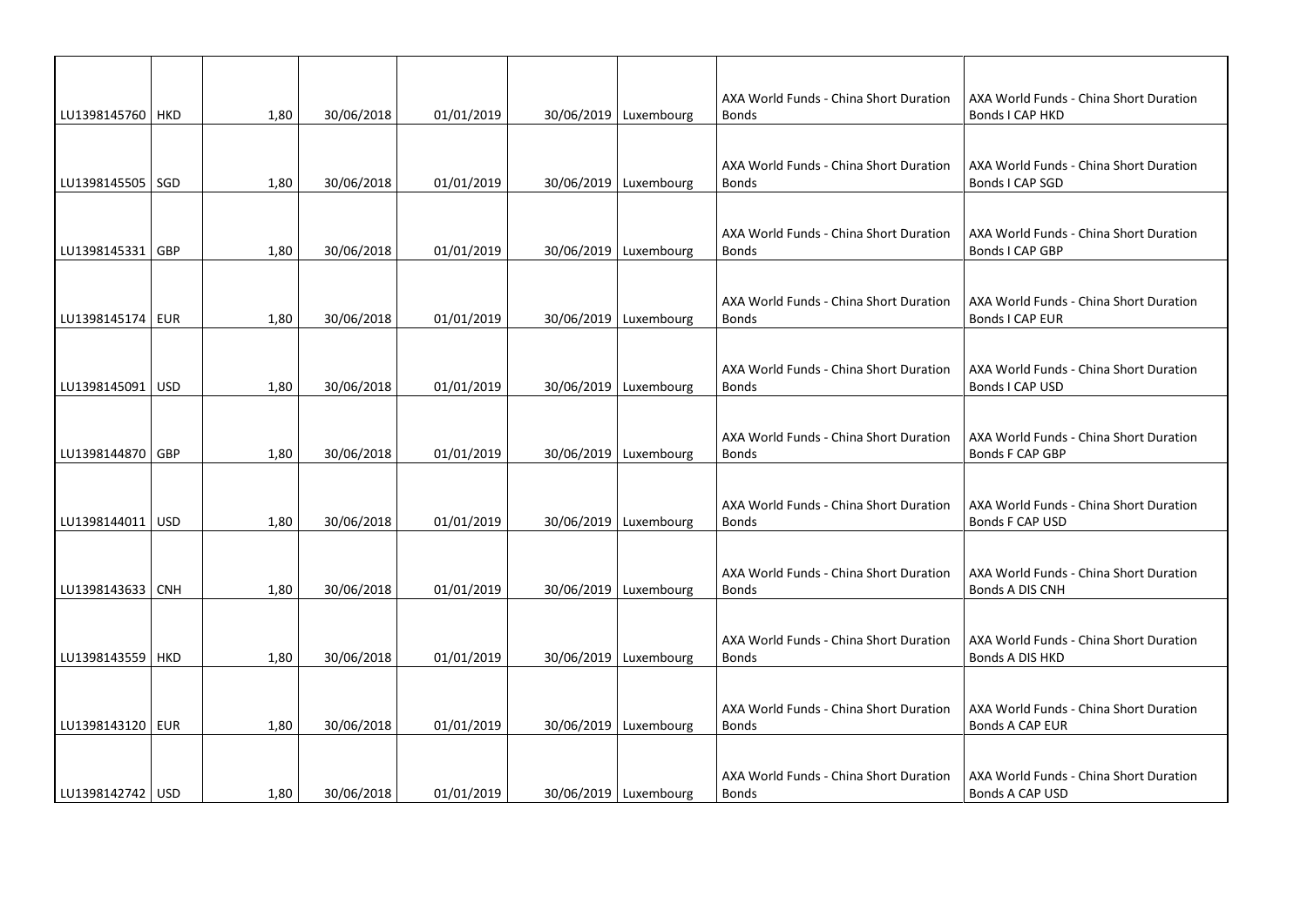| LU1640686769   EUR |            | 5,41  | 30/06/2018 | 01/01/2019 | 30/06/2019   Luxembourg | AXA World Funds - Global Short Duration<br><b>Bonds</b> | AXA World Funds - Global Short Duration<br><b>Bonds G CAP EUR</b> |
|--------------------|------------|-------|------------|------------|-------------------------|---------------------------------------------------------|-------------------------------------------------------------------|
|                    |            |       |            |            |                         |                                                         |                                                                   |
| LU1640686686   EUR |            | 5,41  | 30/06/2018 | 01/01/2019 | 30/06/2019   Luxembourg | AXA World Funds - Global Short Duration<br><b>Bonds</b> | AXA World Funds - Global Short Duration<br>Bonds M CAP EUR        |
|                    |            |       |            |            |                         |                                                         |                                                                   |
| LU1640686330   CHF |            | 5,41  | 30/06/2018 | 01/01/2019 | 30/06/2019   Luxembourg | AXA World Funds - Global Short Duration<br><b>Bonds</b> | AXA World Funds - Global Short Duration<br>Bonds I CAP CHF        |
|                    |            |       |            |            |                         |                                                         |                                                                   |
| LU1640686090   EUR |            | 5,41  | 30/06/2018 | 01/01/2019 | 30/06/2019   Luxembourg | AXA World Funds - Global Short Duration<br><b>Bonds</b> | AXA World Funds - Global Short Duration<br>Bonds I CAP EUR        |
|                    |            |       |            |            |                         |                                                         |                                                                   |
| LU1640685878   USD |            | 5,41  | 30/06/2018 | 01/01/2019 | 30/06/2019   Luxembourg | AXA World Funds - Global Short Duration<br><b>Bonds</b> | AXA World Funds - Global Short Duration<br>Bonds I CAP USD        |
|                    |            |       |            |            |                         |                                                         |                                                                   |
| LU1640685019   USD |            | 5,41  | 30/06/2018 | 01/01/2019 | 30/06/2019   Luxembourg | AXA World Funds - Global Short Duration<br><b>Bonds</b> | AXA World Funds - Global Short Duration<br>Bonds F CAP USD        |
|                    |            |       |            |            |                         |                                                         |                                                                   |
| LU1640684988   EUR |            | 5,41  | 30/06/2018 | 01/01/2019 | 30/06/2019   Luxembourg | AXA World Funds - Global Short Duration<br><b>Bonds</b> | AXA World Funds - Global Short Duration<br>Bonds E DIS EUR        |
|                    |            |       |            |            |                         |                                                         |                                                                   |
| LU1640684806 EUR   |            | 5,41  | 30/06/2018 | 01/01/2019 | 30/06/2019   Luxembourg | AXA World Funds - Global Short Duration<br><b>Bonds</b> | AXA World Funds - Global Short Duration<br>Bonds E CAP EUR        |
|                    |            |       |            |            |                         |                                                         |                                                                   |
|                    |            |       |            |            |                         | AXA World Funds - Global Short Duration                 | AXA World Funds - Global Short Duration                           |
| LU1640684475       | <b>EUR</b> | 5,41  | 30/06/2018 | 01/01/2019 | 30/06/2019   Luxembourg | <b>Bonds</b>                                            | <b>Bonds A CAP EUR</b>                                            |
|                    |            |       |            |            |                         | AXA World Funds - Global Short Duration                 | AXA World Funds - Global Short Duration                           |
| LU1640684129       | <b>USD</b> | 5,41  | 30/06/2018 | 01/01/2019 | 30/06/2019   Luxembourg | <b>Bonds</b>                                            | Bonds A CAP USD                                                   |
|                    |            |       |            |            |                         |                                                         |                                                                   |
| LU1626187170   GBP |            | 97,20 | 30/06/2018 | 01/01/2019 | 30/06/2019   Luxembourg | AXA World Funds - Multi Premia                          | AXA World Funds - Multi Premia I CAP GBP                          |
| LU1626186107   EUR |            | 97,20 | 30/06/2018 | 01/01/2019 | 30/06/2019   Luxembourg | AXA World Funds - Multi Premia                          | AXA World Funds - Multi Premia A CAP EUR                          |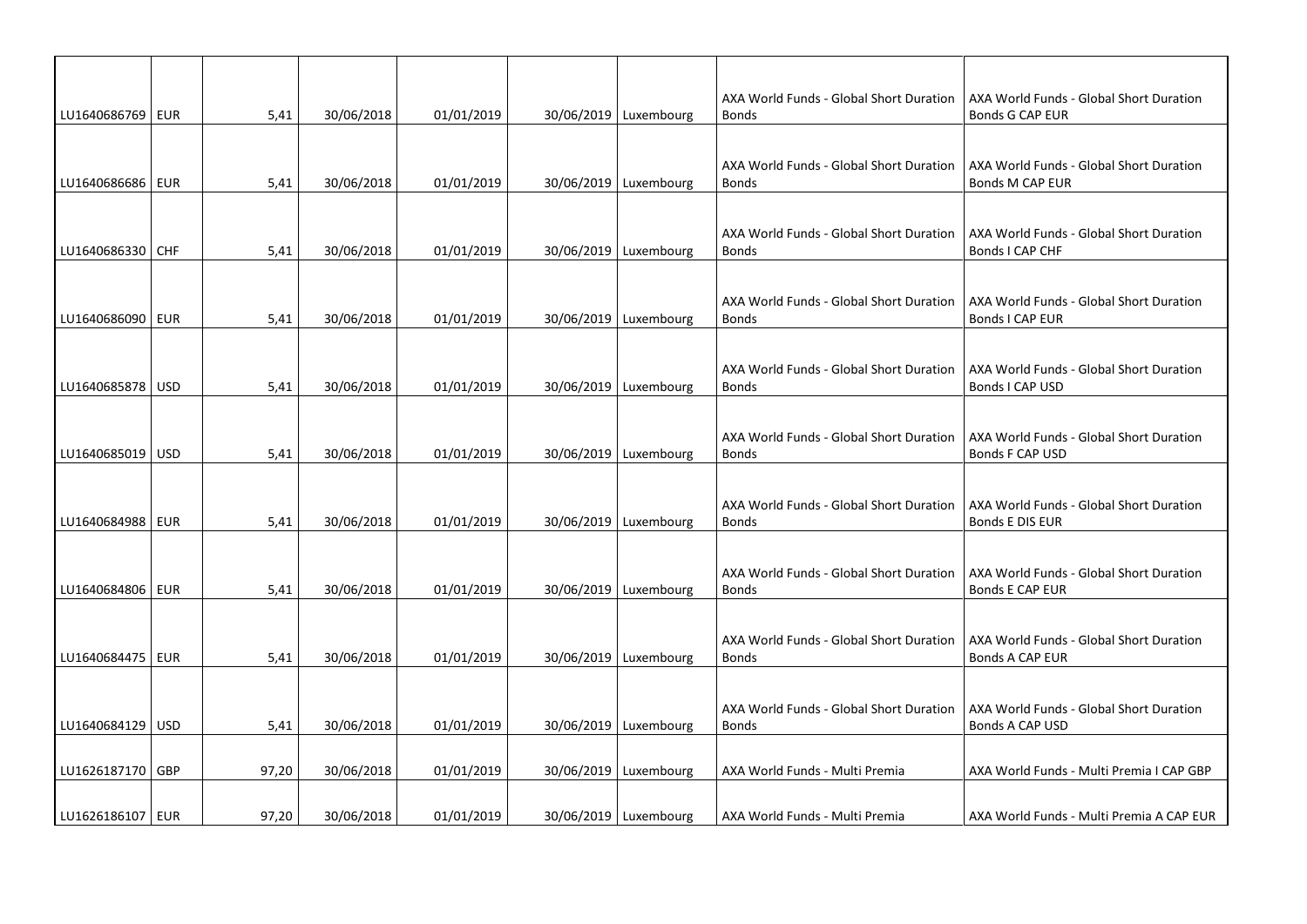| LU1626186289   CHF |            | 97,20 | 30/06/2018 | 01/01/2019 | 30/06/2019   Luxembourg | AXA World Funds - Multi Premia | AXA World Funds - Multi Premia A CAP CHF  |
|--------------------|------------|-------|------------|------------|-------------------------|--------------------------------|-------------------------------------------|
|                    |            |       |            |            |                         |                                |                                           |
| LU1575040453 USD   |            | 97,20 | 30/06/2018 | 01/01/2019 | 30/06/2019 Luxembourg   | AXA World Funds - Multi Premia | AXA World Funds - Multi Premia ZI CAP USD |
|                    |            |       |            |            |                         |                                |                                           |
| LU1575039950   USD |            | 97,20 | 30/06/2018 | 01/01/2019 | 30/06/2019   Luxembourg | AXA World Funds - Multi Premia | AXA World Funds - Multi Premia F CAP USD  |
|                    |            |       |            |            |                         |                                |                                           |
| LU1626186362   EUR |            | 97,20 | 30/06/2018 | 01/01/2019 | 30/06/2019 Luxembourg   | AXA World Funds - Multi Premia | AXA World Funds - Multi Premia F CAP EUR  |
|                    |            |       |            |            |                         |                                |                                           |
| LU1626186529       | GBP        | 97,20 | 30/06/2018 | 01/01/2019 | 30/06/2019 Luxembourg   | AXA World Funds - Multi Premia | AXA World Funds - Multi Premia F CAP GBP  |
|                    |            |       |            |            |                         |                                |                                           |
| LU1626186792   CHF |            | 97,20 | 30/06/2018 | 01/01/2019 | 30/06/2019   Luxembourg | AXA World Funds - Multi Premia | AXA World Funds - Multi Premia F CAP CHF  |
| LU1575040024 USD   |            | 97,20 | 30/06/2018 | 01/01/2019 | 30/06/2019 Luxembourg   | AXA World Funds - Multi Premia | AXA World Funds - Multi Premia I CAP USD  |
|                    |            |       |            |            |                         |                                |                                           |
| LU1575040370 USD   |            | 97,20 | 30/06/2018 | 01/01/2019 | 30/06/2019   Luxembourg | AXA World Funds - Multi Premia | AXA World Funds - Multi Premia I DIS USD  |
|                    |            |       |            |            |                         |                                |                                           |
| LU1575039877       | <b>USD</b> | 97,20 | 30/06/2018 | 01/01/2019 | 30/06/2019 Luxembourg   | AXA World Funds - Multi Premia | AXA World Funds - Multi Premia A CAP USD  |
|                    |            |       |            |            |                         |                                |                                           |
| LU1626187501       | EUR        | 97,20 | 30/06/2018 | 01/01/2019 | 30/06/2019 Luxembourg   | AXA World Funds - Multi Premia | AXA World Funds - Multi Premia ZI CAP EUR |
|                    |            |       |            |            |                         |                                |                                           |
| LU1626187337   EUR |            | 97,20 | 30/06/2018 | 01/01/2019 | 30/06/2019   Luxembourg | AXA World Funds - Multi Premia | AXA World Funds - Multi Premia ZI CAP EUR |
|                    |            |       |            |            |                         |                                |                                           |
| LU1626187766       | GBP        | 97,20 | 30/06/2018 | 01/01/2019 | 30/06/2019   Luxembourg | AXA World Funds - Multi Premia | AXA World Funds - Multi Premia ZI CAP GBP |
| LU1626187253 CHF   |            | 97,20 | 30/06/2018 | 01/01/2019 | 30/06/2019   Luxembourg | AXA World Funds - Multi Premia | AXA World Funds - Multi Premia I CAP CHF  |
|                    |            |       |            |            |                         |                                |                                           |
| LU1626187840 CHF   |            | 97,20 | 30/06/2018 | 01/01/2019 | 30/06/2019 Luxembourg   | AXA World Funds - Multi Premia | AXA World Funds - Multi Premia ZI CAP CHF |
|                    |            |       |            |            |                         |                                |                                           |
| LU1575040537   USD |            | 97,20 | 30/06/2018 | 01/01/2019 | 30/06/2019 Luxembourg   | AXA World Funds - Multi Premia | AXA World Funds - Multi Premia ZI DIS USD |
|                    |            |       |            |            |                         |                                |                                           |
| LU1575040701   EUR |            | 97,20 | 30/06/2018 | 01/01/2019 | 30/06/2019 Luxembourg   | AXA World Funds - Multi Premia | AXA World Funds - Multi Premia IX DIS EUR |
|                    |            |       |            |            |                         |                                |                                           |
| LU1626187683   EUR |            | 97,20 | 30/06/2018 | 01/01/2019 | 30/06/2019 Luxembourg   | AXA World Funds - Multi Premia | AXA World Funds - Multi Premia ZI DIS EUR |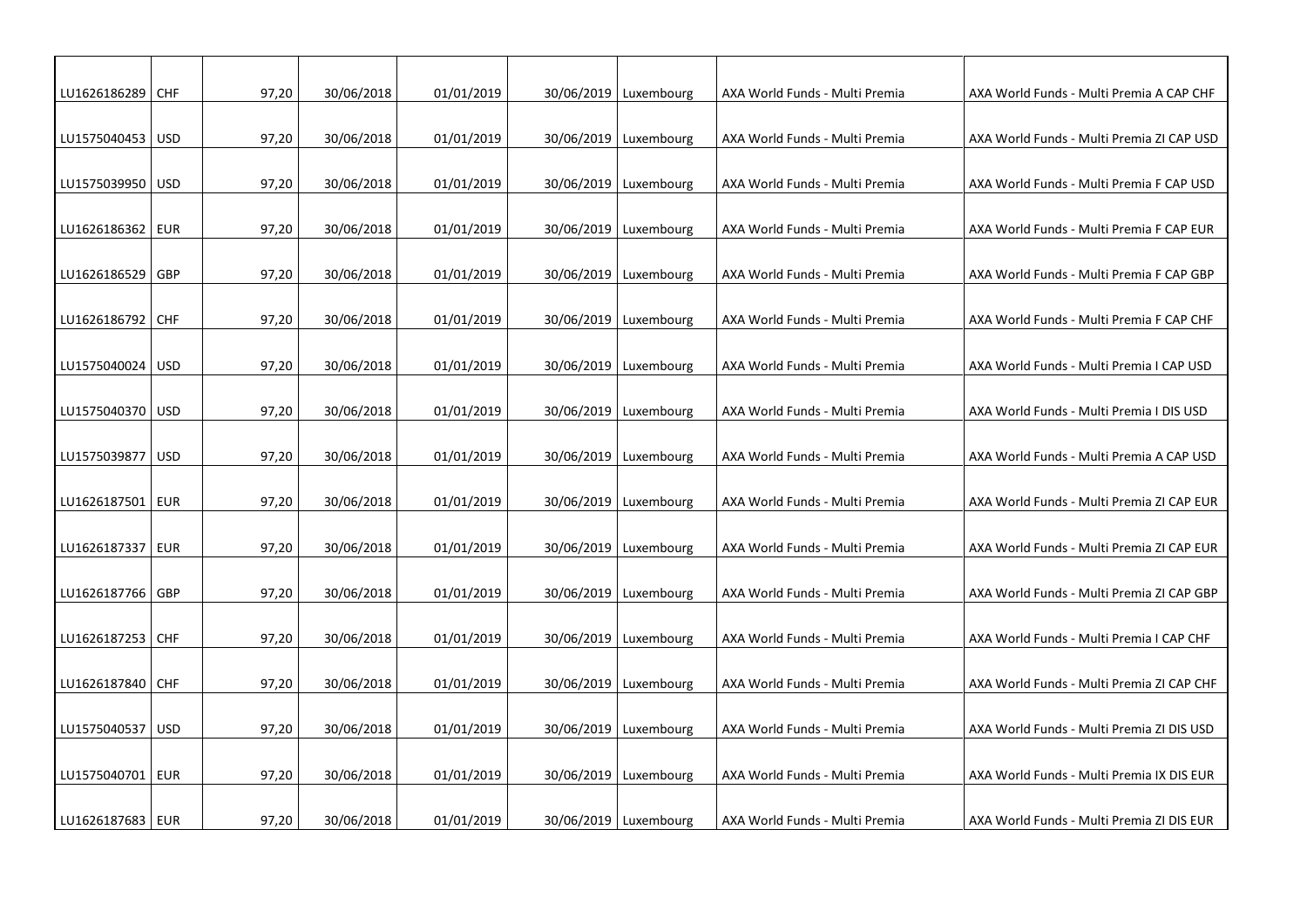| LU1575043556   USD |     | 97,20 | 30/06/2018 | 01/01/2019 | 30/06/2019   Luxembourg | AXA World Funds - Multi Premia                  | AXA World Funds - Multi Premia M CAP USD                       |
|--------------------|-----|-------|------------|------------|-------------------------|-------------------------------------------------|----------------------------------------------------------------|
|                    |     |       |            |            |                         |                                                 |                                                                |
| LU1626187097   EUR |     | 97,20 | 30/06/2018 | 01/01/2019 | 30/06/2019   Luxembourg | AXA World Funds - Multi Premia                  | AXA World Funds - Multi Premia I DIS EUR                       |
|                    |     |       |            |            |                         |                                                 |                                                                |
| LU1575040610   USD |     | 97,20 | 30/06/2018 | 01/01/2019 | 30/06/2019   Luxembourg | AXA World Funds - Multi Premia                  | AXA World Funds - Multi Premia IX DIS USD                      |
|                    |     |       |            |            |                         |                                                 |                                                                |
| LU1626186875   EUR |     | 97,20 | 30/06/2018 | 01/01/2019 | 30/06/2019   Luxembourg | AXA World Funds - Multi Premia                  | AXA World Funds - Multi Premia I CAP EUR                       |
|                    |     |       |            |            |                         |                                                 |                                                                |
| LU1626186958   EUR |     | 97,20 | 30/06/2018 | 01/01/2019 | 30/06/2019   Luxembourg | AXA World Funds - Multi Premia                  | AXA World Funds - Multi Premia I CAP EUR                       |
|                    |     |       |            |            |                         |                                                 |                                                                |
|                    |     |       |            |            |                         | AXA World Funds - Multi Asset Inflation         | AXA World Funds - Multi Asset Inflation Plus                   |
| LU1598029145   EUR |     | 31,35 | 30/06/2018 | 01/01/2019 | 30/06/2019   Luxembourg | Plus                                            | <b>G CAP EUR</b>                                               |
|                    |     |       |            |            |                         |                                                 |                                                                |
|                    |     |       |            |            |                         |                                                 |                                                                |
| LU1598028923   EUR |     | 31,35 | 30/06/2018 | 01/01/2019 | 30/06/2019   Luxembourg | AXA World Funds - Multi Asset Inflation<br>Plus | AXA World Funds - Multi Asset Inflation Plus<br>I CAP EUR      |
|                    |     |       |            |            |                         |                                                 |                                                                |
|                    |     |       |            |            |                         |                                                 |                                                                |
|                    |     |       |            |            |                         | AXA World Funds - Multi Asset Inflation         | AXA World Funds - Multi Asset Inflation Plus                   |
| LU1598028766   EUR |     | 31,35 | 30/06/2018 | 01/01/2019 | 30/06/2019   Luxembourg | Plus                                            | <b>F CAP EUR</b>                                               |
|                    |     |       |            |            |                         |                                                 |                                                                |
|                    |     |       |            |            |                         | AXA World Funds - Multi Asset Inflation         | AXA World Funds - Multi Asset Inflation Plus                   |
| LU1598028683   EUR |     | 31,35 | 30/06/2018 | 01/01/2019 | 30/06/2019   Luxembourg | Plus                                            | E DIS EUR                                                      |
|                    |     |       |            |            |                         |                                                 |                                                                |
|                    |     |       |            |            |                         | AXA World Funds - Multi Asset Inflation         | AXA World Funds - Multi Asset Inflation Plus                   |
| LU1598028501       | EUR | 31,35 | 30/06/2018 | 01/01/2019 | 30/06/2019   Luxembourg | Plus                                            | E CAP EUR                                                      |
|                    |     |       |            |            |                         |                                                 |                                                                |
|                    |     |       |            |            |                         | AXA World Funds - Multi Asset Inflation         | AXA World Funds - Multi Asset Inflation Plus                   |
| LU1598028337   EUR |     | 31,35 | 30/06/2018 | 01/01/2019 | 30/06/2019   Luxembourg | Plus                                            | A CAP EUR                                                      |
|                    |     |       |            |            |                         | AXA World Funds - Selectiv'                     | AXA World Funds - Selectiv' Infrastructure I                   |
| LU1719068147 EUR   |     | 0.40  | 30/06/2018 | 01/01/2019 | 30/06/2019   Luxembourg | Infrastructure                                  | <b>CAP EUR</b>                                                 |
|                    |     |       |            |            |                         |                                                 |                                                                |
| LU1719067925   USD |     | 0,40  | 30/06/2018 | 01/01/2019 | 30/06/2019   Luxembourg | AXA World Funds - Selectiv'<br>Infrastructure   | AXA World Funds - Selectiv' Infrastructure I<br><b>CAP USD</b> |
|                    |     |       |            |            |                         |                                                 |                                                                |
|                    |     |       | 30/06/2018 | 01/01/2019 | 30/06/2019   Luxembourg | AXA World Funds - Selectiv'                     | AXA World Funds - Selectiv' Infrastructure F<br><b>CAP EUR</b> |
| LU1719067503   EUR |     | 0,40  |            |            |                         | Infrastructure                                  |                                                                |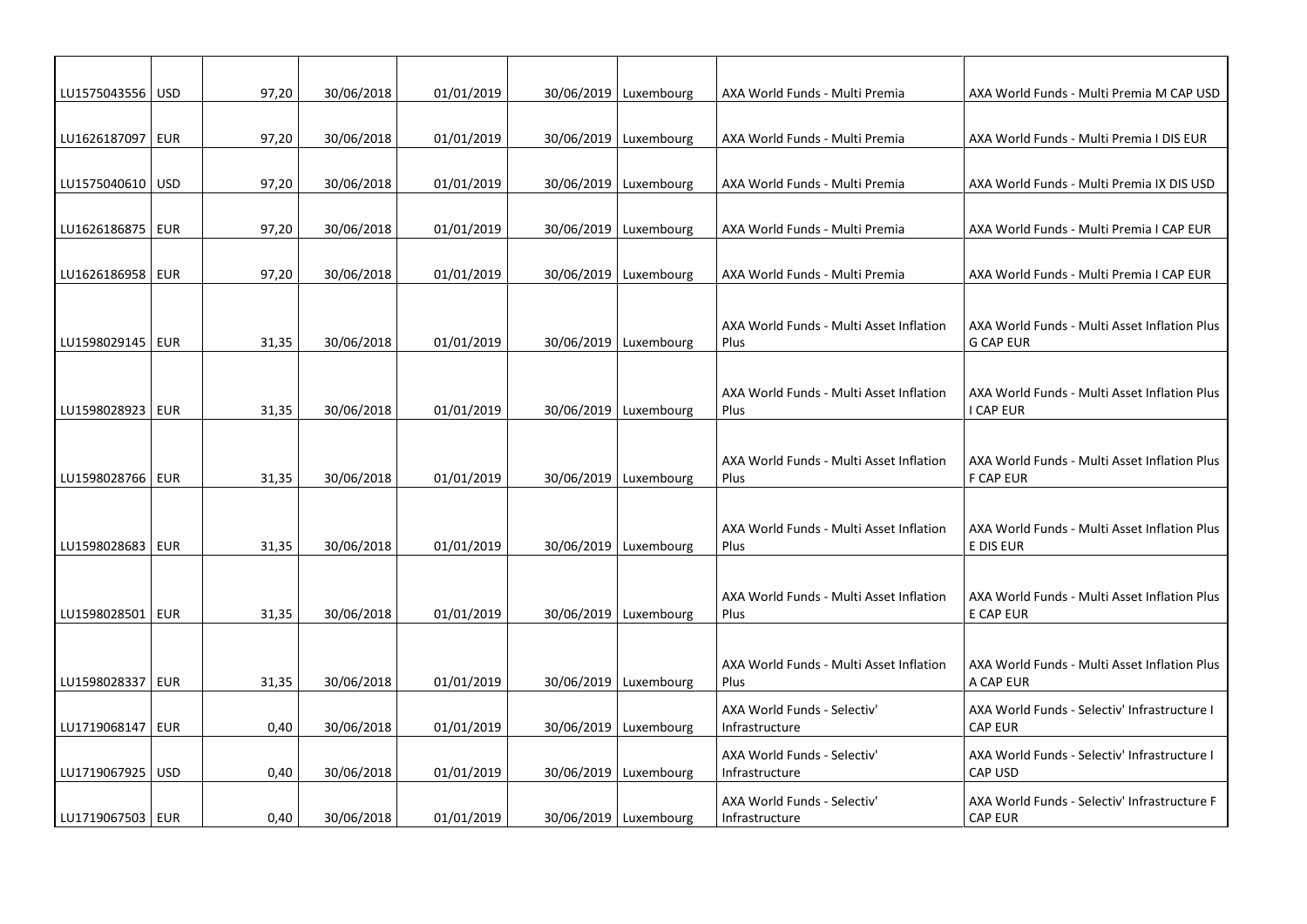| LU1719067339 USD   |            | 0,40 | 30/06/2018 | 01/01/2019 | 30/06/2019   Luxembourg | AXA World Funds - Selectiv'<br>Infrastructure       | AXA World Funds - Selectiv' Infrastructure F<br><b>CAP USD</b> |
|--------------------|------------|------|------------|------------|-------------------------|-----------------------------------------------------|----------------------------------------------------------------|
| LU1719067255   EUR |            | 0,40 | 30/06/2018 | 01/01/2019 | 30/06/2019   Luxembourg | AXA World Funds - Selectiv'<br>Infrastructure       | AXA World Funds - Selectiv' Infrastructure E<br><b>CAP EUR</b> |
| LU1719067172   EUR |            | 0,40 | 30/06/2018 | 01/01/2019 | 30/06/2019   Luxembourg | AXA World Funds - Selectiv'<br>Infrastructure       | AXA World Funds - Selectiv' Infrastructure<br>AX CAP EUR       |
| LU1719066950   CHF |            | 0,40 | 30/06/2018 | 01/01/2019 | 30/06/2019   Luxembourg | AXA World Funds - Selectiv'<br>Infrastructure       | AXA World Funds - Selectiv' Infrastructure A<br>CAP CHF        |
| LU1719066794   EUR |            | 0,40 | 30/06/2018 | 01/01/2019 | 30/06/2019   Luxembourg | AXA World Funds - Selectiv'<br>Infrastructure       | AXA World Funds - Selectiv' Infrastructure A<br><b>CAP EUR</b> |
| LU1719066448       | <b>USD</b> | 0,40 | 30/06/2018 | 01/01/2019 | 30/06/2019   Luxembourg | AXA World Funds - Selectiv'<br>Infrastructure       | AXA World Funds - Selectiv' Infrastructure A<br><b>CAP USD</b> |
| LU1398142668   USD |            | 0,00 | 30/06/2018 | 01/01/2019 | 30/06/2019 Luxembourg   | AXA World Funds - Framlington Asia<br>Select Income | AXA World Funds - Framlington Asia Select<br>Income M CAP USD  |
| LU1398142585   HKD |            | 0,00 | 30/06/2018 | 01/01/2019 | 30/06/2019   Luxembourg | AXA World Funds - Framlington Asia<br>Select Income | AXA World Funds - Framlington Asia Select<br>Income I CAP HKD  |
| LU1398142403   SGD |            | 0,00 | 30/06/2018 | 01/01/2019 | 30/06/2019   Luxembourg | AXA World Funds - Framlington Asia<br>Select Income | AXA World Funds - Framlington Asia Select<br>Income I CAP SGD  |
| LU1398142155   GBP |            | 0,00 | 30/06/2018 | 01/01/2019 | 30/06/2019   Luxembourg | AXA World Funds - Framlington Asia<br>Select Income | AXA World Funds - Framlington Asia Select<br>Income I CAP GBP  |
| LU1398141934   EUR |            | 0,00 | 30/06/2018 | 01/01/2019 | 30/06/2019   Luxembourg | AXA World Funds - Framlington Asia<br>Select Income | AXA World Funds - Framlington Asia Select<br>Income I CAP EUR  |
| LU1398141777   USD |            | 0,00 | 30/06/2018 | 01/01/2019 | 30/06/2019   Luxembourg | AXA World Funds - Framlington Asia<br>Select Income | AXA World Funds - Framlington Asia Select<br>Income I CAP USD  |
| LU1398141181   EUR |            | 0,00 | 30/06/2018 | 01/01/2019 | 30/06/2019   Luxembourg | AXA World Funds - Framlington Asia<br>Select Income | AXA World Funds - Framlington Asia Select<br>Income F CAP EUR  |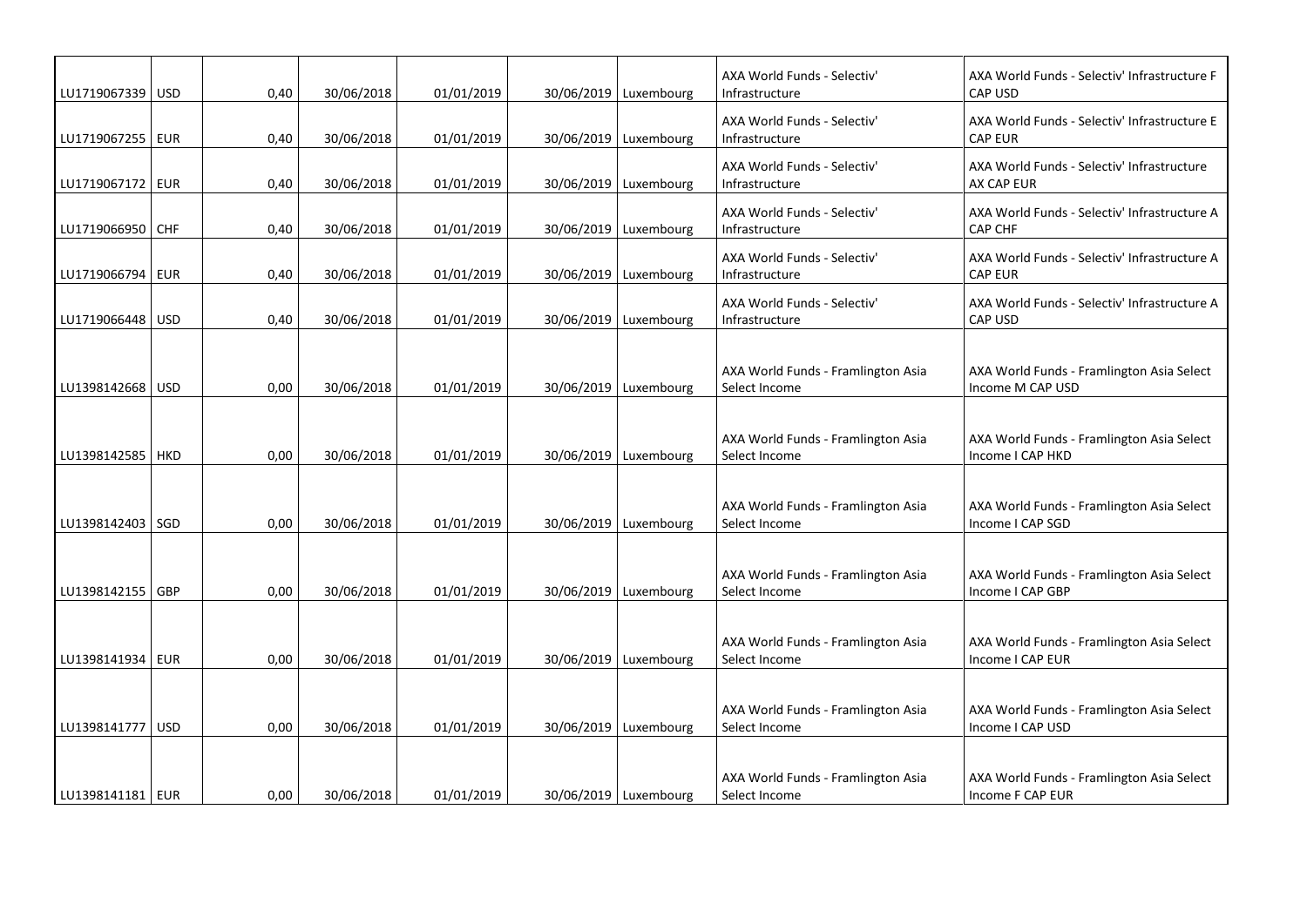| LU1398140969 USD   |      |            |            |                         | AXA World Funds - Framlington Asia                  | AXA World Funds - Framlington Asia Select                     |
|--------------------|------|------------|------------|-------------------------|-----------------------------------------------------|---------------------------------------------------------------|
|                    | 0,00 | 30/06/2018 | 01/01/2019 | 30/06/2019   Luxembourg | Select Income                                       | Income F CAP USD                                              |
| LU1398139870   EUR | 0,00 | 30/06/2018 | 01/01/2019 | 30/06/2019   Luxembourg | AXA World Funds - Framlington Asia<br>Select Income | AXA World Funds - Framlington Asia Select<br>Income A CAP EUR |
|                    |      |            |            |                         |                                                     |                                                               |
| LU1398139441 USD   | 0,00 | 30/06/2018 | 01/01/2019 | 30/06/2019   Luxembourg | AXA World Funds - Framlington Asia<br>Select Income | AXA World Funds - Framlington Asia Select<br>Income A CAP USD |
|                    |      |            |            |                         |                                                     |                                                               |
| LU1529781624   EUR | 0,00 | 30/06/2018 | 01/01/2019 | 30/06/2019   Luxembourg | AXA World Funds - Framlington Robotech              | AXA World Funds - Framlington Robotech I<br><b>CAP EUR</b>    |
|                    |      |            |            |                         |                                                     |                                                               |
| LU1529780220 USD   | 0,00 | 30/06/2018 | 01/01/2019 | 30/06/2019   Luxembourg | AXA World Funds - Framlington Robotech              | AXA World Funds - Framlington Robotech A<br>DIS USD           |
|                    |      |            |            |                         |                                                     |                                                               |
| LU1529780493   EUR | 0,00 | 30/06/2018 | 01/01/2019 | 30/06/2019   Luxembourg | AXA World Funds - Framlington Robotech              | AXA World Funds - Framlington Robotech A<br><b>DIS EUR</b>    |
|                    |      |            |            |                         |                                                     |                                                               |
| LU1529780576 CHF   | 0,00 | 30/06/2018 | 01/01/2019 | 30/06/2019 Luxembourg   | AXA World Funds - Framlington Robotech              | AXA World Funds - Framlington Robotech A<br>CAP CHF           |
|                    |      |            |            |                         |                                                     |                                                               |
| LU1529780659   EUR | 0,00 | 30/06/2018 | 01/01/2019 | 30/06/2019   Luxembourg | AXA World Funds - Framlington Robotech              | AXA World Funds - Framlington Robotech E<br><b>CAP EUR</b>    |
|                    |      |            |            |                         |                                                     |                                                               |
| LU1529780907   USD | 0,00 | 30/06/2018 | 01/01/2019 | 30/06/2019   Luxembourg | AXA World Funds - Framlington Robotech              | AXA World Funds - Framlington Robotech F<br><b>CAP USD</b>    |
|                    |      |            |            |                         |                                                     |                                                               |
| LU1529781038 EUR   | 0,00 | 30/06/2018 | 01/01/2019 | 30/06/2019 Luxembourg   | AXA World Funds - Framlington Robotech              | AXA World Funds - Framlington Robotech F<br><b>CAP EUR</b>    |
|                    |      |            |            |                         |                                                     |                                                               |
| LU1529781111   EUR | 0,00 | 30/06/2018 | 01/01/2019 | 30/06/2019   Luxembourg | AXA World Funds - Framlington Robotech   DIS EUR    | AXA World Funds - Framlington Robotech F                      |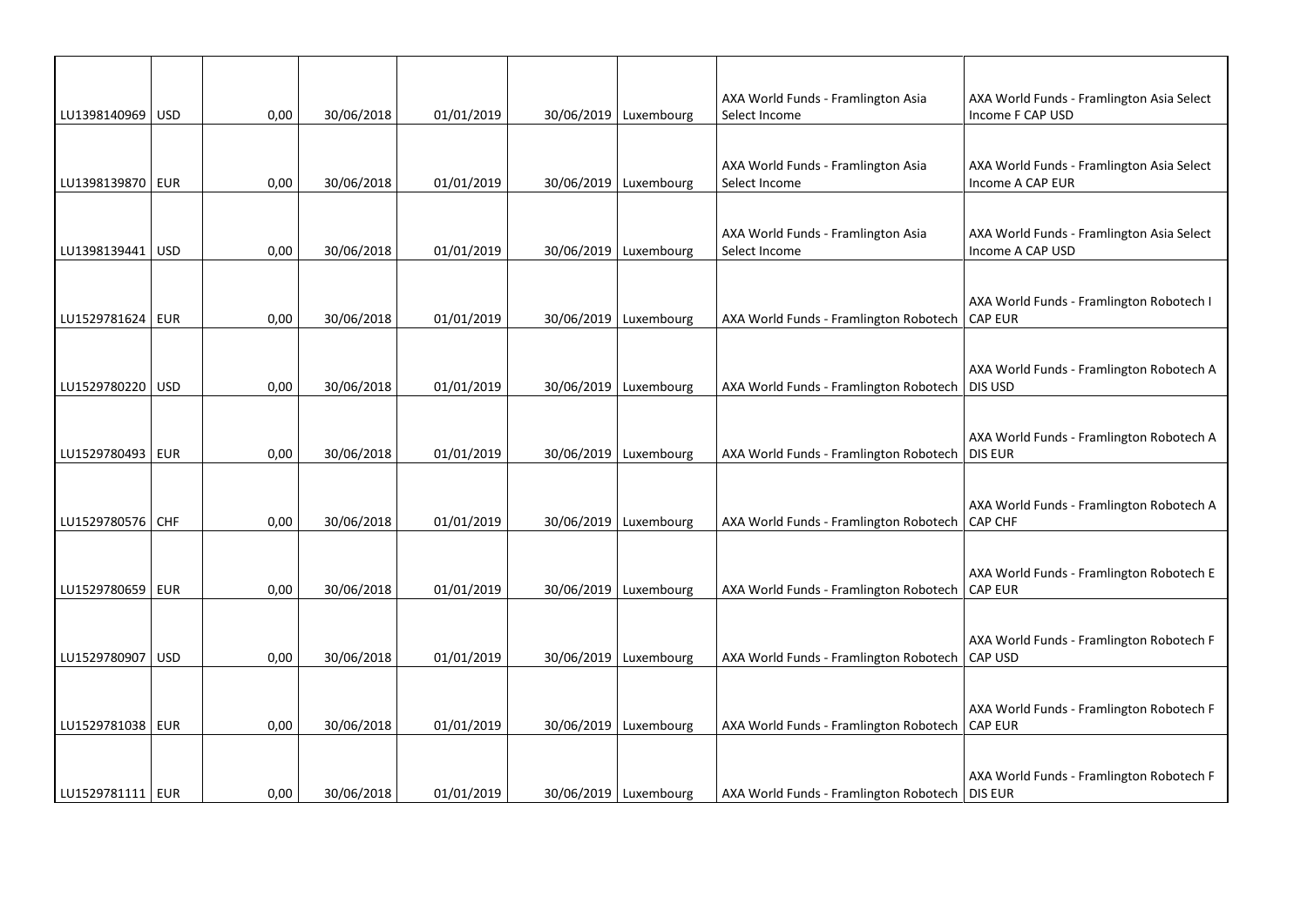| LU1529781202 GBP   | 0,00 | 30/06/2018 | 01/01/2019 | 30/06/2019   Luxembourg | AXA World Funds - Framlington Robotech           | AXA World Funds - Framlington Robotech F<br>CAP GBP        |
|--------------------|------|------------|------------|-------------------------|--------------------------------------------------|------------------------------------------------------------|
|                    |      |            |            |                         |                                                  |                                                            |
| LU1529781384 GBP   | 0,00 | 30/06/2018 | 01/01/2019 | 30/06/2019   Luxembourg | AXA World Funds - Framlington Robotech   DIS GBP | AXA World Funds - Framlington Robotech F                   |
|                    |      |            |            |                         |                                                  |                                                            |
| LU1529780063   USD | 0,00 | 30/06/2018 | 01/01/2019 | 30/06/2019   Luxembourg | AXA World Funds - Framlington Robotech           | AXA World Funds - Framlington Robotech A<br><b>CAP USD</b> |
|                    |      |            |            |                         |                                                  |                                                            |
| LU1529781541 USD   | 0,00 | 30/06/2018 | 01/01/2019 | 30/06/2019   Luxembourg | AXA World Funds - Framlington Robotech           | AXA World Funds - Framlington Robotech I<br>CAP USD        |
|                    |      |            |            |                         |                                                  |                                                            |
| LU1644517473   EUR | 0,00 | 30/06/2018 | 01/01/2019 | 30/06/2019   Luxembourg | AXA World Funds - Framlington Robotech           | AXA World Funds - Framlington Robotech E<br><b>CAP EUR</b> |
|                    |      |            |            |                         |                                                  |                                                            |
| LU1529782192 GBP   | 0,00 | 30/06/2018 | 01/01/2019 | 30/06/2019   Luxembourg | AXA World Funds - Framlington Robotech           | AXA World Funds - Framlington Robotech I<br>CAP GBP        |
|                    |      |            |            |                         |                                                  |                                                            |
| LU1529784560 CHF   | 0,00 | 30/06/2018 | 01/01/2019 | 30/06/2019   Luxembourg | AXA World Funds - Framlington Robotech           | AXA World Funds - Framlington Robotech I<br><b>CAP CHF</b> |
|                    |      |            |            |                         |                                                  |                                                            |
| LU1529785534 USD   | 0,00 | 30/06/2018 | 01/01/2019 | 30/06/2019   Luxembourg | AXA World Funds - Framlington Robotech           | AXA World Funds - Framlington Robotech G<br>CAP USD        |
|                    |      |            |            |                         |                                                  |                                                            |
| LU1536921650   EUR | 0,00 | 30/06/2018 | 01/01/2019 | 30/06/2019   Luxembourg | AXA World Funds - Framlington Robotech           | AXA World Funds - Framlington Robotech A<br><b>CAP EUR</b> |
|                    |      |            |            |                         |                                                  |                                                            |
| LU1623357669 EUR   | 0,00 | 30/06/2018 | 01/01/2019 | 30/06/2019   Luxembourg | AXA World Funds - Framlington Robotech           | AXA World Funds - Framlington Robotech G<br><b>CAP EUR</b> |
|                    |      |            |            |                         |                                                  |                                                            |
| LU1623358634 CHF   | 0,00 | 30/06/2018 | 01/01/2019 | 30/06/2019   Luxembourg | AXA World Funds - Framlington Robotech   CAP CHF | AXA World Funds - Framlington Robotech G                   |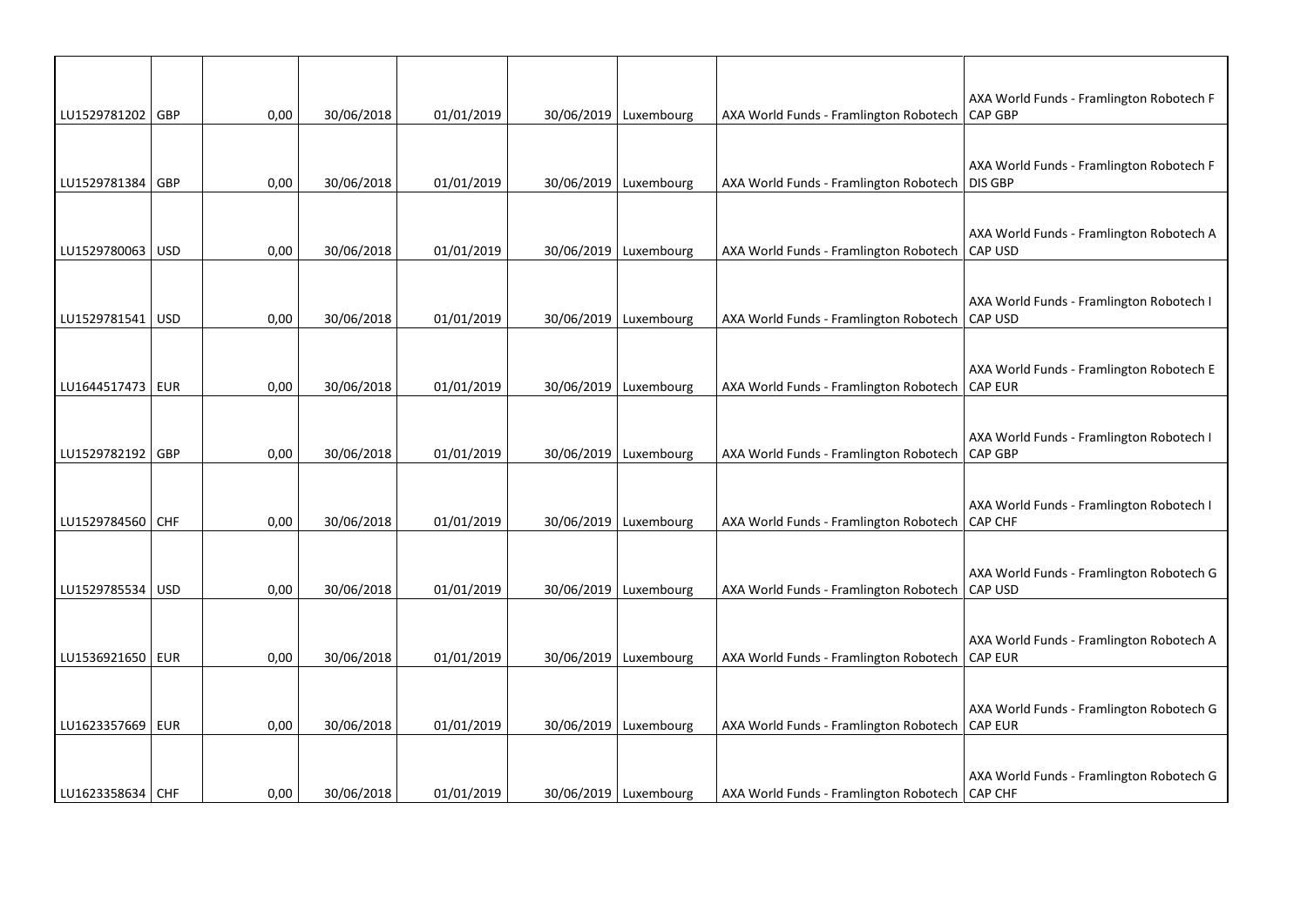| LU1644517556 EUR   | 0,00 | 30/06/2018 | 01/01/2019 | 30/06/2019   Luxembourg | AXA World Funds - Framlington Robotech           | AXA World Funds - Framlington Robotech F<br><b>CAP EUR</b> |
|--------------------|------|------------|------------|-------------------------|--------------------------------------------------|------------------------------------------------------------|
|                    |      |            |            |                         |                                                  |                                                            |
| LU1644517127   EUR | 0,00 | 30/06/2018 | 01/01/2019 | 30/06/2019   Luxembourg | AXA World Funds - Framlington Robotech           | AXA World Funds - Framlington Robotech A<br><b>CAP EUR</b> |
|                    |      |            |            |                         |                                                  |                                                            |
|                    |      |            |            |                         |                                                  | AXA World Funds - Framlington Robotech A                   |
| LU1644517390   CHF | 0,00 | 30/06/2018 | 01/01/2019 | 30/06/2019   Luxembourg | AXA World Funds - Framlington Robotech           | <b>CAP CHF</b>                                             |
|                    |      |            |            |                         |                                                  | AXA World Funds - Framlington Robotech F                   |
| LU1529781467 CHF   | 0,00 | 30/06/2018 | 01/01/2019 | 30/06/2019   Luxembourg | AXA World Funds - Framlington Robotech           | <b>CAP CHF</b>                                             |
|                    |      |            |            |                         |                                                  |                                                            |
| LU1690255929 CHF   | 0,00 | 30/06/2018 | 01/01/2019 | 30/06/2019   Luxembourg | AXA World Funds - Framlington Robotech           | AXA World Funds - Framlington Robotech F<br>CAP CHF H      |
|                    |      |            |            |                         |                                                  |                                                            |
|                    |      |            |            |                         |                                                  | AXA World Funds - Framlington Robotech U                   |
| LU1819503159 USD   | 0,00 | 30/06/2018 | 01/01/2019 | 30/06/2019   Luxembourg | AXA World Funds - Framlington Robotech           | CAP USD                                                    |
|                    |      |            |            |                         | AXA World Funds - Framlington Evolving           | AXA World Funds - Framlington Evolving                     |
| LU1830285299   EUR | 0,00 | 30/06/2018 | 01/01/2019 | 30/06/2019   Luxembourg | <b>Trends</b>                                    | Trends A CAP EUR                                           |
|                    |      |            |            |                         |                                                  |                                                            |
| LU0503939760   USD | 0,00 | 30/06/2018 | 01/01/2019 | 30/06/2019   Luxembourg | AXA World Funds - Framlington Evolving<br>Trends | AXA World Funds - Framlington Evolving<br>Trends M CAP USD |
|                    |      |            |            |                         |                                                  |                                                            |
|                    |      |            |            |                         | AXA World Funds - Framlington Evolving           | AXA World Funds - Framlington Evolving                     |
| LU0503939687 GBP   | 0,00 | 30/06/2018 | 01/01/2019 | 30/06/2019   Luxembourg | Trends                                           | Trends I DIS GBP                                           |
|                    |      |            |            |                         |                                                  |                                                            |
| LU0503939505   EUR | 0,00 | 30/06/2018 | 01/01/2019 | 30/06/2019   Luxembourg | AXA World Funds - Framlington Evolving<br>Trends | AXA World Funds - Framlington Evolving<br>Trends I DIS EUR |
|                    |      |            |            |                         |                                                  |                                                            |
| LU0503939414   USD | 0,00 | 30/06/2018 | 01/01/2019 | 30/06/2019 Luxembourg   | AXA World Funds - Framlington Evolving<br>Trends | AXA World Funds - Framlington Evolving<br>Trends I CAP USD |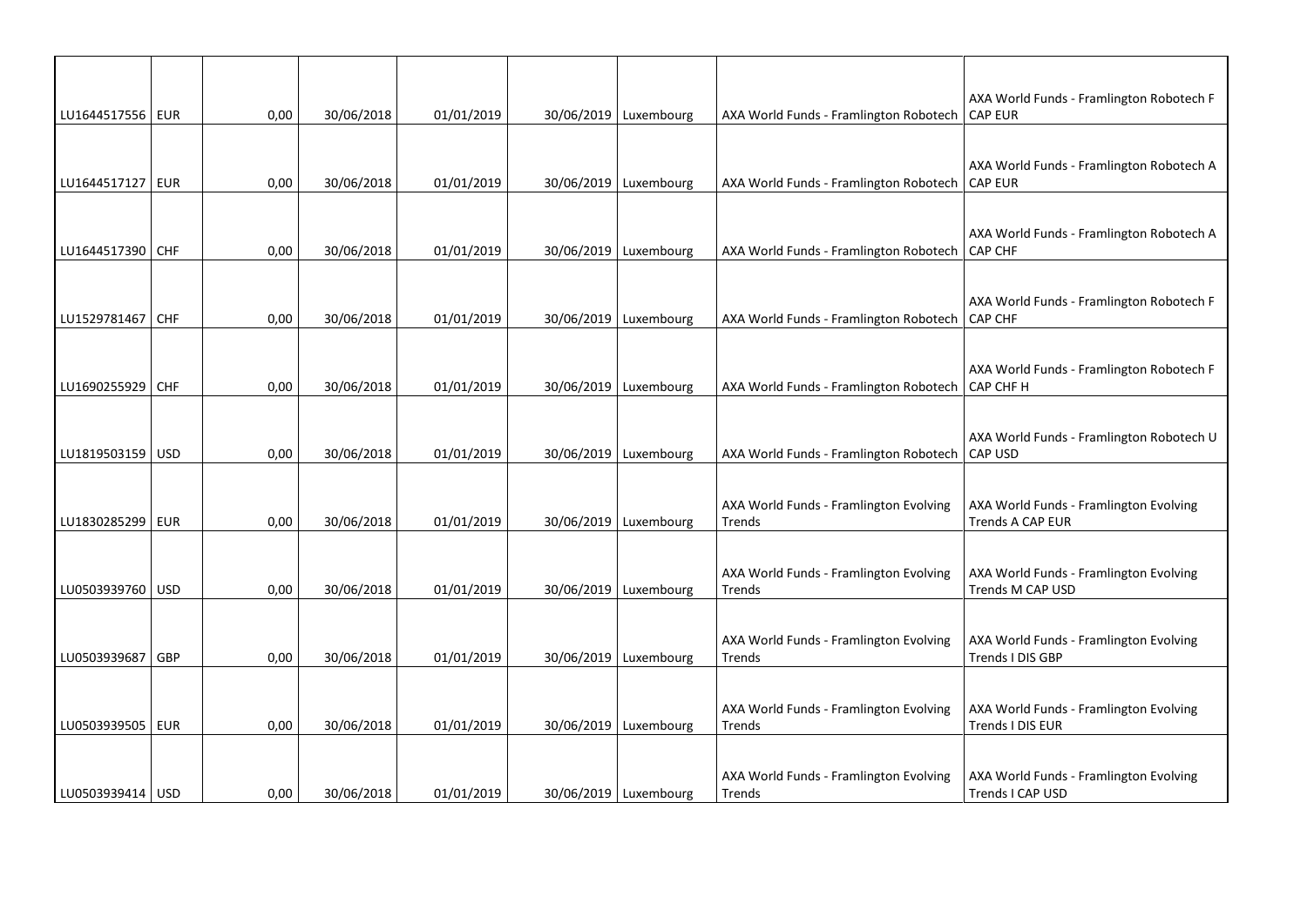| LU0503939257 EUR   | 0,00 | 30/06/2018 | 01/01/2019 | 30/06/2019   Luxembourg | AXA World Funds - Framlington Evolving<br>Trends    | AXA World Funds - Framlington Evolving<br>Trends I CAP EUR        |
|--------------------|------|------------|------------|-------------------------|-----------------------------------------------------|-------------------------------------------------------------------|
|                    |      |            |            |                         |                                                     |                                                                   |
| LU0503939174   USD | 0,00 | 30/06/2018 | 01/01/2019 | 30/06/2019   Luxembourg | AXA World Funds - Framlington Evolving<br>Trends    | AXA World Funds - Framlington Evolving<br>Trends F CAP USD        |
|                    |      |            |            |                         |                                                     |                                                                   |
| LU0503938952   EUR | 0,00 | 30/06/2018 | 01/01/2019 | 30/06/2019   Luxembourg | AXA World Funds - Framlington Evolving<br>Trends    | AXA World Funds - Framlington Evolving<br>Trends F CAP EUR        |
|                    |      |            |            |                         |                                                     |                                                                   |
| LU0503938879   EUR | 0,00 | 30/06/2018 | 01/01/2019 | 30/06/2019   Luxembourg | AXA World Funds - Framlington Evolving<br>Trends    | AXA World Funds - Framlington Evolving<br><b>Trends E CAP EUR</b> |
|                    |      |            |            |                         |                                                     |                                                                   |
| LU0503938796 USD   | 0,00 | 30/06/2018 | 01/01/2019 | 30/06/2019   Luxembourg | AXA World Funds - Framlington Evolving<br>Trends    | AXA World Funds - Framlington Evolving<br>Trends A CAP USD        |
|                    |      |            |            |                         |                                                     |                                                                   |
| LU0503938366 EUR   | 0,00 | 30/06/2018 | 01/01/2019 | 30/06/2019 Luxembourg   | AXA World Funds - Framlington Evolving<br>Trends    | AXA World Funds - Framlington Evolving<br>Trends A CAP EUR        |
|                    |      |            |            |                         |                                                     |                                                                   |
| LU0545090226   EUR | 0,00 | 30/06/2018 | 01/01/2019 | 30/06/2019   Luxembourg | AXA World Funds - Framlington Eurozone<br><b>RI</b> | AXA World Funds - Framlington Eurozone RI<br>M Cap EUR            |
|                    |      |            |            |                         |                                                     |                                                                   |
| LU0545090143   EUR | 0,00 | 30/06/2018 | 01/01/2019 | 30/06/2019   Luxembourg | AXA World Funds - Framlington Eurozone<br><b>RI</b> | AXA World Funds - Framlington Eurozone RI<br>F Cap EUR            |
|                    |      |            |            |                         |                                                     |                                                                   |
| LU0545089723 EUR   | 0,00 | 30/06/2018 | 01/01/2019 | 30/06/2019   Luxembourg | AXA World Funds - Framlington Eurozone<br><b>RI</b> | AXA World Funds - Framlington Eurozone RI<br>A Cap EUR            |
|                    |      |            |            |                         |                                                     |                                                                   |
| LU1670742789   EUR | 0,00 | 30/06/2018 | 01/01/2019 | 30/06/2019   Luxembourg | AXA World Funds - Framlington Europe<br>Small Cap   | AXA World Funds - Framlington Europe<br>Small Cap ZF DIS EUR      |
|                    |      |            |            |                         |                                                     |                                                                   |
| LU1670742607   EUR | 0,00 | 30/06/2018 | 01/01/2019 | 30/06/2019   Luxembourg | AXA World Funds - Framlington Europe<br>Small Cap   | AXA World Funds - Framlington Europe<br>Small Cap ZF CAP EUR      |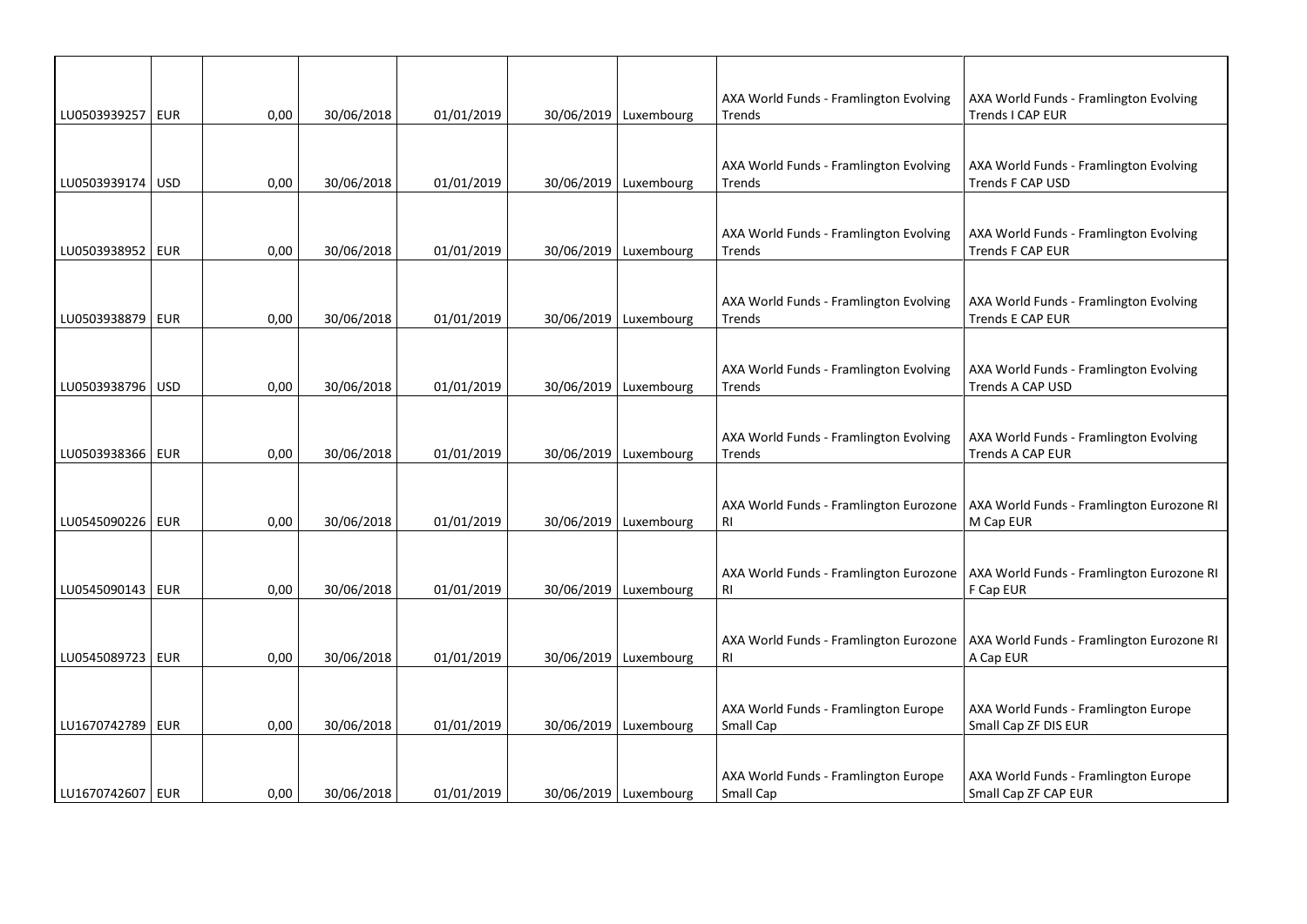| LU0125743046   EUR | 0,00 | 30/06/2018 | 01/01/2019 | 30/06/2019   Luxembourg | AXA World Funds - Framlington Europe<br>Small Cap | AXA World Funds - Framlington Europe<br>Small Cap F Dist EUR |
|--------------------|------|------------|------------|-------------------------|---------------------------------------------------|--------------------------------------------------------------|
| LU0964943947   EUR | 0,00 | 30/06/2018 | 01/01/2019 | 30/06/2019   Luxembourg | AXA World Funds - Framlington Europe<br>Small Cap | AXA World Funds - Framlington Europe<br>Small Cap M Dis EUR  |
| LU0125731546   EUR | 0,00 | 30/06/2018 | 01/01/2019 | 30/06/2019   Luxembourg | AXA World Funds - Framlington Europe<br>Small Cap | AXA World Funds - Framlington Europe<br>Small Cap A Dist EUR |
| LU0184624863 EUR   | 0,00 | 30/06/2018 | 01/01/2019 | 30/06/2019   Luxembourg | AXA World Funds - Framlington Europe<br>Small Cap | AXA World Funds - Framlington Europe<br>Small Cap I Cap EUR  |
| LU0125743475   EUR | 0,00 | 30/06/2018 | 01/01/2019 | 30/06/2019   Luxembourg | AXA World Funds - Framlington Europe<br>Small Cap | AXA World Funds - Framlington Europe<br>Small Cap F Cap EUR  |
| LU0189846958   EUR | 0,00 | 30/06/2018 | 01/01/2019 | 30/06/2019   Luxembourg | AXA World Funds - Framlington Europe<br>Small Cap | AXA World Funds - Framlington Europe<br>Small Cap E Cap EUR  |
| LU0125741180   EUR | 0,00 | 30/06/2018 | 01/01/2019 | 30/06/2019   Luxembourg | AXA World Funds - Framlington Europe<br>Small Cap | AXA World Funds - Framlington Europe<br>Small Cap A Cap EUR  |
| LU0361790313   GBP | 0,00 | 30/06/2018 | 01/01/2019 | 30/06/2019   Luxembourg | AXA World Funds - Framlington American<br>Growth  | AXA World Funds - Framlington American<br>Growth A Cap GBP   |
| LU0879469913   EUR | 0,00 | 30/06/2018 | 01/01/2019 | 30/06/2019   Luxembourg | AXA World Funds - Framlington American<br>Growth  | AXA World Funds - Framlington American<br>Growth E Cap EUR   |
| LU0879469830   EUR | 0,00 | 30/06/2018 | 01/01/2019 | 30/06/2019   Luxembourg | AXA World Funds - Framlington American<br>Growth  | AXA World Funds - Framlington American<br>Growth A Cap EUR   |
| LU0451400591   USD | 0,00 | 30/06/2018 | 01/01/2019 | 30/06/2019   Luxembourg | AXA World Funds - Framlington American<br>Growth  | AXA World Funds - Framlington American<br>Growth M CAP USD   |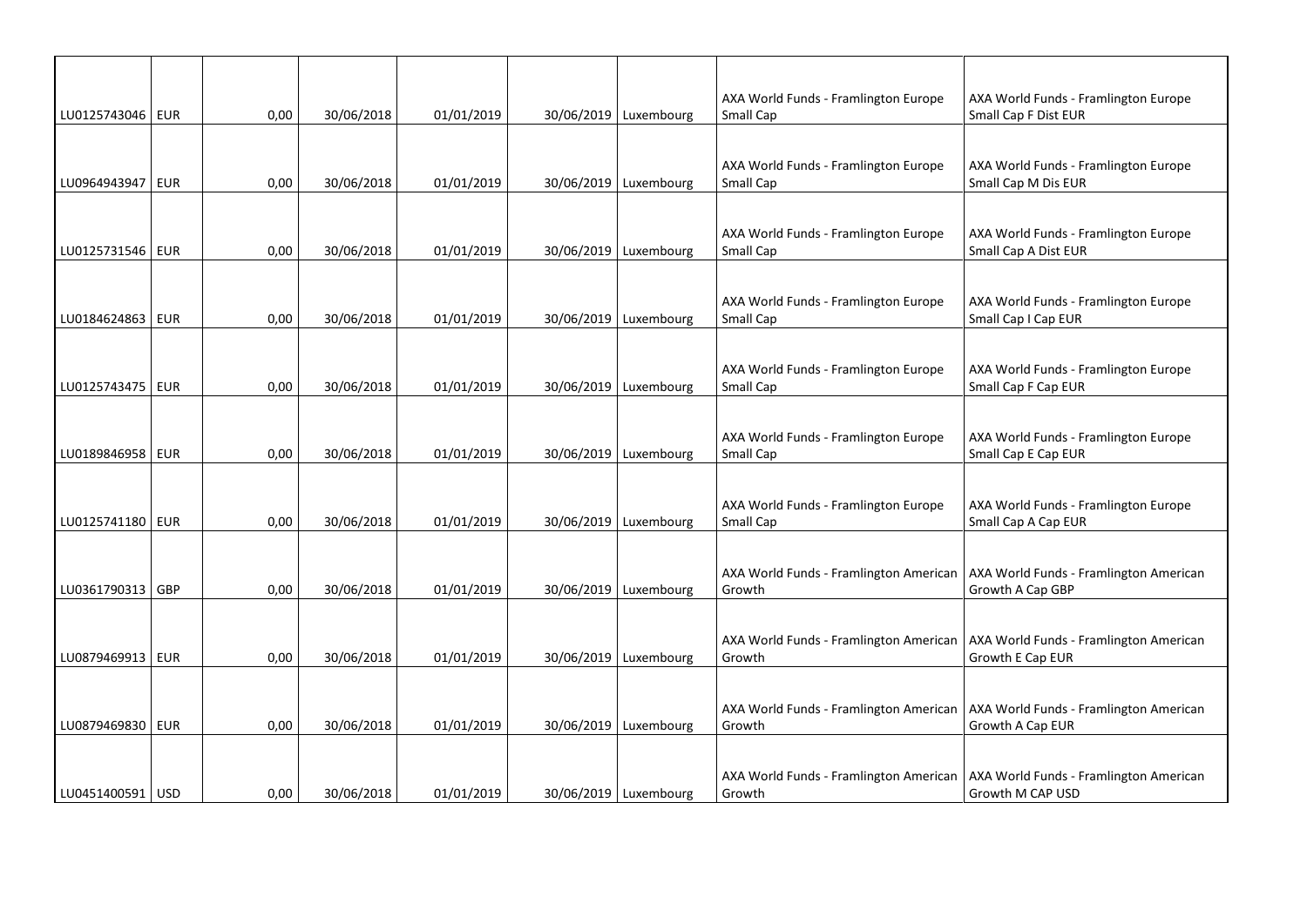| LU0645142299   EUR |            | 0,00 | 30/06/2018 | 01/01/2019 | 30/06/2019   Luxembourg | AXA World Funds - Framlington American<br>Growth | AXA World Funds - Framlington American<br>Growth I CAP EUR |
|--------------------|------------|------|------------|------------|-------------------------|--------------------------------------------------|------------------------------------------------------------|
|                    |            |      |            |            |                         |                                                  |                                                            |
| LU0361794653   EUR |            | 0,00 | 30/06/2018 | 01/01/2019 | 30/06/2019   Luxembourg | AXA World Funds - Framlington American<br>Growth | AXA World Funds - Framlington American<br>Growth F Cap EUR |
|                    |            |      |            |            |                         |                                                  |                                                            |
|                    |            |      |            |            |                         | AXA World Funds - Framlington American           | AXA World Funds - Framlington American                     |
| LU0361797839   USD |            | 0,00 | 30/06/2018 | 01/01/2019 | 30/06/2019   Luxembourg | Growth                                           | Growth F Cap USD                                           |
| LU0361792525   EUR |            | 0,00 | 30/06/2018 | 01/01/2019 | 30/06/2019   Luxembourg | AXA World Funds - Framlington American<br>Growth | AXA World Funds - Framlington American<br>Growth E Cap EUR |
|                    |            |      |            |            |                         |                                                  |                                                            |
| LU0814372032   USD |            | 0,00 | 30/06/2018 | 01/01/2019 | 30/06/2019   Luxembourg | AXA World Funds - Framlington American<br>Growth | AXA World Funds - Framlington American<br>Growth I CAP USD |
|                    |            |      |            |            |                         |                                                  |                                                            |
| LU0361788507       | <b>EUR</b> | 0,00 | 30/06/2018 | 01/01/2019 | 30/06/2019   Luxembourg | AXA World Funds - Framlington American<br>Growth | AXA World Funds - Framlington American<br>Growth A Cap EUR |
|                    |            |      |            |            |                         |                                                  |                                                            |
| LU0361791394   USD |            | 0,00 | 30/06/2018 | 01/01/2019 | 30/06/2019   Luxembourg | AXA World Funds - Framlington American<br>Growth | AXA World Funds - Framlington American<br>Growth A Cap USD |
|                    |            |      |            |            |                         |                                                  |                                                            |
| LU0212993595   EUR |            | 0,00 | 30/06/2018 | 01/01/2019 | 30/06/2019   Luxembourg | AXA World Funds - Framlington Europe<br>Microcap | AXA World Funds - Framlington Europe<br>Microcap F Cap EUR |
|                    |            |      |            |            |                         |                                                  |                                                            |
| LU0212992860   EUR |            |      |            |            |                         | AXA World Funds - Framlington Europe             | AXA World Funds - Framlington Europe                       |
|                    |            | 0,00 | 30/06/2018 | 01/01/2019 | 30/06/2019   Luxembourg | Microcap                                         | Microcap A Cap EUR                                         |
|                    |            |      |            |            |                         |                                                  | AXA World Funds - Framlington Italy F Dist                 |
| LU0087656772       | EUR        | 0,00 | 30/06/2018 | 01/01/2019 | 30/06/2019 Luxembourg   | AXA World Funds - Framlington Italy              | <b>EUR</b>                                                 |
|                    |            |      |            |            |                         |                                                  |                                                            |
| LU0087656426   EUR |            | 0,00 | 30/06/2018 | 01/01/2019 | 30/06/2019   Luxembourg | AXA World Funds - Framlington Italy              | AXA World Funds - Framlington Italy A Dist<br>EUR          |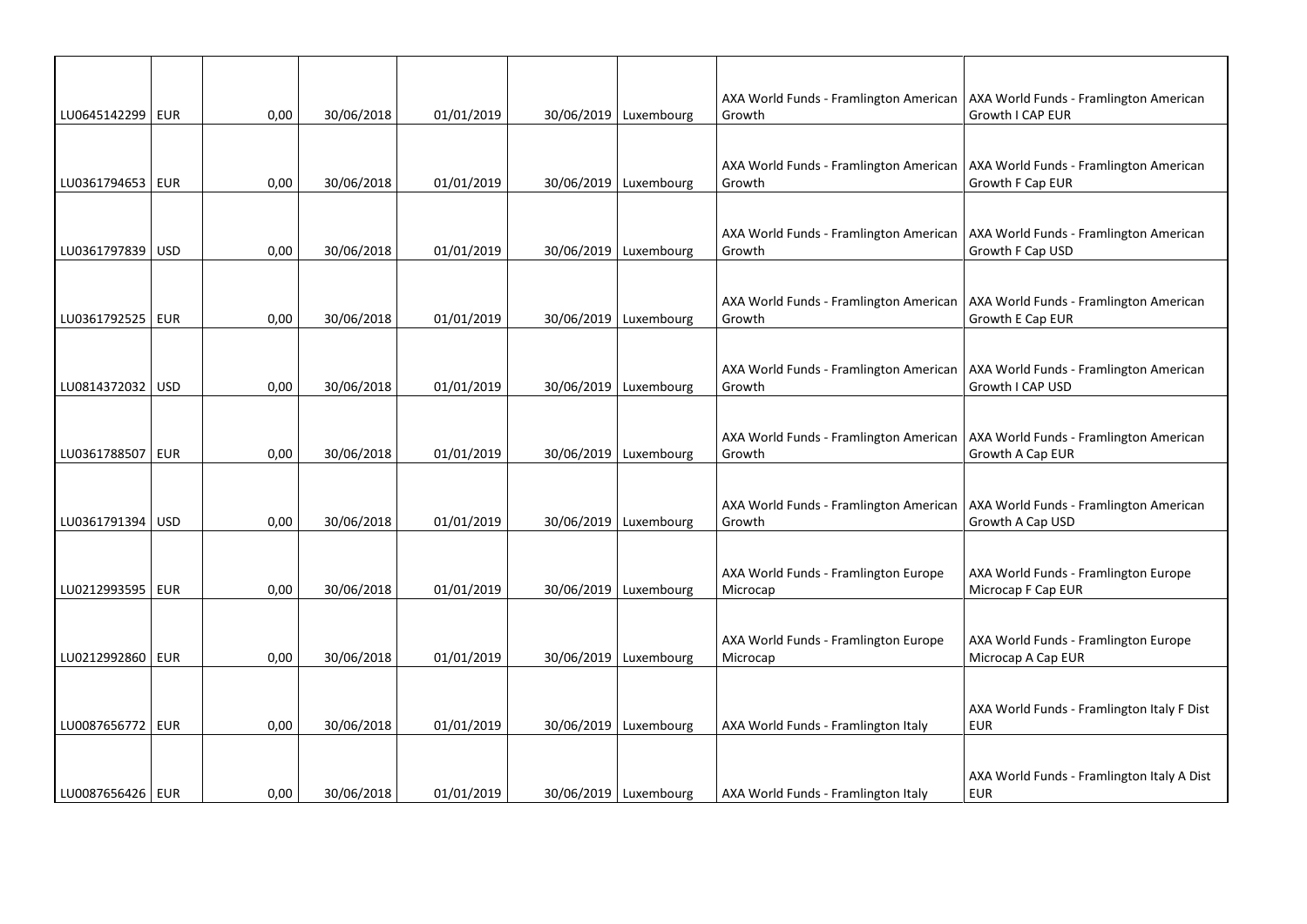| 01/01/2019<br>LU0184631306   EUR<br>0,00<br>30/06/2018<br>30/06/2019   Luxembourg<br>AXA World Funds - Framlington Italy<br><b>EUR</b><br>AXA World Funds - Framlington Italy I Cap<br>LU0297965641   EUR<br>0,00<br>30/06/2018<br>01/01/2019<br>30/06/2019   Luxembourg<br><b>EUR</b><br>AXA World Funds - Framlington Italy<br>AXA World Funds - Framlington Italy F Cap<br>LU0087656855   EUR<br>0,00<br>30/06/2018<br>01/01/2019<br>30/06/2019   Luxembourg<br><b>EUR</b><br>AXA World Funds - Framlington Italy<br>AXA World Funds - Framlington Italy E Cap<br>LU0189847337   EUR<br>0,00<br>30/06/2018<br>01/01/2019<br>30/06/2019 Luxembourg<br>AXA World Funds - Framlington Italy<br><b>EUR</b><br>30/06/2018<br>01/01/2019<br>30/06/2019 Luxembourg<br>LU0087656699   EUR<br>0,00<br>AXA World Funds - Framlington Italy<br><b>EUR</b> |  |  |  |  |                                           |
|---------------------------------------------------------------------------------------------------------------------------------------------------------------------------------------------------------------------------------------------------------------------------------------------------------------------------------------------------------------------------------------------------------------------------------------------------------------------------------------------------------------------------------------------------------------------------------------------------------------------------------------------------------------------------------------------------------------------------------------------------------------------------------------------------------------------------------------------------|--|--|--|--|-------------------------------------------|
|                                                                                                                                                                                                                                                                                                                                                                                                                                                                                                                                                                                                                                                                                                                                                                                                                                                   |  |  |  |  | AXA World Funds - Framlington Italy M CAP |
|                                                                                                                                                                                                                                                                                                                                                                                                                                                                                                                                                                                                                                                                                                                                                                                                                                                   |  |  |  |  |                                           |
|                                                                                                                                                                                                                                                                                                                                                                                                                                                                                                                                                                                                                                                                                                                                                                                                                                                   |  |  |  |  |                                           |
|                                                                                                                                                                                                                                                                                                                                                                                                                                                                                                                                                                                                                                                                                                                                                                                                                                                   |  |  |  |  |                                           |
|                                                                                                                                                                                                                                                                                                                                                                                                                                                                                                                                                                                                                                                                                                                                                                                                                                                   |  |  |  |  |                                           |
|                                                                                                                                                                                                                                                                                                                                                                                                                                                                                                                                                                                                                                                                                                                                                                                                                                                   |  |  |  |  |                                           |
|                                                                                                                                                                                                                                                                                                                                                                                                                                                                                                                                                                                                                                                                                                                                                                                                                                                   |  |  |  |  |                                           |
|                                                                                                                                                                                                                                                                                                                                                                                                                                                                                                                                                                                                                                                                                                                                                                                                                                                   |  |  |  |  |                                           |
|                                                                                                                                                                                                                                                                                                                                                                                                                                                                                                                                                                                                                                                                                                                                                                                                                                                   |  |  |  |  |                                           |
|                                                                                                                                                                                                                                                                                                                                                                                                                                                                                                                                                                                                                                                                                                                                                                                                                                                   |  |  |  |  | AXA World Funds - Framlington Italy A Cap |
|                                                                                                                                                                                                                                                                                                                                                                                                                                                                                                                                                                                                                                                                                                                                                                                                                                                   |  |  |  |  |                                           |
|                                                                                                                                                                                                                                                                                                                                                                                                                                                                                                                                                                                                                                                                                                                                                                                                                                                   |  |  |  |  |                                           |
| AXA World Funds - Framlington<br>LU0087657234 CHF<br>01/01/2019<br>30/06/2019   Luxembourg<br>Switzerland<br>F Dist CHF<br>0,00<br>30/06/2018                                                                                                                                                                                                                                                                                                                                                                                                                                                                                                                                                                                                                                                                                                     |  |  |  |  | AXA World Funds - Framlington Switzerland |
|                                                                                                                                                                                                                                                                                                                                                                                                                                                                                                                                                                                                                                                                                                                                                                                                                                                   |  |  |  |  |                                           |
| AXA World Funds - Framlington                                                                                                                                                                                                                                                                                                                                                                                                                                                                                                                                                                                                                                                                                                                                                                                                                     |  |  |  |  | AXA World Funds - Framlington Switzerland |
| LU0184627965   EUR<br>0,00<br>30/06/2018<br>01/01/2019<br>30/06/2019   Luxembourg<br>Switzerland<br>A Dist EUR                                                                                                                                                                                                                                                                                                                                                                                                                                                                                                                                                                                                                                                                                                                                    |  |  |  |  |                                           |
|                                                                                                                                                                                                                                                                                                                                                                                                                                                                                                                                                                                                                                                                                                                                                                                                                                                   |  |  |  |  |                                           |
| AXA World Funds - Framlington<br>LU0087657077 CHF<br>0,00<br>30/06/2018<br>01/01/2019<br>30/06/2019   Luxembourg<br>Switzerland<br>A Dist CHF                                                                                                                                                                                                                                                                                                                                                                                                                                                                                                                                                                                                                                                                                                     |  |  |  |  | AXA World Funds - Framlington Switzerland |
|                                                                                                                                                                                                                                                                                                                                                                                                                                                                                                                                                                                                                                                                                                                                                                                                                                                   |  |  |  |  |                                           |
| AXA World Funds - Framlington                                                                                                                                                                                                                                                                                                                                                                                                                                                                                                                                                                                                                                                                                                                                                                                                                     |  |  |  |  | AXA World Funds - Framlington Switzerland |
| LU0184632023 CHF<br>0,00<br>30/06/2018<br>01/01/2019<br>30/06/2019   Luxembourg<br>M CAP CHF<br>Switzerland                                                                                                                                                                                                                                                                                                                                                                                                                                                                                                                                                                                                                                                                                                                                       |  |  |  |  |                                           |
|                                                                                                                                                                                                                                                                                                                                                                                                                                                                                                                                                                                                                                                                                                                                                                                                                                                   |  |  |  |  |                                           |
| AXA World Funds - Framlington<br>LU0087657408 CHF<br>0,00<br>30/06/2018<br>01/01/2019<br>30/06/2019   Luxembourg<br>Switzerland<br>F Cap CHF                                                                                                                                                                                                                                                                                                                                                                                                                                                                                                                                                                                                                                                                                                      |  |  |  |  | AXA World Funds - Framlington Switzerland |
|                                                                                                                                                                                                                                                                                                                                                                                                                                                                                                                                                                                                                                                                                                                                                                                                                                                   |  |  |  |  |                                           |
| AXA World Funds - Framlington                                                                                                                                                                                                                                                                                                                                                                                                                                                                                                                                                                                                                                                                                                                                                                                                                     |  |  |  |  | AXA World Funds - Framlington Switzerland |
| LU0184627536   EUR<br>0,00<br>30/06/2018<br>01/01/2019<br>30/06/2019   Luxembourg<br>Switzerland<br>A Cap EUR                                                                                                                                                                                                                                                                                                                                                                                                                                                                                                                                                                                                                                                                                                                                     |  |  |  |  |                                           |
|                                                                                                                                                                                                                                                                                                                                                                                                                                                                                                                                                                                                                                                                                                                                                                                                                                                   |  |  |  |  |                                           |
| AXA World Funds - Framlington<br>01/01/2019<br>LU0087657150 CHF<br>0,00<br>30/06/2018<br>30/06/2019   Luxembourg<br>A Cap CHF<br>Switzerland                                                                                                                                                                                                                                                                                                                                                                                                                                                                                                                                                                                                                                                                                                      |  |  |  |  | AXA World Funds - Framlington Switzerland |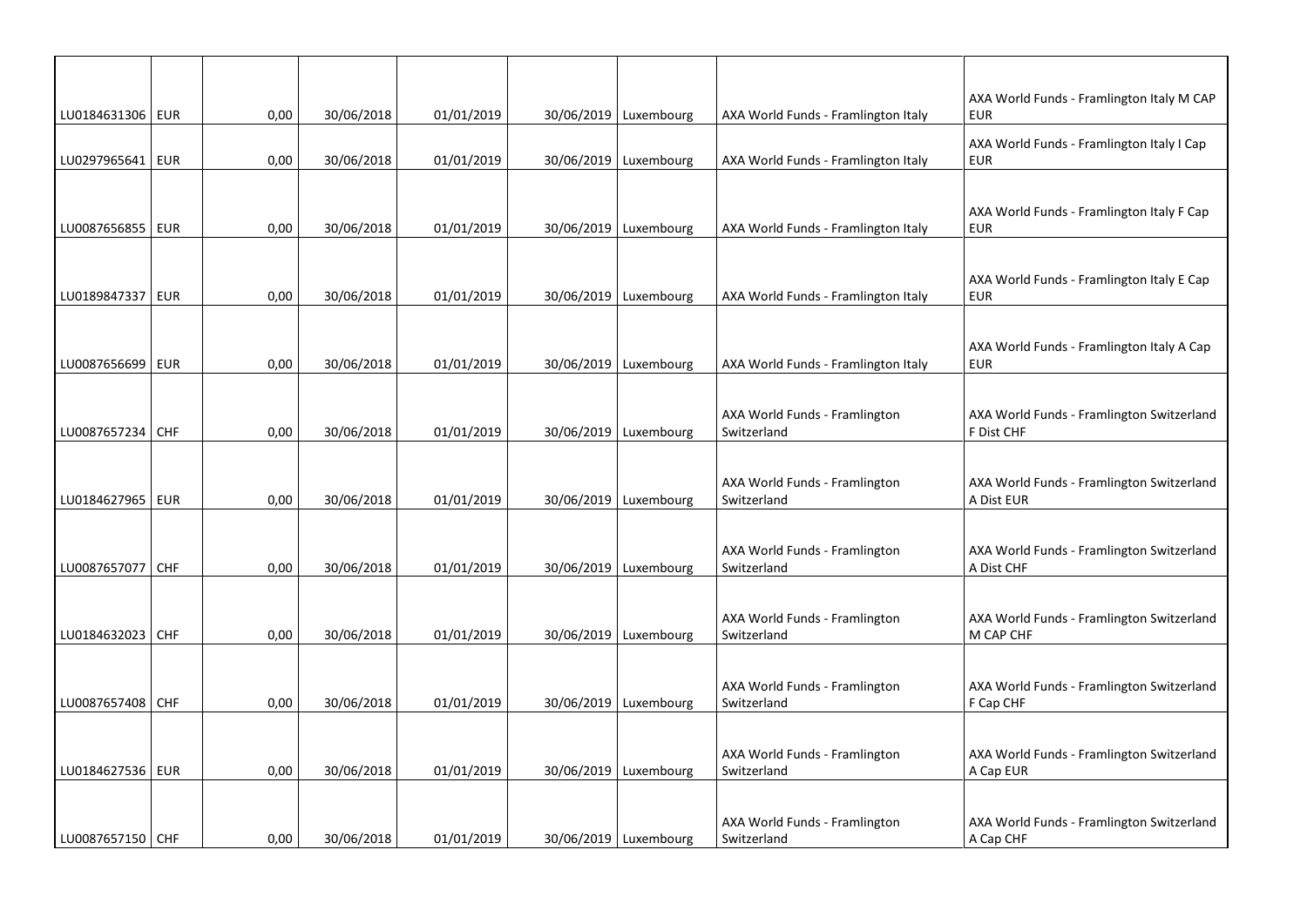| LU1215836237   EUR | 0,00 | 30/06/2018 | 01/01/2019 | 30/06/2019   Luxembourg | AXA World Funds - Framlington Human<br>Capital | AXA World Funds - Framlington Human<br>Capital A Dis EUR  |
|--------------------|------|------------|------------|-------------------------|------------------------------------------------|-----------------------------------------------------------|
|                    |      |            |            |                         |                                                |                                                           |
| LU0372523448 EUR   | 0,00 | 30/06/2018 | 01/01/2019 | 30/06/2019   Luxembourg | AXA World Funds - Framlington Human<br>Capital | AXA World Funds - Framlington Human<br>Capital I DIS EUR  |
|                    |      |            |            |                         |                                                |                                                           |
| LU1670743084   EUR | 0,00 | 30/06/2018 | 01/01/2019 | 30/06/2019   Luxembourg | AXA World Funds - Framlington Human<br>Capital | AXA World Funds - Framlington Human<br>Capital ZF DIS EUR |
|                    |      |            |            |                         |                                                |                                                           |
| LU1670742946   EUR | 0,00 | 30/06/2018 | 01/01/2019 | 30/06/2019   Luxembourg | AXA World Funds - Framlington Human<br>Capital | AXA World Funds - Framlington Human<br>Capital ZF CAP EUR |
|                    |      |            |            |                         |                                                |                                                           |
| LU0316219251   EUR | 0,00 | 30/06/2018 | 01/01/2019 | 30/06/2019   Luxembourg | AXA World Funds - Framlington Human<br>Capital | AXA World Funds - Framlington Human<br>Capital I Cap EUR  |
|                    |      |            |            |                         |                                                |                                                           |
| LU0316219095   EUR | 0,00 | 30/06/2018 | 01/01/2019 | 30/06/2019   Luxembourg | AXA World Funds - Framlington Human<br>Capital | AXA World Funds - Framlington Human<br>Capital F Cap EUR  |
|                    |      |            |            |                         |                                                |                                                           |
| LU0316218873   EUR | 0,00 | 30/06/2018 | 01/01/2019 | 30/06/2019   Luxembourg | AXA World Funds - Framlington Human<br>Capital | AXA World Funds - Framlington Human<br>Capital E Cap EUR  |
|                    |      |            |            |                         |                                                |                                                           |
| LU0994439361   CHF | 0,00 | 30/06/2018 | 01/01/2019 | 30/06/2019   Luxembourg | AXA World Funds - Framlington Human<br>Capital | AXA World Funds - Framlington Human<br>Capital A Cap CHF  |
|                    |      |            |            |                         |                                                |                                                           |
| LU0316218527   EUR | 0,00 | 30/06/2018 | 01/01/2019 | 30/06/2019 Luxembourg   | AXA World Funds - Framlington Human<br>Capital | AXA World Funds - Framlington Human<br>Capital A Cap EUR  |
|                    |      |            |            |                         |                                                |                                                           |
| LU1830283831   EUR | 0,00 | 30/06/2018 | 01/01/2019 | 30/06/2019   Luxembourg | AXA World Funds - Framlington Health           | AXA World Funds - Framlington Health A<br><b>CAP EUR</b>  |
|                    |      |            |            |                         |                                                |                                                           |
| LU1016633452   EUR | 0.00 | 30/06/2018 | 01/01/2019 | 30/06/2019   Luxembourg | AXA World Funds - Framlington Health           | AXA World Funds - Framlington Health M<br>Cap EUR         |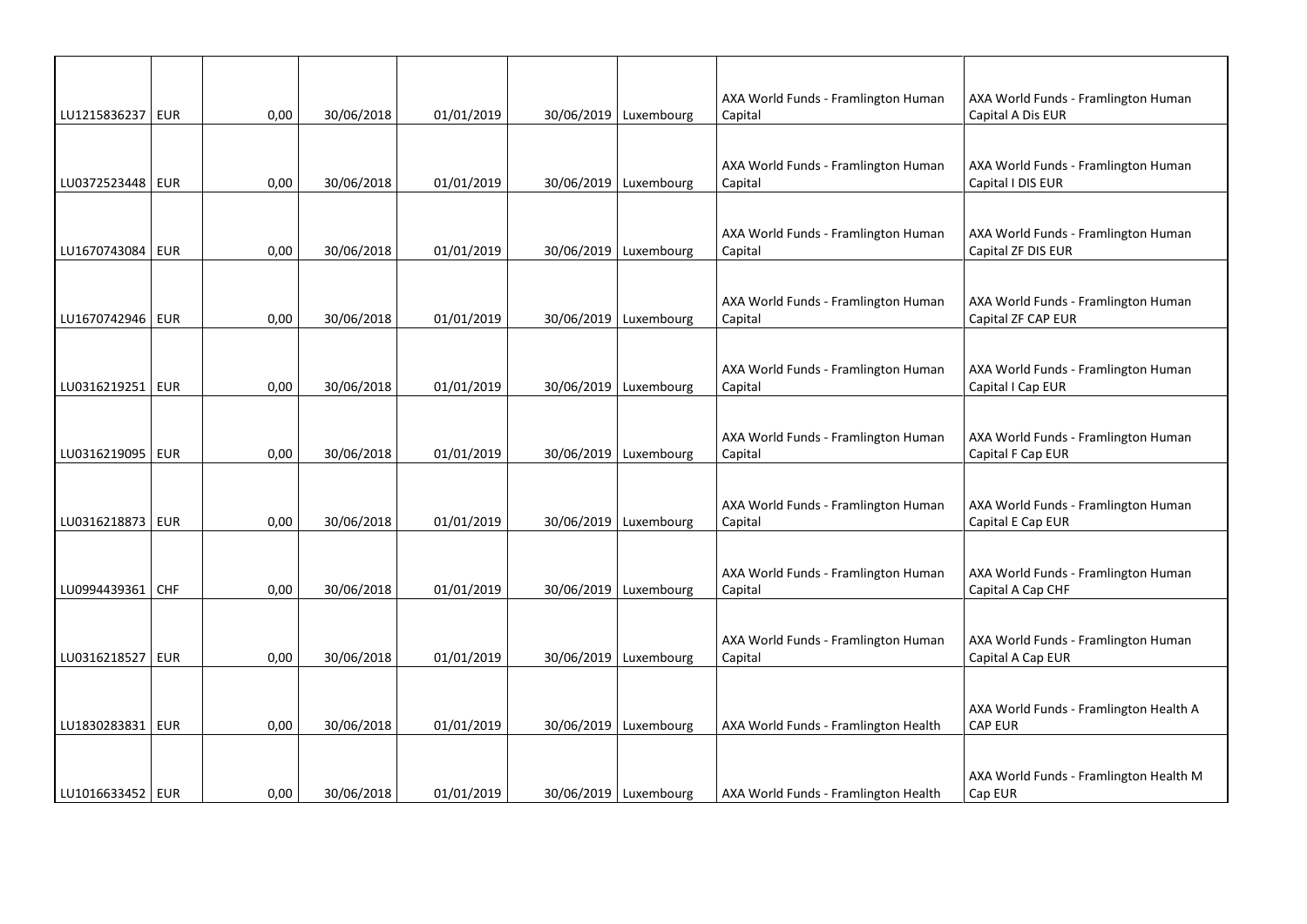| LU0266013712   EUR |            | 0,00 | 30/06/2018 | 01/01/2019 | 30/06/2019   Luxembourg | AXA World Funds - Framlington Health            | AXA World Funds - Framlington Health F<br>Cap EUR         |
|--------------------|------------|------|------------|------------|-------------------------|-------------------------------------------------|-----------------------------------------------------------|
|                    |            |      |            |            |                         |                                                 |                                                           |
|                    |            |      |            |            |                         |                                                 | AXA World Funds - Framlington Health F                    |
| LU0266013803   USD |            | 0,00 | 30/06/2018 | 01/01/2019 | 30/06/2019   Luxembourg | AXA World Funds - Framlington Health            | Cap USD                                                   |
|                    |            |      |            |            |                         |                                                 |                                                           |
| LU0266013639   EUR |            | 0,00 | 30/06/2018 | 01/01/2019 | 30/06/2019 Luxembourg   | AXA World Funds - Framlington Health            | AXA World Funds - Framlington Health E<br>Cap EUR         |
|                    |            |      |            |            |                         |                                                 |                                                           |
|                    |            |      |            |            |                         |                                                 | AXA World Funds - Framlington Health A                    |
| LU0964943350   SGD |            | 0,00 | 30/06/2018 | 01/01/2019 | 30/06/2019   Luxembourg | AXA World Funds - Framlington Health            | Cap SGD                                                   |
|                    |            |      |            |            |                         |                                                 |                                                           |
| LU0266013126   EUR |            | 0,00 | 30/06/2018 | 01/01/2019 | 30/06/2019   Luxembourg | AXA World Funds - Framlington Health            | AXA World Funds - Framlington Health A<br>Cap EUR         |
|                    |            |      |            |            |                         |                                                 |                                                           |
|                    |            |      |            |            |                         |                                                 | AXA World Funds - Framlington Health A                    |
| LU0266013472 USD   |            | 0,00 | 30/06/2018 | 01/01/2019 | 30/06/2019   Luxembourg | AXA World Funds - Framlington Health            | Cap USD                                                   |
|                    |            |      |            |            |                         |                                                 |                                                           |
| LU0299943075   USD |            | 0,00 | 30/06/2018 | 01/01/2019 | 30/06/2019   Luxembourg | AXA World Funds - Framlington Talents<br>Global | AXA World Funds - Framlington Talents<br>Global S Cap USD |
|                    |            |      |            |            |                         |                                                 |                                                           |
|                    |            |      |            |            |                         | AXA World Funds - Framlington Talents           | AXA World Funds - Framlington Talents                     |
| LU0965102097   EUR |            | 0,00 | 30/06/2018 | 01/01/2019 | 30/06/2019   Luxembourg | Global                                          | Global M Cap EUR                                          |
|                    |            |      |            |            |                         |                                                 |                                                           |
|                    |            |      |            |            |                         | AXA World Funds - Framlington Talents           | AXA World Funds - Framlington Talents                     |
| LU0266005379       | <b>USD</b> | 0,00 | 30/06/2018 | 01/01/2019 | 30/06/2019   Luxembourg | Global                                          | Global F Cap USD                                          |
|                    |            |      |            |            |                         |                                                 |                                                           |
| LU0189847923   EUR |            | 0,00 | 30/06/2018 | 01/01/2019 | 30/06/2019   Luxembourg | AXA World Funds - Framlington Talents<br>Global | AXA World Funds - Framlington Talents<br>Global F Cap EUR |
|                    |            |      |            |            |                         |                                                 |                                                           |
|                    |            |      |            |            |                         | AXA World Funds - Framlington Talents           | AXA World Funds - Framlington Talents                     |
| LU0189847766   EUR |            | 0,00 | 30/06/2018 | 01/01/2019 | 30/06/2019   Luxembourg | Global                                          | Global E Cap EUR                                          |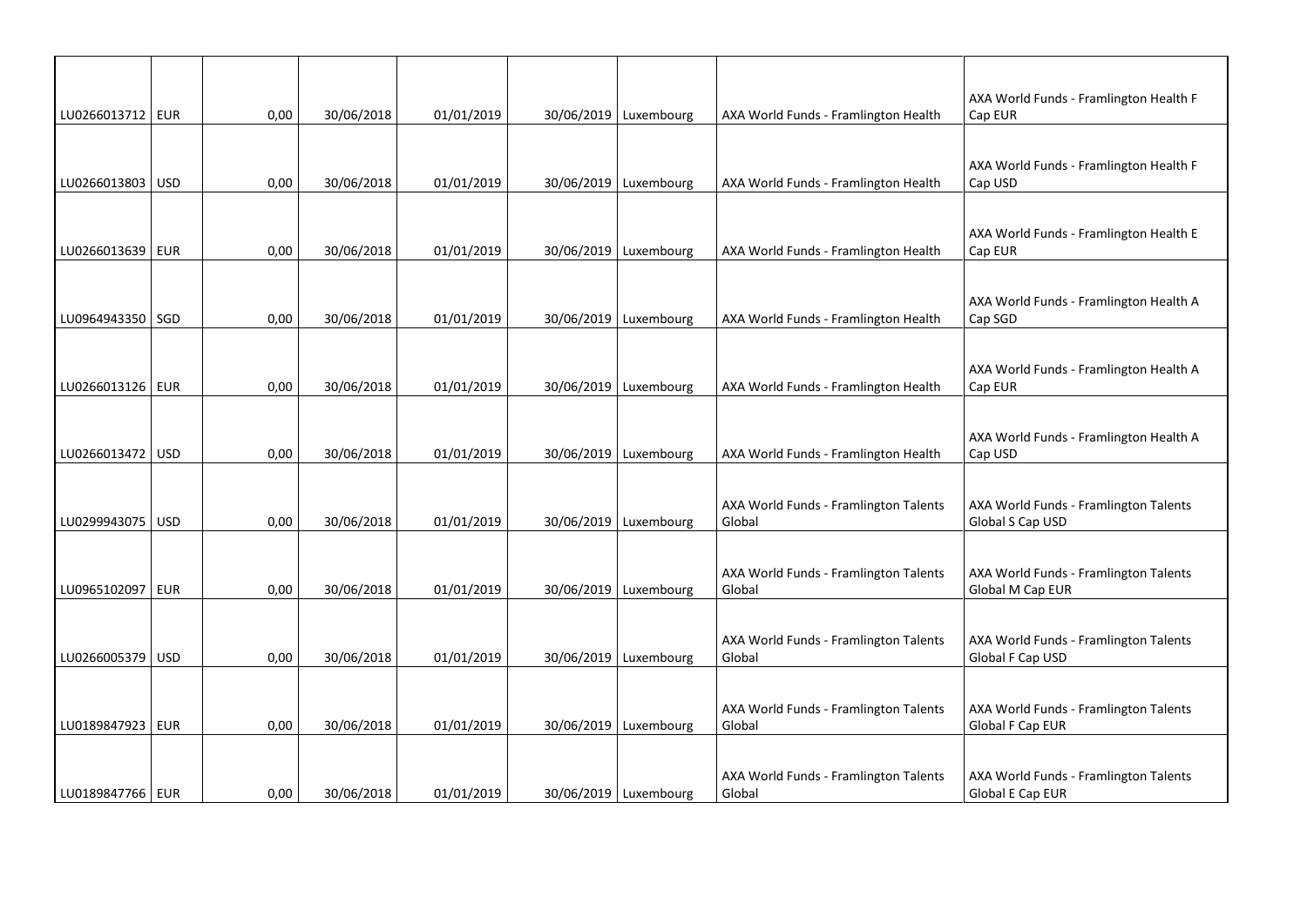| LU0266005023   USD | 0,00 | 30/06/2018 | 01/01/2019 | 30/06/2019   Luxembourg | AXA World Funds - Framlington Talents<br>Global                       | AXA World Funds - Framlington Talents<br>Global A Cap USD                       |
|--------------------|------|------------|------------|-------------------------|-----------------------------------------------------------------------|---------------------------------------------------------------------------------|
|                    |      |            |            |                         |                                                                       |                                                                                 |
|                    |      |            |            |                         | AXA World Funds - Framlington Talents                                 | AXA World Funds - Framlington Talents                                           |
| LU0189847683   EUR | 0,00 | 30/06/2018 | 01/01/2019 | 30/06/2019   Luxembourg | Global                                                                | Global A Cap EUR                                                                |
|                    |      |            |            |                         |                                                                       |                                                                                 |
| LU0297964164   EUR | 0,00 | 30/06/2018 | 01/01/2019 | 30/06/2019   Luxembourg | AXA World Funds - Framlington Hybrid<br>Resources                     | AXA World Funds - Framlington Hybrid<br>Resources I Cap EUR                     |
|                    |      |            |            |                         |                                                                       |                                                                                 |
|                    |      |            |            |                         | AXA World Funds - Framlington Hybrid                                  | AXA World Funds - Framlington Hybrid                                            |
| LU0297963604   USD | 0,00 | 30/06/2018 | 01/01/2019 | 30/06/2019   Luxembourg | Resources                                                             | Resources I Cap USD                                                             |
|                    |      |            |            |                         |                                                                       |                                                                                 |
| LU0293680665   EUR | 0,00 | 30/06/2018 | 01/01/2019 | 30/06/2019   Luxembourg | AXA World Funds - Framlington Hybrid<br>Resources                     | AXA World Funds - Framlington Hybrid<br>Resources F Cap EUR                     |
|                    |      |            |            |                         |                                                                       |                                                                                 |
|                    |      |            |            |                         | AXA World Funds - Framlington Hybrid                                  | AXA World Funds - Framlington Hybrid                                            |
| LU0293680749   USD | 0,00 | 30/06/2018 | 01/01/2019 | 30/06/2019   Luxembourg | Resources                                                             | Resources F Cap USD                                                             |
|                    |      |            |            |                         |                                                                       |                                                                                 |
|                    |      |            |            |                         | AXA World Funds - Framlington Hybrid                                  | AXA World Funds - Framlington Hybrid                                            |
| LU0293680582   EUR | 0,00 | 30/06/2018 | 01/01/2019 | 30/06/2019   Luxembourg | Resources                                                             | Resources E Cap EUR                                                             |
|                    |      |            |            |                         |                                                                       |                                                                                 |
| LU1016633536   EUR | 0,00 | 30/06/2018 | 01/01/2019 | 30/06/2019   Luxembourg | AXA World Funds - Framlington Hybrid<br>Resources                     | AXA World Funds - Framlington Hybrid<br>Resources M Cap EUR                     |
|                    |      |            |            |                         |                                                                       |                                                                                 |
|                    |      |            |            |                         | AXA World Funds - Framlington Hybrid                                  | AXA World Funds - Framlington Hybrid                                            |
| LU0293680319   EUR | 0,00 | 30/06/2018 | 01/01/2019 | 30/06/2019   Luxembourg | Resources                                                             | Resources A Cap EUR                                                             |
|                    |      |            |            |                         |                                                                       |                                                                                 |
| LU1390071071   USD | 0,00 | 30/06/2018 | 01/01/2019 | 30/06/2019 Luxembourg   | AXA World Funds - Framlington Europe<br><b>Real Estate Securities</b> | AXA World Funds - Framlington Europe Real<br><b>Estate Securities I CAP USD</b> |
|                    |      |            |            |                         |                                                                       |                                                                                 |
|                    |      |            |            |                         | AXA World Funds - Framlington Europe                                  | AXA World Funds - Framlington Europe Real                                       |
| LU1105447079 HKD   | 0,00 | 30/06/2018 | 01/01/2019 | 30/06/2019   Luxembourg | <b>Real Estate Securities</b>                                         | <b>Estate Securities A Dis HKD</b>                                              |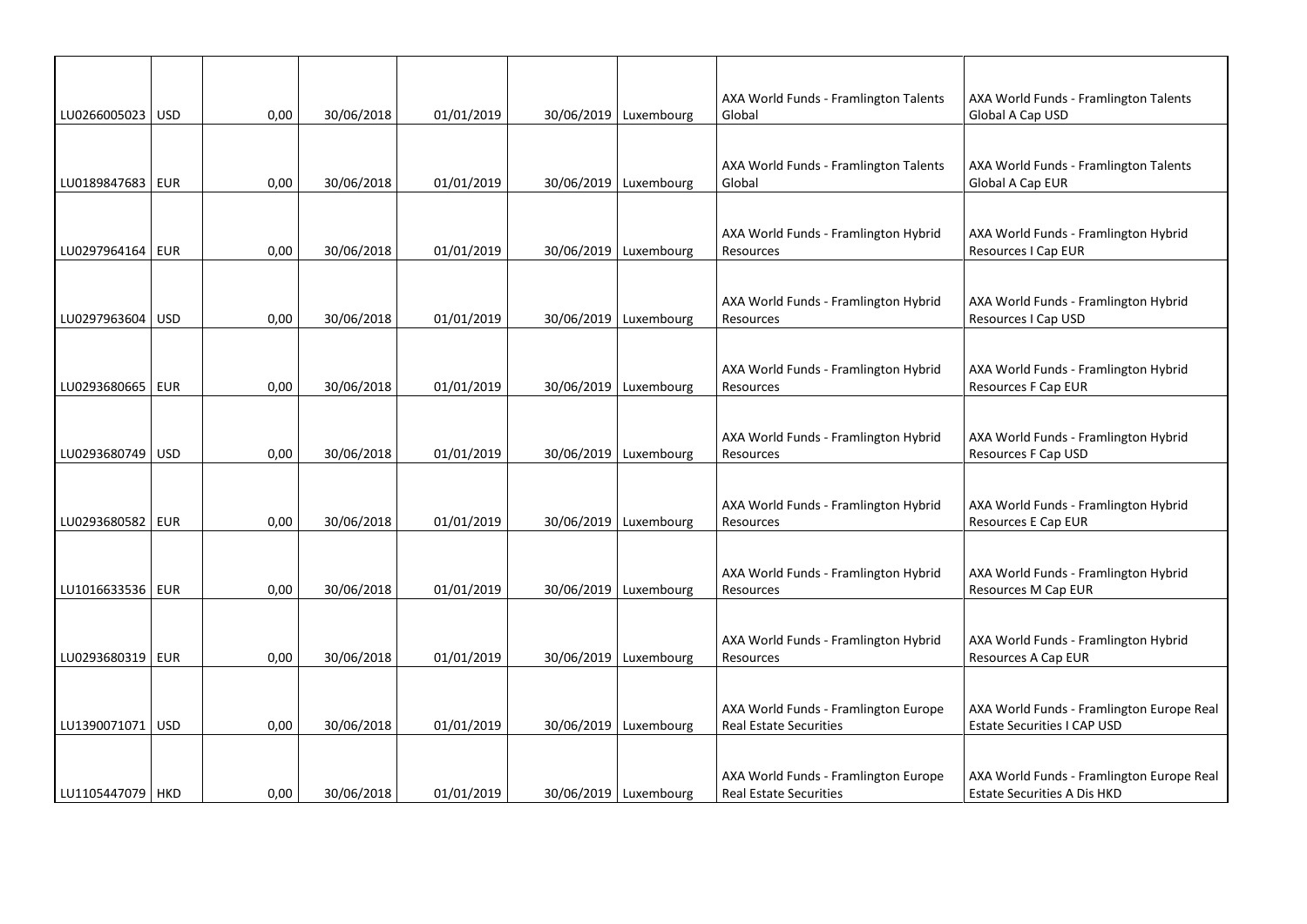| LU0216737576   EUR | 0,00 | 30/06/2018 | 01/01/2019 | 30/06/2019   Luxembourg | AXA World Funds - Framlington Europe<br><b>Real Estate Securities</b> | AXA World Funds - Framlington Europe Real<br><b>Estate Securities F Dist EUR</b> |
|--------------------|------|------------|------------|-------------------------|-----------------------------------------------------------------------|----------------------------------------------------------------------------------|
|                    |      |            |            |                         |                                                                       |                                                                                  |
|                    |      |            |            |                         | AXA World Funds - Framlington Europe                                  | AXA World Funds - Framlington Europe Real                                        |
| LU1105446931   USD | 0,00 | 30/06/2018 | 01/01/2019 | 30/06/2019   Luxembourg | <b>Real Estate Securities</b>                                         | <b>Estate Securities A Dis USD</b>                                               |
|                    |      |            |            |                         |                                                                       |                                                                                  |
|                    |      |            |            |                         | AXA World Funds - Framlington Europe                                  | AXA World Funds - Framlington Europe Real                                        |
| LU0216734805   EUR | 0,00 | 30/06/2018 | 01/01/2019 | 30/06/2019   Luxembourg | <b>Real Estate Securities</b>                                         | <b>Estate Securities A Dist EUR</b>                                              |
|                    |      |            |            |                         |                                                                       |                                                                                  |
|                    |      |            |            |                         | AXA World Funds - Framlington Europe                                  | AXA World Funds - Framlington Europe Real                                        |
| LU0227125514   EUR | 0,00 | 30/06/2018 | 01/01/2019 | 30/06/2019   Luxembourg | <b>Real Estate Securities</b>                                         | <b>Estate Securities I Cap EUR</b>                                               |
|                    |      |            |            |                         |                                                                       |                                                                                  |
|                    |      |            |            |                         | AXA World Funds - Framlington Europe                                  | AXA World Funds - Framlington Europe Real                                        |
| LU1042831013   USD | 0,00 | 30/06/2018 | 01/01/2019 | 30/06/2019   Luxembourg | <b>Real Estate Securities</b>                                         | <b>Estate Securities F Cap USD</b>                                               |
|                    |      |            |            |                         |                                                                       |                                                                                  |
|                    |      |            |            |                         | AXA World Funds - Framlington Europe                                  | AXA World Funds - Framlington Europe Real                                        |
| LU0216737063   EUR | 0,00 | 30/06/2018 | 01/01/2019 | 30/06/2019   Luxembourg | <b>Real Estate Securities</b>                                         | <b>Estate Securities F Cap EUR</b>                                               |
|                    |      |            |            |                         |                                                                       |                                                                                  |
|                    |      |            |            |                         |                                                                       |                                                                                  |
|                    |      |            |            |                         | AXA World Funds - Framlington Europe                                  | AXA World Funds - Framlington Europe Real                                        |
| LU1042830981   USD | 0,00 | 30/06/2018 | 01/01/2019 | 30/06/2019   Luxembourg | <b>Real Estate Securities</b>                                         | Estate Securities A Cap USD                                                      |
|                    |      |            |            |                         |                                                                       |                                                                                  |
|                    |      |            |            |                         | AXA World Funds - Framlington Europe                                  | AXA World Funds - Framlington Europe Real                                        |
| LU0216736503 EUR   | 0,00 | 30/06/2018 | 01/01/2019 | 30/06/2019 Luxembourg   | <b>Real Estate Securities</b>                                         | <b>Estate Securities E Cap EUR</b>                                               |
|                    |      |            |            |                         |                                                                       |                                                                                  |
|                    |      |            |            |                         | AXA World Funds - Framlington Europe                                  | AXA World Funds - Framlington Europe Real                                        |
| LU0451400328   EUR | 0,00 | 30/06/2018 | 01/01/2019 | 30/06/2019   Luxembourg | <b>Real Estate Securities</b>                                         | <b>Estate Securities I CAP EUR</b>                                               |
|                    |      |            |            |                         |                                                                       |                                                                                  |
|                    |      |            |            |                         |                                                                       |                                                                                  |
|                    |      |            |            |                         | AXA World Funds - Framlington Europe                                  | AXA World Funds - Framlington Europe Real                                        |
| LU0216734045   EUR | 0,00 | 30/06/2018 | 01/01/2019 | 30/06/2019   Luxembourg | <b>Real Estate Securities</b>                                         | <b>Estate Securities A Cap EUR</b>                                               |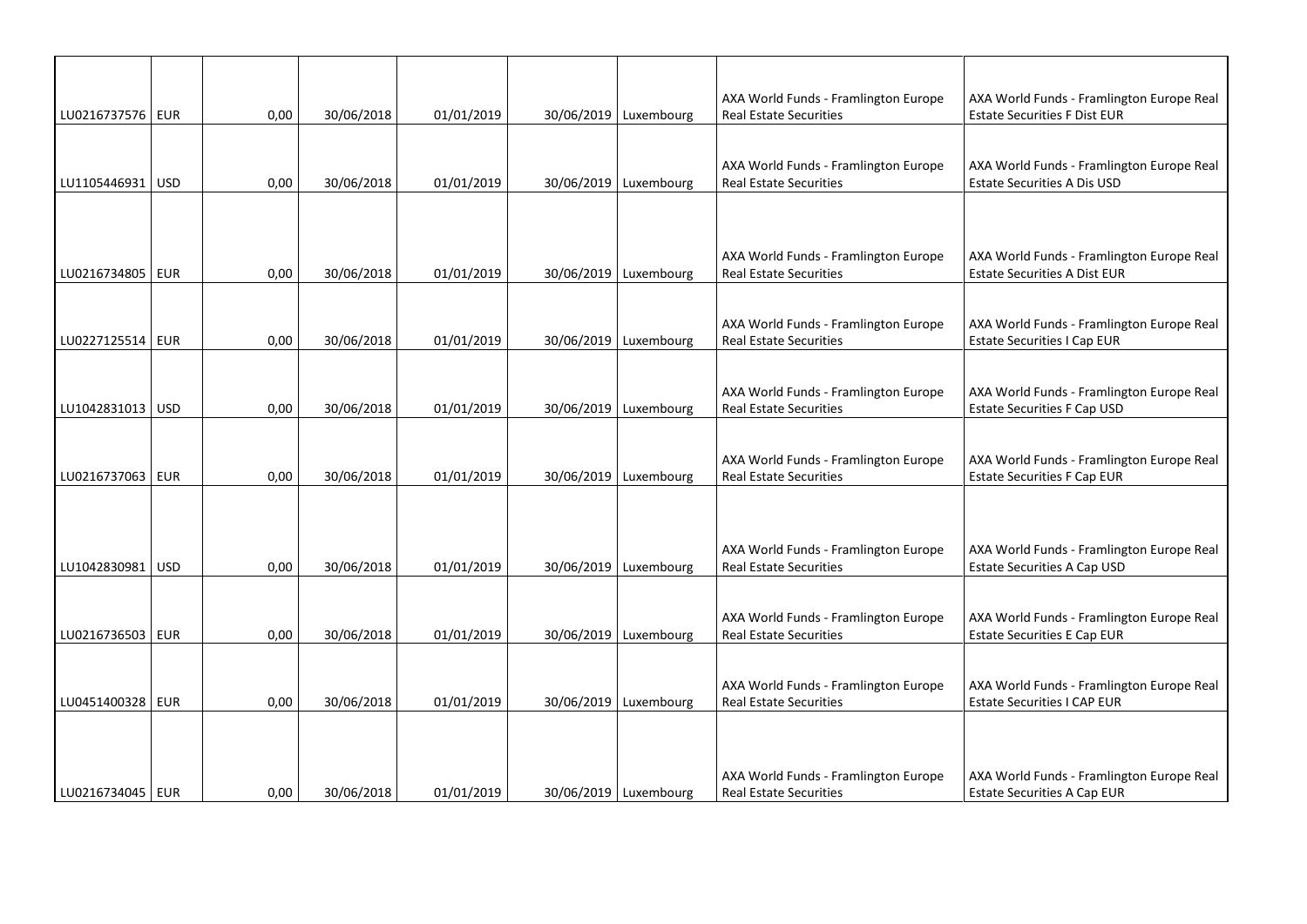|                    |     |      |            |            |                         | AXA World Funds - Framlington Global                     | AXA World Funds - Framlington Global Small                  |
|--------------------|-----|------|------------|------------|-------------------------|----------------------------------------------------------|-------------------------------------------------------------|
| LU1740841140   EUR |     | 0,00 | 30/06/2018 | 01/01/2019 | 30/06/2019   Luxembourg | Small Cap                                                | Cap A DIS EUR                                               |
| LU1819502854   USD |     | 0,00 | 30/06/2018 | 01/01/2019 | 30/06/2019   Luxembourg | AXA World Funds - Framlington Global<br>Small Cap        | AXA World Funds - Framlington Global Small<br>Cap U CAP USD |
|                    |     |      |            |            |                         |                                                          |                                                             |
| LU0868491605   USD |     | 0,00 | 30/06/2018 | 01/01/2019 | 30/06/2019 Luxembourg   | AXA World Funds - Framlington Global<br>Small Cap        | AXA World Funds - Framlington Global Small<br>Cap M Cap USD |
| LU0868491431 GBP   |     | 0,00 | 30/06/2018 | 01/01/2019 | 30/06/2019   Luxembourg | AXA World Funds - Framlington Global<br>Small Cap        | AXA World Funds - Framlington Global Small<br>Cap I Cap GBP |
| LU0868491357   EUR |     | 0,00 | 30/06/2018 | 01/01/2019 | 30/06/2019   Luxembourg | AXA World Funds - Framlington Global<br>Small Cap        | AXA World Funds - Framlington Global Small<br>Cap I Cap EUR |
| LU0868753491       | USD | 0,00 | 30/06/2018 | 01/01/2019 | 30/06/2019   Luxembourg | AXA World Funds - Framlington Global<br>Small Cap        | AXA World Funds - Framlington Global Small<br>Cap I Cap USD |
| LU0868491191   EUR |     | 0,00 | 30/06/2018 | 01/01/2019 | 30/06/2019   Luxembourg | AXA World Funds - Framlington Global<br>Small Cap        | AXA World Funds - Framlington Global Small<br>Cap F Cap EUR |
| LU0868490979   EUR |     | 0,00 | 30/06/2018 | 01/01/2019 | 30/06/2019 Luxembourg   | AXA World Funds - Framlington Global<br><b>Small Cap</b> | AXA World Funds - Framlington Global Small<br>Cap F Cap EUR |
| LU0868491274 USD   |     | 0,00 | 30/06/2018 | 01/01/2019 | 30/06/2019 Luxembourg   | AXA World Funds - Framlington Global<br>Small Cap        | AXA World Funds - Framlington Global Small<br>Cap F Cap USD |
| LU0868490540   EUR |     | 0,00 | 30/06/2018 | 01/01/2019 | 30/06/2019   Luxembourg | AXA World Funds - Framlington Global<br>Small Cap        | AXA World Funds - Framlington Global Small<br>Cap E Cap EUR |
| LU0868490466   EUR |     | 0,00 | 30/06/2018 | 01/01/2019 | 30/06/2019   Luxembourg | AXA World Funds - Framlington Global<br>Small Cap        | AXA World Funds - Framlington Global Small<br>Cap A Cap EUR |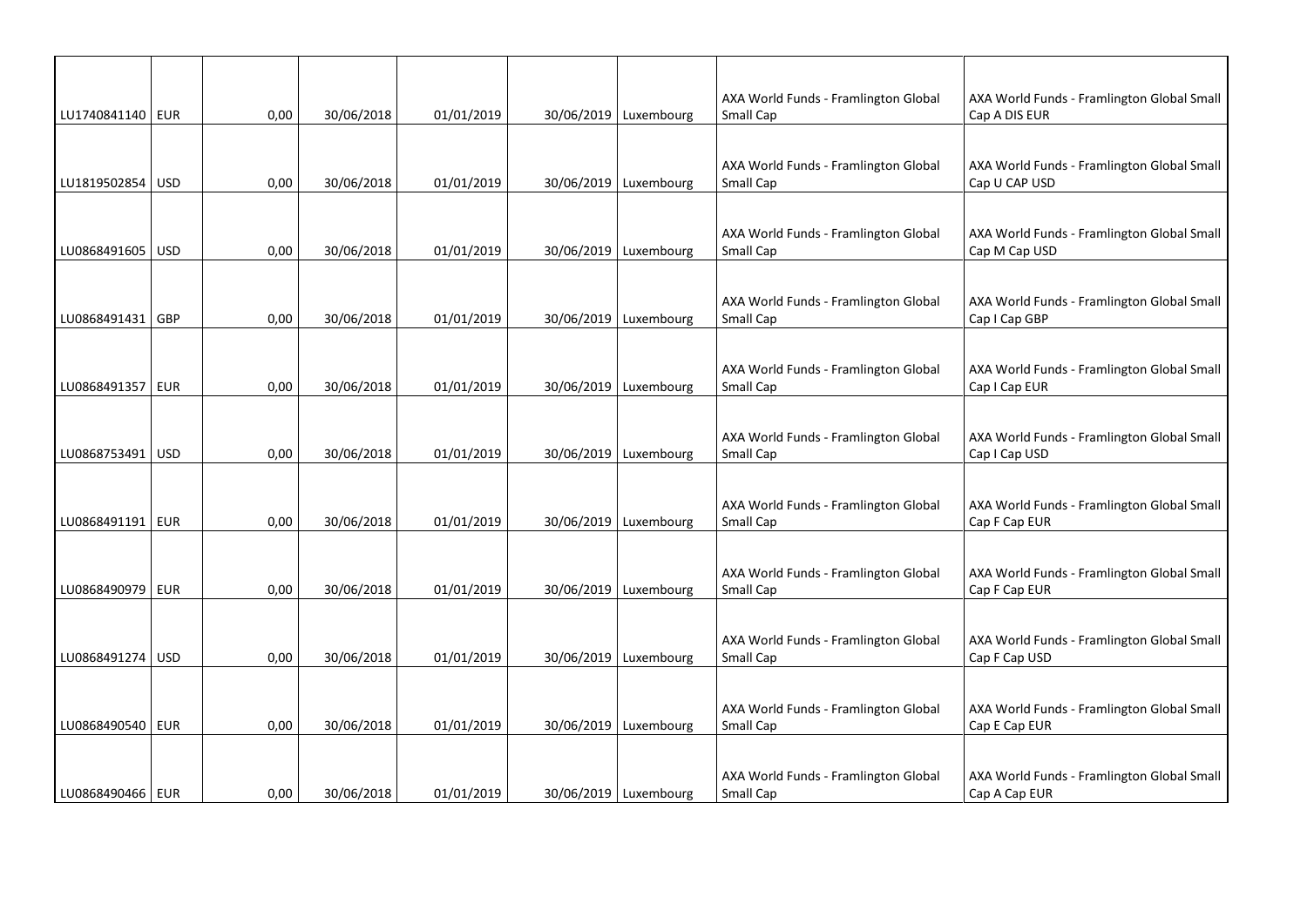|                    |            |      |            |            |                         | AXA World Funds - Framlington Global                     | AXA World Funds - Framlington Global Small                         |
|--------------------|------------|------|------------|------------|-------------------------|----------------------------------------------------------|--------------------------------------------------------------------|
| LU0868490383 EUR   |            | 0,00 | 30/06/2018 | 01/01/2019 | 30/06/2019   Luxembourg | Small Cap                                                | Cap A Cap EUR                                                      |
| LU0868490201 USD   |            | 0,00 | 30/06/2018 | 01/01/2019 | 30/06/2019   Luxembourg | AXA World Funds - Framlington Global<br>Small Cap        | AXA World Funds - Framlington Global Small<br>Cap A Cap USD        |
|                    |            |      |            |            |                         |                                                          |                                                                    |
| LU1527609819   EUR |            | 0,00 | 30/06/2018 | 01/01/2019 | 30/06/2019   Luxembourg | AXA World Funds - Global Factors -<br>Sustainable Equity | AXA World Funds - Global Factors -<br>Sustainable Equity F Cap EUR |
| LU1527609496   EUR |            | 0,00 | 30/06/2018 | 01/01/2019 | 30/06/2019   Luxembourg | AXA World Funds - Global Factors -<br>Sustainable Equity | AXA World Funds - Global Factors -<br>Sustainable Equity A Cap EUR |
| LU0943666155 USD   |            | 0,00 | 30/06/2018 | 01/01/2019 | 30/06/2019   Luxembourg | AXA World Funds - Global Factors -<br>Sustainable Equity | AXA World Funds - Global Factors -<br>Sustainable Equity M Cap USD |
|                    |            |      |            |            |                         |                                                          |                                                                    |
| LU0943665934 CHF   |            | 0,00 | 30/06/2018 | 01/01/2019 | 30/06/2019   Luxembourg | AXA World Funds - Global Factors -<br>Sustainable Equity | AXA World Funds - Global Factors -<br>Sustainable Equity I Cap CHF |
| LU0943665850 GBP   |            | 0,00 | 30/06/2018 | 01/01/2019 | 30/06/2019   Luxembourg | AXA World Funds - Global Factors -<br>Sustainable Equity | AXA World Funds - Global Factors -<br>Sustainable Equity I Cap GBP |
| LU0943665777       | <b>GBP</b> | 0,00 | 30/06/2018 | 01/01/2019 | 30/06/2019   Luxembourg | AXA World Funds - Global Factors -<br>Sustainable Equity | AXA World Funds - Global Factors -<br>Sustainable Equity I Dis GBP |
| LU0943665694       | <b>GBP</b> | 0,00 | 30/06/2018 | 01/01/2019 | 30/06/2019   Luxembourg | AXA World Funds - Global Factors -<br>Sustainable Equity | AXA World Funds - Global Factors -<br>Sustainable Equity I Cap GBP |
| LU0943665421   EUR |            | 0,00 | 30/06/2018 | 01/01/2019 | 30/06/2019 Luxembourg   | AXA World Funds - Global Factors -<br>Sustainable Equity | AXA World Funds - Global Factors -<br>Sustainable Equity I Cap EUR |
| LU0943665348   EUR |            | 0,00 | 30/06/2018 | 01/01/2019 | 30/06/2019   Luxembourg | AXA World Funds - Global Factors -<br>Sustainable Equity | AXA World Funds - Global Factors -<br>Sustainable Equity I Cap EUR |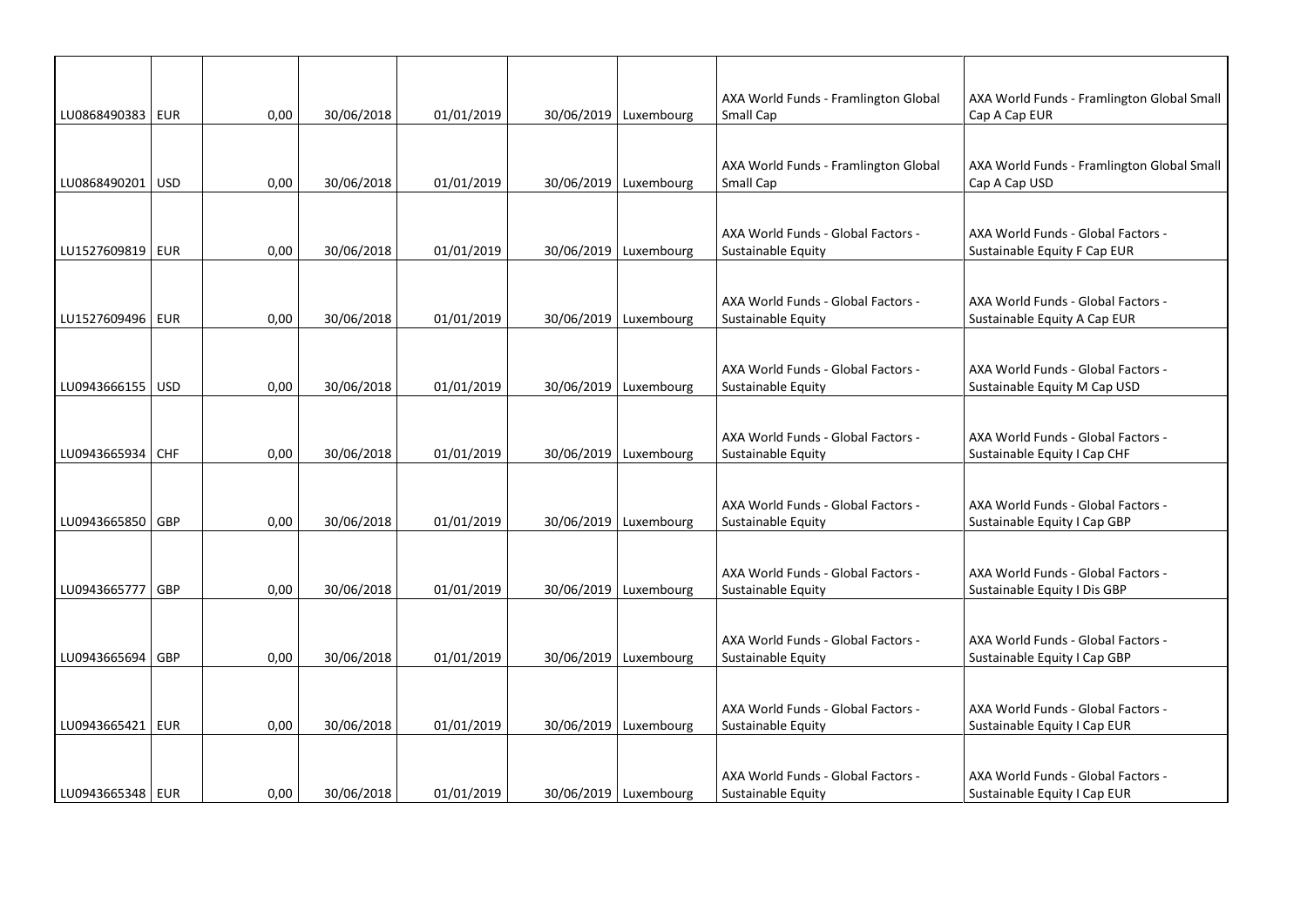| LU0943665264 USD   | 0,00 | 30/06/2018 | 01/01/2019 | 30/06/2019   Luxembourg | AXA World Funds - Global Factors -<br>Sustainable Equity | AXA World Funds - Global Factors -<br>Sustainable Equity I Cap USD |
|--------------------|------|------------|------------|-------------------------|----------------------------------------------------------|--------------------------------------------------------------------|
|                    |      |            |            |                         |                                                          |                                                                    |
| LU1774150228 EUR   | 0,00 | 30/06/2018 | 01/01/2019 | 30/06/2019   Luxembourg | AXA World Funds - Global Factors -<br>Sustainable Equity | AXA World Funds - Global Factors -<br>Sustainable Equity F DIS EUR |
|                    |      |            |            |                         |                                                          |                                                                    |
| LU1774150145   EUR | 0,00 | 30/06/2018 | 01/01/2019 | 30/06/2019   Luxembourg | AXA World Funds - Global Factors -<br>Sustainable Equity | AXA World Funds - Global Factors -<br>Sustainable Equity F CAP EUR |
|                    |      |            |            |                         |                                                          |                                                                    |
| LU1774150061   EUR | 0,00 | 30/06/2018 | 01/01/2019 | 30/06/2019   Luxembourg | AXA World Funds - Global Factors -<br>Sustainable Equity | AXA World Funds - Global Factors -<br>Sustainable Equity A DIS EUR |
|                    |      |            |            |                         |                                                          |                                                                    |
| LU1774149998   EUR | 0,00 | 30/06/2018 | 01/01/2019 | 30/06/2019   Luxembourg | AXA World Funds - Global Factors -<br>Sustainable Equity | AXA World Funds - Global Factors -<br>Sustainable Equity A CAP EUR |
|                    |      |            |            |                         |                                                          |                                                                    |
| LU0389657510   EUR | 0,00 | 30/06/2018 | 01/01/2019 | 30/06/2019   Luxembourg | AXA World Funds - Framlington Eurozone                   | AXA World Funds - Framlington Eurozone I<br>Dis EUR                |
|                    |      |            |            |                         |                                                          |                                                                    |
| LU0389657270 EUR   | 0,00 | 30/06/2018 | 01/01/2019 | 30/06/2019   Luxembourg | AXA World Funds - Framlington Eurozone                   | AXA World Funds - Framlington Eurozone F<br>Dis EUR                |
|                    |      |            |            |                         |                                                          |                                                                    |
| LU0753923209 EUR   | 0,00 | 30/06/2018 | 01/01/2019 | 30/06/2019   Luxembourg | AXA World Funds - Framlington Eurozone                   | AXA World Funds - Framlington Eurozone A<br><b>DIS EUR</b>         |
|                    |      |            |            |                         |                                                          |                                                                    |
| LU0389657601   EUR | 0,00 | 30/06/2018 | 01/01/2019 | 30/06/2019   Luxembourg | AXA World Funds - Framlington Eurozone                   | AXA World Funds - Framlington Eurozone M<br>Cap EUR                |
|                    |      |            |            |                         |                                                          |                                                                    |
| LU0389657353   EUR | 0,00 | 30/06/2018 | 01/01/2019 | 30/06/2019 Luxembourg   | AXA World Funds - Framlington Eurozone                   | AXA World Funds - Framlington Eurozone I<br>Cap EUR                |
|                    |      |            |            |                         |                                                          |                                                                    |
| LU0389657197   EUR | 0,00 | 30/06/2018 | 01/01/2019 | 30/06/2019   Luxembourg | AXA World Funds - Framlington Eurozone   Cap EUR         | AXA World Funds - Framlington Eurozone F                           |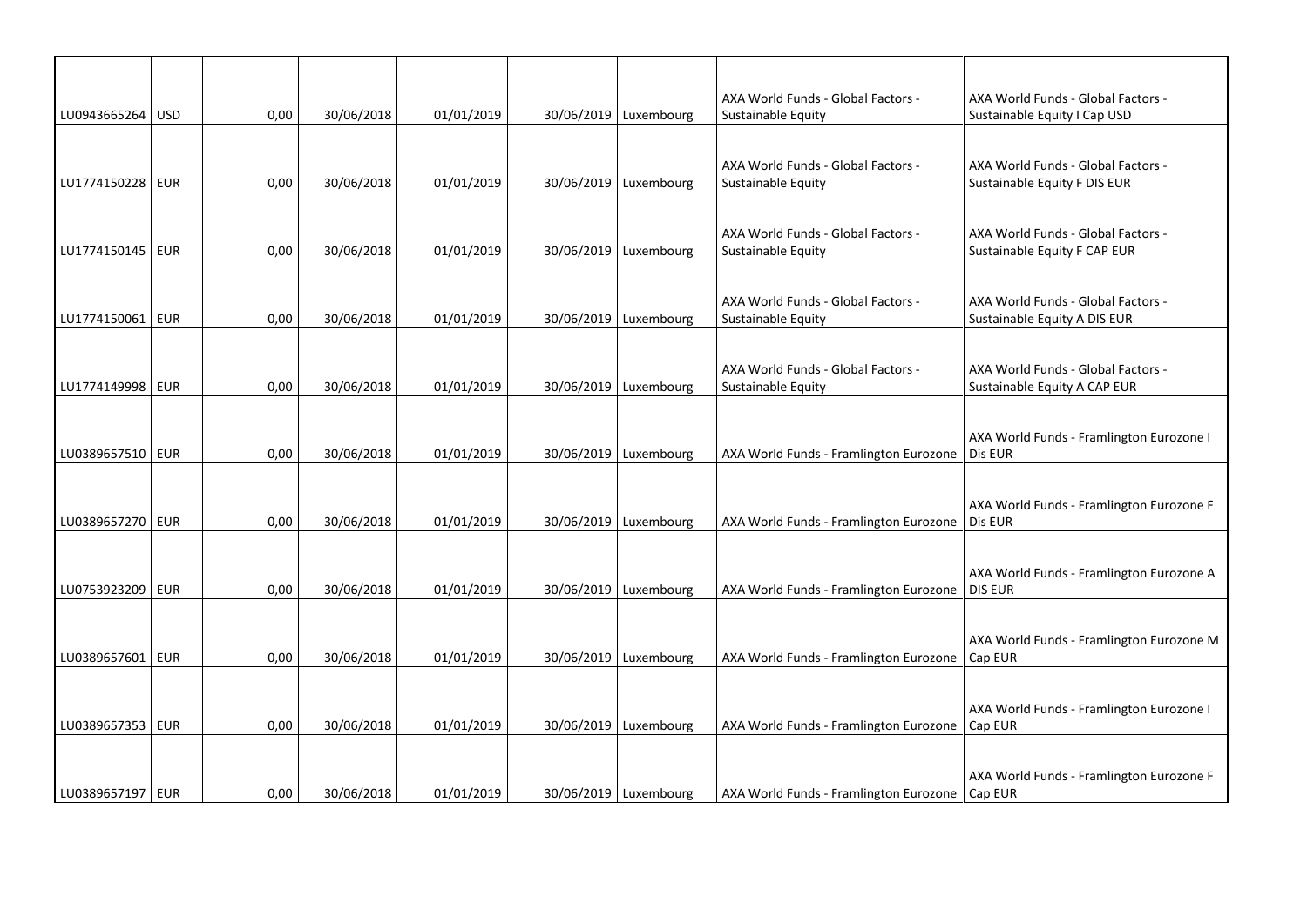| LU0389656975   EUR | 0,00 | 30/06/2018 | 01/01/2019 | 30/06/2019   Luxembourg | AXA World Funds - Framlington Eurozone                                | AXA World Funds - Framlington Eurozone E<br>Cap EUR                             |
|--------------------|------|------------|------------|-------------------------|-----------------------------------------------------------------------|---------------------------------------------------------------------------------|
|                    |      |            |            |                         |                                                                       |                                                                                 |
| LU0389656892   EUR | 0,00 | 30/06/2018 | 01/01/2019 | 30/06/2019   Luxembourg | AXA World Funds - Framlington Eurozone                                | AXA World Funds - Framlington Eurozone A<br>Cap EUR                             |
|                    |      |            |            |                         |                                                                       |                                                                                 |
| LU0389656462   EUR | 0,00 | 30/06/2018 | 01/01/2019 | 30/06/2019   Luxembourg | AXA World Funds - Framlington Europe                                  | AXA World Funds - Framlington Europe I Dis<br><b>EUR</b>                        |
|                    |      |            |            |                         |                                                                       |                                                                                 |
| LU0389656629   EUR | 0,00 | 30/06/2018 | 01/01/2019 | 30/06/2019   Luxembourg | AXA World Funds - Framlington Europe                                  | AXA World Funds - Framlington Europe M<br>Cap EUR                               |
|                    |      |            |            |                         |                                                                       |                                                                                 |
| LU0389656389 EUR   | 0,00 | 30/06/2018 | 01/01/2019 | 30/06/2019   Luxembourg | AXA World Funds - Framlington Europe                                  | AXA World Funds - Framlington Europe I<br>Cap EUR                               |
|                    |      |            |            |                         |                                                                       |                                                                                 |
| LU1002646096 EUR   | 0,00 | 30/06/2018 | 01/01/2019 | 30/06/2019 Luxembourg   | AXA World Funds - Framlington Europe                                  | AXA World Funds - Framlington Europe A<br>Dis EUR                               |
|                    |      |            |            |                         |                                                                       |                                                                                 |
| LU0389656116   EUR | 0,00 | 30/06/2018 | 01/01/2019 | 30/06/2019   Luxembourg | AXA World Funds - Framlington Europe                                  | AXA World Funds - Framlington Europe F<br>Cap EUR                               |
|                    |      |            |            |                         |                                                                       |                                                                                 |
| LU0389656033   EUR | 0,00 | 30/06/2018 | 01/01/2019 | 30/06/2019   Luxembourg | AXA World Funds - Framlington Europe                                  | AXA World Funds - Framlington Europe E<br>Cap EUR                               |
|                    |      |            |            |                         |                                                                       |                                                                                 |
| LU0879469673 EUR   | 0,00 | 30/06/2018 | 01/01/2019 | 30/06/2019   Luxembourg | AXA World Funds - Framlington Europe                                  | AXA World Funds - Framlington Europe M<br>Dis EUR                               |
|                    |      |            |            |                         |                                                                       |                                                                                 |
| LU0389655811   EUR | 0,00 | 30/06/2018 | 01/01/2019 | 30/06/2019   Luxembourg | AXA World Funds - Framlington Europe                                  | AXA World Funds - Framlington Europe A<br>Cap EUR                               |
|                    |      |            |            |                         |                                                                       |                                                                                 |
| LU1756101207   EUR | 0,00 | 30/06/2018 | 01/01/2019 | 30/06/2019 Luxembourg   | AXA World Funds - Framlington Global<br><b>Real Estate Securities</b> | AXA World Funds - Framlington Global Real<br><b>Estate Securities F DIS EUR</b> |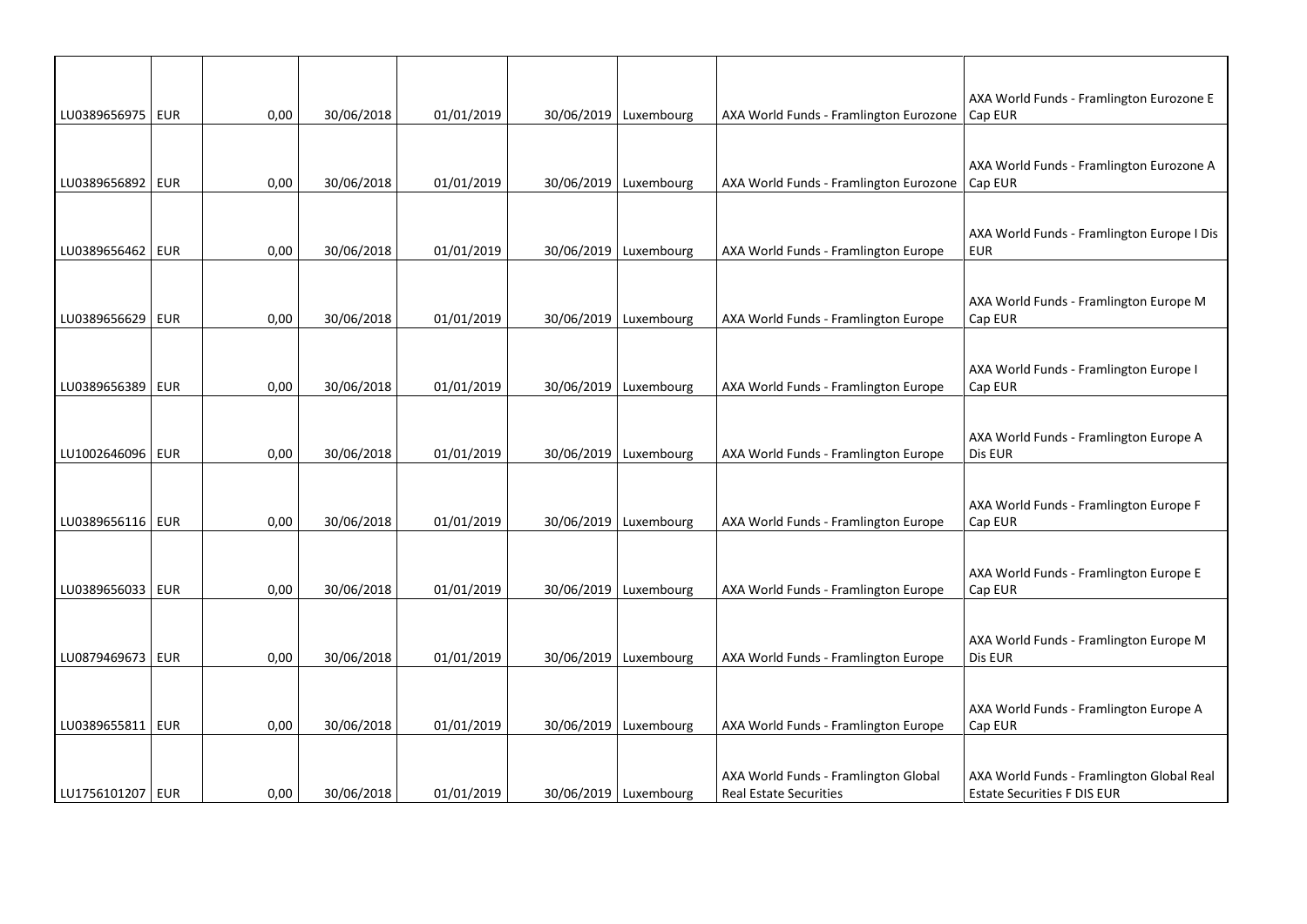|                    |      |            |            |                         | AXA World Funds - Framlington Global                                  | AXA World Funds - Framlington Global Real                                       |
|--------------------|------|------------|------------|-------------------------|-----------------------------------------------------------------------|---------------------------------------------------------------------------------|
| LU1731858806   USD | 0,00 | 30/06/2018 | 01/01/2019 | 30/06/2019   Luxembourg | <b>Real Estate Securities</b>                                         | Estate Securities I CAP USD                                                     |
| LU1084960456   EUR | 0,00 | 30/06/2018 | 01/01/2019 | 30/06/2019 Luxembourg   | AXA World Funds - Framlington Global<br><b>Real Estate Securities</b> | AXA World Funds - Framlington Global Real<br><b>Estate Securities A DIS EUR</b> |
| LU1013825242   GBP | 0,00 | 30/06/2018 | 01/01/2019 | 30/06/2019   Luxembourg | AXA World Funds - Framlington Global<br><b>Real Estate Securities</b> | AXA World Funds - Framlington Global Real<br><b>Estate Securities I Dis GBP</b> |
| LU0295686348   EUR | 0,00 | 30/06/2018 | 01/01/2019 | 30/06/2019   Luxembourg | AXA World Funds - Framlington Global<br><b>Real Estate Securities</b> | AXA World Funds - Framlington Global Real<br><b>Estate Securities M CAP EUR</b> |
| LU1105446345   USD | 0,00 | 30/06/2018 | 01/01/2019 | 30/06/2019   Luxembourg | AXA World Funds - Framlington Global<br><b>Real Estate Securities</b> | AXA World Funds - Framlington Global Real<br>Estate Securities A Dis USD        |
| LU0296618712   EUR | 0,00 | 30/06/2018 | 01/01/2019 | 30/06/2019   Luxembourg | AXA World Funds - Framlington Global<br><b>Real Estate Securities</b> | AXA World Funds - Framlington Global Real<br><b>Estate Securities I CAP EUR</b> |
| LU0266012664   USD | 0,00 | 30/06/2018 | 01/01/2019 | 30/06/2019   Luxembourg | AXA World Funds - Framlington Global<br><b>Real Estate Securities</b> | AXA World Funds - Framlington Global Real<br><b>Estate Securities F Cap USD</b> |
| LU0266012581   EUR | 0,00 | 30/06/2018 | 01/01/2019 | 30/06/2019 Luxembourg   | AXA World Funds - Framlington Global<br><b>Real Estate Securities</b> | AXA World Funds - Framlington Global Real<br><b>Estate Securities F Cap EUR</b> |
| LU0266012409   EUR | 0,00 | 30/06/2018 | 01/01/2019 | 30/06/2019   Luxembourg | AXA World Funds - Framlington Global<br><b>Real Estate Securities</b> | AXA World Funds - Framlington Global Real<br><b>Estate Securities E Cap EUR</b> |
| LU0266012318   USD | 0,00 | 30/06/2018 | 01/01/2019 | 30/06/2019 Luxembourg   | AXA World Funds - Framlington Global<br><b>Real Estate Securities</b> | AXA World Funds - Framlington Global Real<br><b>Estate Securities A Cap USD</b> |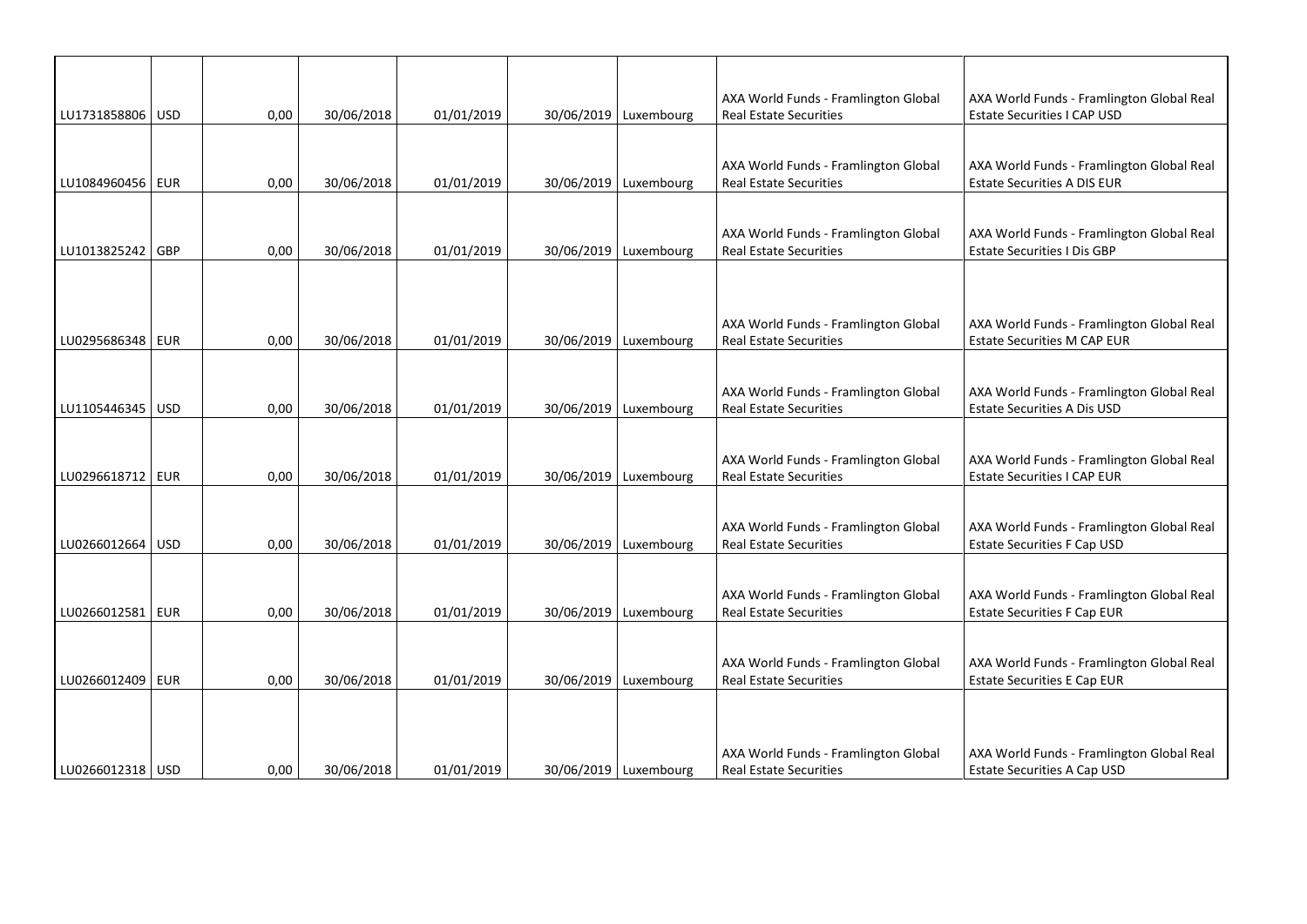| LU0266012235   EUR |            | 0,00 | 30/06/2018 | 01/01/2019 | 30/06/2019   Luxembourg | AXA World Funds - Framlington Global<br><b>Real Estate Securities</b> | AXA World Funds - Framlington Global Real<br><b>Estate Securities A Cap EUR</b> |
|--------------------|------------|------|------------|------------|-------------------------|-----------------------------------------------------------------------|---------------------------------------------------------------------------------|
|                    |            |      |            |            |                         | AXA World Funds - Framlington Europe                                  | AXA World Funds - Framlington Europe                                            |
| LU0964943863   EUR |            | 0,00 | 30/06/2018 | 01/01/2019 | 30/06/2019   Luxembourg | Opportunities                                                         | Opportunities M Dis EUR                                                         |
| LU0125727437   EUR |            | 0,00 | 30/06/2018 | 01/01/2019 | 30/06/2019   Luxembourg | AXA World Funds - Framlington Europe<br>Opportunities                 | AXA World Funds - Framlington Europe<br>Opportunities A Dist EUR                |
|                    |            |      |            |            |                         |                                                                       |                                                                                 |
| LU0184629748   EUR |            | 0,00 | 30/06/2018 | 01/01/2019 | 30/06/2019   Luxembourg | AXA World Funds - Framlington Europe<br>Opportunities                 | AXA World Funds - Framlington Europe<br>Opportunities M CAP EUR                 |
| LU0125727940   EUR |            | 0,00 | 30/06/2018 | 01/01/2019 | 30/06/2019   Luxembourg | AXA World Funds - Framlington Europe<br>Opportunities                 | AXA World Funds - Framlington Europe<br>Opportunities F Cap EUR                 |
| LU0189846792 EUR   |            | 0,00 | 30/06/2018 | 01/01/2019 | 30/06/2019 Luxembourg   | AXA World Funds - Framlington Europe<br>Opportunities                 | AXA World Funds - Framlington Europe<br><b>Opportunities E Cap EUR</b>          |
| LU0125727601   EUR |            | 0,00 | 30/06/2018 | 01/01/2019 | 30/06/2019   Luxembourg | AXA World Funds - Framlington Europe<br>Opportunities                 | AXA World Funds - Framlington Europe<br>Opportunities A Cap EUR                 |
| LU0073680208       | <b>EUR</b> | 0,00 | 30/06/2018 | 01/01/2019 | 30/06/2019   Luxembourg | AXA World Funds - Framlington Euro<br>Opportunities                   | AXA World Funds - Framlington Euro<br><b>Opportunities F Dist EUR</b>           |
| LU0073680380   EUR |            | 0,00 | 30/06/2018 | 01/01/2019 | 30/06/2019   Luxembourg | AXA World Funds - Framlington Euro<br>Opportunities                   | AXA World Funds - Framlington Euro<br>Opportunities A Dist EUR                  |
| LU0184627379   EUR |            | 0,00 | 30/06/2018 | 01/01/2019 | 30/06/2019 Luxembourg   | AXA World Funds - Framlington Euro<br>Opportunities                   | AXA World Funds - Framlington Euro<br>Opportunities M Cap EUR                   |
| LU0073680620   EUR |            | 0,00 | 30/06/2018 | 01/01/2019 | 30/06/2019 Luxembourg   | AXA World Funds - Framlington Euro<br>Opportunities                   | AXA World Funds - Framlington Euro<br><b>Opportunities F Cap EUR</b>            |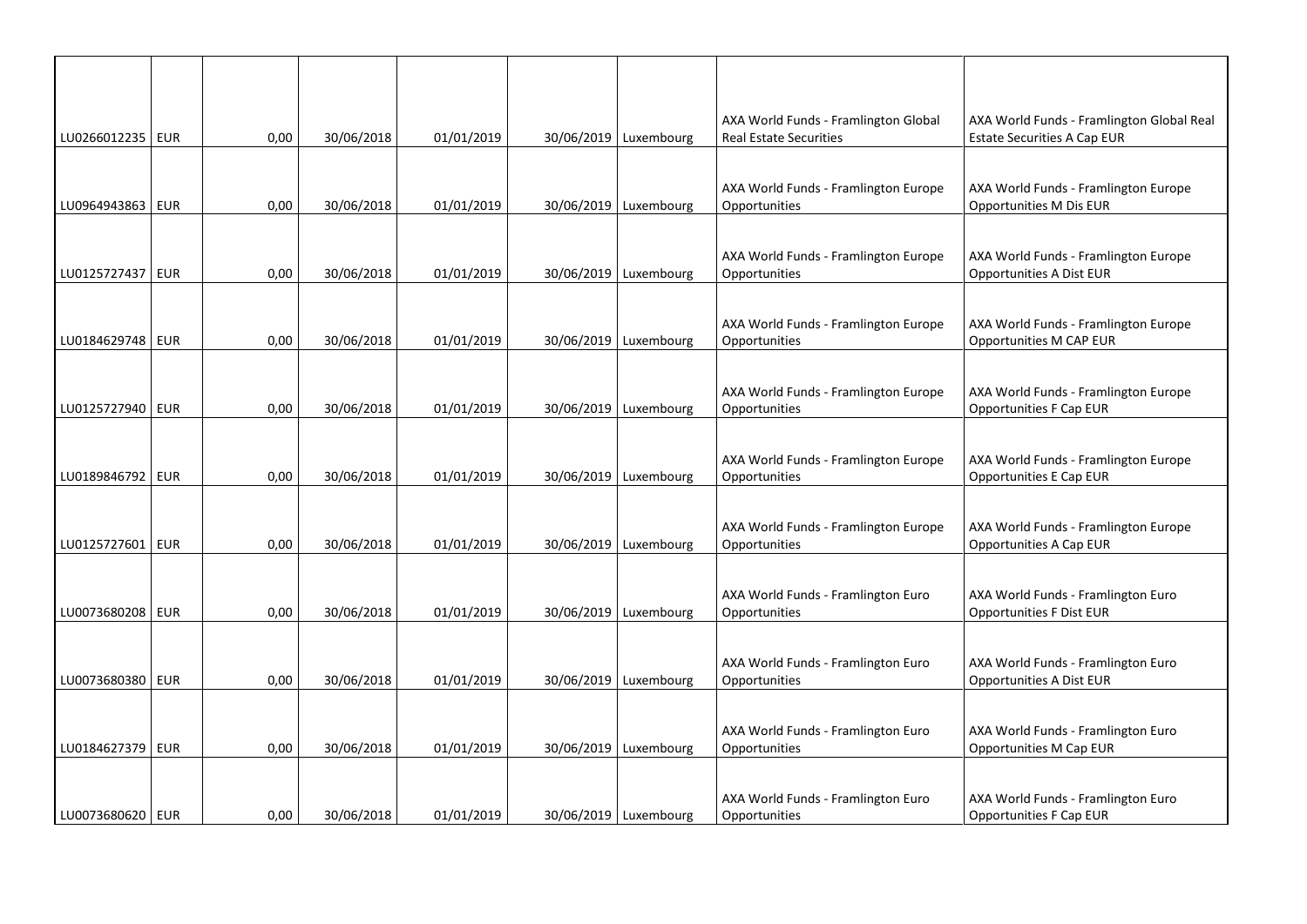|                    |            |      |            |            |                         | AXA World Funds - Framlington Euro                | AXA World Funds - Framlington Euro                          |
|--------------------|------------|------|------------|------------|-------------------------|---------------------------------------------------|-------------------------------------------------------------|
| LU0158184928   EUR |            | 0,00 | 30/06/2018 | 01/01/2019 | 30/06/2019   Luxembourg | Opportunities                                     | Opportunities E Cap EUR                                     |
|                    |            |      |            |            |                         |                                                   |                                                             |
|                    |            |      |            |            |                         | AXA World Funds - Framlington Euro                | AXA World Funds - Framlington Euro                          |
| LU0073680463   EUR |            | 0,00 | 30/06/2018 | 01/01/2019 | 30/06/2019   Luxembourg | Opportunities                                     | Opportunities A Cap EUR                                     |
| LU1705597463       | <b>GBP</b> | 0,00 | 30/06/2018 | 01/01/2019 | 30/06/2019   Luxembourg | AXA World Funds - Framlington UK                  | AXA World Funds - Framlington UK I DIS GBP                  |
|                    |            |      |            |            |                         |                                                   |                                                             |
| LU1373106605   EUR |            | 0,00 | 30/06/2018 | 01/01/2019 | 30/06/2019   Luxembourg | AXA World Funds - Framlington UK                  | AXA World Funds - Framlington UK I Dis EUR                  |
| LU1319654270 GBP   |            | 0,00 | 30/06/2018 | 01/01/2019 | 30/06/2019   Luxembourg | AXA World Funds - Framlington UK                  | AXA World Funds - Framlington UK L Cap<br>GBP               |
|                    |            |      |            |            |                         |                                                   | AXA World Funds - Framlington UK G Cap                      |
| LU1319654510   GBP |            | 0,00 | 30/06/2018 | 01/01/2019 | 30/06/2019   Luxembourg | AXA World Funds - Framlington UK                  | <b>GBP</b>                                                  |
|                    |            |      |            |            |                         |                                                   | AXA World Funds - Framlington UK I Cap                      |
| LU1319653892       | <b>GBP</b> | 0,00 | 30/06/2018 | 01/01/2019 | 30/06/2019   Luxembourg | AXA World Funds - Framlington UK                  | GBP                                                         |
| LU1319653462   GBP |            | 0,00 | 30/06/2018 | 01/01/2019 | 30/06/2019 Luxembourg   | AXA World Funds - Framlington UK                  | AXA World Funds - Framlington UK F Cap<br>GBP               |
|                    |            |      |            |            |                         |                                                   | AXA World Funds - Framlington UK A Cap                      |
| LU1319653389   EUR |            | 0,00 | 30/06/2018 | 01/01/2019 | 30/06/2019   Luxembourg | AXA World Funds - Framlington UK                  | <b>EUR</b>                                                  |
|                    |            |      |            |            |                         |                                                   |                                                             |
| LU0327689625       | GBP        | 0,00 | 30/06/2018 | 01/01/2019 | 30/06/2019   Luxembourg | AXA World Funds - Framlington Emerging<br>Markets | AXA World Funds - Framlington Emerging<br>Markets A Cap GBP |
|                    |            |      |            |            |                         |                                                   |                                                             |
|                    |            |      |            |            |                         | AXA World Funds - Framlington Emerging            | AXA World Funds - Framlington Emerging                      |
| LU0990470386   EUR |            | 0,00 | 30/06/2018 | 01/01/2019 | 30/06/2019   Luxembourg | Markets                                           | Markets M Cap EUR                                           |
|                    |            |      |            |            |                         |                                                   |                                                             |
|                    |            |      |            |            |                         | AXA World Funds - Framlington Emerging            | AXA World Funds - Framlington Emerging                      |
| LU0645135756   EUR |            | 0,00 | 30/06/2018 | 01/01/2019 | 30/06/2019   Luxembourg | Markets                                           | Markets I CAP EUR                                           |
|                    |            |      |            |            |                         |                                                   |                                                             |
| LU0327690474   EUR |            | 0,00 | 30/06/2018 | 01/01/2019 | 30/06/2019   Luxembourg | AXA World Funds - Framlington Emerging<br>Markets | AXA World Funds - Framlington Emerging<br>Markets F Cap EUR |
|                    |            |      |            |            |                         |                                                   |                                                             |
|                    |            |      |            |            |                         | AXA World Funds - Framlington Emerging            | AXA World Funds - Framlington Emerging                      |
| LU0327690631   USD |            | 0,00 | 30/06/2018 | 01/01/2019 | 30/06/2019   Luxembourg | Markets                                           | Markets F Cap USD                                           |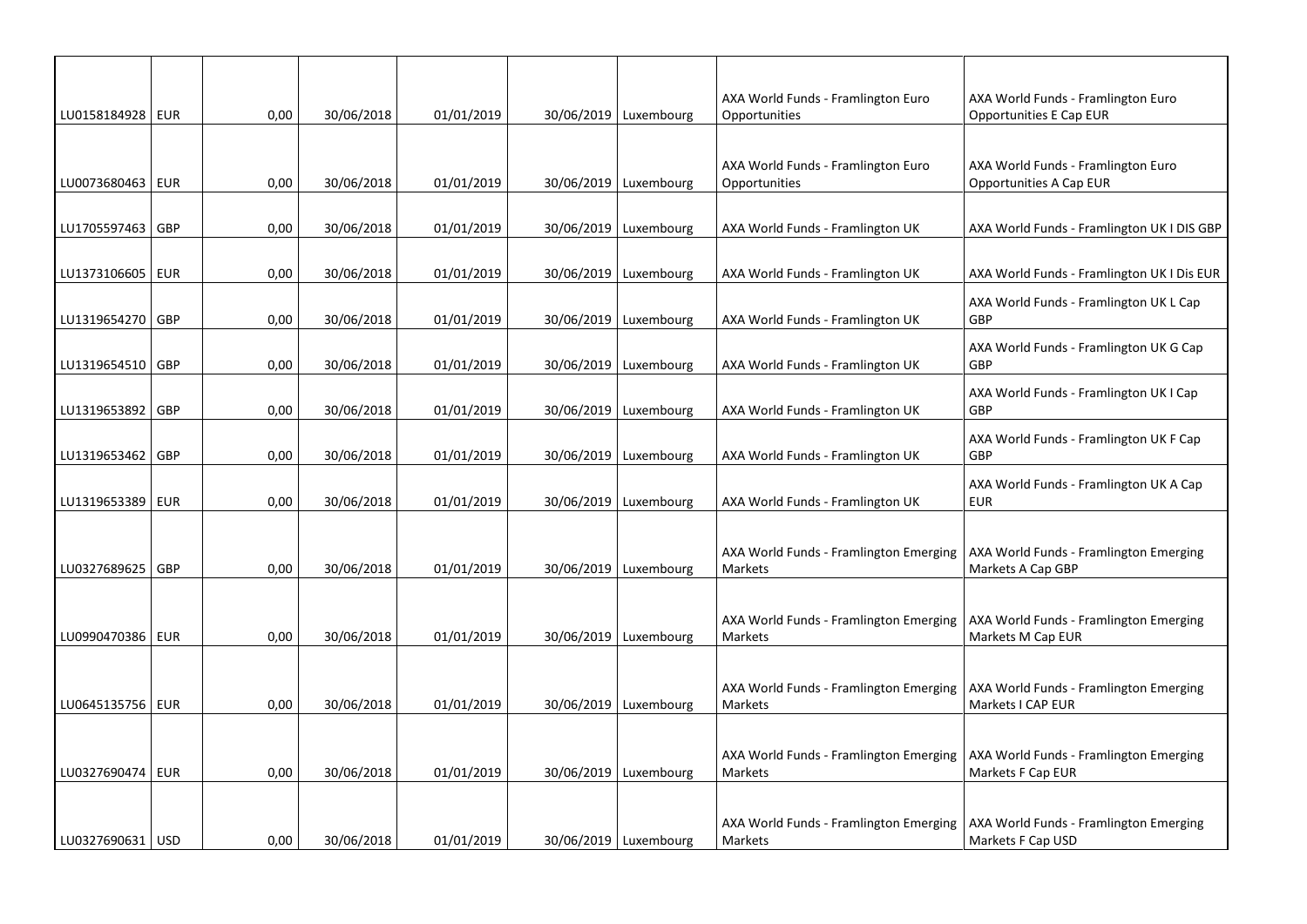|                    |      |            |            |                         | AXA World Funds - Framlington Emerging                   | AXA World Funds - Framlington Emerging                       |
|--------------------|------|------------|------------|-------------------------|----------------------------------------------------------|--------------------------------------------------------------|
| LU0327690391   EUR | 0,00 | 30/06/2018 | 01/01/2019 | 30/06/2019   Luxembourg | Markets                                                  | Markets E Cap EUR                                            |
|                    |      |            |            |                         |                                                          |                                                              |
| LU0814372206 USD   | 0,00 | 30/06/2018 | 01/01/2019 | 30/06/2019   Luxembourg | AXA World Funds - Framlington Emerging<br><b>Markets</b> | AXA World Funds - Framlington Emerging<br>Markets I CAP USD  |
|                    |      |            |            |                         |                                                          |                                                              |
|                    |      |            |            |                         | AXA World Funds - Framlington Emerging                   | AXA World Funds - Framlington Emerging                       |
| LU0327689542   EUR | 0,00 | 30/06/2018 | 01/01/2019 | 30/06/2019   Luxembourg | Markets                                                  | Markets A Cap EUR                                            |
|                    |      |            |            |                         |                                                          |                                                              |
|                    |      |            |            |                         | AXA World Funds - Framlington Emerging                   | AXA World Funds - Framlington Emerging                       |
| LU0327690045   USD | 0,00 | 30/06/2018 | 01/01/2019 | 30/06/2019   Luxembourg | Markets                                                  | Markets A Cap USD                                            |
|                    |      |            |            |                         |                                                          |                                                              |
|                    |      |            |            |                         | AXA World Funds - Framlington Women                      | AXA World Funds - Framlington Women                          |
| LU1737505872   EUR | 0,00 | 30/06/2018 | 01/01/2019 | 30/06/2019   Luxembourg | Empowerment                                              | <b>Empowerment A CAP EUR</b>                                 |
|                    |      |            |            |                         |                                                          |                                                              |
|                    |      |            |            |                         | AXA World Funds - Framlington Women                      | AXA World Funds - Framlington Women                          |
| LU1557121123 USD   | 0,00 | 30/06/2018 | 01/01/2019 | 30/06/2019   Luxembourg | Empowerment                                              | <b>Empowerment G CAP USD</b>                                 |
|                    |      |            |            |                         |                                                          |                                                              |
|                    |      |            |            |                         | AXA World Funds - Framlington Women                      | AXA World Funds - Framlington Women                          |
| LU1557120661   GBP | 0,00 | 30/06/2018 | 01/01/2019 | 30/06/2019   Luxembourg | Empowerment                                              | Empowerment I CAP GBP                                        |
|                    |      |            |            |                         |                                                          |                                                              |
| LU1557120315   EUR | 0,00 | 30/06/2018 | 01/01/2019 | 30/06/2019   Luxembourg | AXA World Funds - Framlington Women<br>Empowerment       | AXA World Funds - Framlington Women<br>Empowerment I CAP EUR |
|                    |      |            |            |                         |                                                          |                                                              |
|                    |      |            |            |                         | AXA World Funds - Framlington Women                      | AXA World Funds - Framlington Women                          |
| LU1557120232   USD | 0,00 | 30/06/2018 | 01/01/2019 | 30/06/2019   Luxembourg | Empowerment                                              | Empowerment I CAP USD                                        |
|                    |      |            |            |                         |                                                          |                                                              |
|                    |      |            |            |                         | AXA World Funds - Framlington Women                      | AXA World Funds - Framlington Women                          |
| LU1557119903   GBP | 0,00 | 30/06/2018 | 01/01/2019 | 30/06/2019 Luxembourg   | Empowerment                                              | <b>Empowerment F DIS GBP</b>                                 |
|                    |      |            |            |                         |                                                          |                                                              |
|                    |      |            |            |                         | AXA World Funds - Framlington Women                      | AXA World Funds - Framlington Women                          |
| LU1557119812 GBP   | 0.00 | 30/06/2018 | 01/01/2019 | 30/06/2019   Luxembourg | Empowerment                                              | Empowerment F CAP GBP                                        |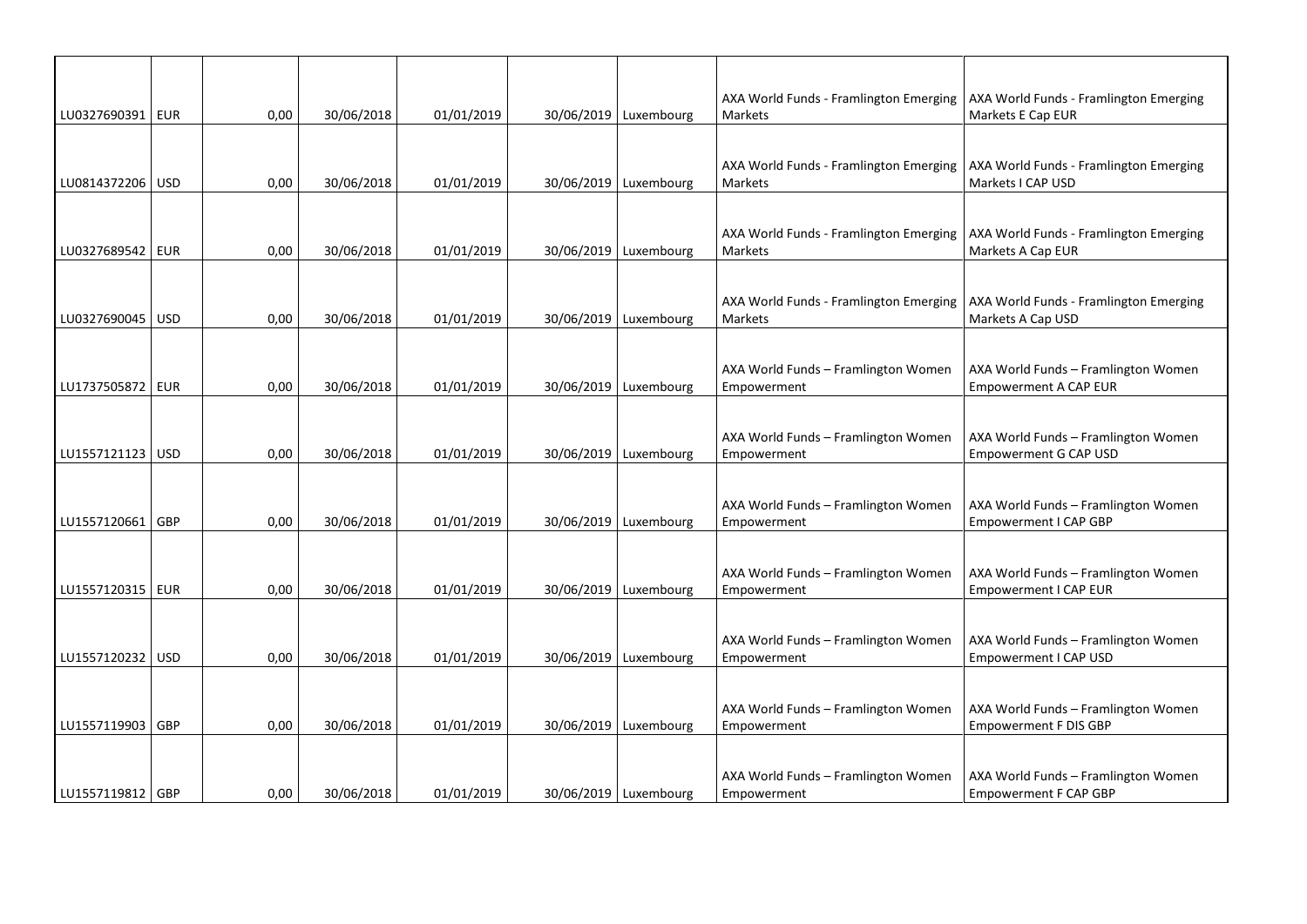| LU1557119655   EUR | 0,00 | 30/06/2018 | 01/01/2019 | 30/06/2019   Luxembourg | AXA World Funds - Framlington Women<br>Empowerment | AXA World Funds - Framlington Women<br><b>Empowerment F CAP EUR</b> |
|--------------------|------|------------|------------|-------------------------|----------------------------------------------------|---------------------------------------------------------------------|
| LU1557119572   USD | 0,00 | 30/06/2018 | 01/01/2019 | 30/06/2019   Luxembourg | AXA World Funds - Framlington Women<br>Empowerment | AXA World Funds - Framlington Women<br><b>Empowerment F CAP USD</b> |
| LU1557119226   EUR | 0,00 | 30/06/2018 | 01/01/2019 | 30/06/2019   Luxembourg | AXA World Funds - Framlington Women<br>Empowerment | AXA World Funds - Framlington Women<br><b>Empowerment E CAP EUR</b> |
| LU1557118921   EUR | 0,00 | 30/06/2018 | 01/01/2019 | 30/06/2019   Luxembourg | AXA World Funds - Framlington Women<br>Empowerment | AXA World Funds - Framlington Women<br><b>Empowerment A CAP EUR</b> |
| LU1557118848   USD | 0,00 | 30/06/2018 | 01/01/2019 | 30/06/2019   Luxembourg | AXA World Funds - Framlington Women<br>Empowerment | AXA World Funds - Framlington Women<br>Empowerment A CAP USD        |
| LU1684370569 CHF   | 0,00 | 30/06/2018 | 01/01/2019 | 30/06/2019   Luxembourg | AXA World Funds - Framlington Digital<br>Economy   | AXA World Funds - Framlington Digital<br>Economy F CAP CHF          |
| LU1694771756   USD | 0,00 | 30/06/2018 | 01/01/2019 | 30/06/2019   Luxembourg | AXA World Funds - Framlington Digital<br>Economy   | AXA World Funds - Framlington Digital<br>Economy A DIS USD          |
| LU1684369710   EUR | 0,00 | 30/06/2018 | 01/01/2019 | 30/06/2019   Luxembourg | AXA World Funds - Framlington Digital<br>Economy   | AXA World Funds - Framlington Digital<br>Economy A CAP EUR          |
| LU1694771830   EUR | 0,00 | 30/06/2018 | 01/01/2019 | 30/06/2019   Luxembourg | AXA World Funds - Framlington Digital<br>Economy   | AXA World Funds - Framlington Digital<br>Economy A DIS EUR          |
| LU1684369801 CHF   | 0,00 | 30/06/2018 | 01/01/2019 | 30/06/2019   Luxembourg | AXA World Funds - Framlington Digital<br>Economy   | AXA World Funds - Framlington Digital<br>Economy A CAP CHF          |
| LU1694771913   CHF | 0,00 | 30/06/2018 | 01/01/2019 | 30/06/2019   Luxembourg | AXA World Funds - Framlington Digital<br>Economy   | AXA World Funds - Framlington Digital<br>Economy A DIS CHF          |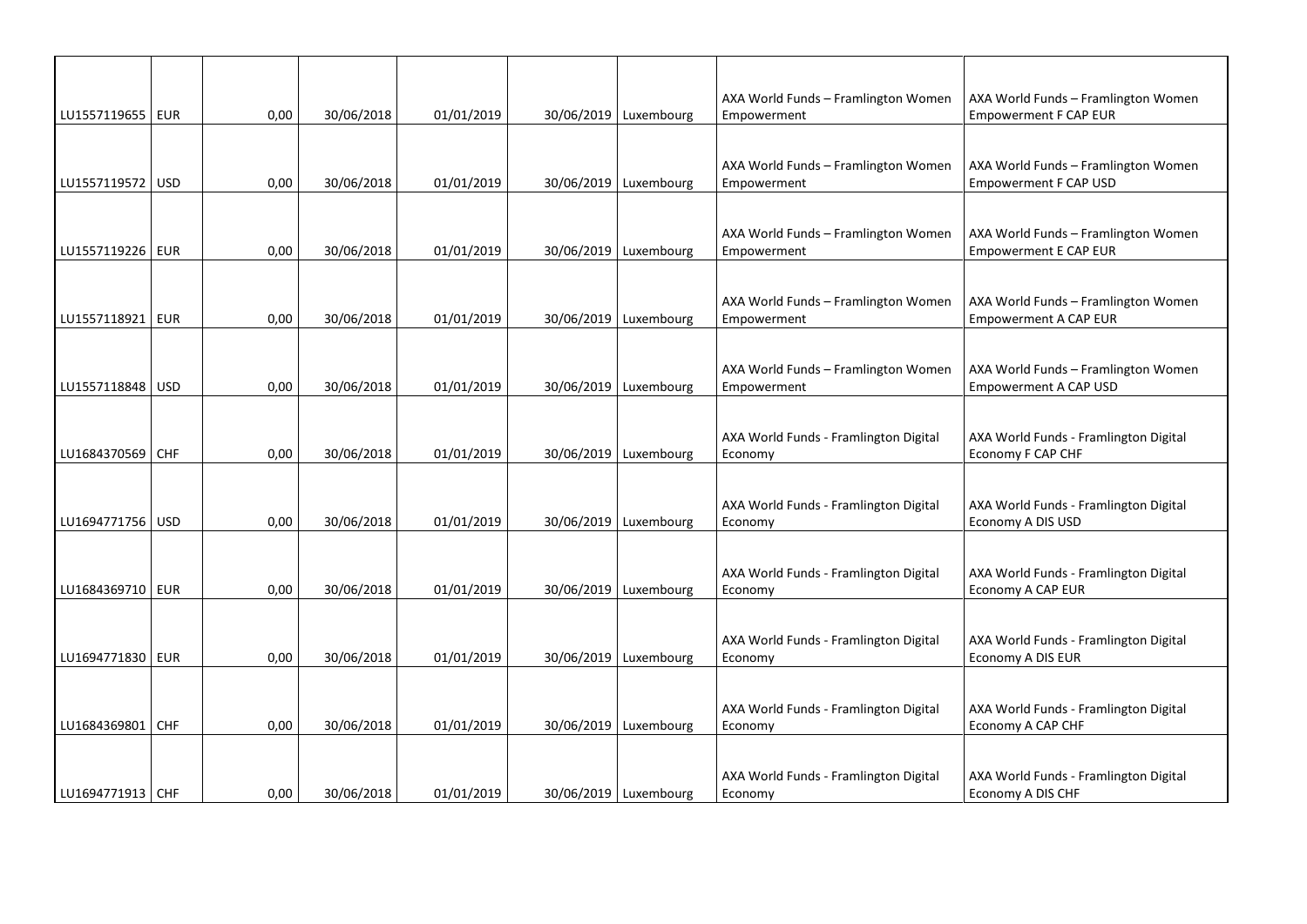| LU1684370056 EUR   | 0,00 | 30/06/2018 | 01/01/2019 | 30/06/2019   Luxembourg | AXA World Funds - Framlington Digital<br>Economy | AXA World Funds - Framlington Digital<br>Economy E CAP EUR  |
|--------------------|------|------------|------------|-------------------------|--------------------------------------------------|-------------------------------------------------------------|
| LU1684370213   USD | 0,00 | 30/06/2018 | 01/01/2019 | 30/06/2019   Luxembourg | AXA World Funds - Framlington Digital<br>Economy | AXA World Funds - Framlington Digital<br>Economy F CAP USD  |
| LU1684370304   EUR | 0,00 | 30/06/2018 | 01/01/2019 | 30/06/2019   Luxembourg | AXA World Funds - Framlington Digital<br>Economy | AXA World Funds - Framlington Digital<br>Economy F CAP EUR  |
| LU1694771590 USD   | 0,00 | 30/06/2018 | 01/01/2019 | 30/06/2019   Luxembourg | AXA World Funds - Framlington Digital<br>Economy | AXA World Funds - Framlington Digital<br>Economy A CAP USD  |
| LU1694772135   GBP | 0,00 | 30/06/2018 | 01/01/2019 | 30/06/2019   Luxembourg | AXA World Funds - Framlington Digital<br>Economy | AXA World Funds - Framlington Digital<br>Economy F CAP GBP  |
| LU1819504470 USD   | 0,00 | 30/06/2018 | 01/01/2019 | 30/06/2019   Luxembourg | AXA World Funds - Framlington Digital<br>Economy | AXA World Funds - Framlington Digital<br>Economy U CAP USD  |
| LU1694772218   USD | 0,00 | 30/06/2018 | 01/01/2019 | 30/06/2019   Luxembourg | AXA World Funds - Framlington Digital<br>Economy | AXA World Funds - Framlington Digital<br>Economy ZF CAP USD |
| LU1694772721 GBP   | 0,00 | 30/06/2018 | 01/01/2019 | 30/06/2019   Luxembourg | AXA World Funds - Framlington Digital<br>Economy | AXA World Funds - Framlington Digital<br>Economy ZF DIS GBP |
| LU1694772994 USD   | 0,00 | 30/06/2018 | 01/01/2019 | 30/06/2019   Luxembourg | AXA World Funds - Framlington Digital<br>Economy | AXA World Funds - Framlington Digital<br>Economy I CAP USD  |
| LU1684370999   EUR | 0,00 | 30/06/2018 | 01/01/2019 | 30/06/2019 Luxembourg   | AXA World Funds - Framlington Digital<br>Economy | AXA World Funds - Framlington Digital<br>Economy I CAP EUR  |
| LU1684371450 CHF   | 0,00 | 30/06/2018 | 01/01/2019 | 30/06/2019   Luxembourg | AXA World Funds - Framlington Digital<br>Economy | AXA World Funds - Framlington Digital<br>Economy I CAP CHF  |